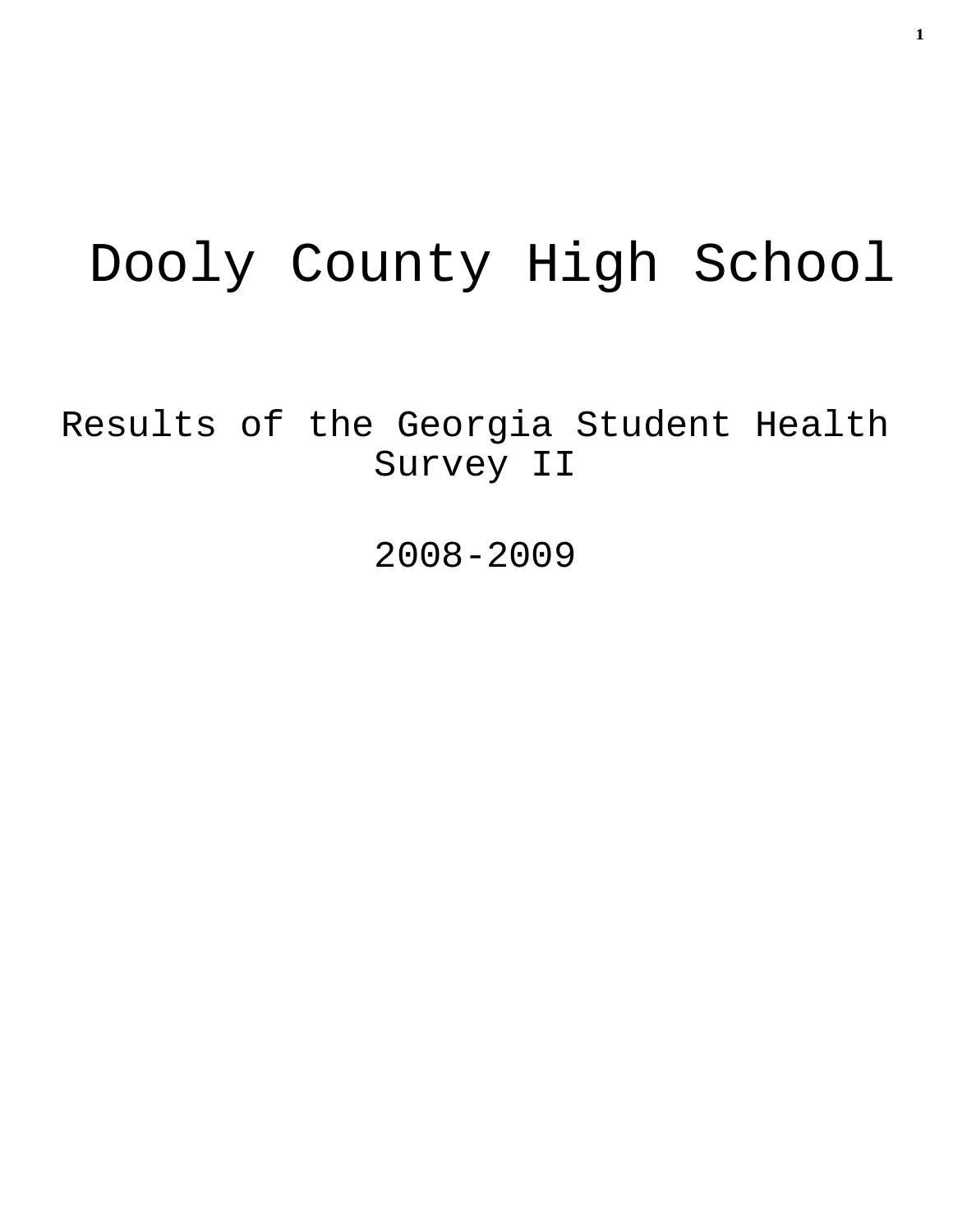## *Demographics* **2**

| <b>Grade</b>           |    |  |  |  |
|------------------------|----|--|--|--|
| <b>Grade Frequency</b> |    |  |  |  |
| 10                     | 41 |  |  |  |
| 12                     | 22 |  |  |  |

| <b>Frequency</b> | <b>Table of Gender by Grade</b> |              |             |              |
|------------------|---------------------------------|--------------|-------------|--------------|
| <b>Col Pct</b>   |                                 | Grade(Grade) |             |              |
|                  | Gender(Gender)                  | 10           | 12          | <b>Total</b> |
|                  | <b>Female</b>                   | 23<br>56.10  | 13<br>59.09 | 36           |
|                  | <b>Male</b>                     | 18<br>43.90  | q<br>40.91  | 27           |
|                  | <b>Total</b>                    | 41           | 22          | 63           |

| <b>Frequency</b><br>Col Pct |
|-----------------------------|

| <b>Table of Ethnicity by Grade</b> |              |                        |              |  |  |  |
|------------------------------------|--------------|------------------------|--------------|--|--|--|
|                                    | Grade(Grade) |                        |              |  |  |  |
| <b>Ethnicity</b> (Ethnicity)       | 10           | 12                     | <b>Total</b> |  |  |  |
| <b>Black</b>                       | 36<br>87.80  | 15<br>68.18            | 51           |  |  |  |
| <b>Hispanic</b>                    | 0<br>0.00    | 4.55                   |              |  |  |  |
| <b>White</b>                       | 5<br>12.20   | 4<br>18.18             | 9            |  |  |  |
| <b>Other</b>                       | 0<br>0.00    | $\mathfrak{D}$<br>9.09 | 2            |  |  |  |
| <b>Total</b>                       | 41           | 22                     | 63           |  |  |  |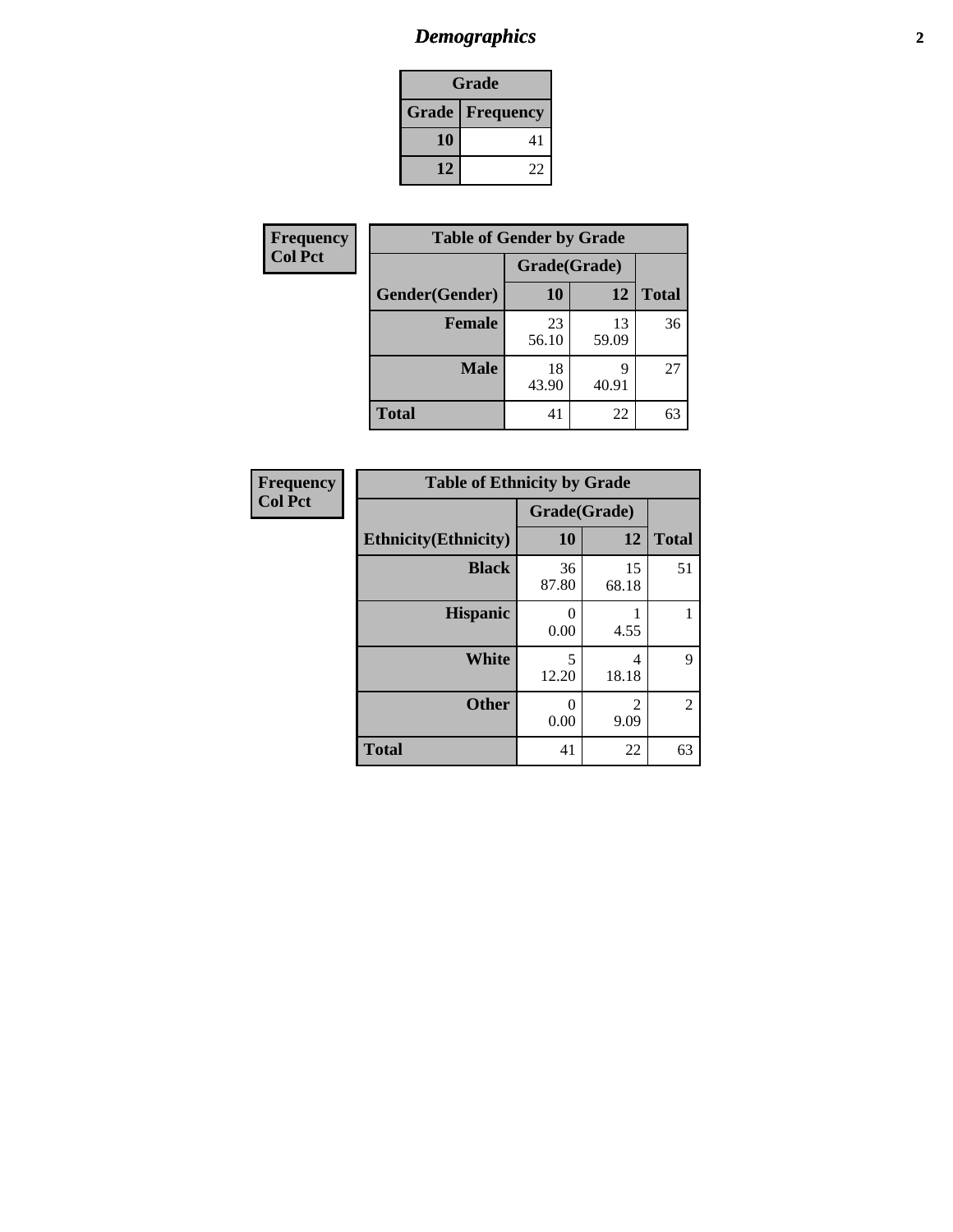#### *Title IV, Part A, Schedule A* **3** *Goal 1: Ensure that all schools are drug-free Baseline Data: Year 2008-2009 Prevalence of Drug Use*

| Frequency<br><b>Col Pct</b> | <b>Table of AlcoholAlt by Grade</b> |              |             |              |  |
|-----------------------------|-------------------------------------|--------------|-------------|--------------|--|
|                             | AlcoholAlt(Alcohol                  | Grade(Grade) |             |              |  |
|                             | use, past 30 days)                  | <b>10</b>    | 12          | <b>Total</b> |  |
|                             | Yes                                 | 2<br>4.88    | 5<br>22.73  |              |  |
|                             | N <sub>0</sub>                      | 39<br>95.12  | 17<br>77.27 | 56           |  |
|                             | <b>Total</b>                        | 41           | 22          | 63           |  |

| Frequency<br><b>Col Pct</b> | <b>Table of TobaccoAny by Grade</b> |              |             |              |  |
|-----------------------------|-------------------------------------|--------------|-------------|--------------|--|
|                             | <b>TobaccoAny(Tobacco</b>           | Grade(Grade) |             |              |  |
|                             | use, past 30 days)                  | <b>10</b>    | 12          | <b>Total</b> |  |
|                             | Yes                                 | 5<br>12.20   | 6<br>27.27  | 11           |  |
|                             | N <sub>0</sub>                      | 36<br>87.80  | 16<br>72.73 | 52           |  |
|                             | Total                               | 41           | 22          | 63           |  |

| Frequency<br><b>Col Pct</b> | <b>Table of MarijuanaAlt by Grade</b> |              |             |              |  |
|-----------------------------|---------------------------------------|--------------|-------------|--------------|--|
|                             | MarijuanaAlt(Marijuana                | Grade(Grade) |             |              |  |
|                             | use, past 30 days)                    | 10           | 12          | <b>Total</b> |  |
|                             | Yes                                   | 4<br>9.76    | 5<br>22.73  | Q            |  |
|                             | N <sub>0</sub>                        | 37<br>90.24  | 17<br>77.27 | 54           |  |
|                             | <b>Total</b>                          | 41           | 22          | 63           |  |

| <b>Frequency</b> | <b>Table of OtherDrugAny by Grade</b>  |              |             |              |  |
|------------------|----------------------------------------|--------------|-------------|--------------|--|
| <b>Col Pct</b>   | <b>OtherDrugAny(Other</b><br>drug use, | Grade(Grade) |             |              |  |
|                  | past 30 days)                          | 10           | 12          | <b>Total</b> |  |
|                  | <b>Yes</b>                             | 2.44         | 3<br>13.64  | 4            |  |
|                  | N <sub>0</sub>                         | 40<br>97.56  | 19<br>86.36 | 59           |  |
|                  | <b>Total</b>                           | 41           | 22          | 63           |  |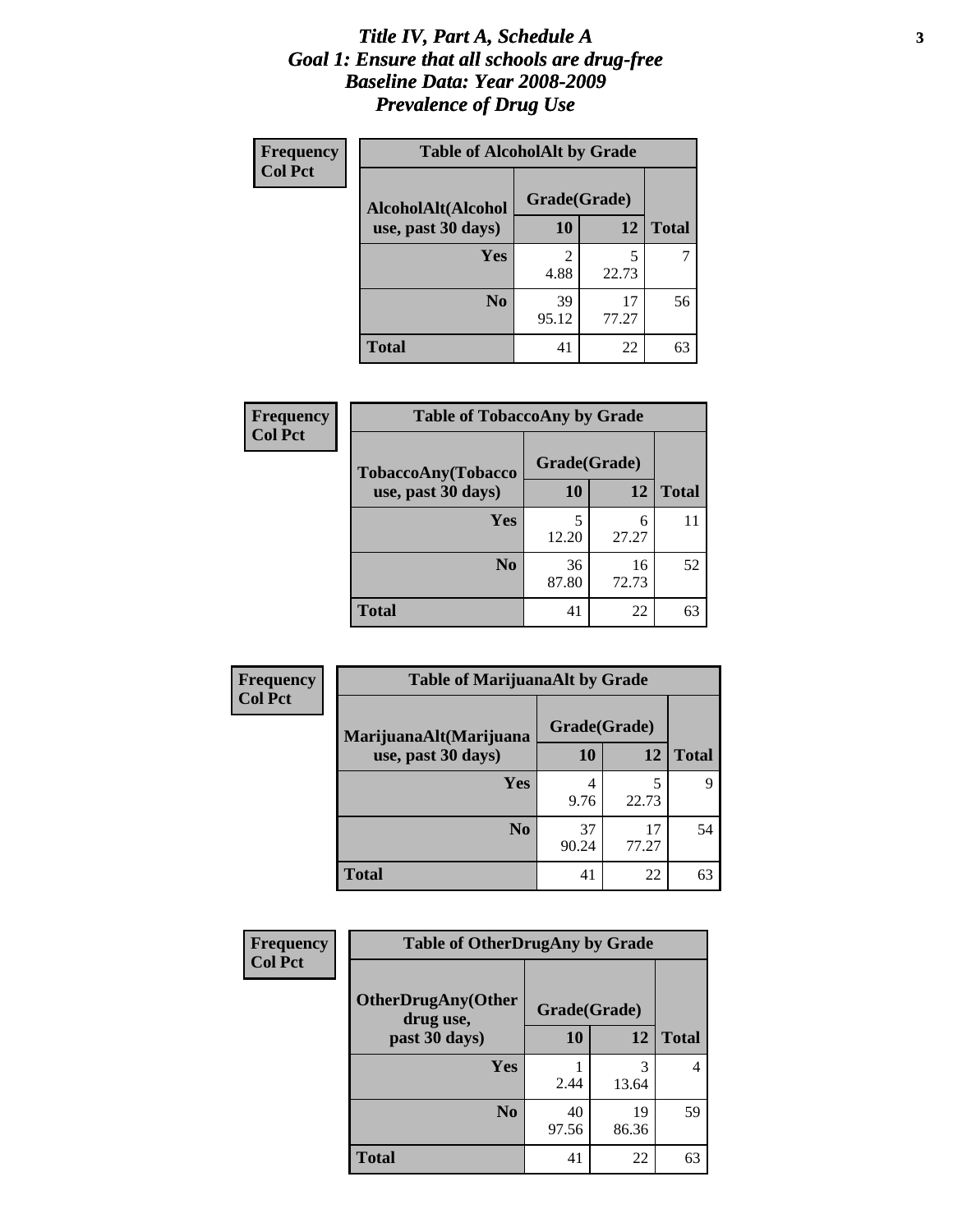#### *Average Age of Onset of Use* **4** *Results for "Average Age of Onset of Use" questions exclude students who said they did not use that substance*

| <b>Variable</b>       | Label                                                              | <b>Mean</b> |
|-----------------------|--------------------------------------------------------------------|-------------|
| Alcoholinit2          | I started using alcohol when I was                                 | 13.54       |
| Cigarettesinit2       | I started smoking tobacco when I was                               | 13.25       |
| Smokelessinit2        | I started chewing tobacco when I was                               | 14.50       |
| Marijuanainit2        | I started using marijuana when I was                               | 14.36       |
| Cocaineinit2          | I started using cocaine when I was                                 | 16.00       |
| Inhalantsinit2        | I started using inhalants when I was                               |             |
| Steroidsinit2         | I started using steroids when I was                                | 12.50       |
| Ecstasyinit2          | I started using ecstasy when I was                                 | 18.00       |
| Methinit <sub>2</sub> | I started using methamphetamines when I was                        |             |
| Hallucinogensinit2    | I started using hallucinogens when I was                           |             |
| Prescriptioninit2     | I started using prescription drugs not prescribed to me when I was | 12.33       |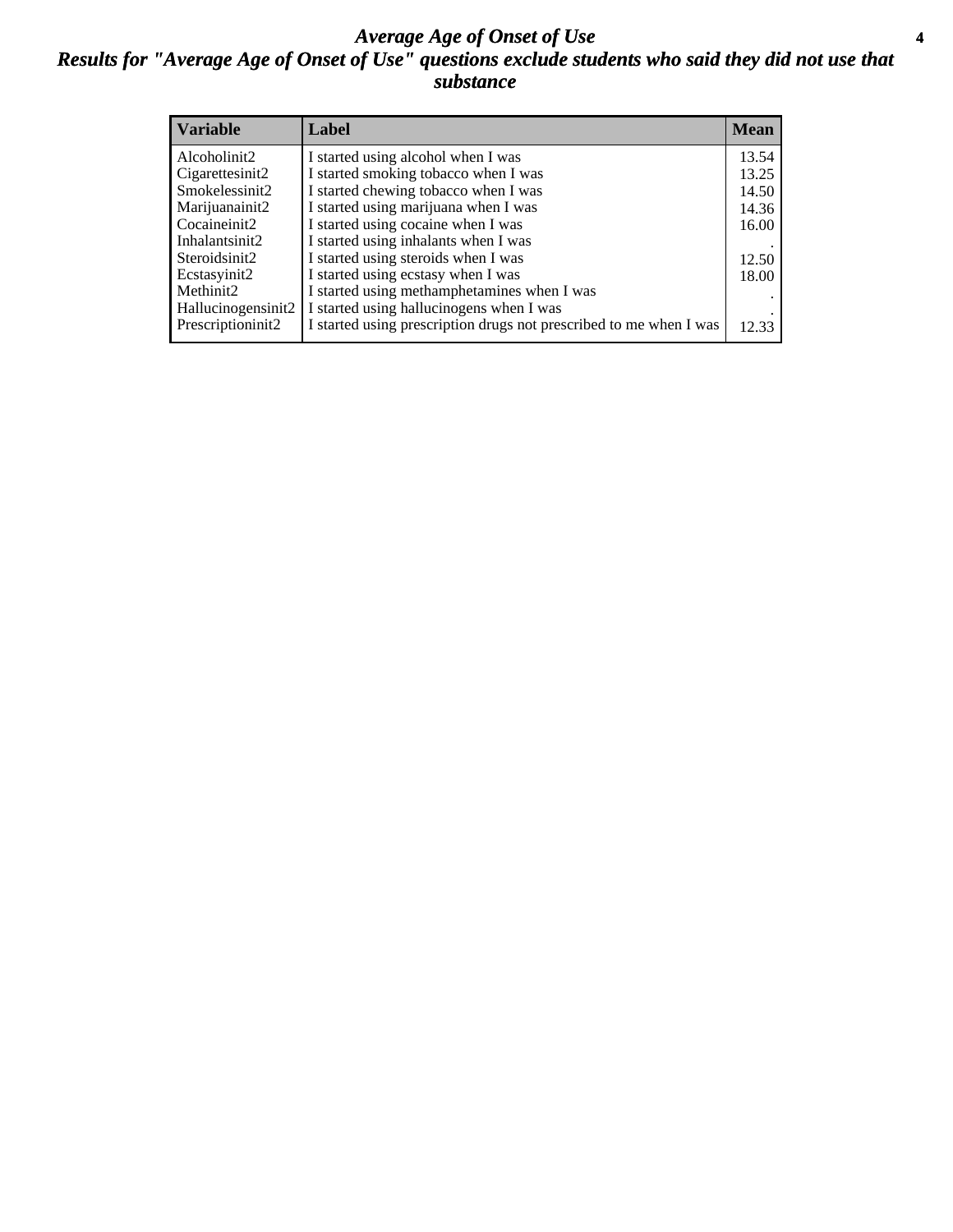## *Perception of Health Risk* **5**

| <b>Frequency</b> | <b>Table of Alcoholharmdich by Grade</b> |              |             |              |
|------------------|------------------------------------------|--------------|-------------|--------------|
| <b>Col Pct</b>   | Alcoholharmdich(I<br>think alcohol is    | Grade(Grade) |             |              |
|                  | harmful)                                 | 10           | 12          | <b>Total</b> |
|                  | Yes                                      | 34<br>82.93  | 19<br>86.36 | 53           |
|                  | N <sub>0</sub>                           | 17.07        | 3<br>13.64  | 10           |
|                  | <b>Total</b>                             | 41           | 22          | 63           |

| Frequency      | <b>Table of Tobaccoharmdich by Grade</b> |              |       |              |
|----------------|------------------------------------------|--------------|-------|--------------|
| <b>Col Pct</b> |                                          |              |       |              |
|                | Tobaccoharmdich(I<br>think tobacco is    | Grade(Grade) |       |              |
|                | harmful)                                 | 10           | 12    | <b>Total</b> |
|                | <b>Yes</b>                               | 34           | 21    | 55           |
|                |                                          | 82.93        | 95.45 |              |
|                | N <sub>0</sub>                           |              |       | 8            |
|                |                                          | 17.07        | 4.55  |              |
|                | <b>Total</b>                             | 41           | 22    | 63           |

| Frequency      | <b>Table of Marijuanaharmdich by Grade</b> |              |             |              |  |  |
|----------------|--------------------------------------------|--------------|-------------|--------------|--|--|
| <b>Col Pct</b> | Marijuanaharmdich(I<br>think marijuana is  | Grade(Grade) |             |              |  |  |
|                | harmful)                                   | 10           | 12          | <b>Total</b> |  |  |
|                | Yes                                        | 32<br>78.05  | 17<br>77.27 | 49           |  |  |
|                | N <sub>0</sub>                             | Q<br>21.95   | 5<br>22.73  | 14           |  |  |
|                | <b>Total</b>                               | 41           | 22          | 63           |  |  |

| Frequency      | <b>Table of Otherdrugharmdich by Grade</b>                   |             |             |              |  |
|----------------|--------------------------------------------------------------|-------------|-------------|--------------|--|
| <b>Col Pct</b> | Otherdrugharmdich(I<br>Grade(Grade)<br>think other drugs are |             |             |              |  |
|                | harmful)                                                     | <b>10</b>   | 12          | <b>Total</b> |  |
|                | <b>Yes</b>                                                   | 33<br>80.49 | 21<br>95.45 | 54           |  |
|                | N <sub>0</sub>                                               | 19.51       | 4.55        | 9            |  |
|                | <b>Total</b>                                                 | 41          | 22          | 63           |  |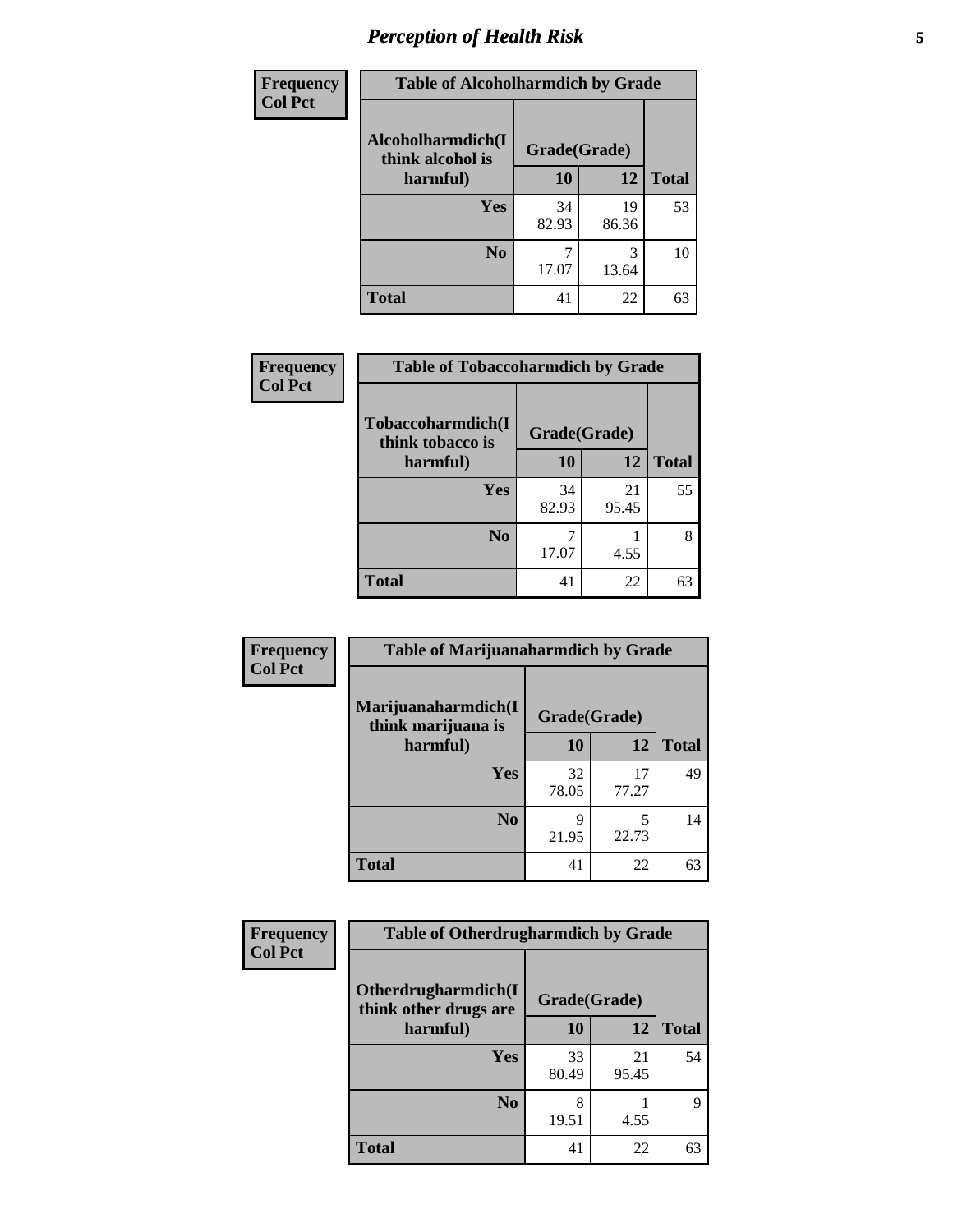### *Social Disapproval* **6**

| <b>Frequency</b> | <b>Table of Alcoholpeerdich by Grade</b>                                |              |             |              |  |
|------------------|-------------------------------------------------------------------------|--------------|-------------|--------------|--|
| <b>Col Pct</b>   | Alcoholpeerdich(My<br>friends would<br>disapprove if I used<br>alcohol) | Grade(Grade) |             |              |  |
|                  |                                                                         | 10           | 12          | <b>Total</b> |  |
|                  | <b>Yes</b>                                                              | 25<br>60.98  | 12<br>54.55 | 37           |  |
|                  | N <sub>0</sub>                                                          | 16<br>39.02  | 10<br>45.45 | 26           |  |
|                  | <b>Total</b>                                                            | 41           | 22          | 63           |  |

| <b>Frequency</b> |
|------------------|
| <b>Col Pct</b>   |

| <b>Table of Tobaccopeerdich by Grade</b>                    |              |             |              |  |  |  |
|-------------------------------------------------------------|--------------|-------------|--------------|--|--|--|
| Tobaccopeerdich(My<br>friends would<br>disapprove if I used | Grade(Grade) |             |              |  |  |  |
| tobacco)                                                    | 10           | 12          | <b>Total</b> |  |  |  |
| Yes                                                         | 24<br>58.54  | 11<br>50.00 | 35           |  |  |  |
| N <sub>0</sub>                                              | 17<br>41.46  | 11<br>50.00 | 28           |  |  |  |
| <b>Total</b>                                                | 41           | 22          | 63           |  |  |  |

| Frequency      | <b>Table of Marijuanapeerdich by Grade</b>                    |              |             |              |  |  |
|----------------|---------------------------------------------------------------|--------------|-------------|--------------|--|--|
| <b>Col Pct</b> | Marijuanapeerdich(My<br>friends would<br>disapprove if I used | Grade(Grade) |             |              |  |  |
|                | marijuana)                                                    | 10           | 12          | <b>Total</b> |  |  |
|                | Yes                                                           | 27<br>65.85  | 11<br>50.00 | 38           |  |  |
|                | N <sub>0</sub>                                                | 14<br>34.15  | 11<br>50.00 | 25           |  |  |
|                | <b>Total</b>                                                  | 41           | 22          | 63           |  |  |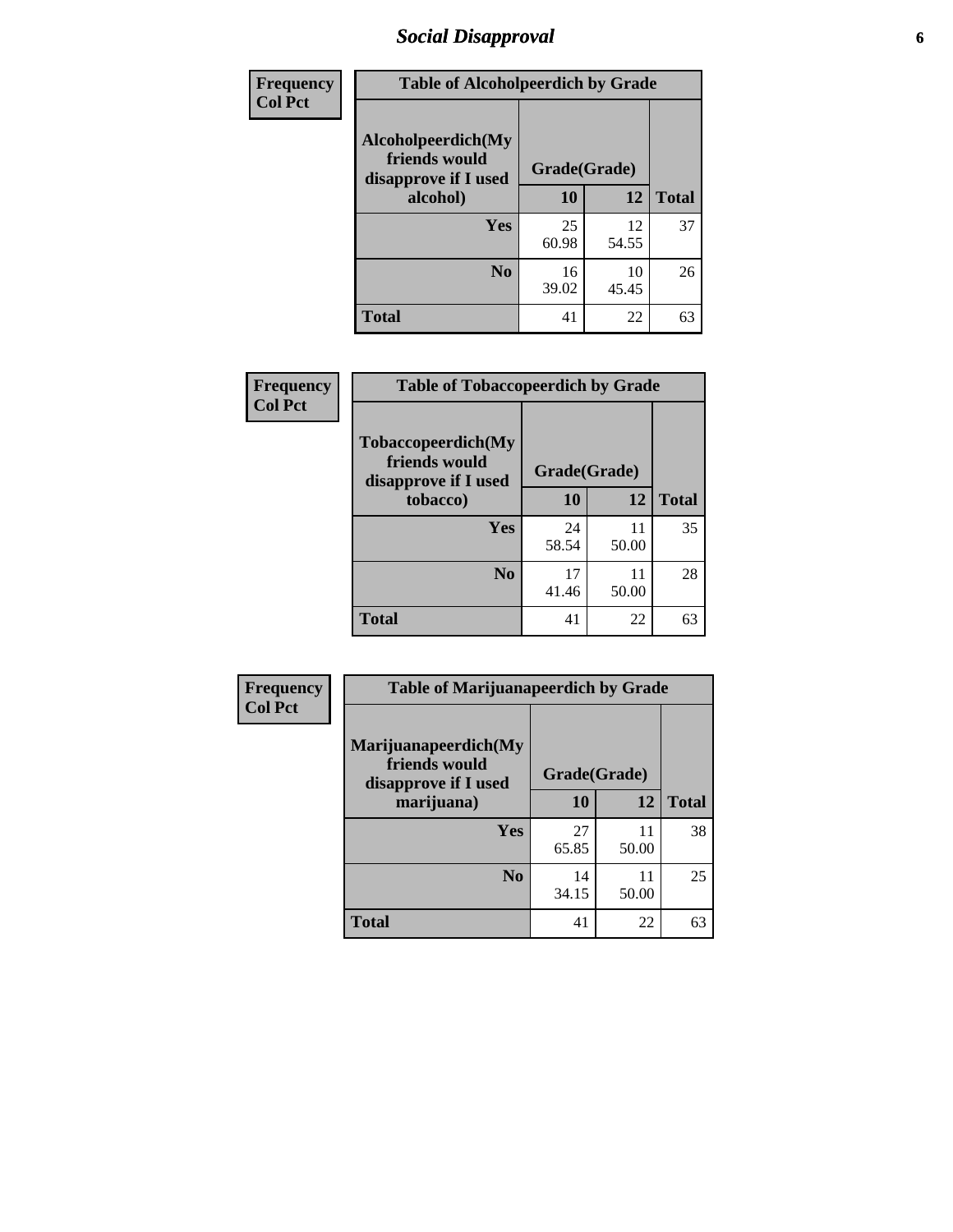## *Social Disapproval* **7**

| Frequency      | <b>Table of Otherdrugpeerdich by Grade</b>                    |              |             |              |  |  |
|----------------|---------------------------------------------------------------|--------------|-------------|--------------|--|--|
| <b>Col Pct</b> | Otherdrugpeerdich(My<br>friends would<br>disapprove if I used | Grade(Grade) |             |              |  |  |
|                | other drugs)                                                  | 10           | 12          | <b>Total</b> |  |  |
|                | <b>Yes</b>                                                    | 28<br>68.29  | 16<br>72.73 | 44           |  |  |
|                | N <sub>0</sub>                                                | 13<br>31.71  | 6<br>27.27  | 19           |  |  |
|                | <b>Total</b>                                                  | 41           | 22          | 63           |  |  |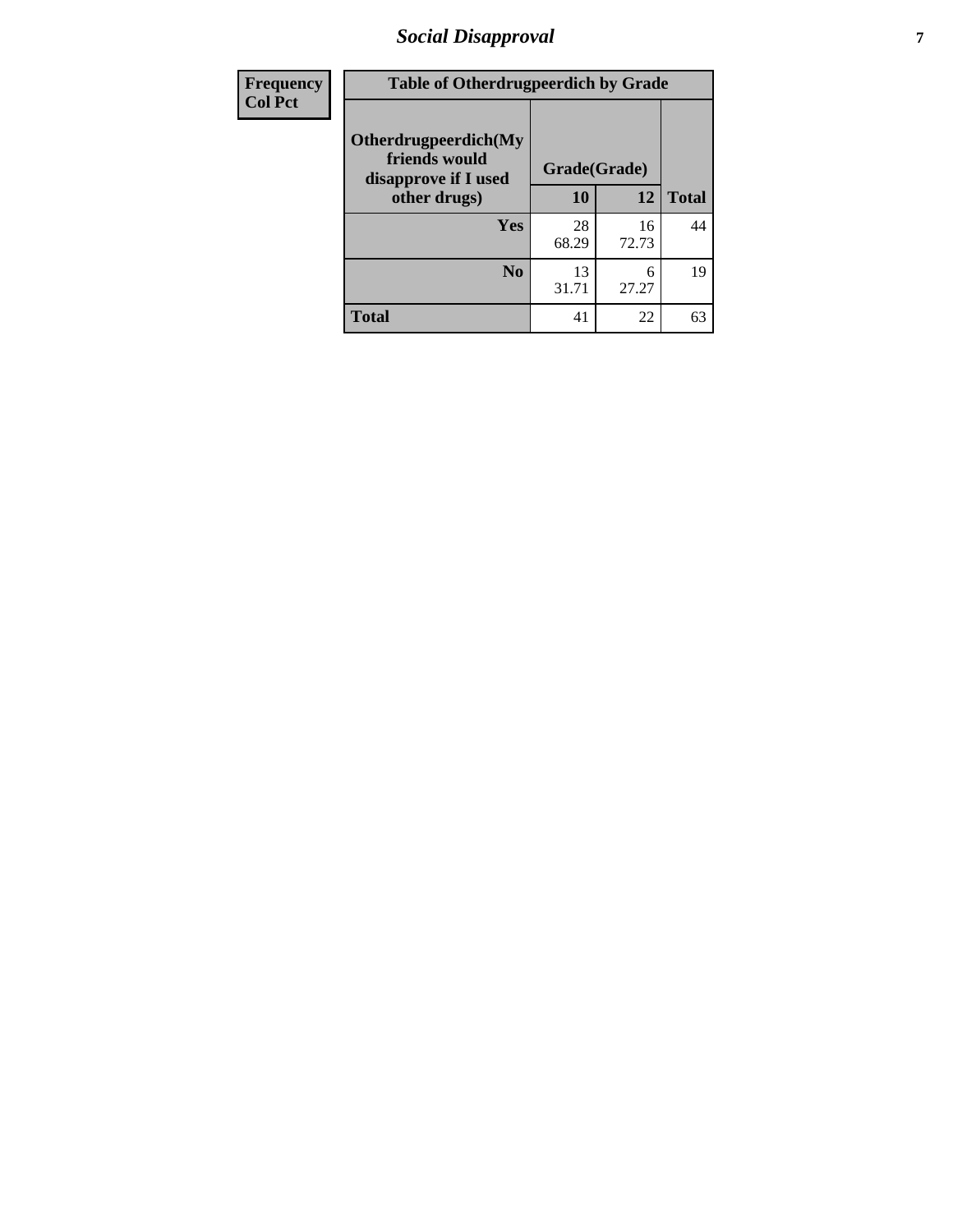#### Title IV, Part A, Schedule A **8** *Goal 2: To help ensure that all schools are safe and disciplined Baseline Data: Year 2008-2009 Student Involvement in Gang Activity*

| Frequency      | <b>Table of Gangself by Grade</b>                                                                 |                    |             |              |
|----------------|---------------------------------------------------------------------------------------------------|--------------------|-------------|--------------|
| <b>Col Pct</b> | Gangself(I<br>have<br>participated<br>in illegal<br>gang<br>activities in<br>the past 30<br>days) | Grade(Grade)<br>10 | 12          | <b>Total</b> |
|                | Yes                                                                                               | 2<br>4.88          | 1<br>4.55   | 3            |
|                | N <sub>0</sub>                                                                                    | 39<br>95.12        | 21<br>95.45 | 60           |
|                | <b>Total</b>                                                                                      | 41                 | 22          | 63           |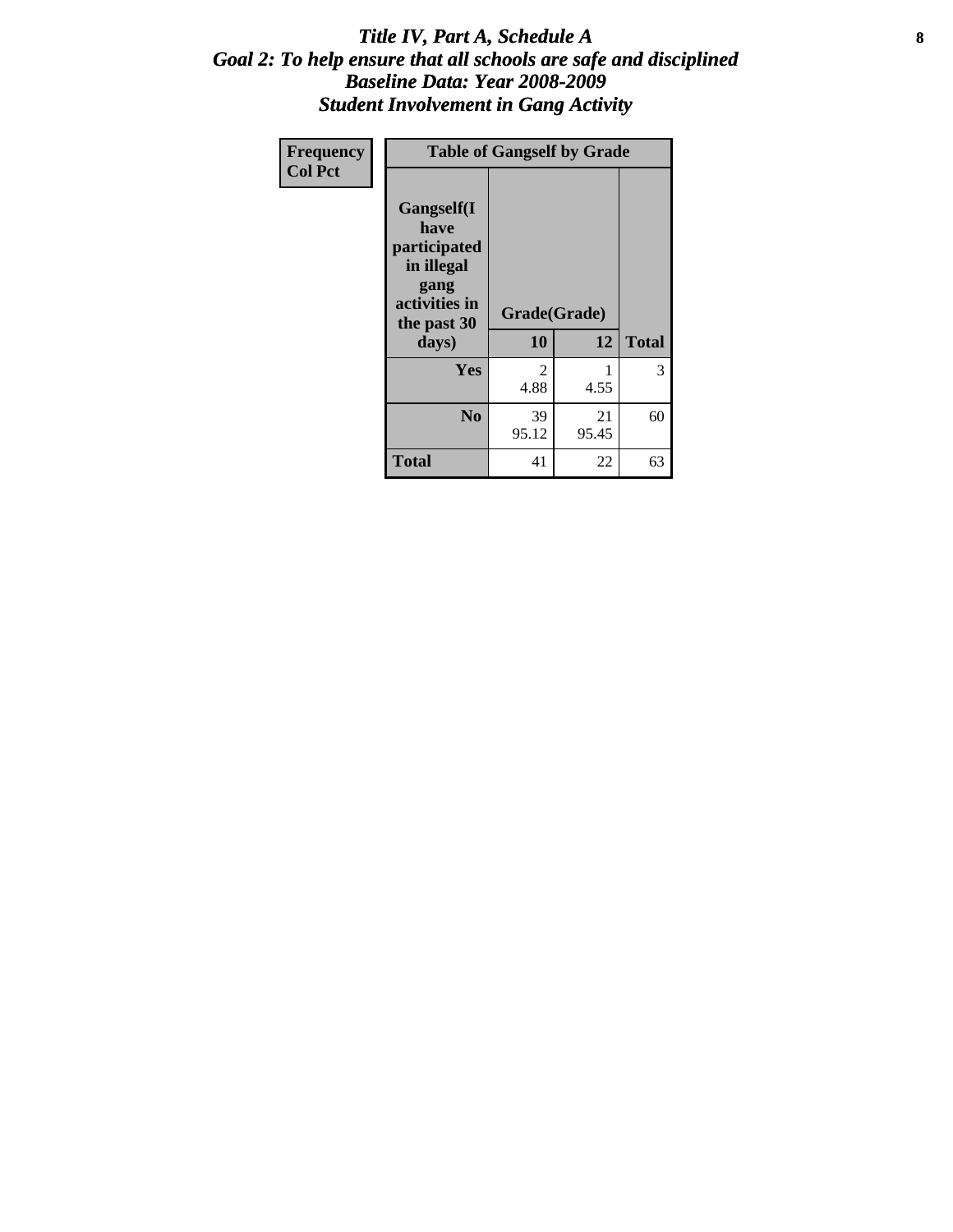## *Student Perception of School Safety* **9**

| <b>Frequency</b><br>Row Pct |
|-----------------------------|
|                             |

| <b>Table of Grade by Safeschool</b> |                                                                                                                                                                                                |             |            |            |    |  |
|-------------------------------------|------------------------------------------------------------------------------------------------------------------------------------------------------------------------------------------------|-------------|------------|------------|----|--|
|                                     | Safeschool (School is a place at which I feel<br>safe)<br>Somewhat  <br><b>Somewhat</b><br><b>Strongly</b><br><b>Strongly</b><br><b>Disagree</b><br>Disagree<br><b>Total</b><br>Agree<br>Agree |             |            |            |    |  |
| Grade(Grade)                        |                                                                                                                                                                                                |             |            |            |    |  |
| <b>10</b>                           | 7.32                                                                                                                                                                                           | 20<br>48.78 | q<br>21.95 | 9<br>21.95 | 41 |  |
| 12                                  | 31.82                                                                                                                                                                                          | 8<br>36.36  | 6<br>27.27 | 4.55       | 22 |  |
| Total                               | 10                                                                                                                                                                                             | 28          | 15         | 10         | 63 |  |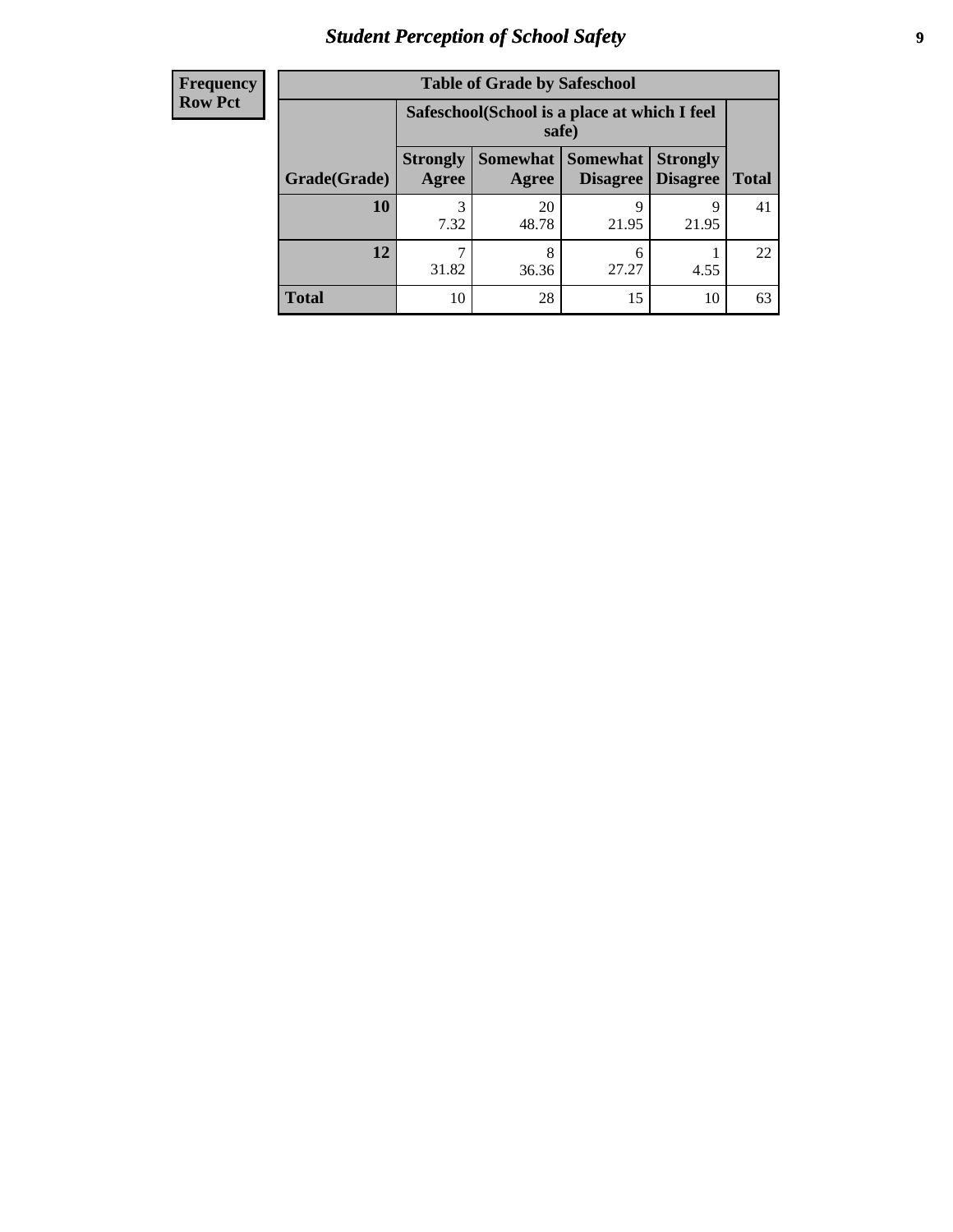#### *Students Who Have Been Bullied* **10**

| Frequenc       |
|----------------|
| <b>Row Pct</b> |
|                |

П

| Frequency      |              | <b>Table of Grade by Bullied</b> |                                                                         |                         |                   |                               |              |
|----------------|--------------|----------------------------------|-------------------------------------------------------------------------|-------------------------|-------------------|-------------------------------|--------------|
| <b>Row Pct</b> |              |                                  | <b>Bullied</b> (I have been bullied by<br>other students in the past 30 | days)                   |                   |                               |              |
|                | Grade(Grade) | $\mathbf{0}$<br><b>Days</b>      | 1 or<br>2<br>days                                                       | 3 <sub>to</sub><br>days | 6 to<br>9<br>days | <b>20</b><br>to<br>29<br>days | <b>Total</b> |
|                | 10           | 32<br>78.05                      | 5<br>12.20                                                              | 2.44                    | 2<br>4.88         | 2.44                          | 41           |
|                | 12           | 20<br>90.91                      | $\Omega$<br>0.00                                                        | 4.55                    | $\Omega$<br>0.00  | 4.55                          | 22           |
|                | <b>Total</b> | 52                               | 5                                                                       | $\overline{2}$          | $\overline{2}$    | $\overline{2}$                | 63           |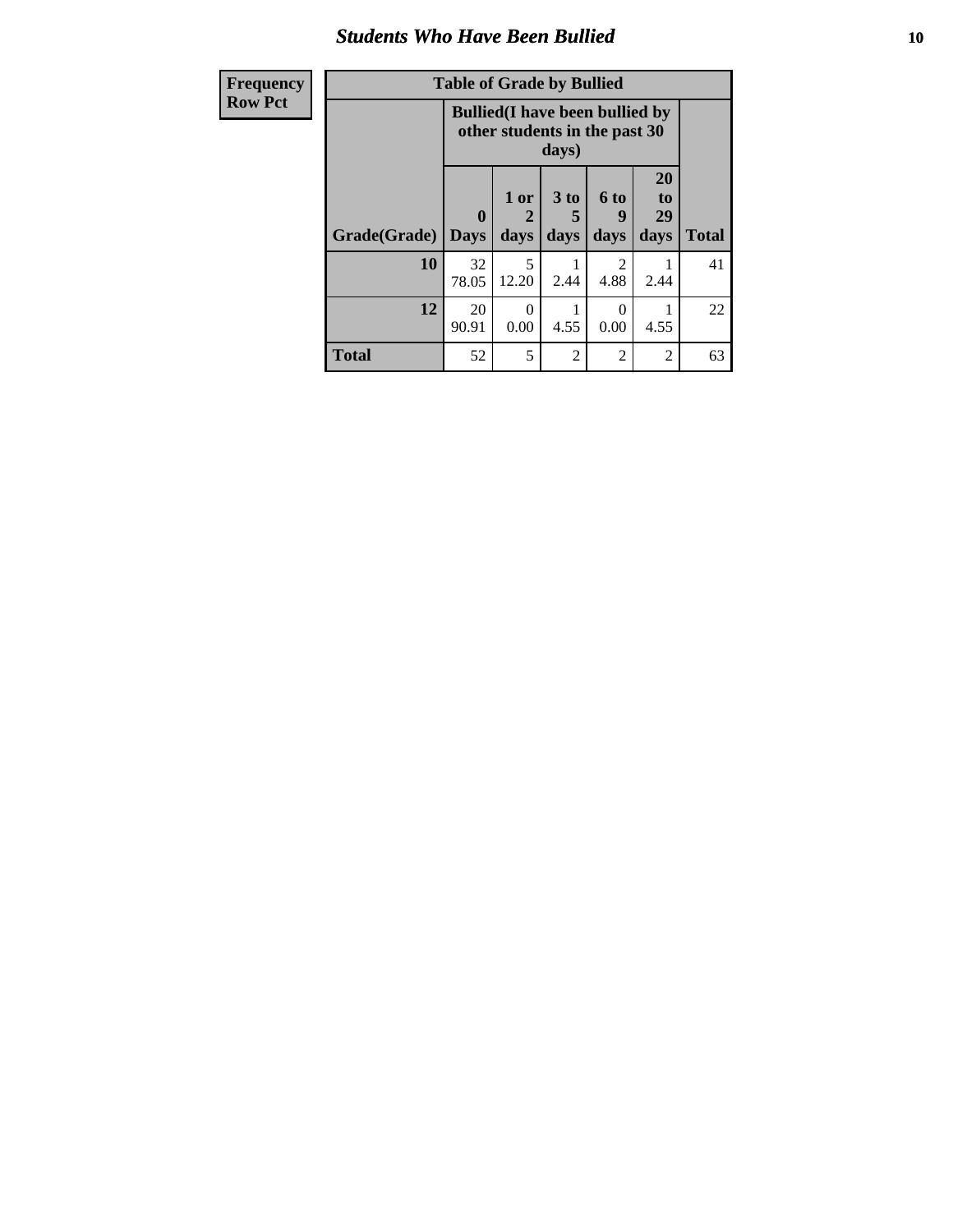### *School Climate* **11**

| <b>Frequency</b> | <b>Table of SchoolClimate1 by Grade</b> |                    |                                     |              |  |  |
|------------------|-----------------------------------------|--------------------|-------------------------------------|--------------|--|--|
| <b>Col Pct</b>   | SchoolClimate1(I<br>like school)        | Grade(Grade)<br>10 | 12                                  | <b>Total</b> |  |  |
|                  | <b>Strongly Agree</b>                   | 12<br>29.27        | 3<br>13.64                          | 15           |  |  |
|                  | <b>Somewhat Agree</b>                   | 20<br>48.78        | 16<br>72.73                         | 36           |  |  |
|                  | <b>Somewhat Disagree</b>                | 4<br>9.76          | 4.55                                | 5            |  |  |
|                  | <b>Strongly Disagree</b>                | 5<br>12.20         | $\mathcal{D}_{\mathcal{A}}$<br>9.09 | 7            |  |  |
|                  | <b>Total</b>                            | 41                 | 22                                  | 63           |  |  |

| <b>Table of SchoolClimate2 by Grade</b>           |                    |                        |              |  |  |
|---------------------------------------------------|--------------------|------------------------|--------------|--|--|
| SchoolClimate2(I<br>feel successful at<br>school) | Grade(Grade)<br>10 | 12                     | <b>Total</b> |  |  |
| <b>Strongly Agree</b>                             | 17<br>41.46        | 31.82                  | 24           |  |  |
| <b>Somewhat Agree</b>                             | 16<br>39.02        | 10<br>45.45            | 26           |  |  |
| <b>Somewhat Disagree</b>                          | 5<br>12.20         | $\mathfrak{D}$<br>9.09 | 7            |  |  |
| <b>Strongly Disagree</b>                          | 3<br>7.32          | 3<br>13.64             | 6            |  |  |
| <b>Total</b>                                      | 41                 | 22                     | 63           |  |  |

| Frequency      | <b>Table of SchoolClimate3 by Grade</b>               |              |             |              |  |
|----------------|-------------------------------------------------------|--------------|-------------|--------------|--|
| <b>Col Pct</b> | SchoolClimate3(My<br>school has high<br>standards for | Grade(Grade) |             |              |  |
|                | achievement)                                          | <b>10</b>    | 12          | <b>Total</b> |  |
|                | <b>Strongly Agree</b>                                 | 4<br>9.76    | 0<br>0.00   | 4            |  |
|                | <b>Somewhat Agree</b>                                 | 21<br>51.22  | 10<br>45.45 | 31           |  |
|                | <b>Somewhat Disagree</b>                              | 17.07        | 9<br>40.91  | 16           |  |
|                | <b>Strongly Disagree</b>                              | 9<br>21.95   | 3<br>13.64  | 12           |  |
|                | Total                                                 | 41           | 22          | 63           |  |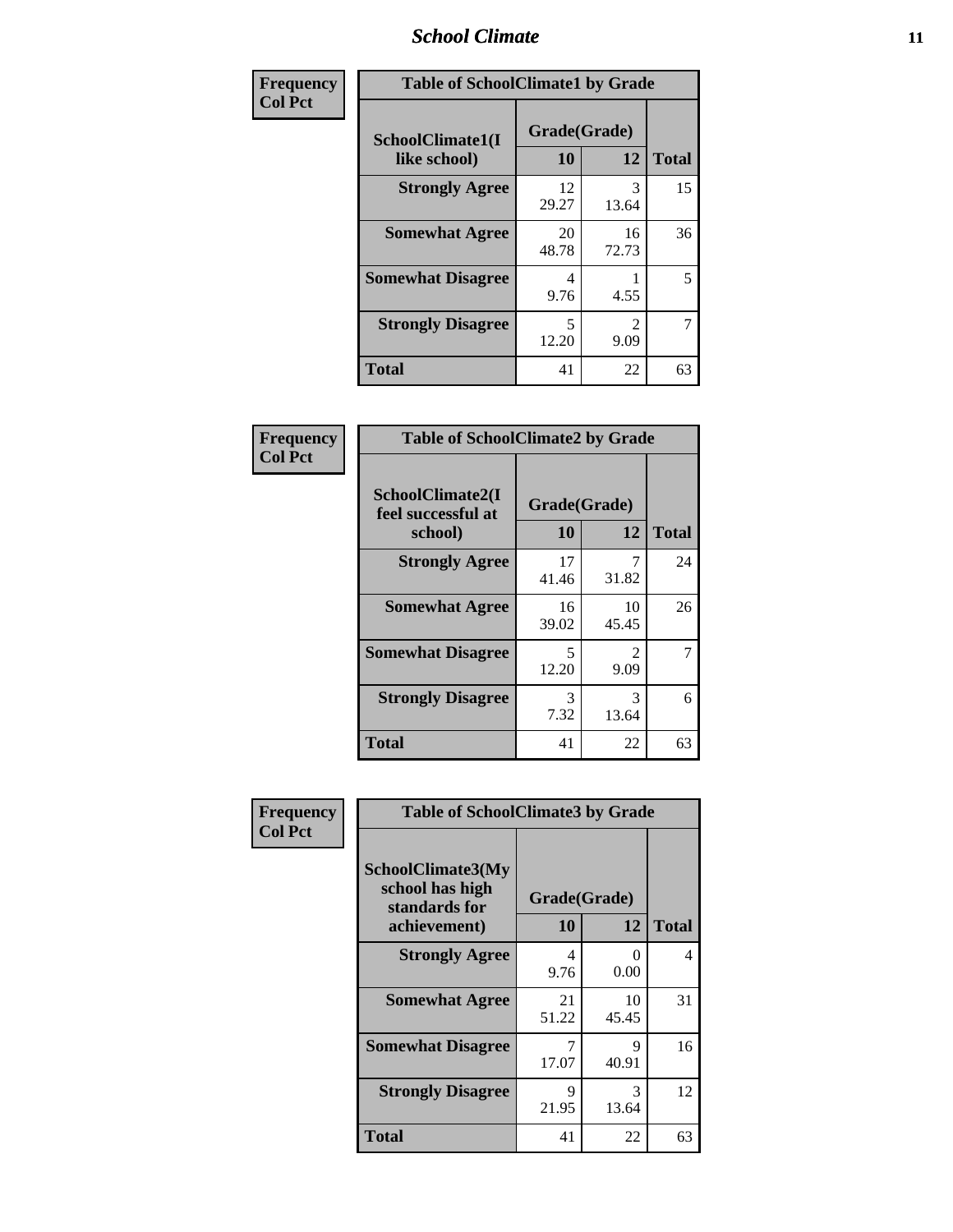### *School Climate* **12**

| Frequency      | <b>Table of SchoolClimate4 by Grade</b>                              |                    |             |              |
|----------------|----------------------------------------------------------------------|--------------------|-------------|--------------|
| <b>Col Pct</b> | <b>SchoolClimate4(My</b><br>school sets clear<br>rules for behavior) | Grade(Grade)<br>10 | 12          | <b>Total</b> |
|                | <b>Strongly Agree</b>                                                | 14<br>34.15        | 6<br>27.27  | 20           |
|                | <b>Somewhat Agree</b>                                                | 17<br>41.46        | 11<br>50.00 | 28           |
|                | <b>Somewhat Disagree</b>                                             | 3<br>7.32          | 4.55        | 4            |
|                | <b>Strongly Disagree</b>                                             | 7<br>17.07         | 4<br>18.18  | 11           |
|                | Total                                                                | 41                 | 22          | 63           |

| <b>Table of SchoolClimate5 by Grade</b>                              |                    |             |              |  |
|----------------------------------------------------------------------|--------------------|-------------|--------------|--|
| SchoolClimate5(I<br>know what to do in<br>an emergency at<br>school) | Grade(Grade)<br>10 | 12          | <b>Total</b> |  |
| <b>Strongly Agree</b>                                                | 22<br>53.66        | 11<br>50.00 | 33           |  |
| <b>Somewhat Agree</b>                                                | 12<br>29.27        | 8<br>36.36  | 20           |  |
| <b>Somewhat Disagree</b>                                             | 3<br>7.32          | 4.55        | 4            |  |
| <b>Strongly Disagree</b>                                             | 4<br>9.76          | 2<br>9.09   | 6            |  |
| <b>Total</b>                                                         | 41                 | 22          | 63           |  |

| Frequency      | <b>Table of SchoolClimate6 by Grade</b>                  |                    |             |              |
|----------------|----------------------------------------------------------|--------------------|-------------|--------------|
| <b>Col Pct</b> | <b>SchoolClimate6(Teachers</b><br>treat me with respect) | Grade(Grade)<br>10 | 12          | <b>Total</b> |
|                | <b>Strongly Agree</b>                                    | 6<br>14.63         | 4.55        |              |
|                | <b>Somewhat Agree</b>                                    | 14<br>34.15        | 14<br>63.64 | 28           |
|                | <b>Somewhat Disagree</b>                                 | 8<br>19.51         | 4<br>18.18  | 12           |
|                | <b>Strongly Disagree</b>                                 | 13<br>31.71        | 3<br>13.64  | 16           |
|                | <b>Total</b>                                             | 41                 | 22          | 63           |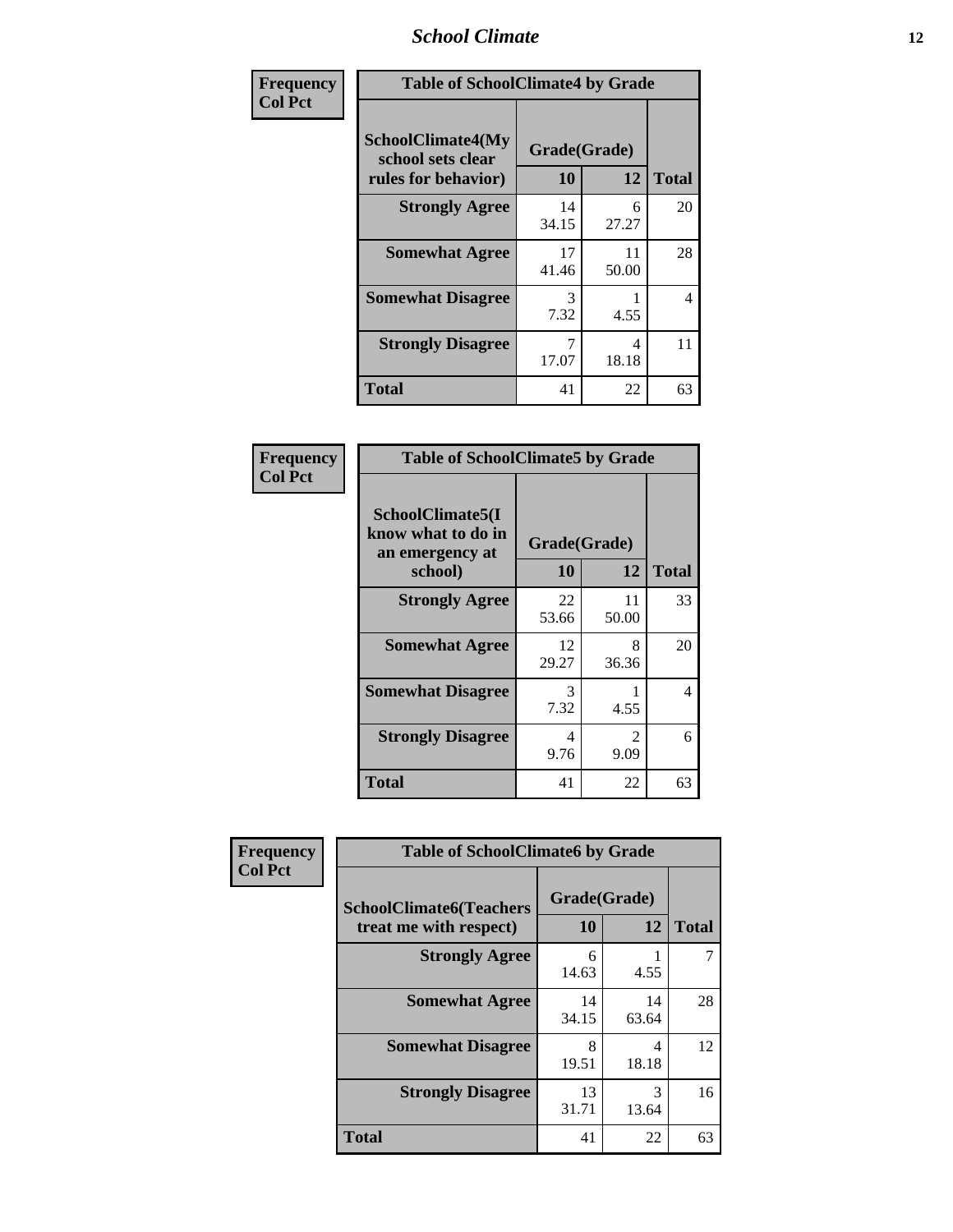### *School Climate* **13**

| Frequency      | <b>Table of SchoolClimate7 by Grade</b>                                       |                    |                        |              |
|----------------|-------------------------------------------------------------------------------|--------------------|------------------------|--------------|
| <b>Col Pct</b> | <b>SchoolClimate7(Behaviors</b><br>in my class allow the<br>teacher to teach) | Grade(Grade)<br>10 | 12                     | <b>Total</b> |
|                | <b>Strongly Agree</b>                                                         | 3<br>7.32          | $\overline{2}$<br>9.09 | 5            |
|                | <b>Somewhat Agree</b>                                                         | 17<br>41.46        | 10<br>45.45            | 27           |
|                | <b>Somewhat Disagree</b>                                                      | 11<br>26.83        | 4<br>18.18             | 15           |
|                | <b>Strongly Disagree</b>                                                      | 10<br>24.39        | 6<br>27.27             | 16           |
|                | <b>Total</b>                                                                  | 41                 | 22                     | 63           |

| Frequency      |                                                                         | <b>Table of SchoolClimate8 by Grade</b> |             |              |
|----------------|-------------------------------------------------------------------------|-----------------------------------------|-------------|--------------|
| <b>Col Pct</b> | <b>SchoolClimate8(Students</b><br>are frequently<br>recognized for good | Grade(Grade)                            |             |              |
|                | behavior)                                                               | 10                                      | 12          | <b>Total</b> |
|                | <b>Strongly Agree</b>                                                   | $\mathfrak{D}$<br>4.88                  | Δ<br>18.18  | 6            |
|                | <b>Somewhat Agree</b>                                                   | 20<br>48.78                             | 10<br>45.45 | 30           |
|                | <b>Somewhat Disagree</b>                                                | 8<br>19.51                              | 5<br>22.73  | 13           |
|                | <b>Strongly Disagree</b>                                                | 11<br>26.83                             | 3<br>13.64  | 14           |
|                | <b>Total</b>                                                            | 41                                      | 22          | 63           |

| Frequency      | <b>Table of SchoolClimate9 by Grade</b>                                           |                    |                      |              |
|----------------|-----------------------------------------------------------------------------------|--------------------|----------------------|--------------|
| <b>Col Pct</b> | SchoolClimate9(School<br>counselor would be<br>helpful if I needed<br>assistance) | Grade(Grade)<br>10 | 12                   | <b>Total</b> |
|                | <b>Strongly Agree</b>                                                             | 18<br>43.90        | $\mathbf Q$<br>40.91 | 27           |
|                | <b>Somewhat Agree</b>                                                             | 12<br>29.27        | 7<br>31.82           | 19           |
|                | <b>Somewhat Disagree</b>                                                          | 4<br>9.76          | 3<br>13.64           | 7            |
|                | <b>Strongly Disagree</b>                                                          | 7<br>17.07         | 3<br>13.64           | 10           |
|                | <b>Total</b>                                                                      | 41                 | 22                   | 63           |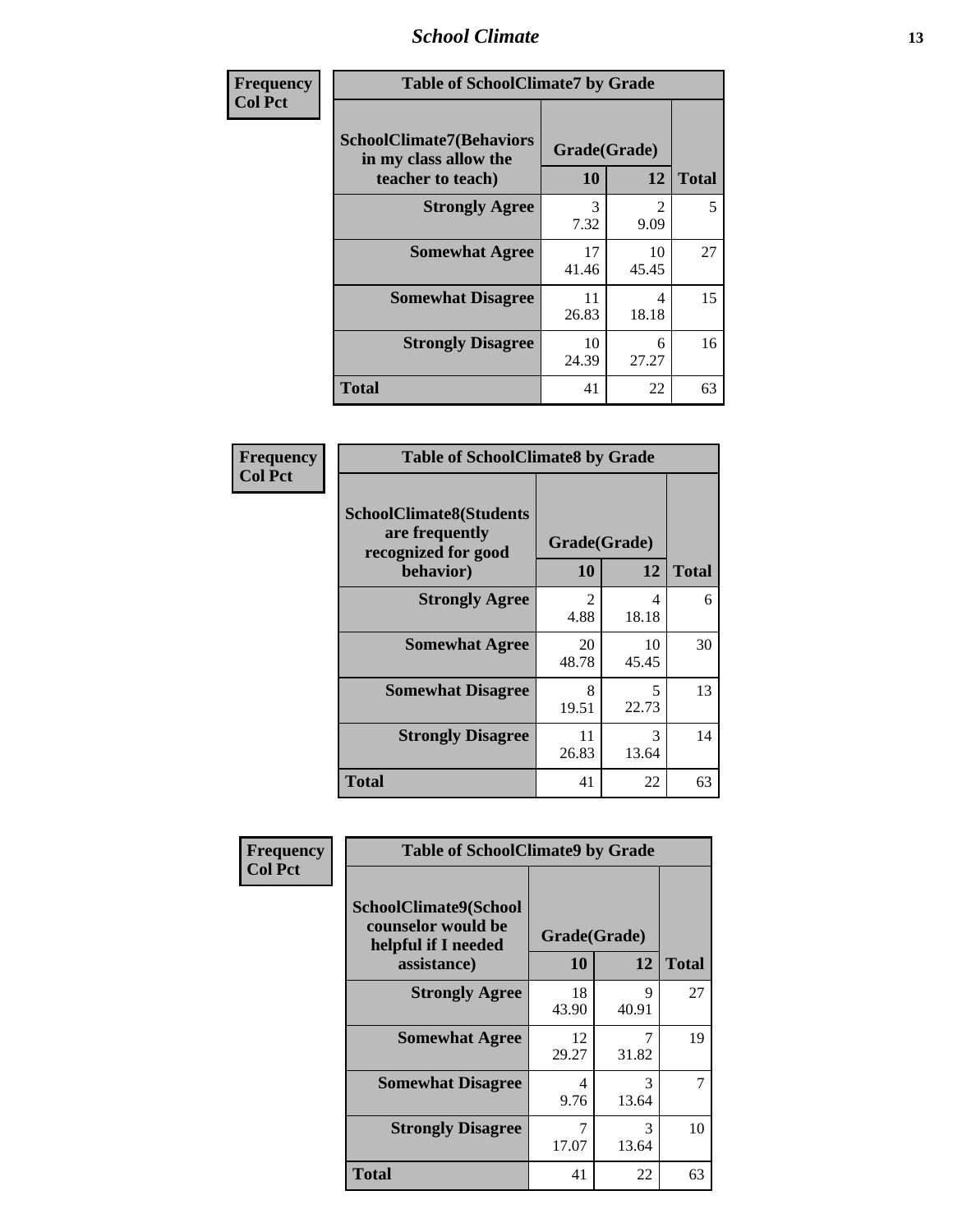### *Reasons for Dropping Out* **14**

| Frequency      | <b>Table of Dropoutreason by Grade</b>                                   |             |                                     |              |
|----------------|--------------------------------------------------------------------------|-------------|-------------------------------------|--------------|
| <b>Col Pct</b> | Dropoutreason(If<br>I dropped out the<br>reason would<br>most likely be) | 10          | Grade(Grade)<br>12                  | <b>Total</b> |
|                | Won't Drop out                                                           | 13<br>31.71 | 5<br>22.73                          | 18           |
|                | <b>Bored</b>                                                             | 9<br>21.95  | 8<br>36.36                          | 17           |
|                | <b>Family Reasons</b>                                                    | 2.44        | $\mathcal{D}_{\mathcal{L}}$<br>9.09 | 3            |
|                | <b>Being Bullied</b>                                                     | 2<br>4.88   | 0<br>0.00                           | 2            |
|                | <b>Other</b>                                                             | 16<br>39.02 | 7<br>31.82                          | 23           |
|                | <b>Total</b>                                                             | 41          | 22                                  | 63           |

| Frequency      | <b>Table of Dropout by Grade</b>                                       |                    |              |    |  |
|----------------|------------------------------------------------------------------------|--------------------|--------------|----|--|
| <b>Col Pct</b> | Dropout(I<br>have<br>thought<br>about<br>dropping<br>out of<br>school) | Grade(Grade)<br>10 | <b>Total</b> |    |  |
|                | Yes                                                                    | 20                 | 12<br>15     | 35 |  |
|                |                                                                        | 48.78              | 68.18        |    |  |
|                | N <sub>0</sub>                                                         | 21<br>51.22        | 31.82        | 28 |  |
|                |                                                                        |                    |              |    |  |
|                | <b>Total</b>                                                           | 41                 | 22           | 63 |  |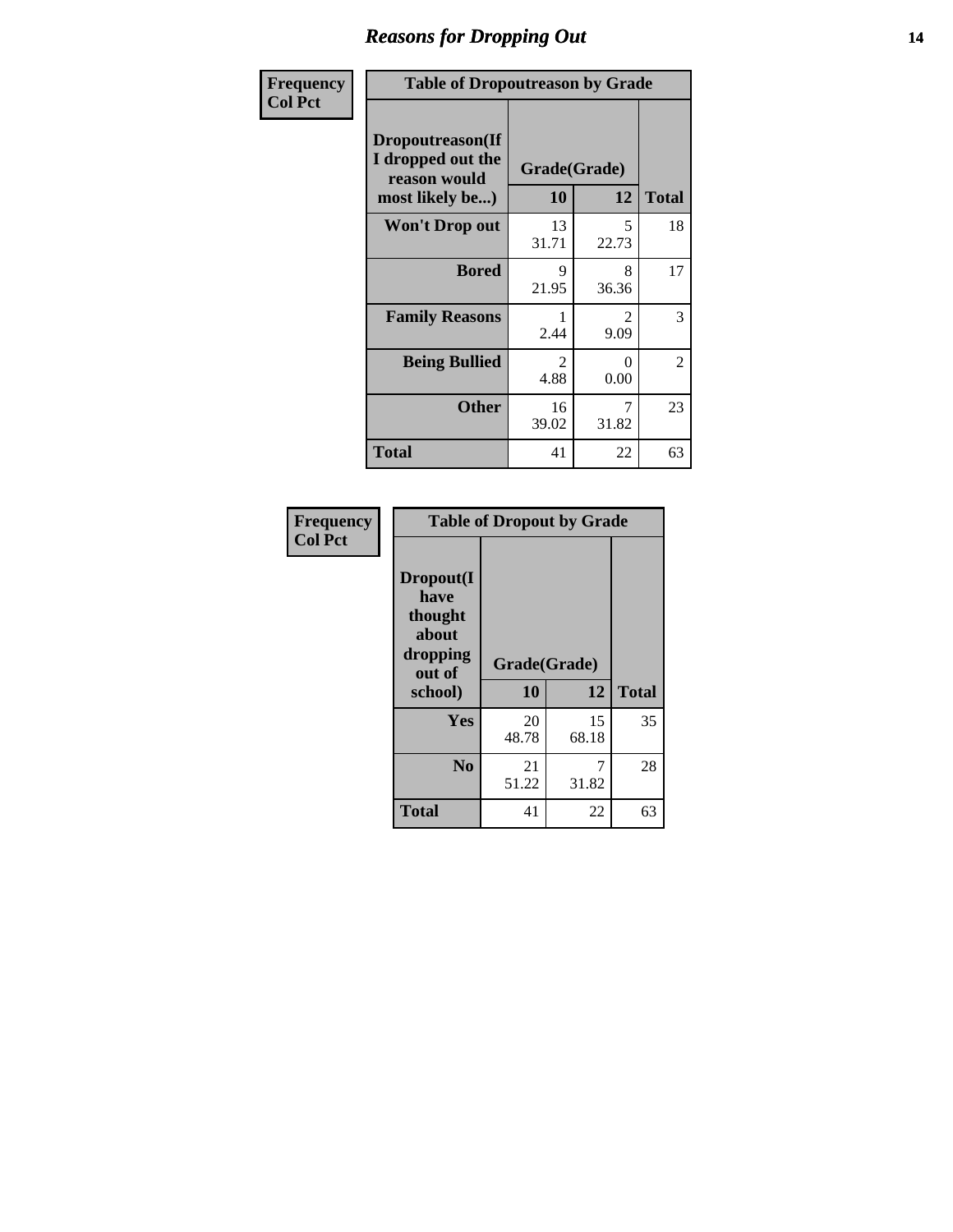*School Safety* **15**

| Frequency      | <b>Table of Gangself by Grade</b>                                                                 |                       |             |              |
|----------------|---------------------------------------------------------------------------------------------------|-----------------------|-------------|--------------|
| <b>Col Pct</b> | Gangself(I<br>have<br>participated<br>in illegal<br>gang<br>activities in<br>the past 30<br>days) | Grade(Grade)<br>10    | 12          | <b>Total</b> |
|                | Yes                                                                                               | $\mathcal{L}$<br>4.88 | 1<br>4.55   | 3            |
|                | N <sub>0</sub>                                                                                    | 39<br>95.12           | 21<br>95.45 | 60           |
|                | <b>Total</b>                                                                                      | 41                    | 22          | 63           |

| Frequency<br><b>Col Pct</b> | <b>Table of Gangpeers by Grade</b>                                                                                     |                    |             |              |
|-----------------------------|------------------------------------------------------------------------------------------------------------------------|--------------------|-------------|--------------|
|                             | Gangpeers(I<br>have friends<br>who have<br>participated<br>in illegal<br>gang<br>activities in<br>the past 30<br>days) | Grade(Grade)<br>10 | 12          | <b>Total</b> |
|                             | <b>Yes</b>                                                                                                             | 14<br>34.15        | 5<br>22.73  | 19           |
|                             | N <sub>0</sub>                                                                                                         | 27<br>65.85        | 17<br>77.27 | 44           |
|                             | <b>Total</b>                                                                                                           | 41                 | 22          | 63           |

| Frequency      | <b>Table of Pickedon by Grade</b>                                   |              |            |              |
|----------------|---------------------------------------------------------------------|--------------|------------|--------------|
| <b>Col Pct</b> | <b>Pickedon</b> (I have<br>been picked on or<br>teased at school in | Grade(Grade) |            |              |
|                | the past 30 days)                                                   | 10           | 12         | <b>Total</b> |
|                | <b>Strongly Agree</b>                                               | 9<br>21.95   | 0<br>0.00  | 9            |
|                | <b>Somewhat Agree</b>                                               | 5<br>12.20   | 4<br>18.18 | 9            |
|                | <b>Somewhat Disagree</b>                                            | 5<br>12.20   | 4<br>18.18 | 9            |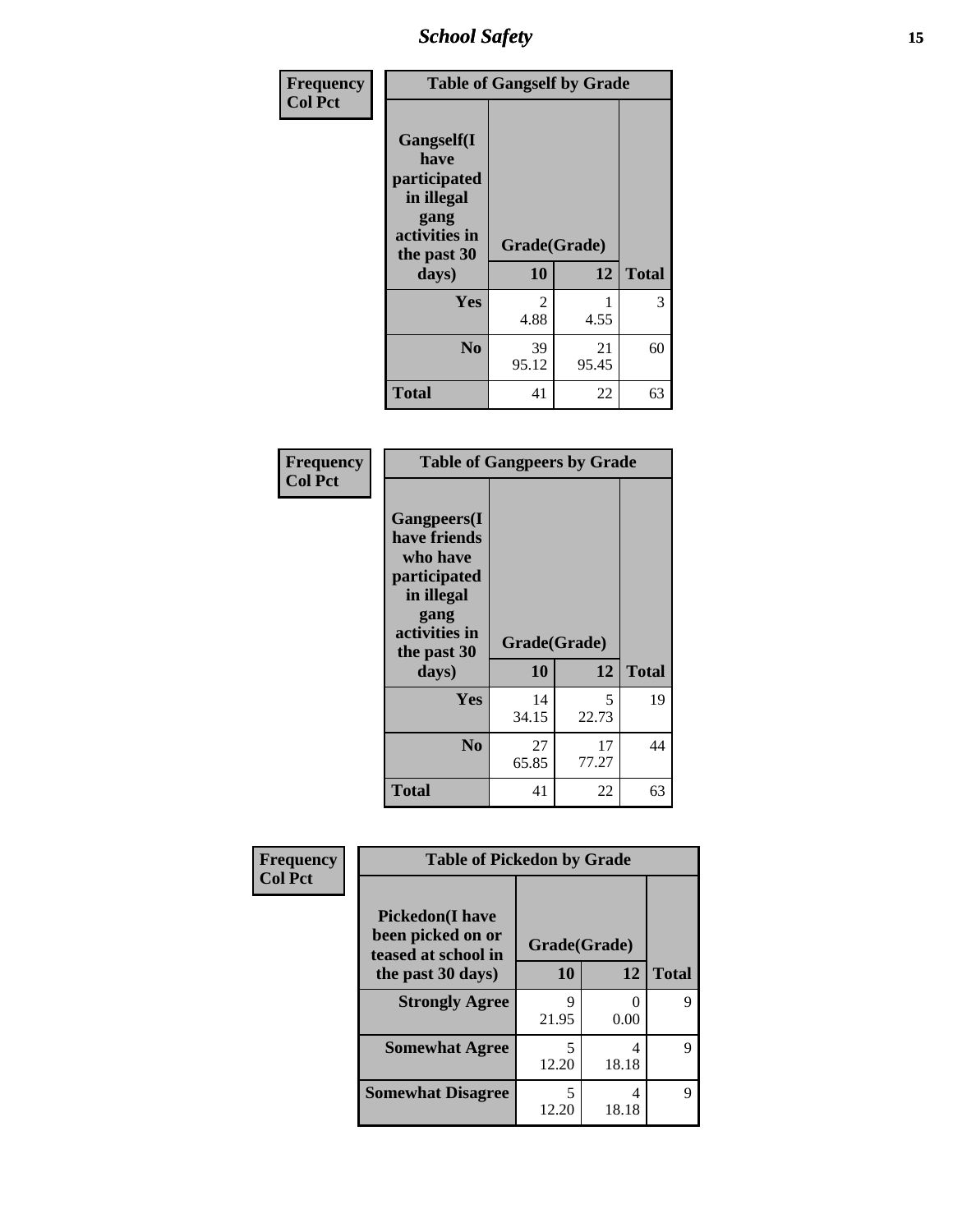## *School Safety* **16**

| <b>Frequency</b> | <b>Table of Pickedon by Grade</b>                                                        |                    |             |              |  |  |  |  |
|------------------|------------------------------------------------------------------------------------------|--------------------|-------------|--------------|--|--|--|--|
| <b>Col Pct</b>   | <b>Pickedon</b> (I have<br>been picked on or<br>teased at school in<br>the past 30 days) | Grade(Grade)<br>10 | 12          | <b>Total</b> |  |  |  |  |
|                  | <b>Strongly Disagree</b>                                                                 | 22<br>53.66        | 14<br>63.64 | 36           |  |  |  |  |
|                  | Total                                                                                    | 41                 | 22          | 63           |  |  |  |  |

| Frequency      | <b>Table of Safeschool by Grade</b>                      |                           |            |              |  |  |  |  |  |
|----------------|----------------------------------------------------------|---------------------------|------------|--------------|--|--|--|--|--|
| <b>Col Pct</b> | Safeschool(School<br>is a place at which I<br>feel safe) | Grade(Grade)<br><b>10</b> | 12         | <b>Total</b> |  |  |  |  |  |
|                | <b>Strongly Agree</b>                                    | 3<br>7.32                 | 31.82      | 10           |  |  |  |  |  |
|                | <b>Somewhat Agree</b>                                    | 20<br>48.78               | 8<br>36.36 | 28           |  |  |  |  |  |
|                | <b>Somewhat Disagree</b>                                 | 9<br>21.95                | 6<br>27.27 | 15           |  |  |  |  |  |
|                | <b>Strongly Disagree</b>                                 | 9<br>21.95                | 4.55       | 10           |  |  |  |  |  |
|                | <b>Total</b>                                             | 41                        | 22         | 63           |  |  |  |  |  |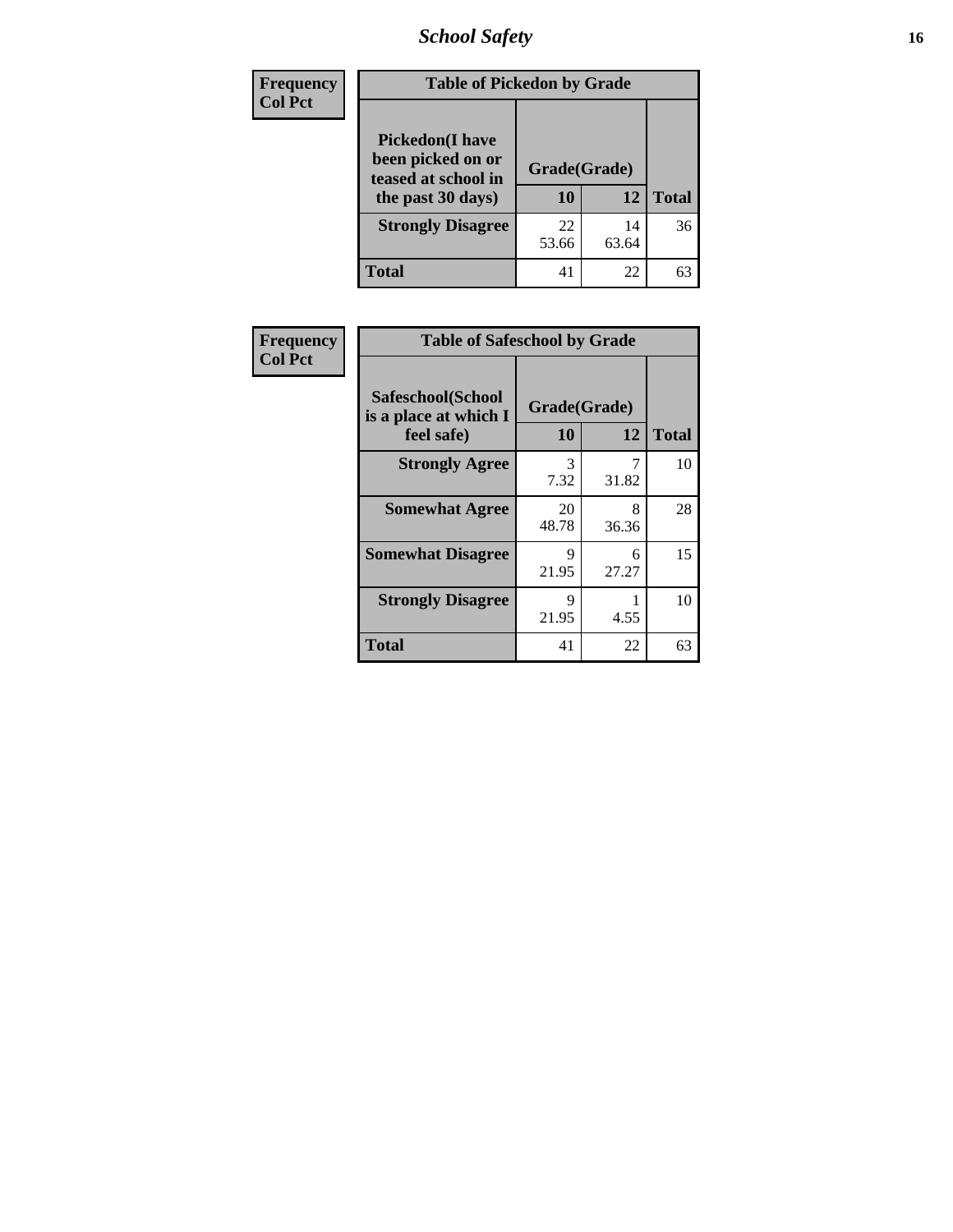*School Safety* **17**

| Frequency      | <b>Table of Grade by Bullied</b> |                            |                                                                         |                   |                        |                        |              |  |  |
|----------------|----------------------------------|----------------------------|-------------------------------------------------------------------------|-------------------|------------------------|------------------------|--------------|--|--|
| <b>Row Pct</b> |                                  |                            | <b>Bullied</b> (I have been bullied by<br>other students in the past 30 | days)             |                        |                        |              |  |  |
|                | Grade(Grade)                     | $\mathbf 0$<br><b>Days</b> | 1 or<br>$\mathbf{2}$<br>days                                            | 3 to<br>5<br>days | 6 to<br>9<br>days      | 20<br>to<br>29<br>days | <b>Total</b> |  |  |
|                | 10                               | 32<br>78.05                | 5<br>12.20                                                              | 2.44              | $\overline{c}$<br>4.88 | 2.44                   | 41           |  |  |
|                | 12                               | 20<br>90.91                | $\theta$<br>0.00                                                        | 4.55              | $\theta$<br>0.00       | 4.55                   | 22           |  |  |
|                | <b>Total</b>                     | 52                         | 5                                                                       | $\mathfrak{D}$    | $\overline{2}$         | $\overline{2}$         | 63           |  |  |

| Frequency      | <b>Table of Grade by Bulliedothers</b> |                            |                                                                   |                        |              |  |  |  |
|----------------|----------------------------------------|----------------------------|-------------------------------------------------------------------|------------------------|--------------|--|--|--|
| <b>Row Pct</b> |                                        |                            | <b>Bulliedothers</b> (I<br>bullied others in<br>the past 30 days) |                        |              |  |  |  |
|                | Grade(Grade)                           | $\mathbf 0$<br><b>Days</b> | 1 or<br>days                                                      | All<br>30<br>days      | <b>Total</b> |  |  |  |
|                | 10                                     | 37<br>90.24                | $\mathfrak{D}$<br>4.88                                            | $\mathfrak{D}$<br>4.88 | 41           |  |  |  |
|                | 12                                     | 22<br>100.00               | 0<br>0.00                                                         | 0<br>0.00              | 22           |  |  |  |
|                | <b>Total</b>                           | 59                         | 2                                                                 | 2                      | 63           |  |  |  |

| Frequency      | <b>Table of Grade by Weaponschool</b> |                                                                                 |                       |              |  |  |  |  |
|----------------|---------------------------------------|---------------------------------------------------------------------------------|-----------------------|--------------|--|--|--|--|
| <b>Row Pct</b> |                                       | <b>Weaponschool</b> (I<br>brought a weapon<br>to school in the<br>past 30 days) |                       |              |  |  |  |  |
|                | Grade(Grade)                          | 0 Days                                                                          | <b>All 30</b><br>days | <b>Total</b> |  |  |  |  |
|                | 10                                    | 40<br>97.56                                                                     | 2.44                  | 41           |  |  |  |  |
|                | 12                                    | 22<br>100.00                                                                    | ∩<br>0.00             | 22           |  |  |  |  |
|                | <b>Total</b>                          | 62                                                                              |                       | 63           |  |  |  |  |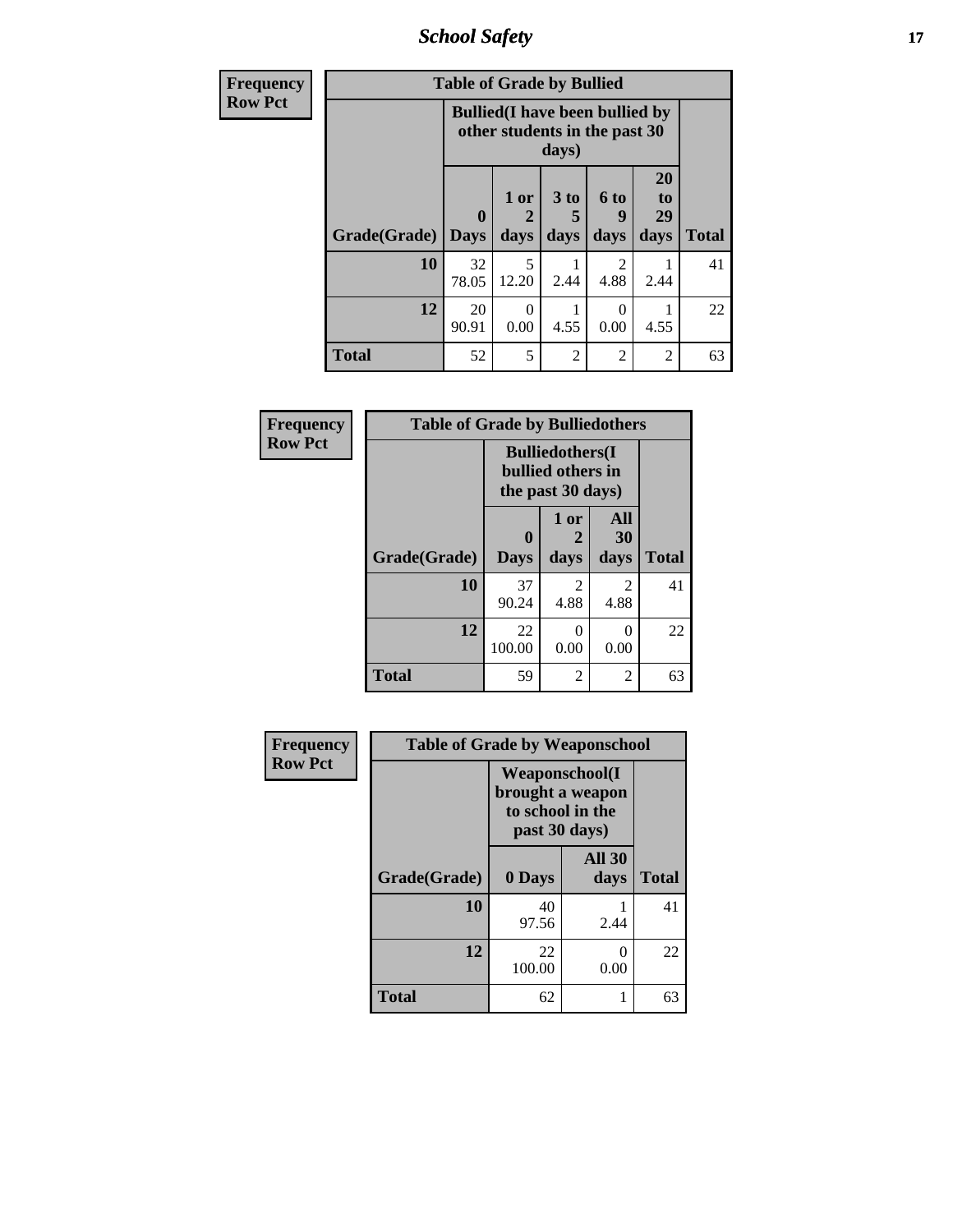*School Safety* **18**

| <b>Frequency</b> | <b>Table of Grade by Absentunsafe</b> |                             |                                                                |                              |                        |                        |              |  |
|------------------|---------------------------------------|-----------------------------|----------------------------------------------------------------|------------------------------|------------------------|------------------------|--------------|--|
| <b>Row Pct</b>   |                                       |                             | Absentunsafe (I have missed<br>school because I felt unsafe in | the past 30 days)            |                        |                        |              |  |
|                  | Grade(Grade)                          | $\mathbf{0}$<br><b>Days</b> | $1$ or<br>2<br>days                                            | 3 <sub>to</sub><br>5<br>days | 6 to<br>9<br>days      | 20<br>to<br>29<br>days | <b>Total</b> |  |
|                  | 10                                    | 35<br>85.37                 | $\mathcal{D}_{\mathcal{L}}$<br>4.88                            | 2.44                         | $\mathfrak{D}$<br>4.88 | 2.44                   | 41           |  |
|                  | 12                                    | 22<br>100.00                | 0<br>0.00                                                      | 0<br>0.00                    | $\Omega$<br>0.00       | 0.00                   | 22           |  |
|                  | <b>Total</b>                          | 57                          | $\overline{2}$                                                 | 1                            | 2                      |                        | 63           |  |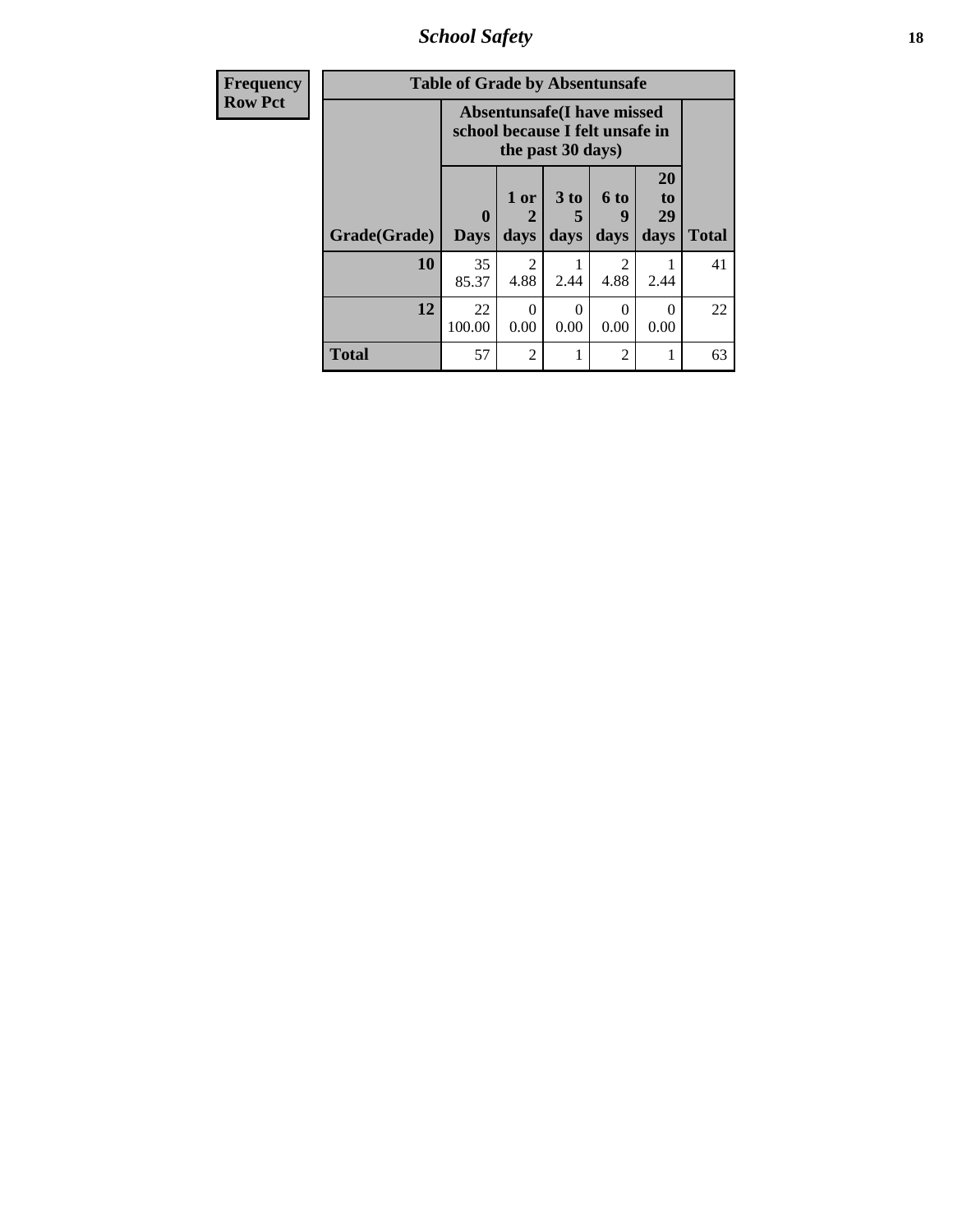## *Drug Use During Last 30 Days* **19**

| <b>Frequency</b> | <b>Table of Grade by Alcohol</b> |                                       |               |                        |              |  |  |  |
|------------------|----------------------------------|---------------------------------------|---------------|------------------------|--------------|--|--|--|
| Row Pct          |                                  | Alcohol(Alcohol<br>use, past 30 days) |               |                        |              |  |  |  |
|                  | Grade(Grade)                     | <b>Did</b><br>not<br><b>use</b>       | $1-2$<br>days | 20-29<br>days          | <b>Total</b> |  |  |  |
|                  | 10                               | 39<br>95.12                           | 2.44          | 2.44                   | 41           |  |  |  |
|                  | 12                               | 17<br>77.27                           | 3<br>13.64    | $\mathfrak{D}$<br>9.09 | 22           |  |  |  |
|                  | <b>Total</b>                     | 56                                    | 4             | 3                      | 63           |  |  |  |

| Frequency      |              | <b>Table of Grade by Cigarettes</b> |                       |                 |                                                           |              |              |  |  |
|----------------|--------------|-------------------------------------|-----------------------|-----------------|-----------------------------------------------------------|--------------|--------------|--|--|
| <b>Row Pct</b> |              |                                     |                       |                 | <b>Cigarettes (Smoking tobacco)</b><br>use, past 30 days) |              |              |  |  |
|                | Grade(Grade) | <b>Did</b><br>not<br><b>use</b>     | $1 - 2$<br>days       | $3 - 5$<br>days | $20 - 29$<br>days                                         | Every<br>day | <b>Total</b> |  |  |
|                | 10           | 36<br>87.80                         | 4<br>9.76             | 0<br>0.00       | 2.44                                                      | 0<br>0.00    | 41           |  |  |
|                | 12           | 16<br>72.73                         | $\mathcal{D}$<br>9.09 | 4.55            | 0<br>0.00                                                 | 3<br>13.64   | 22           |  |  |
|                | <b>Total</b> | 52                                  | 6                     |                 |                                                           | 3            | 63           |  |  |

| Frequency      | <b>Table of Grade by Smokeless</b> |                                                            |                     |              |  |  |  |  |  |
|----------------|------------------------------------|------------------------------------------------------------|---------------------|--------------|--|--|--|--|--|
| <b>Row Pct</b> |                                    | <b>Smokeless</b> (Chewing<br>tobacco use,<br>past 30 days) |                     |              |  |  |  |  |  |
|                | Grade(Grade)                       | Did not<br><b>use</b>                                      | <b>Every</b><br>day | <b>Total</b> |  |  |  |  |  |
|                | 10                                 | 40<br>97.56                                                | 2.44                | 41           |  |  |  |  |  |
|                | 12                                 | 22<br>100.00                                               | 0<br>0.00           | 22           |  |  |  |  |  |
|                | <b>Total</b>                       | 62                                                         | 1                   | 63           |  |  |  |  |  |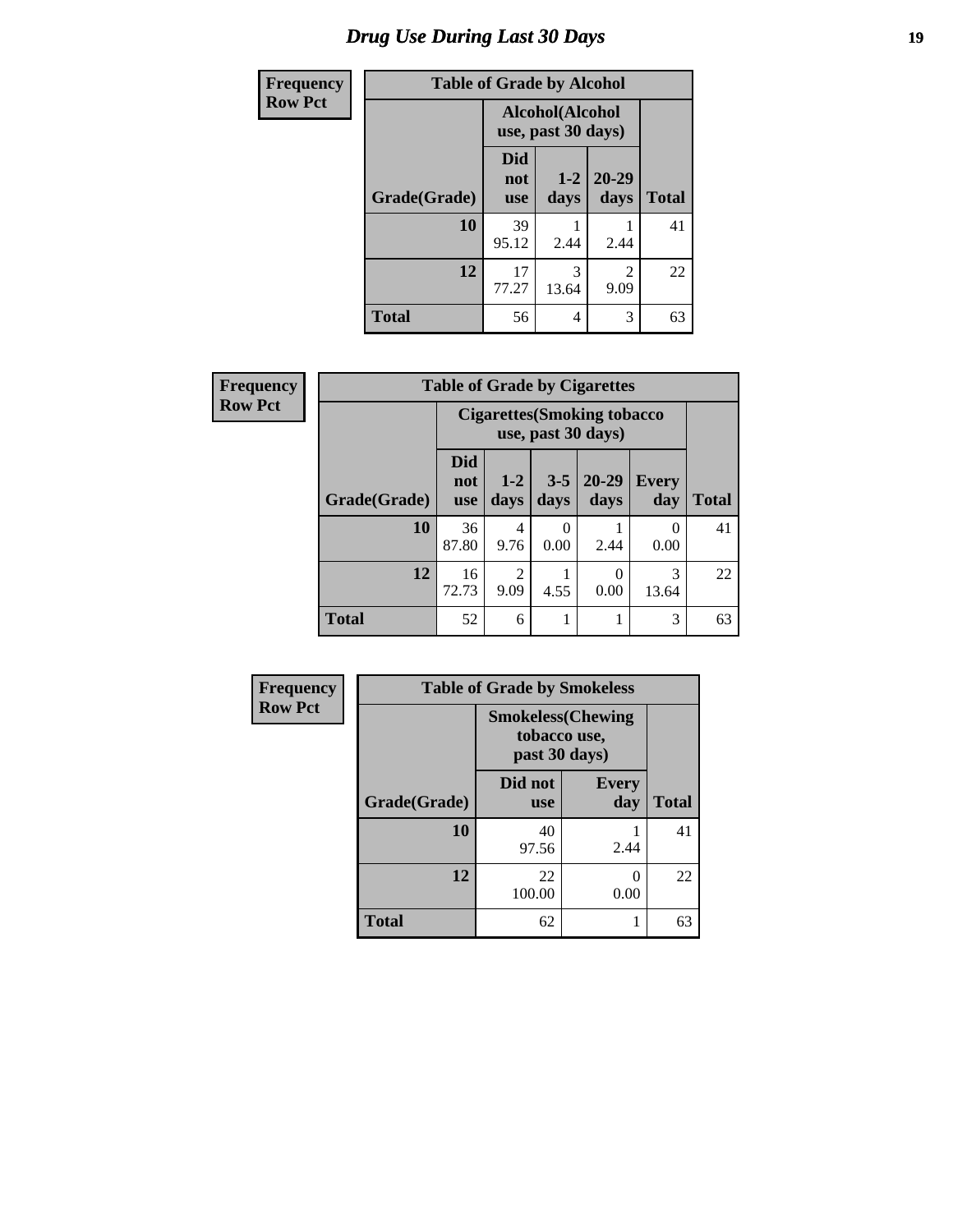**Frequency Row Pct**

| <b>Table of Grade by Marijuana</b> |                                 |                                            |                 |                 |                  |                        |              |  |  |
|------------------------------------|---------------------------------|--------------------------------------------|-----------------|-----------------|------------------|------------------------|--------------|--|--|
|                                    |                                 | Marijuana (Marijuana use,<br>past 30 days) |                 |                 |                  |                        |              |  |  |
| Grade(Grade)                       | <b>Did</b><br>not<br><b>use</b> | $1 - 2$<br>days                            | $3 - 5$<br>days | $10-19$<br>days | 20-29<br>days    | Every<br>day           | <b>Total</b> |  |  |
| 10                                 | 37<br>90.24                     | 2<br>4.88                                  | 0<br>0.00       | 2.44            | 2.44             | 0<br>0.00              | 41           |  |  |
| 12                                 | 17<br>77.27                     | $\mathfrak{D}$<br>9.09                     | 4.55            | 0<br>0.00       | $\Omega$<br>0.00 | $\mathfrak{D}$<br>9.09 | 22           |  |  |
| <b>Total</b>                       | 54                              | $\overline{4}$                             |                 |                 |                  | $\overline{2}$         | 63           |  |  |

| Frequency      | <b>Table of Grade by Cocaine</b> |                                                  |              |  |  |  |  |
|----------------|----------------------------------|--------------------------------------------------|--------------|--|--|--|--|
| <b>Row Pct</b> |                                  | <b>Cocaine</b> (Cocaine<br>use,<br>past 30 days) |              |  |  |  |  |
|                | Grade(Grade)                     | Did not use                                      | <b>Total</b> |  |  |  |  |
|                | 10                               | 41<br>100.00                                     | 41           |  |  |  |  |
|                | 12                               | 22<br>100.00                                     | 22           |  |  |  |  |
|                | <b>Total</b>                     | 63                                               | 63           |  |  |  |  |

| Frequency      | <b>Table of Grade by Inhalants</b> |              |              |  |  |
|----------------|------------------------------------|--------------|--------------|--|--|
| <b>Row Pct</b> |                                    |              |              |  |  |
|                | Grade(Grade)                       | Did not use  | <b>Total</b> |  |  |
|                | 10                                 | 41<br>100.00 | 41           |  |  |
|                | 12                                 | 22<br>100.00 | 22           |  |  |
|                | <b>Total</b>                       | 63           | 63           |  |  |

| Frequency      | <b>Table of Grade by Steroids</b> |                                                |                           |              |  |
|----------------|-----------------------------------|------------------------------------------------|---------------------------|--------------|--|
| <b>Row Pct</b> |                                   | <b>Steroids</b> (Steroid<br>use, past 30 days) |                           |              |  |
|                | Grade(Grade)                      | Did not<br><b>use</b>                          | $3 - 5$<br>days           | <b>Total</b> |  |
|                | 10                                | 41<br>100.00                                   | $\mathbf{\Omega}$<br>0.00 | 41           |  |
|                | 12                                | 21<br>95.45                                    | 4.55                      | 22           |  |
|                | <b>Total</b>                      | 62                                             |                           | 63           |  |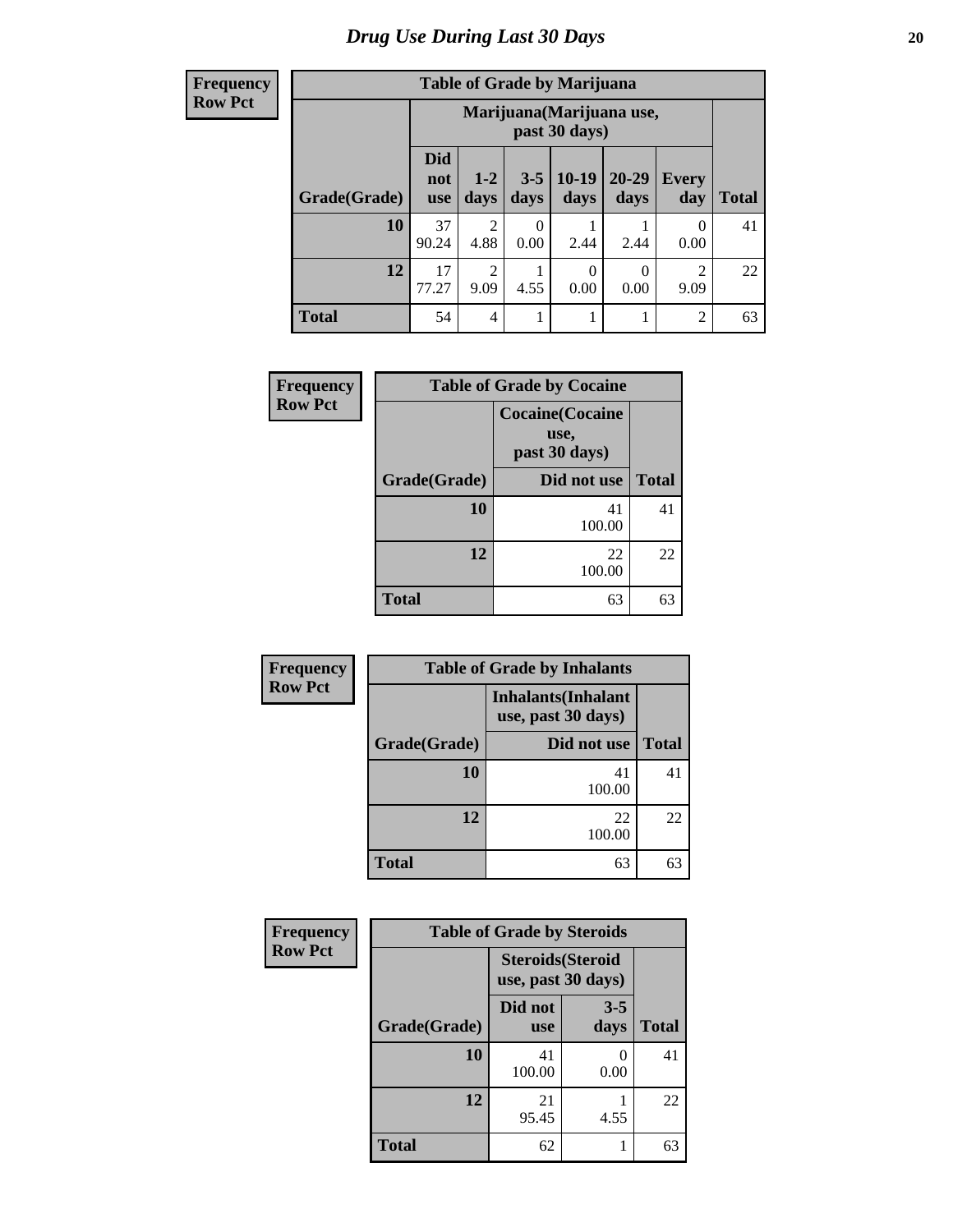## *Drug Use During Last 30 Days* **21**

| <b>Frequency</b> | <b>Table of Grade by Ecstasy</b> |                                                  |              |  |  |
|------------------|----------------------------------|--------------------------------------------------|--------------|--|--|
| <b>Row Pct</b>   |                                  | <b>Ecstasy</b> (Ecstasy<br>use,<br>past 30 days) |              |  |  |
|                  | Grade(Grade)                     | Did not use                                      | <b>Total</b> |  |  |
|                  | 10                               | 41<br>100.00                                     | 41           |  |  |
|                  | 12                               | 22<br>100.00                                     | 22           |  |  |
|                  | <b>Total</b>                     | 63                                               | 63           |  |  |

| <b>Frequency</b> | <b>Table of Grade by Meth</b><br><b>Meth</b> (Methamphetamine<br>use, past 30 days) |              |              |  |  |
|------------------|-------------------------------------------------------------------------------------|--------------|--------------|--|--|
| <b>Row Pct</b>   |                                                                                     |              |              |  |  |
|                  | Grade(Grade)                                                                        | Did not use  | <b>Total</b> |  |  |
|                  | 10                                                                                  | 41<br>100.00 | 41           |  |  |
|                  | 12                                                                                  | 22<br>100.00 | 22           |  |  |
|                  | <b>Total</b>                                                                        | 63           | 63           |  |  |

| <b>Frequency</b> | <b>Table of Grade by Hallucinogens</b> |                                                   |              |  |  |
|------------------|----------------------------------------|---------------------------------------------------|--------------|--|--|
| <b>Row Pct</b>   |                                        | Hallucinogens (Hallucinogen<br>use, past 30 days) |              |  |  |
|                  | Grade(Grade)<br>Did not use            |                                                   | <b>Total</b> |  |  |
|                  | <b>10</b>                              | 41<br>100.00                                      | 41           |  |  |
|                  | 12                                     | 22<br>100.00                                      | 22           |  |  |
|                  | <b>Total</b>                           | 63                                                | 63           |  |  |

| <b>Frequency</b> | <b>Table of Grade by Prescription</b> |                       |                                                                                   |          |              |  |
|------------------|---------------------------------------|-----------------------|-----------------------------------------------------------------------------------|----------|--------------|--|
| <b>Row Pct</b>   |                                       |                       | <b>Prescription</b> (Prescription<br>drugs not prescribed to me,<br>past 30 days) |          |              |  |
|                  | Grade(Grade)                          | Did not<br><b>use</b> | $1-2$ days                                                                        | 6-9 days | <b>Total</b> |  |
|                  | 10                                    | 40<br>97.56           | 2.44                                                                              | 0.00     | 41           |  |
|                  | 12                                    | 20<br>90.91           | 4.55                                                                              | 4.55     | 22           |  |
|                  | <b>Total</b>                          | 60                    | $\overline{2}$                                                                    |          | 63           |  |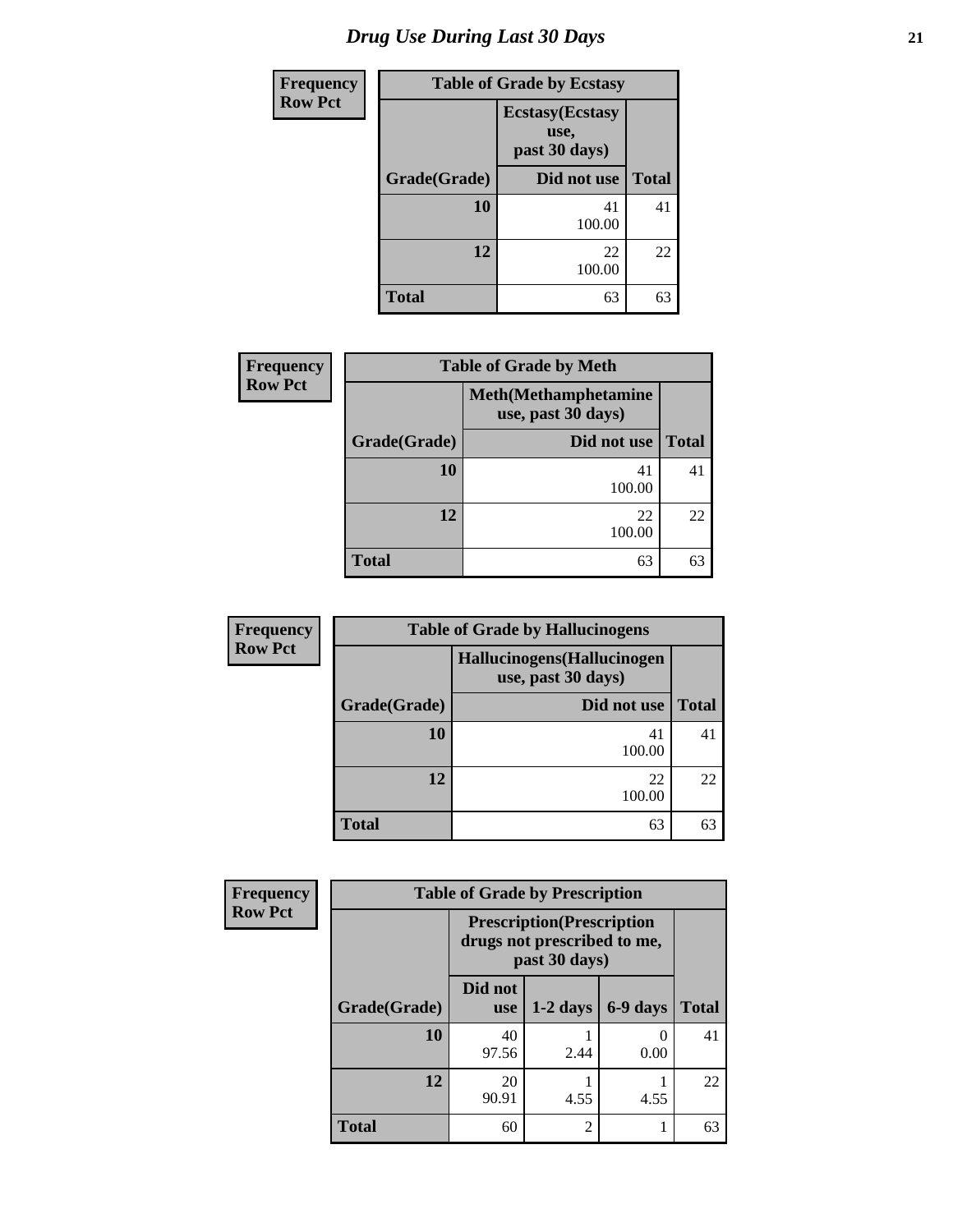| Frequency      | <b>Table of Alcoholease by Grade</b>              |                    |            |              |  |
|----------------|---------------------------------------------------|--------------------|------------|--------------|--|
| <b>Col Pct</b> | <b>Alcoholease</b> (It is<br>easy to get alcohol) | Grade(Grade)<br>10 | 12         | <b>Total</b> |  |
|                | <b>Strongly Agree</b>                             | 11<br>26.83        | 6<br>27.27 | 17           |  |
|                | <b>Somewhat Agree</b>                             | 13<br>31.71        | 6<br>27.27 | 19           |  |
|                | <b>Somewhat Disagree</b>                          | 3<br>7.32          | 4<br>18.18 | 7            |  |
|                | <b>Strongly Disagree</b>                          | 14<br>34.15        | 6<br>27.27 | 20           |  |
|                | <b>Total</b>                                      | 41                 | 22         | 63           |  |

| <b>Frequency</b> |  |
|------------------|--|
| <b>Col Pct</b>   |  |

| <b>Table of Cigarettesease by Grade</b>                  |                    |                                     |              |  |  |
|----------------------------------------------------------|--------------------|-------------------------------------|--------------|--|--|
| Cigarettesease (It is<br>easy to get smoking<br>tobacco) | Grade(Grade)<br>10 | 12                                  | <b>Total</b> |  |  |
| <b>Strongly Agree</b>                                    | 11<br>26.83        | 11<br>50.00                         | 22           |  |  |
| <b>Somewhat Agree</b>                                    | Q<br>21.95         | 3<br>13.64                          | 12           |  |  |
| <b>Somewhat Disagree</b>                                 | 3<br>7.32          | $\mathcal{D}_{\mathcal{L}}$<br>9.09 | 5            |  |  |
| <b>Strongly Disagree</b>                                 | 18<br>43.90        | 6<br>27.27                          | 24           |  |  |
| Total                                                    | 41                 | 22                                  | 63           |  |  |

| Frequency      | <b>Table of Smokelessease by Grade</b>                         |                    |            |              |
|----------------|----------------------------------------------------------------|--------------------|------------|--------------|
| <b>Col Pct</b> | <b>Smokelessease</b> (It is<br>easy to get chewing<br>tobacco) | Grade(Grade)<br>10 | 12         | <b>Total</b> |
|                | <b>Strongly Agree</b>                                          | 8<br>19.51         | 7<br>31.82 | 15           |
|                | <b>Somewhat Agree</b>                                          | 17.07              | 6<br>27.27 | 13           |
|                | <b>Somewhat Disagree</b>                                       | 4<br>9.76          | 4.55       | 5            |
|                | <b>Strongly Disagree</b>                                       | 22<br>53.66        | 8<br>36.36 | 30           |
|                | <b>Total</b>                                                   | 41                 | 22         | 63           |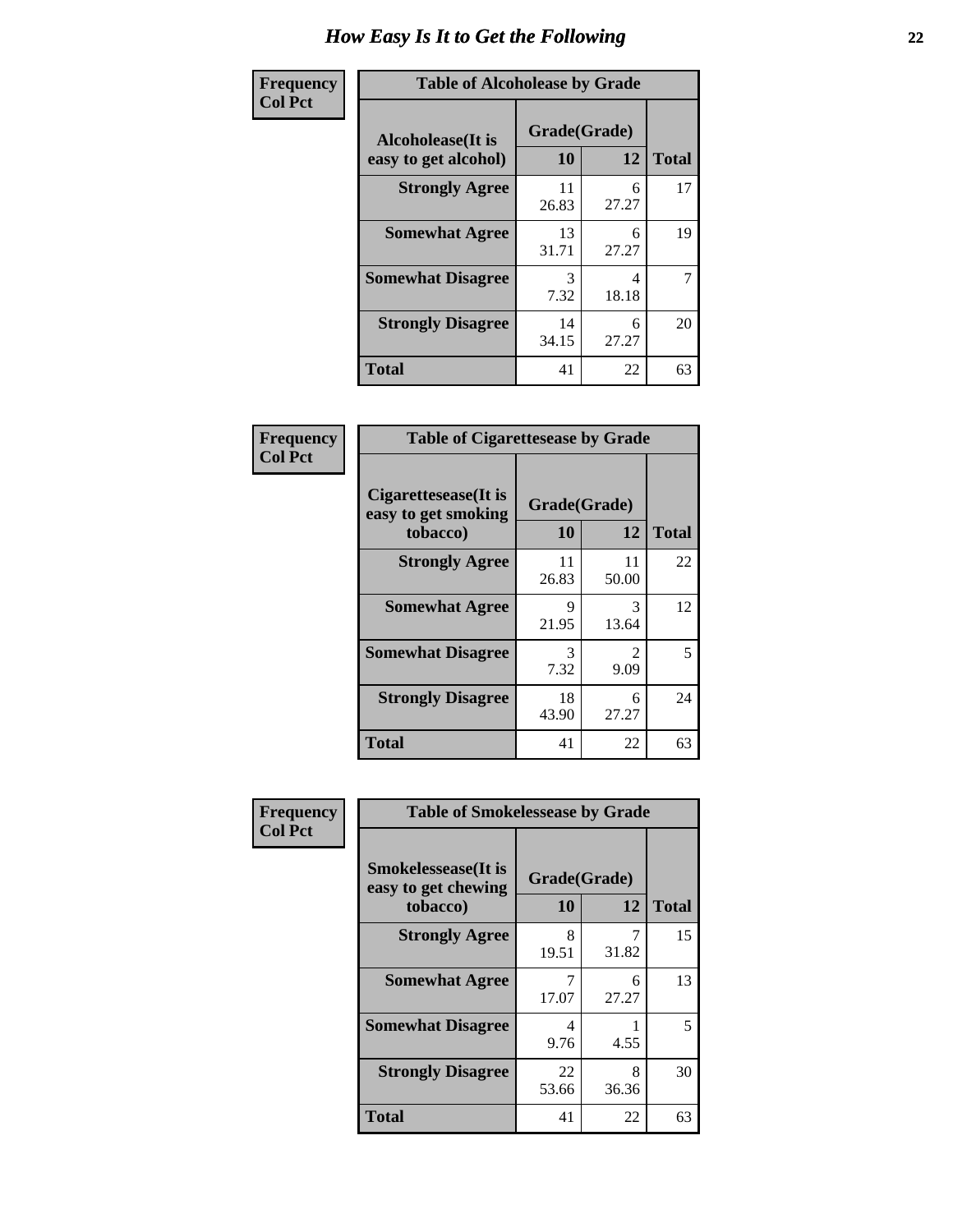| Frequency      | <b>Table of Marijuanaease by Grade</b>           |                    |                                     |              |  |
|----------------|--------------------------------------------------|--------------------|-------------------------------------|--------------|--|
| <b>Col Pct</b> | Marijuanaease(It is<br>easy to get<br>marijuana) | Grade(Grade)<br>10 | 12                                  | <b>Total</b> |  |
|                | <b>Strongly Agree</b>                            | 14<br>34.15        | 9<br>40.91                          | 23           |  |
|                | <b>Somewhat Agree</b>                            | 17.07              | 4<br>18.18                          | 11           |  |
|                | <b>Somewhat Disagree</b>                         | 4<br>9.76          | $\mathcal{D}_{\mathcal{A}}$<br>9.09 | 6            |  |
|                | <b>Strongly Disagree</b>                         | 16<br>39.02        | 31.82                               | 23           |  |
|                | <b>Total</b>                                     | 41                 | 22                                  | 63           |  |

| <b>Table of Cocaineease by Grade</b> |              |             |              |  |  |  |
|--------------------------------------|--------------|-------------|--------------|--|--|--|
| <b>Cocaineease</b> (It is            | Grade(Grade) |             |              |  |  |  |
| easy to get cocaine)                 | 10           | 12          | <b>Total</b> |  |  |  |
| <b>Strongly Agree</b>                | 8<br>19.51   | 4.55        | 9            |  |  |  |
| <b>Somewhat Agree</b>                | 5<br>12.20   | 5<br>22.73  | 10           |  |  |  |
| <b>Somewhat Disagree</b>             | 4<br>9.76    | 9.09        | 6            |  |  |  |
| <b>Strongly Disagree</b>             | 24<br>58.54  | 14<br>63.64 | 38           |  |  |  |
| <b>Total</b>                         | 41           | 22          | 63           |  |  |  |

| Frequency      | <b>Table of Inhalantsease by Grade</b>                   |                    |                  |              |  |  |  |  |  |
|----------------|----------------------------------------------------------|--------------------|------------------|--------------|--|--|--|--|--|
| <b>Col Pct</b> | <b>Inhalantsease</b> (It is<br>easy to get<br>inhalants) | Grade(Grade)<br>10 | 12               | <b>Total</b> |  |  |  |  |  |
|                | <b>Strongly Agree</b>                                    | 9<br>21.95         | 6<br>27.27       | 15           |  |  |  |  |  |
|                | <b>Somewhat Agree</b>                                    | 6<br>14.63         | $\Omega$<br>0.00 | 6            |  |  |  |  |  |
|                | <b>Somewhat Disagree</b>                                 | 3<br>7.32          | 4<br>18.18       |              |  |  |  |  |  |
|                | <b>Strongly Disagree</b>                                 | 23<br>56.10        | 12<br>54.55      | 35           |  |  |  |  |  |
|                | <b>Total</b>                                             | 41                 | 22               | 63           |  |  |  |  |  |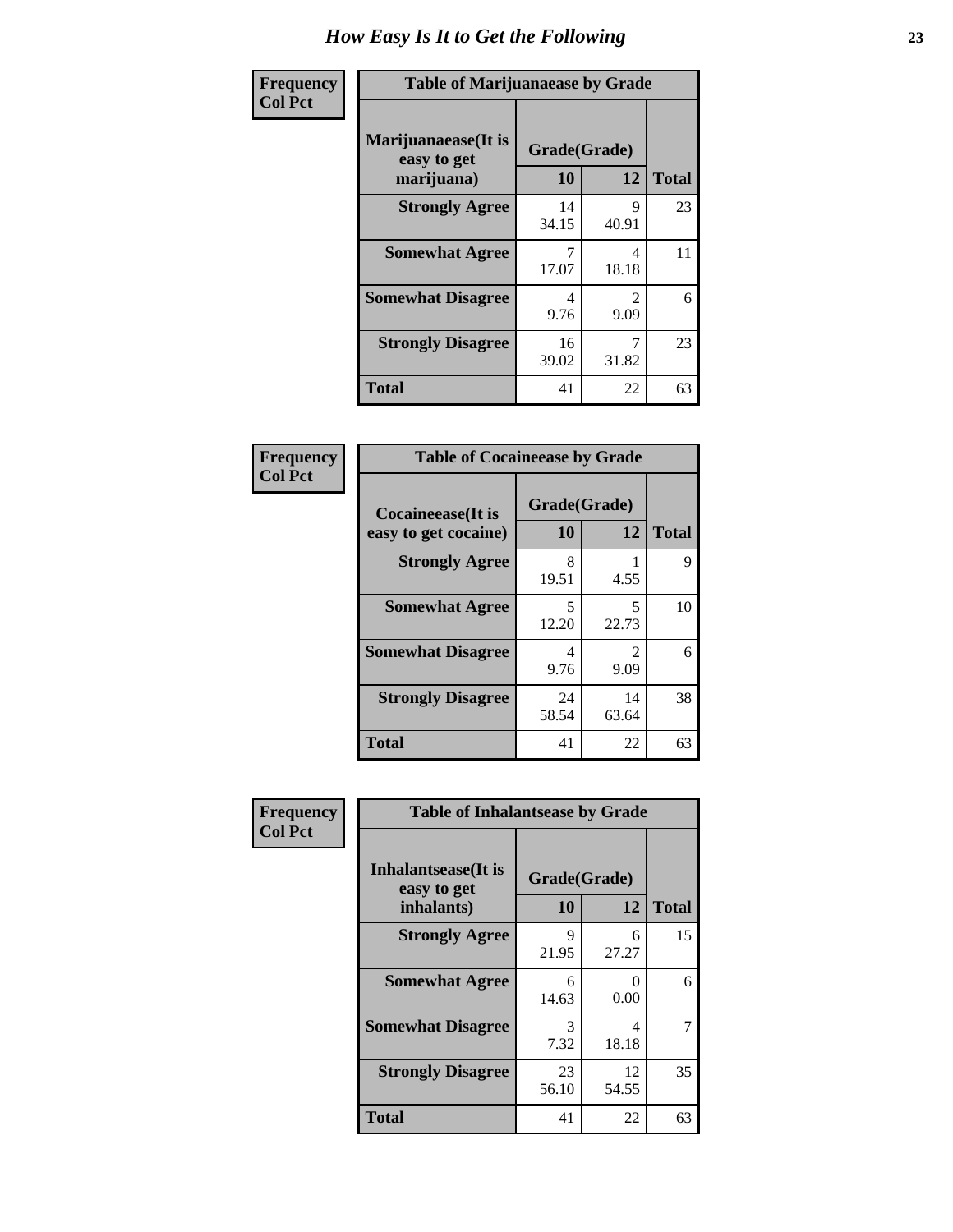| Frequency      | <b>Table of Steroidsease by Grade</b>               |                    |             |              |  |  |  |  |
|----------------|-----------------------------------------------------|--------------------|-------------|--------------|--|--|--|--|
| <b>Col Pct</b> | <b>Steroidsease</b> (It is<br>easy to get steroids) | Grade(Grade)<br>10 | 12          | <b>Total</b> |  |  |  |  |
|                | <b>Strongly Agree</b>                               | 5<br>12.20         | 4.55        | 6            |  |  |  |  |
|                | <b>Somewhat Agree</b>                               | 3<br>7.32          | 3<br>13.64  | 6            |  |  |  |  |
|                | <b>Somewhat Disagree</b>                            | 4<br>9.76          | 4<br>18.18  | 8            |  |  |  |  |
|                | <b>Strongly Disagree</b>                            | 29<br>70.73        | 14<br>63.64 | 43           |  |  |  |  |
|                | <b>Total</b>                                        | 41                 | 22          | 63           |  |  |  |  |

| Frequency      | <b>Table of Ecstasyease by Grade</b>              |                           |             |              |  |  |  |  |
|----------------|---------------------------------------------------|---------------------------|-------------|--------------|--|--|--|--|
| <b>Col Pct</b> | <b>Ecstasyease</b> (It is<br>easy to get ecstasy) | Grade(Grade)<br><b>10</b> | 12          | <b>Total</b> |  |  |  |  |
|                | <b>Strongly Agree</b>                             | 4<br>9.76                 | 4.55        | 5            |  |  |  |  |
|                | <b>Somewhat Agree</b>                             | 4<br>9.76                 | 4<br>18.18  | 8            |  |  |  |  |
|                | <b>Somewhat Disagree</b>                          | 6<br>14.63                | 4<br>18.18  | 10           |  |  |  |  |
|                | <b>Strongly Disagree</b>                          | 27<br>65.85               | 13<br>59.09 | 40           |  |  |  |  |
|                | <b>Total</b>                                      | 41                        | 22          | 63           |  |  |  |  |

| Frequency      | <b>Table of Methease by Grade</b>                          |                    |             |              |  |  |
|----------------|------------------------------------------------------------|--------------------|-------------|--------------|--|--|
| <b>Col Pct</b> | <b>Methease</b> (It is easy<br>to get<br>methamphetamines) | Grade(Grade)<br>10 | 12          | <b>Total</b> |  |  |
|                | <b>Strongly Agree</b>                                      | 4<br>9.76          | 4.55        | 5            |  |  |
|                | <b>Somewhat Agree</b>                                      | 5<br>12.20         | 0<br>0.00   | 5            |  |  |
|                | <b>Somewhat Disagree</b>                                   | 3<br>7.32          | 4<br>18.18  |              |  |  |
|                | <b>Strongly Disagree</b>                                   | 29<br>70.73        | 17<br>77.27 | 46           |  |  |
|                | Total                                                      | 41                 | 22          | 63           |  |  |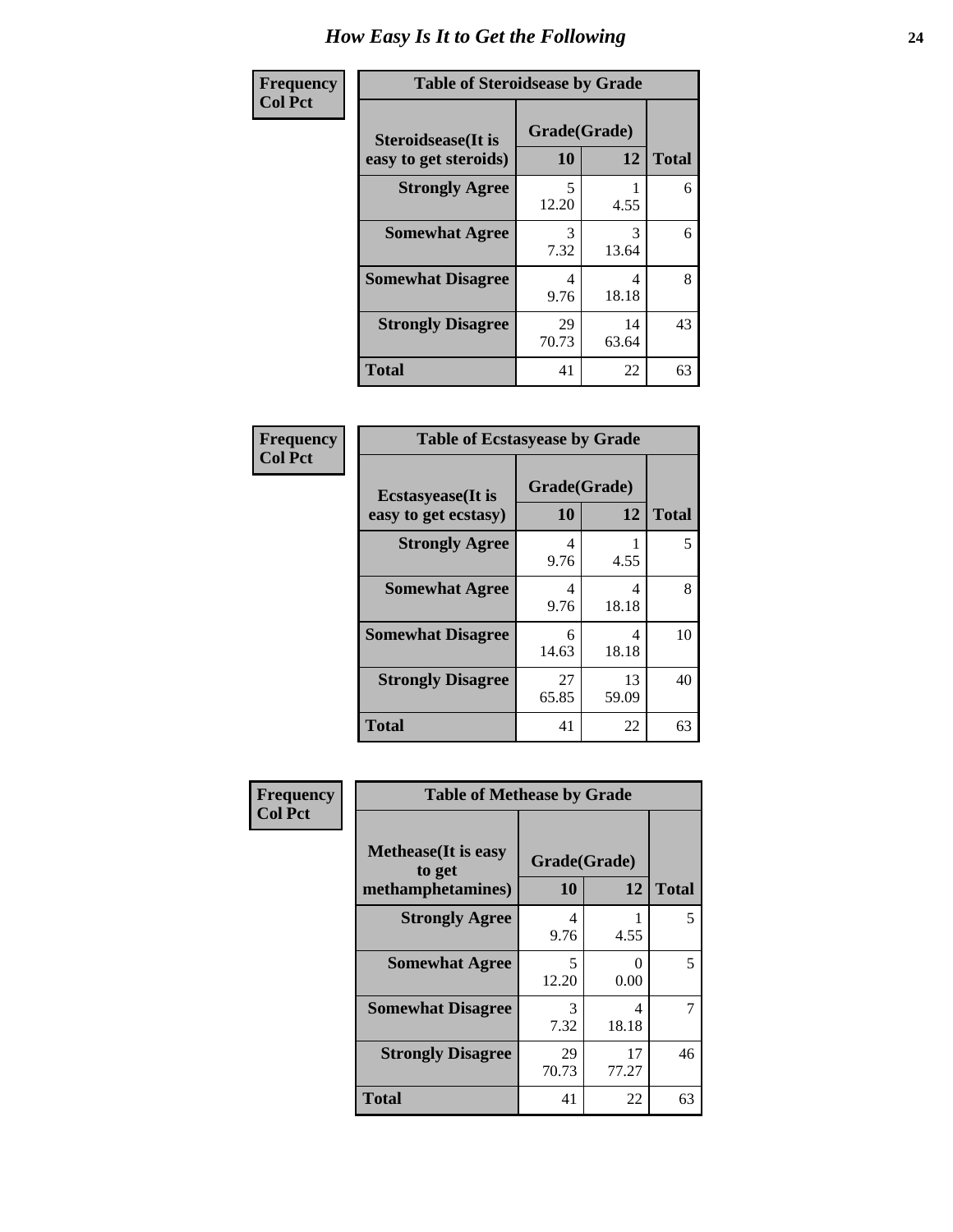| <b>Frequency</b> | <b>Table of Hallucinogensease by Grade</b>               |                                     |                                     |              |  |  |  |
|------------------|----------------------------------------------------------|-------------------------------------|-------------------------------------|--------------|--|--|--|
| <b>Col Pct</b>   | Hallucinogensease(It<br>is easy to get<br>hallucinogens) | Grade(Grade)<br>10                  | 12                                  | <b>Total</b> |  |  |  |
|                  | <b>Strongly Agree</b>                                    | 3<br>7.32                           | 4.55                                | 4            |  |  |  |
|                  | <b>Somewhat Agree</b>                                    | 6<br>14.63                          | $\mathcal{D}_{\mathcal{L}}$<br>9.09 | 8            |  |  |  |
|                  | <b>Somewhat Disagree</b>                                 | $\mathcal{D}_{\mathcal{A}}$<br>4.88 | 4<br>18.18                          | 6            |  |  |  |
|                  | <b>Strongly Disagree</b>                                 | 30<br>73.17                         | 15<br>68.18                         | 45           |  |  |  |
|                  | <b>Total</b>                                             | 41                                  | 22                                  | 63           |  |  |  |

| <b>Table of Prescriptionease by Grade</b>                                                |                        |                               |              |  |  |  |  |
|------------------------------------------------------------------------------------------|------------------------|-------------------------------|--------------|--|--|--|--|
| <b>Prescriptionease</b> (It<br>is easy to get<br>prescription drugs<br>not prescribed to | Grade(Grade)           |                               |              |  |  |  |  |
| me)                                                                                      | 10                     | 12                            | <b>Total</b> |  |  |  |  |
| <b>Strongly Agree</b>                                                                    | 8<br>19.51             | 8<br>36.36                    | 16           |  |  |  |  |
| <b>Somewhat Agree</b>                                                                    | 9<br>21.95             | 3<br>13.64                    | 12           |  |  |  |  |
| <b>Somewhat Disagree</b>                                                                 | $\mathfrak{D}$<br>4.88 | $\mathcal{D}_{\cdot}$<br>9.09 | 4            |  |  |  |  |
| <b>Strongly Disagree</b>                                                                 | 22<br>53.66            | 9<br>40.91                    | 31           |  |  |  |  |
| <b>Total</b>                                                                             | 41                     | 22                            | 63           |  |  |  |  |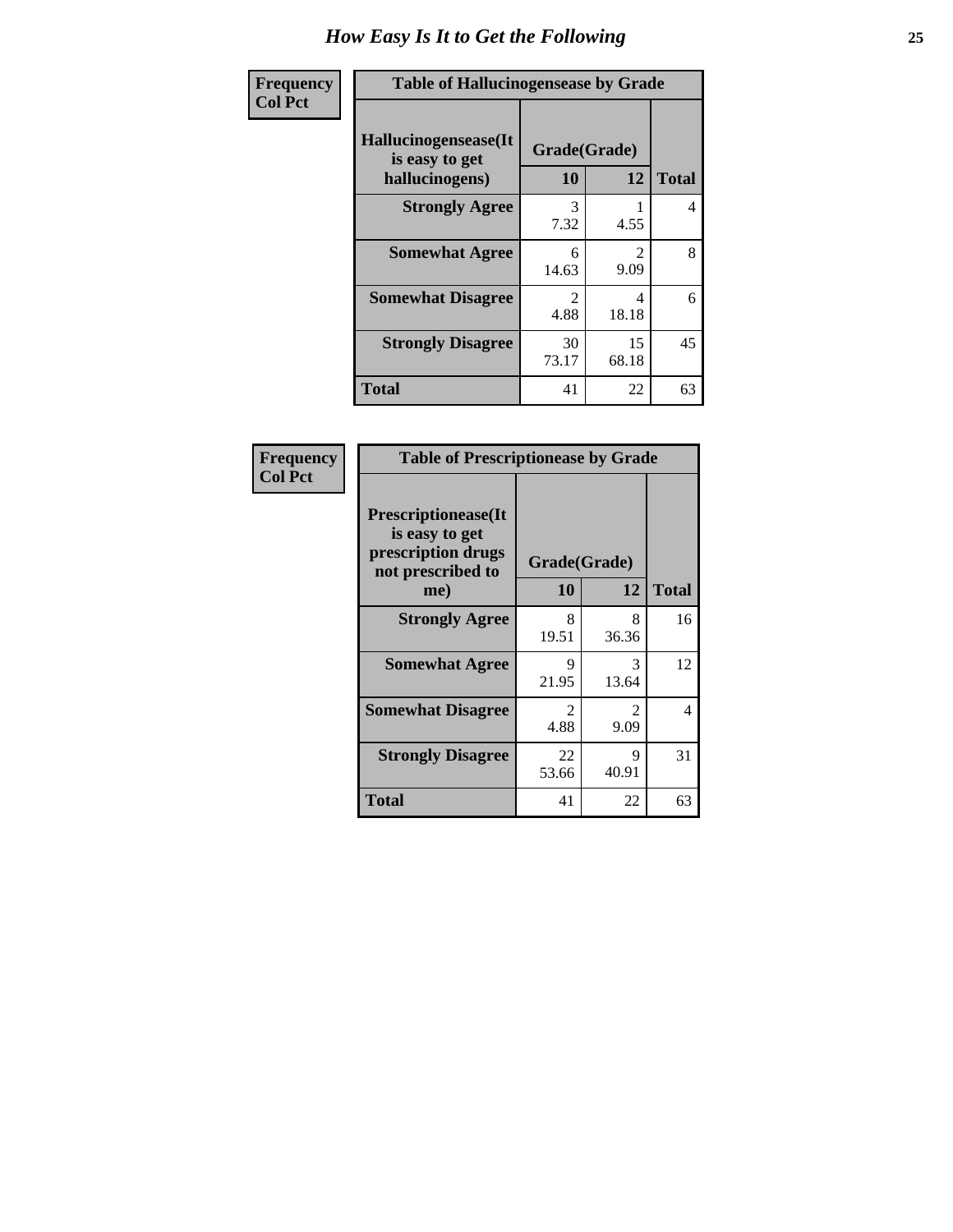#### *Age at Onset of Use* **26** *Results for "Age at Onset of Use" questions exclude students who said they did not use that substance*

| <b>Frequency</b> | <b>Table of Grade by Alcoholinit</b>             |                               |                   |                           |                               |            |                        |       |                         |                  |                       |              |
|------------------|--------------------------------------------------|-------------------------------|-------------------|---------------------------|-------------------------------|------------|------------------------|-------|-------------------------|------------------|-----------------------|--------------|
| <b>Row Pct</b>   | Alcoholinit (I started using alcohol when I was) |                               |                   |                           |                               |            |                        |       |                         |                  |                       |              |
|                  | Grade(Grade)   younger                           | <b>8</b> or                   | 9                 | 11                        | 12                            | 13         | 14                     | 15    | <b>16</b>               | 17               | <b>18 or</b><br>older | <b>Total</b> |
|                  | 10                                               | 4<br>28.57                    | 7.14              | 7.14                      | $\overline{0}$<br>0.00        | 14.29      | 7.14                   | 7.14  | 4<br>28.57              | $\Omega$<br>0.00 | $\theta$<br>0.00      | 14           |
|                  | 12                                               | $\left($<br>0.00 <sub>l</sub> | 0.00 <sub>l</sub> | $\theta$<br>$0.00\degree$ | 10.00                         | 2<br>20.00 | $\Omega$<br>$\pm 0.00$ | 10.00 | $\overline{2}$<br>20.00 | 3<br>30.00       | 10.00                 | 10           |
|                  | <b>Total</b>                                     | $\overline{4}$                |                   |                           |                               | 4          |                        | 2     | 6                       | 3                |                       | 24           |
|                  |                                                  |                               |                   |                           | <b>Frequency Missing = 39</b> |            |                        |       |                         |                  |                       |              |

| <b>Frequency</b> |
|------------------|
| <b>Row Pct</b>   |

|                        | <b>Table of Grade by Cigarettesinit</b> |                                                       |                  |                                            |                  |                  |                  |           |                       |              |
|------------------------|-----------------------------------------|-------------------------------------------------------|------------------|--------------------------------------------|------------------|------------------|------------------|-----------|-----------------------|--------------|
|                        |                                         | Cigarettesinit (I started smoking tobacco when I was) |                  |                                            |                  |                  |                  |           |                       |              |
| Grade(Grade)   younger | 8 or                                    | <b>10</b>                                             | <b>11</b>        | 13                                         | 14               | 15               | 16               | 17        | <b>18 or</b><br>older | <b>Total</b> |
| 10                     | 20.00                                   | $\Omega$<br>0.00                                      | $\Omega$<br>0.00 | 20.00                                      | 20.00            | 20.00            | 20.00            | 0<br>0.00 | 0.00                  |              |
| 12                     | $\Omega$<br>0.00                        | 14.29                                                 | 2<br>28.57       | 2<br>28.57                                 | $\Omega$<br>0.00 | $\Omega$<br>0.00 | $\Omega$<br>0.00 | 14.29     | 14.29                 |              |
| <b>Total</b>           |                                         |                                                       | $\overline{2}$   | 3                                          | 1                | 1                |                  |           |                       | 12           |
|                        |                                         |                                                       |                  | <b>Frequency Missing <math>= 51</math></b> |                  |                  |                  |           |                       |              |

| <b>Frequency</b> | <b>Table of Grade by Smokelessinit</b> |                                                              |       |                |  |  |  |  |
|------------------|----------------------------------------|--------------------------------------------------------------|-------|----------------|--|--|--|--|
| <b>Row Pct</b>   |                                        | Smokelessinit(I<br>started chewing<br>tobacco when I<br>was) |       |                |  |  |  |  |
|                  | Grade(Grade)                           | 14                                                           | 15    | <b>Total</b>   |  |  |  |  |
|                  | 10                                     | 50.00                                                        | 50.00 | $\overline{c}$ |  |  |  |  |
|                  | 12                                     | 0                                                            | 0     | 0              |  |  |  |  |
|                  | <b>Total</b>                           |                                                              |       | 2              |  |  |  |  |
|                  |                                        | <b>Frequency Missing = 61</b>                                |       |                |  |  |  |  |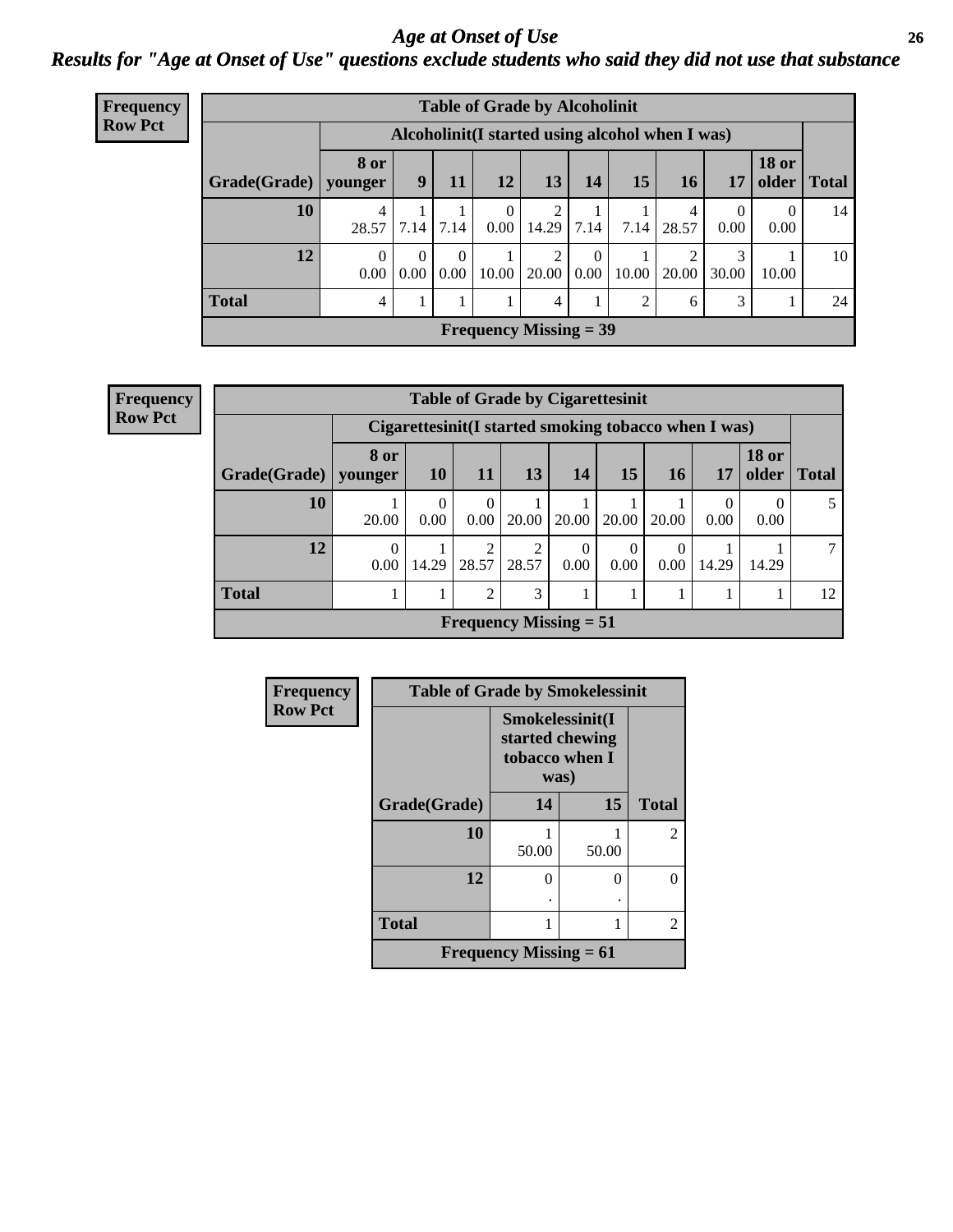#### *Age at Onset of Use* **27**

*Results for "Age at Onset of Use" questions exclude students who said they did not use that substance*

| <b>Frequency</b> |              | <b>Table of Grade by Marijuanainit</b>                  |                         |                          |                |                |                         |              |  |  |  |
|------------------|--------------|---------------------------------------------------------|-------------------------|--------------------------|----------------|----------------|-------------------------|--------------|--|--|--|
| <b>Row Pct</b>   |              | Marijuanainit (I started using<br>marijuana when I was) |                         |                          |                |                |                         |              |  |  |  |
|                  | Grade(Grade) | 12                                                      | 13                      | 14                       | 15             | 16             | 17                      | <b>Total</b> |  |  |  |
|                  | 10           | 16.67                                                   | $\overline{2}$<br>33.33 | 16.67                    | 16.67          | 16.67          | $\theta$<br>0.00        | 6            |  |  |  |
|                  | 12           | 12.50                                                   | 12.50                   | $\mathfrak{D}$<br>25.00  | 12.50          | 12.50          | $\mathfrak{D}$<br>25.00 | 8            |  |  |  |
|                  | <b>Total</b> | $\overline{2}$                                          | 3                       | 3                        | $\overline{2}$ | $\overline{2}$ | 2                       | 14           |  |  |  |
|                  |              |                                                         |                         | Frequency Missing $=$ 49 |                |                |                         |              |  |  |  |

| <b>Frequency</b> | <b>Table of Grade by Cocaineinit</b> |                                                          |              |  |  |  |  |
|------------------|--------------------------------------|----------------------------------------------------------|--------------|--|--|--|--|
| <b>Row Pct</b>   |                                      | Cocaineinit(I<br>started using<br>cocaine<br>when I was) |              |  |  |  |  |
|                  | Grade(Grade)                         | 16                                                       | <b>Total</b> |  |  |  |  |
|                  | 10                                   | 100.00                                                   |              |  |  |  |  |
|                  | 12                                   | $\Omega$                                                 | 0            |  |  |  |  |
|                  | <b>Total</b>                         |                                                          |              |  |  |  |  |
|                  |                                      | <b>Frequency Missing = 62</b>                            |              |  |  |  |  |

#### *For Grade \* Inhalantsinit all data are missing since all the levels of variable Inhalantsinit are missing.*

| Frequency      | <b>Table of Grade by Steroidsinit</b> |                                                            |           |                |
|----------------|---------------------------------------|------------------------------------------------------------|-----------|----------------|
| <b>Row Pct</b> |                                       | Steroidsinit(I<br>started using<br>steroids when I<br>was) |           |                |
|                | Grade(Grade)                          | 8 or<br>younger                                            | 17        | <b>Total</b>   |
|                | 10                                    | 100.00                                                     | 0<br>0.00 |                |
|                | 12                                    | O<br>0.00                                                  | 100.00    |                |
|                | <b>Total</b>                          |                                                            | 1         | $\mathfrak{D}$ |
|                |                                       | <b>Frequency Missing = 61</b>                              |           |                |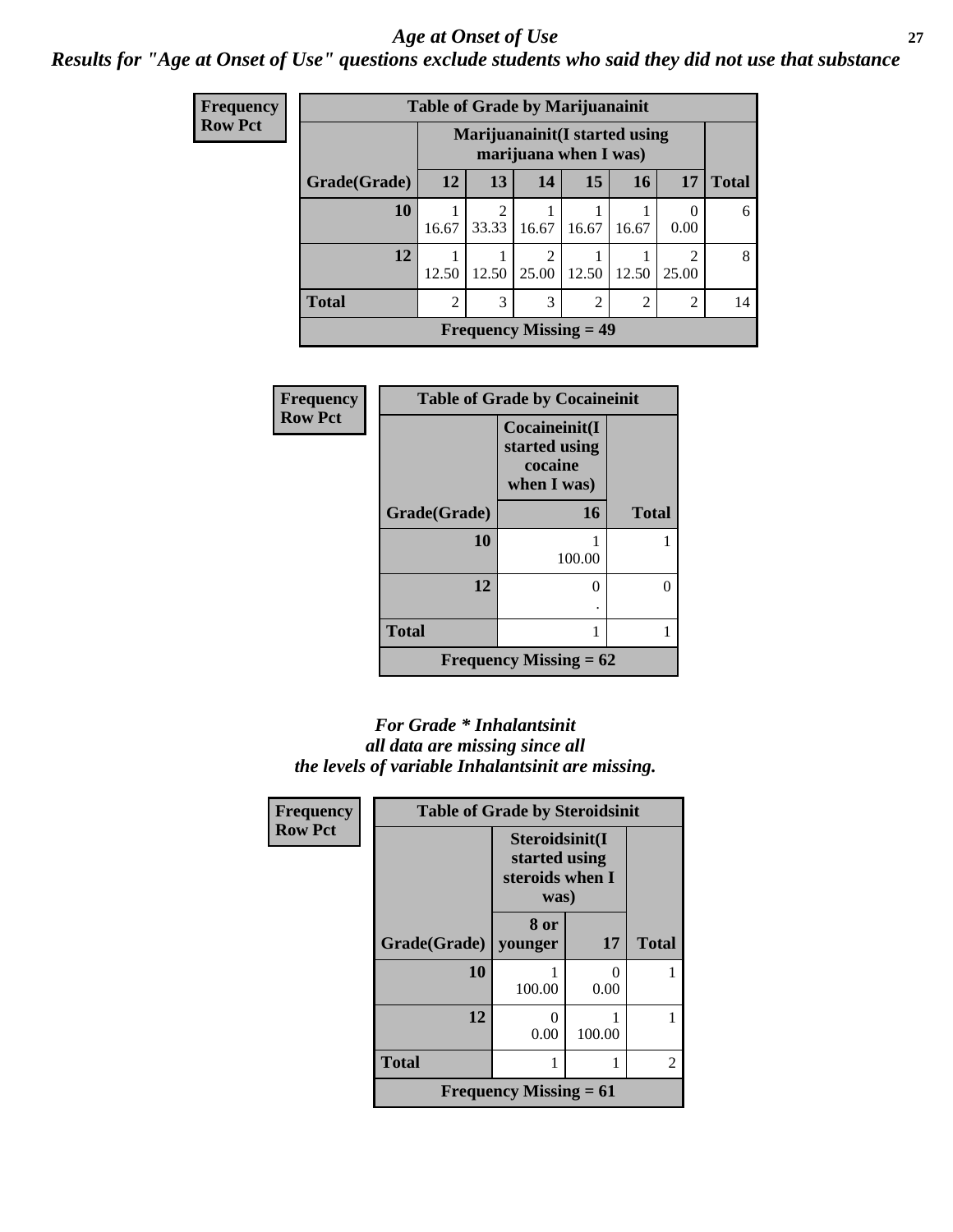#### *Age at Onset of Use* **28**

*Results for "Age at Onset of Use" questions exclude students who said they did not use that substance*

| Frequency      | <b>Table of Grade by Ecstasyinit</b> |                                                             |              |  |  |
|----------------|--------------------------------------|-------------------------------------------------------------|--------------|--|--|
| <b>Row Pct</b> |                                      | Ecstasyinit(I<br>started<br>using<br>ecstasy<br>when I was) |              |  |  |
|                | Grade(Grade)                         | 18 or older                                                 | <b>Total</b> |  |  |
|                | 10                                   | 0                                                           | 0            |  |  |
|                |                                      |                                                             |              |  |  |
|                | 12                                   | 100.00                                                      |              |  |  |
|                | <b>Total</b>                         | 1                                                           |              |  |  |
|                |                                      | Frequency Missing $= 62$                                    |              |  |  |

#### *For Grade \* Methinit all data are missing since all the levels of variable Methinit are missing.*

#### *For Grade \* Hallucinogensinit all data are missing since all the levels of variable Hallucinogensinit are missing.*

| Frequency      | <b>Table of Grade by Prescriptioninit</b> |                                                                                                   |       |                |       |       |               |
|----------------|-------------------------------------------|---------------------------------------------------------------------------------------------------|-------|----------------|-------|-------|---------------|
| <b>Row Pct</b> |                                           | <b>Prescriptioninit(I started using</b><br>prescription drugs not prescribed<br>to me when I was) |       |                |       |       |               |
|                | Grade(Grade)   younger                    | 8 or                                                                                              | 10    | <b>12</b>      | 15    | 17    | <b>Total</b>  |
|                | 10                                        | 33.33                                                                                             | 0.00  | 33.33          | 33.33 | 0.00  | 3             |
|                | 12                                        | 0<br>0.00                                                                                         | 33.33 | 33.33          | 0.00  | 33.33 | $\mathcal{F}$ |
|                | <b>Total</b>                              |                                                                                                   |       | $\overline{c}$ |       |       | 6             |
|                |                                           | <b>Frequency Missing = 57</b>                                                                     |       |                |       |       |               |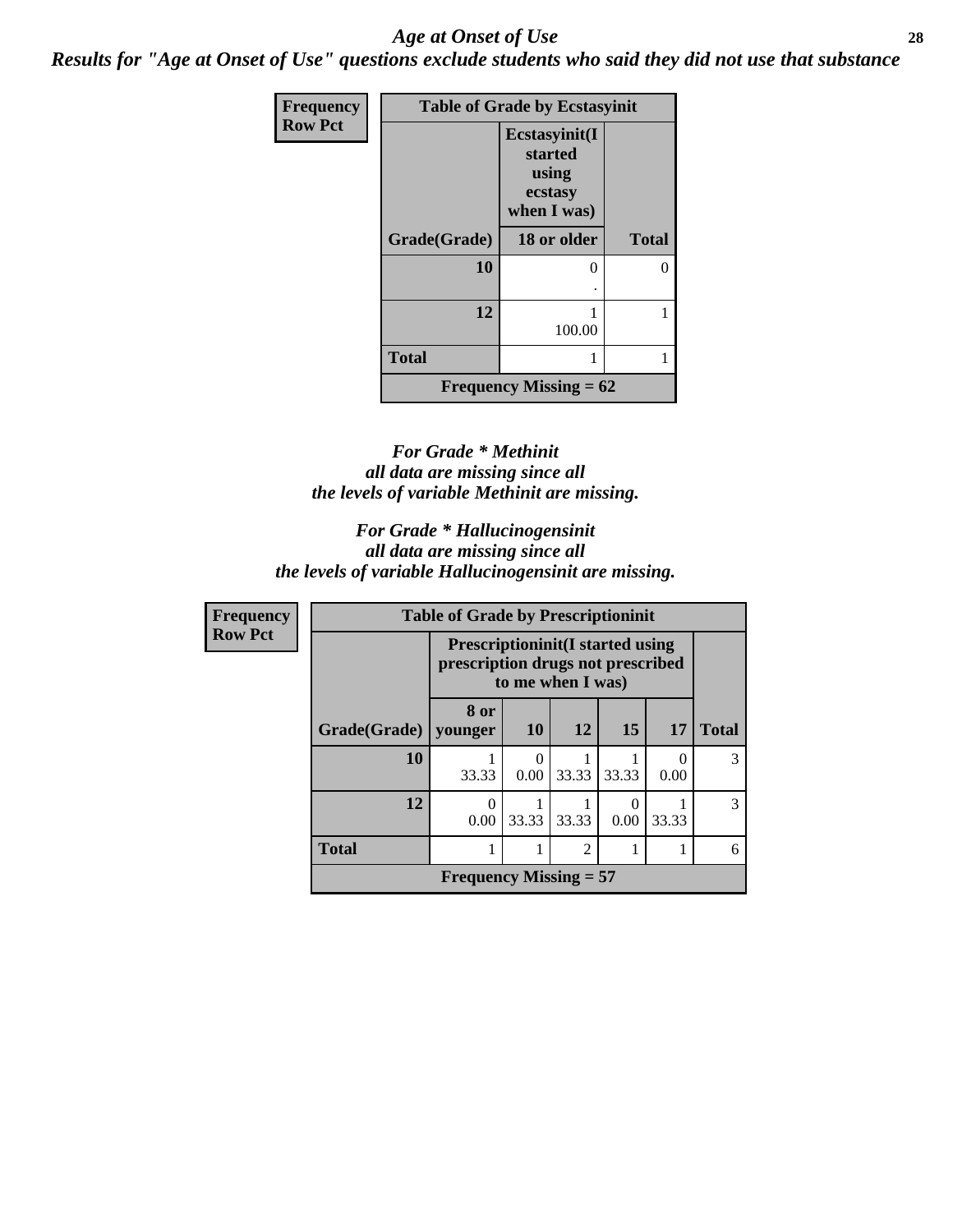| Frequency      | <b>Table of Alcoholharm by Grade</b>          |                    |                        |              |
|----------------|-----------------------------------------------|--------------------|------------------------|--------------|
| <b>Col Pct</b> | Alcoholharm(I<br>think alcohol is<br>harmful) | Grade(Grade)<br>10 | 12                     | <b>Total</b> |
|                | <b>Strongly Agree</b>                         | 26<br>63.41        | 18<br>81.82            | 44           |
|                | <b>Somewhat Agree</b>                         | 8<br>19.51         | 4.55                   | 9            |
|                | <b>Somewhat Disagree</b>                      | 3<br>7.32          | $\mathfrak{D}$<br>9.09 | 5            |
|                | <b>Strongly Disagree</b>                      | 4<br>9.76          | 4.55                   | 5            |
|                | <b>Total</b>                                  | 41                 | 22                     | 63           |

| <b>Table of Cigarettesharm by Grade</b>                  |                    |                        |              |  |  |
|----------------------------------------------------------|--------------------|------------------------|--------------|--|--|
| Cigarettesharm(I<br>think smoking<br>tobacco is harmful) | Grade(Grade)<br>10 | 12                     | <b>Total</b> |  |  |
| <b>Strongly Agree</b>                                    | 27<br>65.85        | 17<br>77.27            | 44           |  |  |
| <b>Somewhat Agree</b>                                    | 6<br>14.63         | $\mathfrak{D}$<br>9.09 | 8            |  |  |
| <b>Somewhat Disagree</b>                                 | 2.44               | $\mathfrak{D}$<br>9.09 | 3            |  |  |
| <b>Strongly Disagree</b>                                 | 7<br>17.07         | 4.55                   | 8            |  |  |
| <b>Total</b>                                             | 41                 | 22                     | 63           |  |  |

| Frequency      | <b>Table of Smokelessharm by Grade</b>                  |                    |             |              |
|----------------|---------------------------------------------------------|--------------------|-------------|--------------|
| <b>Col Pct</b> | Smokelessharm(I<br>think chewing<br>tobacco is harmful) | Grade(Grade)<br>10 | 12          | <b>Total</b> |
|                | <b>Strongly Agree</b>                                   | 28<br>68.29        | 20<br>90.91 | 48           |
|                | <b>Somewhat Agree</b>                                   | 3<br>7.32          | 0<br>0.00   | 3            |
|                | <b>Somewhat Disagree</b>                                | 2.44               | 4.55        | 2            |
|                | <b>Strongly Disagree</b>                                | 9<br>21.95         | 4.55        | 10           |
|                | <b>Total</b>                                            | 41                 | 22          | 63           |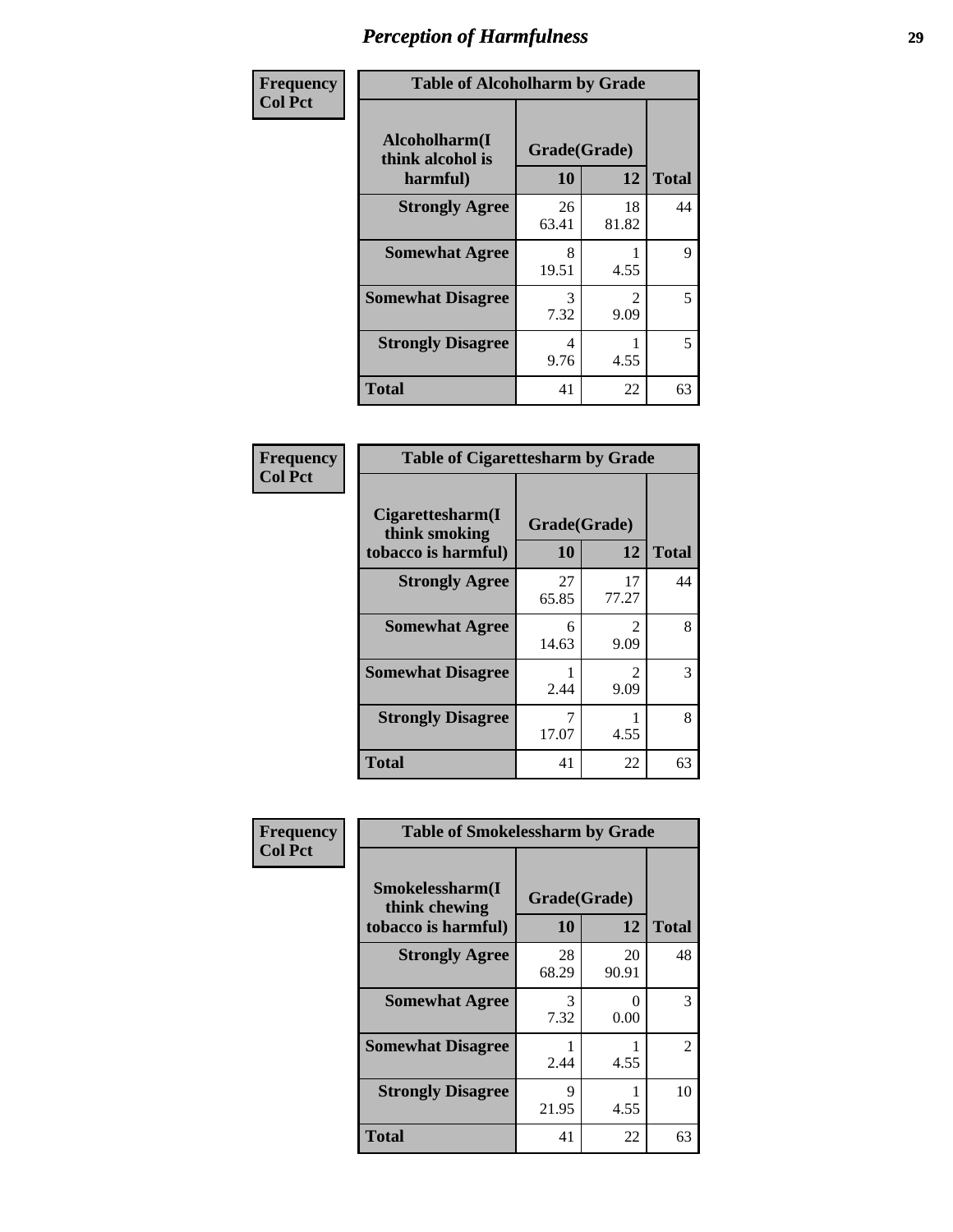| Frequency      | <b>Table of Marijuanaharm by Grade</b>            |                        |                                     |              |
|----------------|---------------------------------------------------|------------------------|-------------------------------------|--------------|
| <b>Col Pct</b> | Marijuanaharm(I<br>think marijuana is<br>harmful) | Grade(Grade)<br>10     | 12                                  | <b>Total</b> |
|                | <b>Strongly Agree</b>                             | 27<br>65.85            | 15<br>68.18                         | 42           |
|                | <b>Somewhat Agree</b>                             | 5<br>12.20             | $\mathfrak{D}$<br>9.09              | 7            |
|                | <b>Somewhat Disagree</b>                          | $\mathfrak{D}$<br>4.88 | 3<br>13.64                          | 5            |
|                | <b>Strongly Disagree</b>                          | 17.07                  | $\mathcal{D}_{\mathcal{L}}$<br>9.09 | 9            |
|                | <b>Total</b>                                      | 41                     | 22                                  | 63           |

| <b>Table of Cocaineharm by Grade</b> |              |                        |              |  |  |
|--------------------------------------|--------------|------------------------|--------------|--|--|
| Cocaineharm(I<br>think cocaine is    | Grade(Grade) |                        |              |  |  |
| harmful)                             | 10           | 12                     | <b>Total</b> |  |  |
| <b>Strongly Agree</b>                | 32<br>78.05  | 20<br>90.91            | 52           |  |  |
| <b>Somewhat Agree</b>                | 2.44         | 0<br>0.00              |              |  |  |
| <b>Strongly Disagree</b>             | 8<br>19.51   | $\mathfrak{D}$<br>9.09 | 10           |  |  |
| <b>Total</b>                         | 41           | 22                     | 63           |  |  |

| Frequency      |                                                     | <b>Table of Inhalantsharm by Grade</b> |                    |              |
|----------------|-----------------------------------------------------|----------------------------------------|--------------------|--------------|
| <b>Col Pct</b> | Inhalantsharm(I)<br>think inhalants are<br>harmful) | 10                                     | Grade(Grade)<br>12 | <b>Total</b> |
|                | <b>Strongly Agree</b>                               | 31<br>75.61                            | 19<br>86.36        | 50           |
|                | <b>Somewhat Agree</b>                               | $\mathcal{D}_{\mathcal{L}}$<br>4.88    | 4.55               | 3            |
|                | <b>Somewhat Disagree</b>                            | 0.00                                   | 4.55               |              |
|                | <b>Strongly Disagree</b>                            | 8<br>19.51                             | 4.55               | 9            |
|                | <b>Total</b>                                        | 41                                     | 22                 | 63           |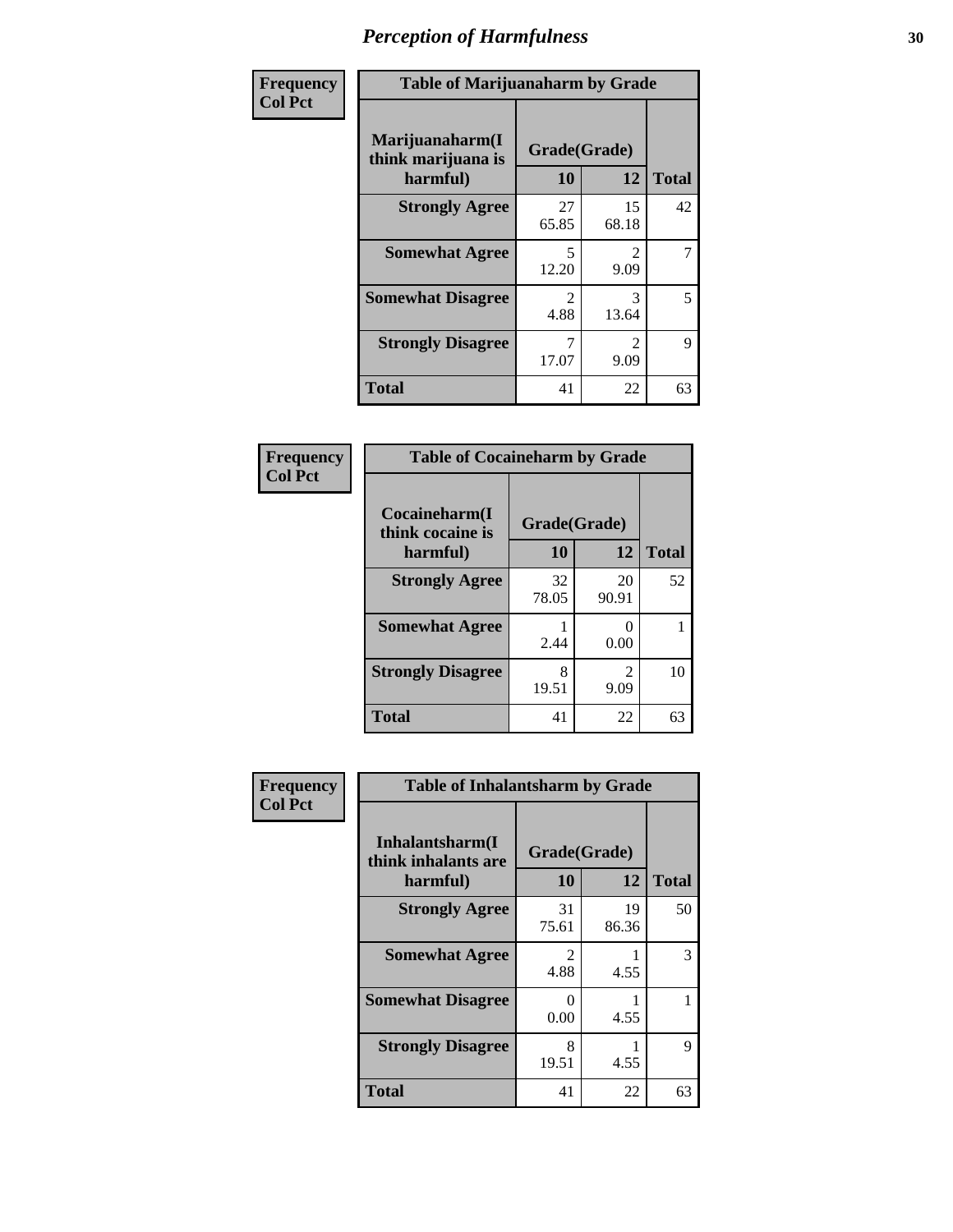| Frequency      | <b>Table of Steroidsharm by Grade</b>            |                                     |                                     |              |
|----------------|--------------------------------------------------|-------------------------------------|-------------------------------------|--------------|
| <b>Col Pct</b> | Steroidsharm(I<br>think steroids are<br>harmful) | Grade(Grade)<br>10                  | 12                                  | <b>Total</b> |
|                | <b>Strongly Agree</b>                            | 28<br>68.29                         | 18<br>81.82                         | 46           |
|                | <b>Somewhat Agree</b>                            | 3<br>7.32                           | 0<br>0.00                           | 3            |
|                | <b>Somewhat Disagree</b>                         | $\mathcal{D}_{\mathcal{L}}$<br>4.88 | $\mathcal{D}_{\mathcal{L}}$<br>9.09 | 4            |
|                | <b>Strongly Disagree</b>                         | 8<br>19.51                          | $\mathcal{L}$<br>9.09               | 10           |
|                | <b>Total</b>                                     | 41                                  | 22                                  | 63           |

| <b>Table of Ecstasyharm by Grade</b> |              |             |                             |  |  |
|--------------------------------------|--------------|-------------|-----------------------------|--|--|
| Ecstasyharm(I<br>think ecstasy is    | Grade(Grade) |             |                             |  |  |
| harmful)                             | 10           | 12          | <b>Total</b>                |  |  |
| <b>Strongly Agree</b>                | 31<br>75.61  | 20<br>90.91 | 51                          |  |  |
| <b>Somewhat Agree</b>                | 2.44         | 4.55        | $\mathcal{D}_{\mathcal{L}}$ |  |  |
| <b>Strongly Disagree</b>             | 9<br>21.95   | 4.55        | 10                          |  |  |
| <b>Total</b>                         | 41           | 22          | 63                          |  |  |

| Frequency      | <b>Table of Methharm by Grade</b>            |              |             |              |
|----------------|----------------------------------------------|--------------|-------------|--------------|
| <b>Col Pct</b> | <b>Methharm</b> (I think<br>methamphetamines | Grade(Grade) |             |              |
|                | are harmful)                                 | 10           | 12          | <b>Total</b> |
|                | <b>Strongly Agree</b>                        | 32<br>78.05  | 21<br>95.45 | 53           |
|                | <b>Somewhat Agree</b>                        | 2.44         | 0.00        |              |
|                | <b>Strongly Disagree</b>                     | 8<br>19.51   | 4.55        | 9            |
|                | <b>Total</b>                                 | 41           | 22          | 63           |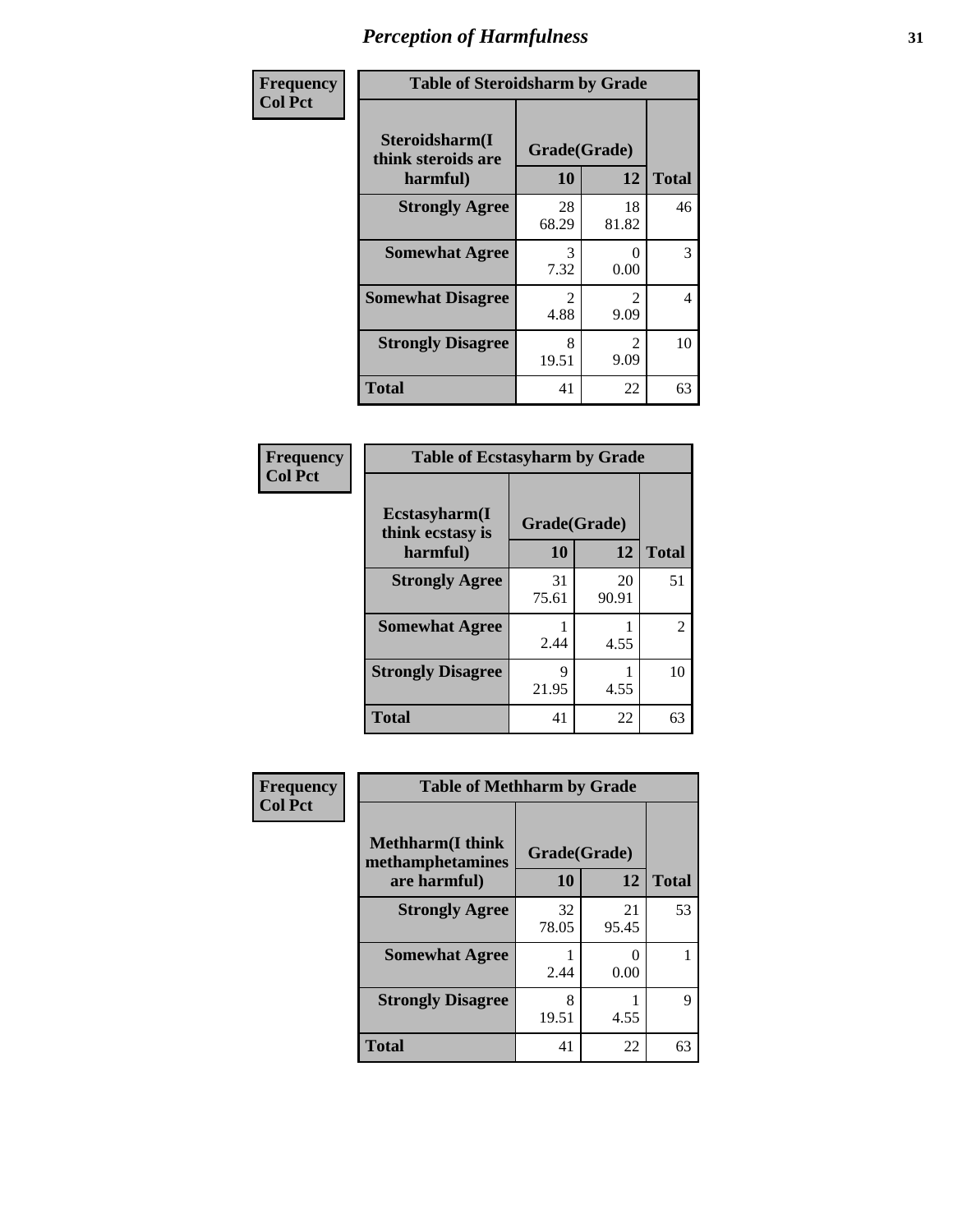| Frequency      | <b>Table of Hallucinogensharm by Grade</b>                 |                    |             |                |
|----------------|------------------------------------------------------------|--------------------|-------------|----------------|
| <b>Col Pct</b> | Hallucinogensharm(I<br>think hallucinogens<br>are harmful) | Grade(Grade)<br>10 | 12          | <b>Total</b>   |
|                | <b>Strongly Agree</b>                                      | 31<br>75.61        | 20<br>90.91 | 51             |
|                | <b>Somewhat Agree</b>                                      | 2<br>4.88          | 0<br>0.00   | $\overline{2}$ |
|                | <b>Somewhat Disagree</b>                                   | 0<br>0.00          | 4.55        | 1              |
|                | <b>Strongly Disagree</b>                                   | 8<br>19.51         | 4.55        | 9              |
|                | <b>Total</b>                                               | 41                 | 22          | 63             |

| <b>Table of Prescriptionharm by Grade</b>                                         |                                     |                                     |              |  |
|-----------------------------------------------------------------------------------|-------------------------------------|-------------------------------------|--------------|--|
| <b>Prescriptionharm</b> (I<br>think prescription<br>drugs not<br>prescribed to me | Grade(Grade)                        |                                     |              |  |
| are harmful)                                                                      | 10                                  | 12                                  | <b>Total</b> |  |
| <b>Strongly Agree</b>                                                             | 27<br>65.85                         | 15<br>68.18                         | 42           |  |
| <b>Somewhat Agree</b>                                                             | 3<br>7.32                           | 3<br>13.64                          | 6            |  |
| <b>Somewhat Disagree</b>                                                          | $\mathcal{D}_{\mathcal{L}}$<br>4.88 | $\mathcal{D}_{\mathcal{L}}$<br>9.09 | 4            |  |
| <b>Strongly Disagree</b>                                                          | 9<br>21.95                          | $\mathcal{L}$<br>9.09               | 11           |  |
| <b>Total</b>                                                                      | 41                                  | 22                                  | 63           |  |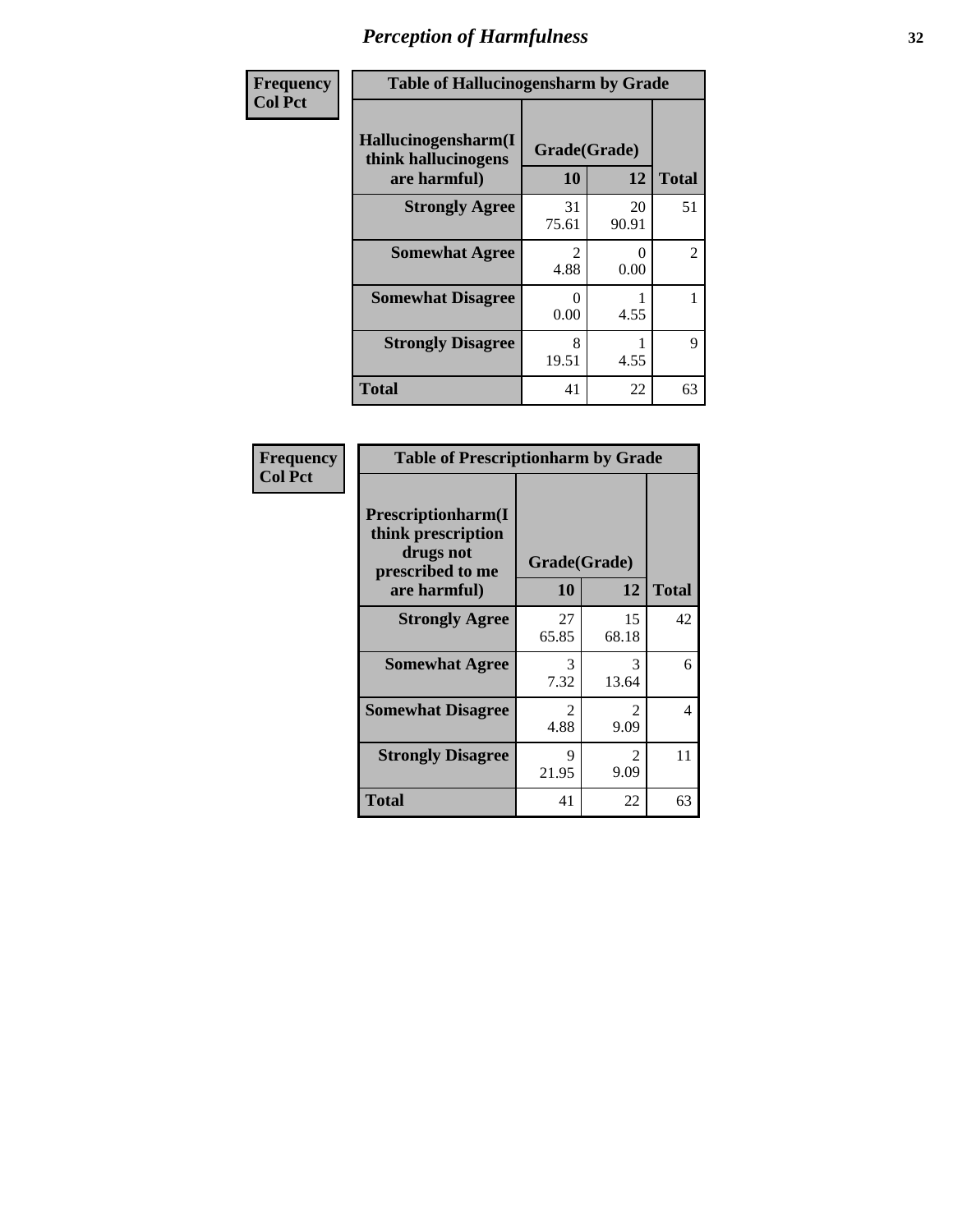### *Disapproval by Adults* **33**

| Frequency      | <b>Table of Alcoholadult by Grade</b>                                 |                    |                        |              |
|----------------|-----------------------------------------------------------------------|--------------------|------------------------|--------------|
| <b>Col Pct</b> | <b>Alcoholadult</b> (Adults<br>would disapprove if<br>I used alcohol) | Grade(Grade)<br>10 | 12                     | <b>Total</b> |
|                | <b>Strongly Agree</b>                                                 | 20<br>48.78        | 12<br>54.55            | 32           |
|                | <b>Somewhat Agree</b>                                                 | 10<br>24.39        | 4<br>18.18             | 14           |
|                | <b>Somewhat Disagree</b>                                              | 6<br>14.63         | 3<br>13.64             | 9            |
|                | <b>Strongly Disagree</b>                                              | 5<br>12.20         | $\mathcal{R}$<br>13.64 | 8            |
|                | <b>Total</b>                                                          | 41                 | 22                     | 63           |

| <b>Table of Tobaccoadult by Grade</b>                                 |                    |              |    |  |  |
|-----------------------------------------------------------------------|--------------------|--------------|----|--|--|
| <b>Tobaccoadult</b> (Adults<br>would disapprove if<br>I used tobacco) | Grade(Grade)<br>10 | <b>Total</b> |    |  |  |
| <b>Strongly Agree</b>                                                 | 25<br>60.98        | 11<br>50.00  | 36 |  |  |
| <b>Somewhat Agree</b>                                                 | 5<br>12.20         | 3<br>13.64   | 8  |  |  |
| <b>Somewhat Disagree</b>                                              | 3<br>7.32          | 4<br>18.18   |    |  |  |
| <b>Strongly Disagree</b>                                              | 8<br>19.51         | 4<br>18.18   | 12 |  |  |
| <b>Total</b>                                                          | 41                 | 22           | 63 |  |  |

| <b>Frequency</b> | <b>Table of Marijuanaadult by Grade</b>                           |                    |             |              |
|------------------|-------------------------------------------------------------------|--------------------|-------------|--------------|
| <b>Col Pct</b>   | Marijuanaadult(Adults<br>would disapprove if I<br>used marijuana) | Grade(Grade)<br>10 | 12          | <b>Total</b> |
|                  | <b>Strongly Agree</b>                                             | 28<br>68.29        | 12<br>54.55 | 40           |
|                  | <b>Somewhat Agree</b>                                             | 4<br>9.76          | 5<br>22.73  | 9            |
|                  | <b>Somewhat Disagree</b>                                          | 3<br>7.32          | 2<br>9.09   | 5            |
|                  | <b>Strongly Disagree</b>                                          | 6<br>14.63         | 3<br>13.64  | 9            |
|                  | <b>Total</b>                                                      | 41                 | 22          | 63           |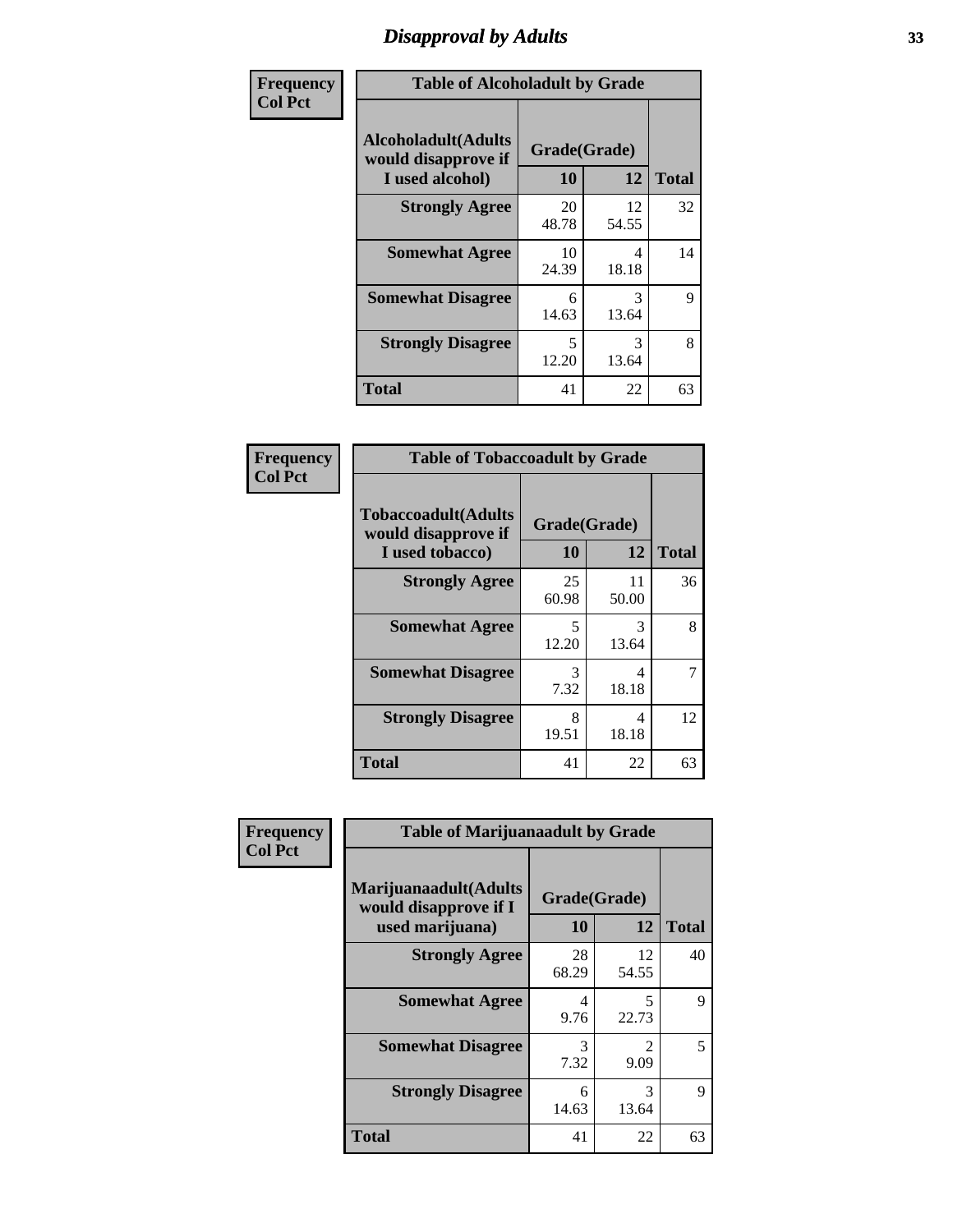### *Disapproval by Adults* **34**

| <b>Frequency</b> | <b>Table of Otherdrugadult by Grade</b>                                     |                          |              |              |
|------------------|-----------------------------------------------------------------------------|--------------------------|--------------|--------------|
| <b>Col Pct</b>   | <b>Otherdrugadult</b> (Adults<br>would disapprove if I<br>used other drugs) | Grade(Grade)<br>10       | 12           | <b>Total</b> |
|                  | <b>Strongly Agree</b>                                                       | 32                       | 15           | 47           |
|                  | <b>Somewhat Agree</b>                                                       | 78.05<br>3               | 68.18<br>2   | 5            |
|                  | <b>Somewhat Disagree</b>                                                    | 7.32<br>$\Omega$<br>0.00 | 9.09<br>4.55 |              |
|                  | <b>Strongly Disagree</b>                                                    | 6<br>14.63               | 4<br>18.18   | 10           |
|                  | <b>Total</b>                                                                | 41                       | 22           | 63           |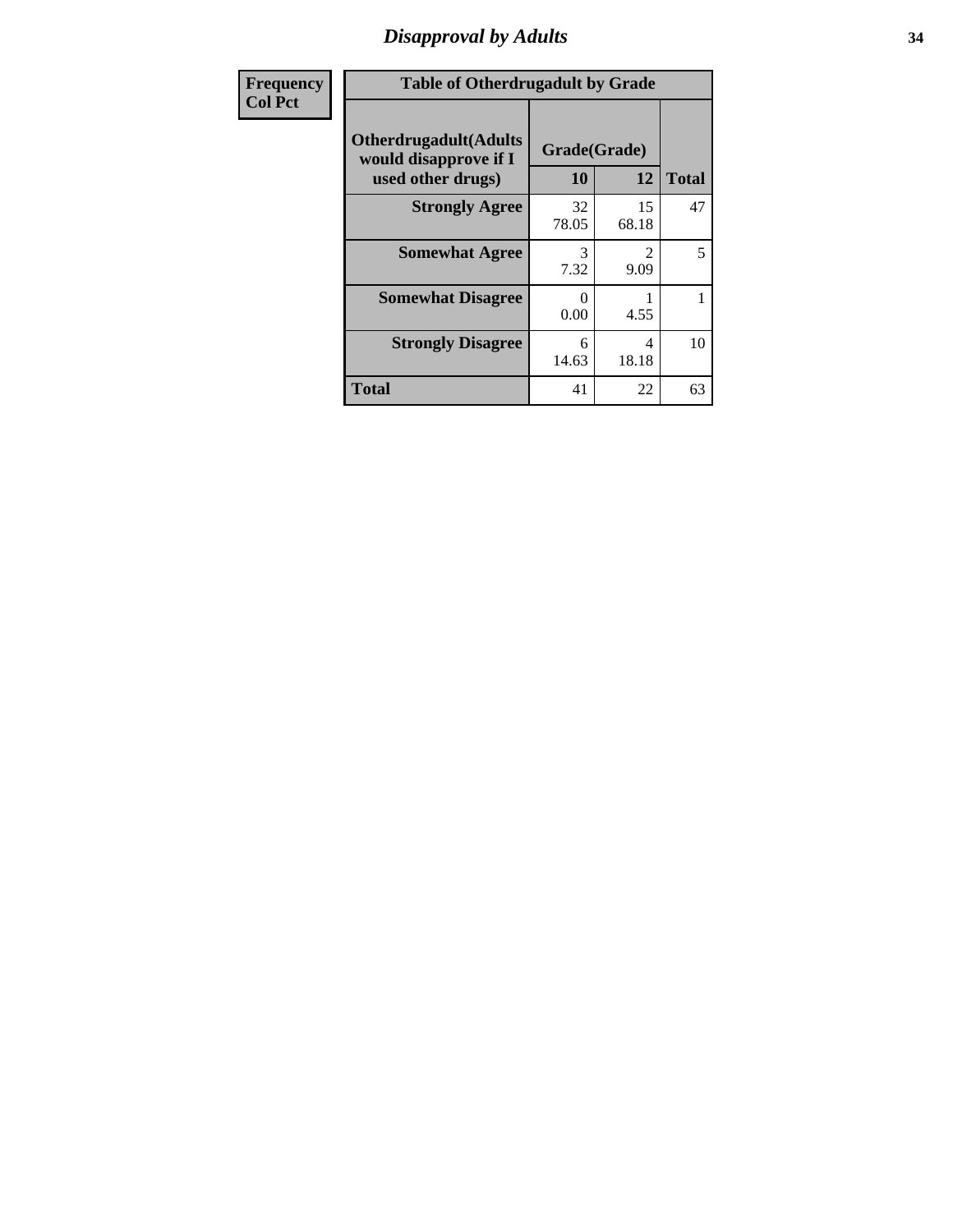### *Disapproval by Peers* **35**

| Frequency      | <b>Table of Alcoholpeer by Grade</b>                    |              |                        |              |
|----------------|---------------------------------------------------------|--------------|------------------------|--------------|
| <b>Col Pct</b> | Alcoholpeer(My<br>friends would<br>disapprove if I used | Grade(Grade) |                        |              |
|                | alcohol)                                                | 10           | 12                     | <b>Total</b> |
|                | <b>Strongly Agree</b>                                   | 15<br>36.59  | 6<br>27.27             | 21           |
|                | <b>Somewhat Agree</b>                                   | 10<br>24.39  | 6<br>27.27             | 16           |
|                | <b>Somewhat Disagree</b>                                | 9<br>21.95   | 8<br>36.36             | 17           |
|                | <b>Strongly Disagree</b>                                | 7<br>17.07   | $\mathfrak{D}$<br>9.09 | 9            |
|                | Total                                                   | 41           | 22                     | 63           |

| Frequency      | <b>Table of Tobaccopeer by Grade</b>                    |              |            |              |
|----------------|---------------------------------------------------------|--------------|------------|--------------|
| <b>Col Pct</b> | Tobaccopeer(My<br>friends would<br>disapprove if I used | Grade(Grade) |            |              |
|                | tobacco)                                                | 10           | 12         | <b>Total</b> |
|                | <b>Strongly Agree</b>                                   | 19<br>46.34  | 7<br>31.82 | 26           |
|                | <b>Somewhat Agree</b>                                   | 5<br>12.20   | 4<br>18.18 | 9            |
|                | <b>Somewhat Disagree</b>                                | 8<br>19.51   | 8<br>36.36 | 16           |
|                | <b>Strongly Disagree</b>                                | 9<br>21.95   | 3<br>13.64 | 12           |
|                | <b>Total</b>                                            | 41           | 22         | 63           |

| Frequency      | <b>Table of Marijuanapeer by Grade</b>                    |                          |              |    |
|----------------|-----------------------------------------------------------|--------------------------|--------------|----|
| <b>Col Pct</b> | Marijuanapeer(My<br>friends would<br>disapprove if I used | Grade(Grade)<br>10<br>12 |              |    |
|                | marijuana)                                                |                          | <b>Total</b> |    |
|                | <b>Strongly Agree</b>                                     | 22<br>53.66              | 31.82        | 29 |
|                | <b>Somewhat Agree</b>                                     | 5<br>12.20               | 4<br>18.18   | 9  |
|                | <b>Somewhat Disagree</b>                                  | 5<br>12.20               | 31.82        | 12 |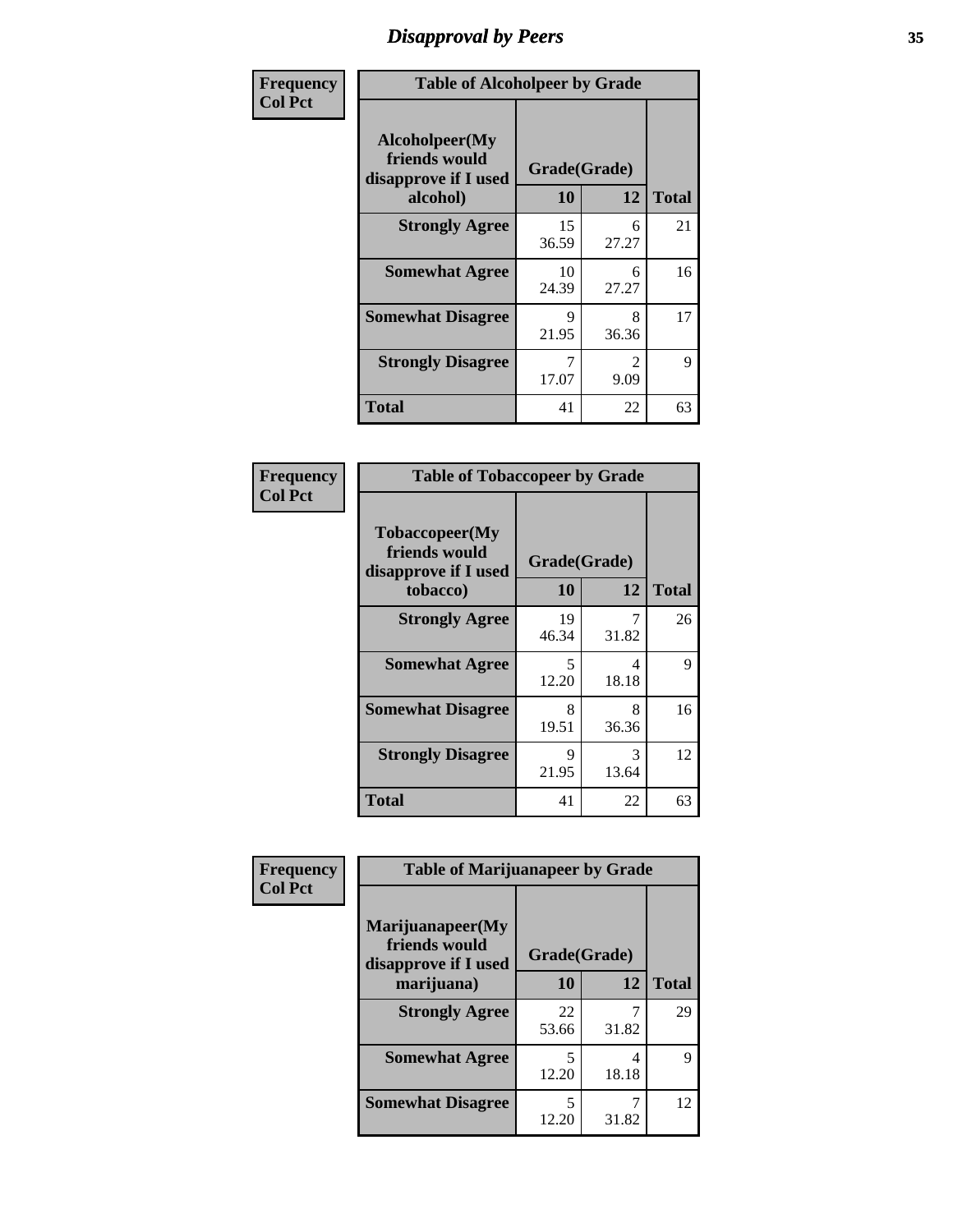## *Disapproval by Peers* **36**

| <b>Frequency</b> | <b>Table of Marijuanapeer by Grade</b>                                  |                    |            |              |  |
|------------------|-------------------------------------------------------------------------|--------------------|------------|--------------|--|
| <b>Col Pct</b>   | Marijuanapeer(My<br>friends would<br>disapprove if I used<br>marijuana) | Grade(Grade)<br>10 | 12         | <b>Total</b> |  |
|                  | <b>Strongly Disagree</b>                                                | q<br>21.95         | 4<br>18.18 | 13           |  |
|                  | <b>Total</b>                                                            | 41                 | 22         | 63           |  |

| Frequency      | <b>Table of Otherdrugpeer by Grade</b>                                    |                    |             |              |
|----------------|---------------------------------------------------------------------------|--------------------|-------------|--------------|
| <b>Col Pct</b> | Otherdrugpeer(My<br>friends would<br>disapprove if I used<br>other drugs) | Grade(Grade)<br>10 | 12          | <b>Total</b> |
|                | <b>Strongly Agree</b>                                                     | 24<br>58.54        | 15<br>68.18 | 39           |
|                | <b>Somewhat Agree</b>                                                     | 4<br>9.76          | 4.55        | 5            |
|                | <b>Somewhat Disagree</b>                                                  | 7<br>17.07         | 4<br>18.18  | 11           |
|                | <b>Strongly Disagree</b>                                                  | 6<br>14.63         | 2<br>9.09   | 8            |
|                | <b>Total</b>                                                              | 41                 | 22          | 63           |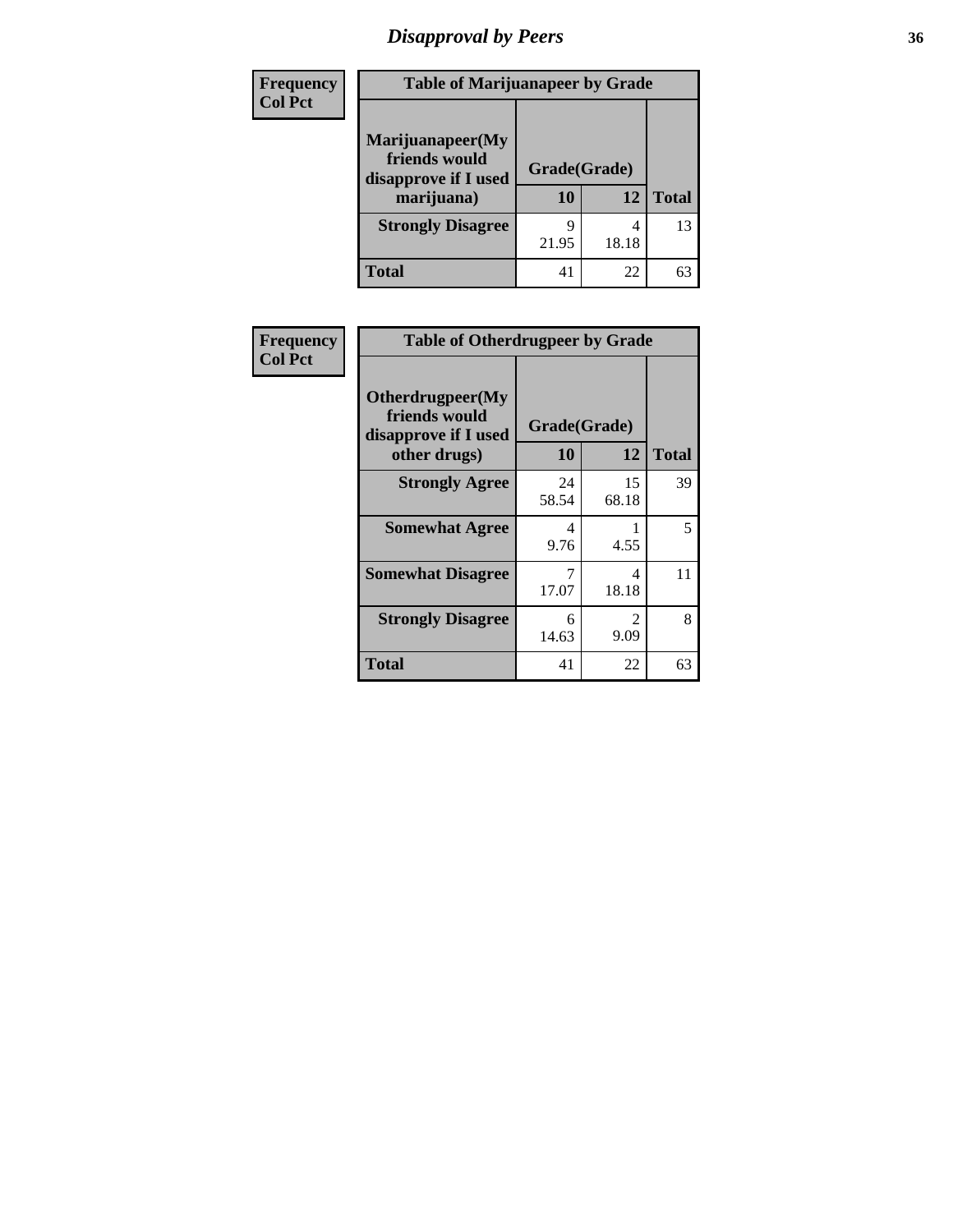| Frequency      | <b>Table of Alcohollocation1 by Grade</b> |              |             |              |
|----------------|-------------------------------------------|--------------|-------------|--------------|
| <b>Col Pct</b> | <b>Alcohollocation1(Places</b>            | Grade(Grade) |             |              |
|                | <b>Friends Use Alcohol)</b>               | 10           | 12          | <b>Total</b> |
|                |                                           | 21<br>51.22  | 15<br>68.18 | 36           |
|                | Do Not Use                                | 20<br>48.78  | 31.82       | 27           |
|                | <b>Total</b>                              | 41           | 22          | 63           |

| Frequency      | <b>Table of Alcohollocation2 by Grade</b> |              |             |              |
|----------------|-------------------------------------------|--------------|-------------|--------------|
| <b>Col Pct</b> | <b>Alcohollocation2(Places</b>            | Grade(Grade) |             |              |
|                | <b>Friends Use Alcohol)</b>               | 10           | 12          | <b>Total</b> |
|                |                                           | 34<br>82.93  | 14<br>63.64 | 48           |
|                | Home                                      | 17.07        | 8<br>36.36  | 15           |
|                | <b>Total</b>                              | 41           | 22          | 63           |

| Frequency<br><b>Col Pct</b> | <b>Table of Alcohollocation 3 by Grade</b>                    |                    |              |                |
|-----------------------------|---------------------------------------------------------------|--------------------|--------------|----------------|
|                             | <b>Alcohollocation3(Places</b><br><b>Friends Use Alcohol)</b> | Grade(Grade)<br>10 | 12           | <b>Total</b>   |
|                             |                                                               | 39<br>95.12        | 22<br>100.00 | 61             |
|                             | <b>School</b>                                                 | 2<br>4.88          | 0.00         | $\mathfrak{D}$ |
|                             | <b>Total</b>                                                  | 41                 | 22           | 63             |

| <b>Frequency</b> | <b>Table of Alcohollocation4 by Grade</b> |              |             |              |
|------------------|-------------------------------------------|--------------|-------------|--------------|
| <b>Col Pct</b>   | <b>Alcohollocation4(Places</b>            | Grade(Grade) |             |              |
|                  | <b>Friends Use Alcohol)</b>               | 10           | 12          | <b>Total</b> |
|                  |                                           | 39<br>95.12  | 20<br>90.91 | 59           |
|                  | Car                                       | 2<br>4.88    | 2<br>9.09   | 4            |
|                  | <b>Total</b>                              | 41           | 22          | 63           |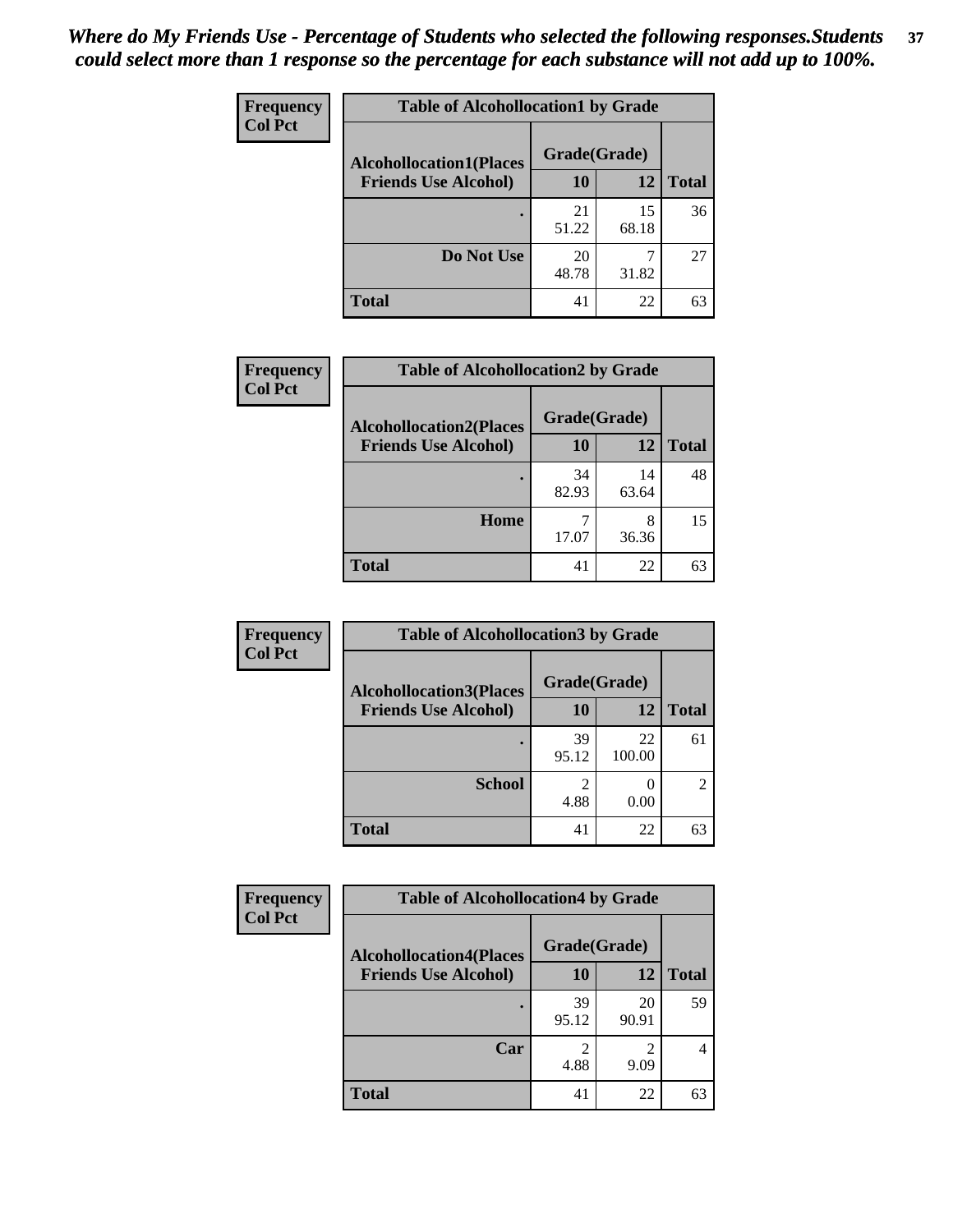| Frequency      | <b>Table of Alcohollocation5 by Grade</b>      |             |             |              |  |
|----------------|------------------------------------------------|-------------|-------------|--------------|--|
| <b>Col Pct</b> | Grade(Grade)<br><b>Alcohollocation5(Places</b> |             |             |              |  |
|                | <b>Friends Use Alcohol)</b>                    | 10          | 12          | <b>Total</b> |  |
|                |                                                | 32<br>78.05 | 15<br>68.18 | 47           |  |
|                | <b>Friend's House</b>                          | q<br>21.95  | 31.82       | 16           |  |
|                | <b>Total</b>                                   | 41          | 22          | 63           |  |

| <b>Frequency</b> | <b>Table of Alcohollocation6 by Grade</b>                     |                    |             |              |
|------------------|---------------------------------------------------------------|--------------------|-------------|--------------|
| <b>Col Pct</b>   | <b>Alcohollocation6(Places</b><br><b>Friends Use Alcohol)</b> | Grade(Grade)<br>10 | 12          | <b>Total</b> |
|                  |                                                               |                    |             |              |
|                  |                                                               | 29<br>70.73        | 14<br>63.64 | 43           |
|                  | <b>Other</b>                                                  | 12<br>29.27        | 8<br>36.36  | 20           |
|                  | <b>Total</b>                                                  | 41                 | 22          | 63           |

| <b>Frequency</b> | <b>Table of Tobaccolocation1 by Grade</b> |              |             |              |
|------------------|-------------------------------------------|--------------|-------------|--------------|
| <b>Col Pct</b>   | <b>Tobaccolocation1(Places</b>            | Grade(Grade) |             |              |
|                  | <b>Friends Use Tobacco)</b>               | 10           | 12          | <b>Total</b> |
|                  |                                           | 13<br>31.71  | 12<br>54.55 | 25           |
|                  | Do Not Use                                | 28<br>68.29  | 10<br>45.45 | 38           |
|                  | <b>Total</b>                              | 41           | 22          | 63           |

| <b>Frequency</b> | <b>Table of Tobaccolocation2 by Grade</b> |              |             |              |  |
|------------------|-------------------------------------------|--------------|-------------|--------------|--|
| <b>Col Pct</b>   | <b>Tobaccolocation2(Places</b>            | Grade(Grade) |             |              |  |
|                  | <b>Friends Use Tobacco)</b>               | 10           | 12          | <b>Total</b> |  |
|                  |                                           | 34<br>82.93  | 15<br>68.18 | 49           |  |
|                  | Home                                      | 17.07        | 31.82       | 14           |  |
|                  | <b>Total</b>                              | 41           | 22          | 63           |  |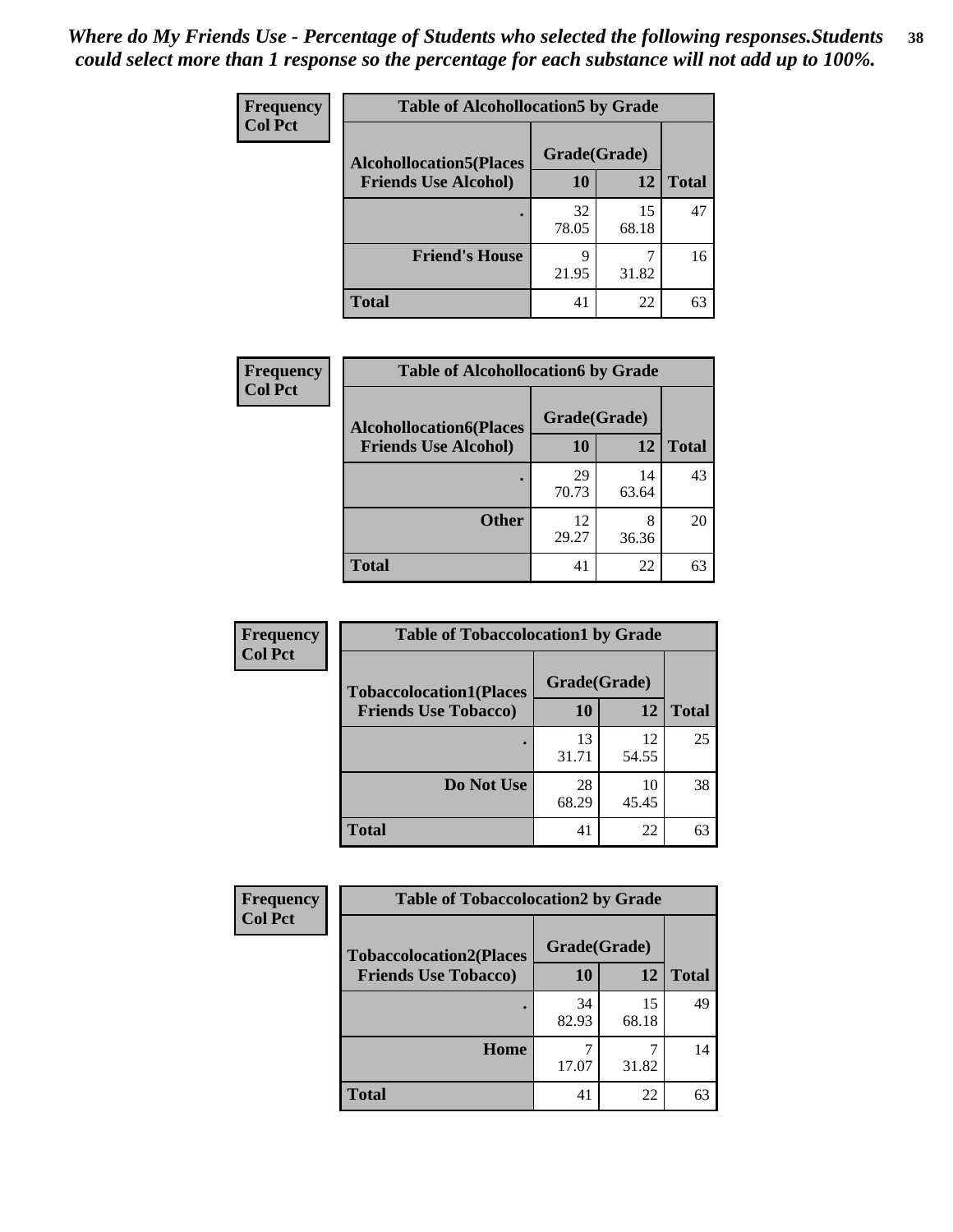| Frequency      | <b>Table of Tobaccolocation3 by Grade</b> |              |             |              |
|----------------|-------------------------------------------|--------------|-------------|--------------|
| <b>Col Pct</b> | <b>Tobaccolocation3(Places</b>            | Grade(Grade) |             |              |
|                | <b>Friends Use Tobacco)</b>               | 10           | 12          | <b>Total</b> |
|                |                                           | 38<br>92.68  | 19<br>86.36 | 57           |
|                | <b>School</b>                             | 3<br>7.32    | 3<br>13.64  | 6            |
|                | <b>Total</b>                              | 41           | 22          | 63           |

| Frequency      | <b>Table of Tobaccolocation4 by Grade</b> |              |             |              |
|----------------|-------------------------------------------|--------------|-------------|--------------|
| <b>Col Pct</b> | <b>Tobaccolocation4(Places</b>            | Grade(Grade) |             |              |
|                | <b>Friends Use Tobacco)</b>               | 10           | 12          | <b>Total</b> |
|                |                                           | 36<br>87.80  | 16<br>72.73 | 52           |
|                | Car                                       | 12.20        | 6<br>27.27  |              |
|                | <b>Total</b>                              | 41           | 22          | 63           |

| Frequency      | <b>Table of Tobaccolocation5 by Grade</b> |              |             |              |
|----------------|-------------------------------------------|--------------|-------------|--------------|
| <b>Col Pct</b> | <b>Tobaccolocation5(Places</b>            | Grade(Grade) |             |              |
|                | <b>Friends Use Tobacco)</b>               | 10           | 12          | <b>Total</b> |
|                |                                           | 34<br>82.93  | 16<br>72.73 | 50           |
|                | <b>Friend's House</b>                     | 17.07        | 6<br>27.27  | 13           |
|                | <b>Total</b>                              | 41           | 22          | 63           |

| <b>Frequency</b> | <b>Table of Tobaccolocation6 by Grade</b> |              |             |              |  |
|------------------|-------------------------------------------|--------------|-------------|--------------|--|
| <b>Col Pct</b>   | <b>Tobaccolocation6(Places</b>            | Grade(Grade) |             |              |  |
|                  | <b>Friends Use Tobacco)</b>               | 10           | 12          | <b>Total</b> |  |
|                  |                                           | 32<br>78.05  | 16<br>72.73 | 48           |  |
|                  | <b>Other</b>                              | q<br>21.95   | 6<br>27.27  | 15           |  |
|                  | <b>Total</b>                              | 41           | 22          | 63           |  |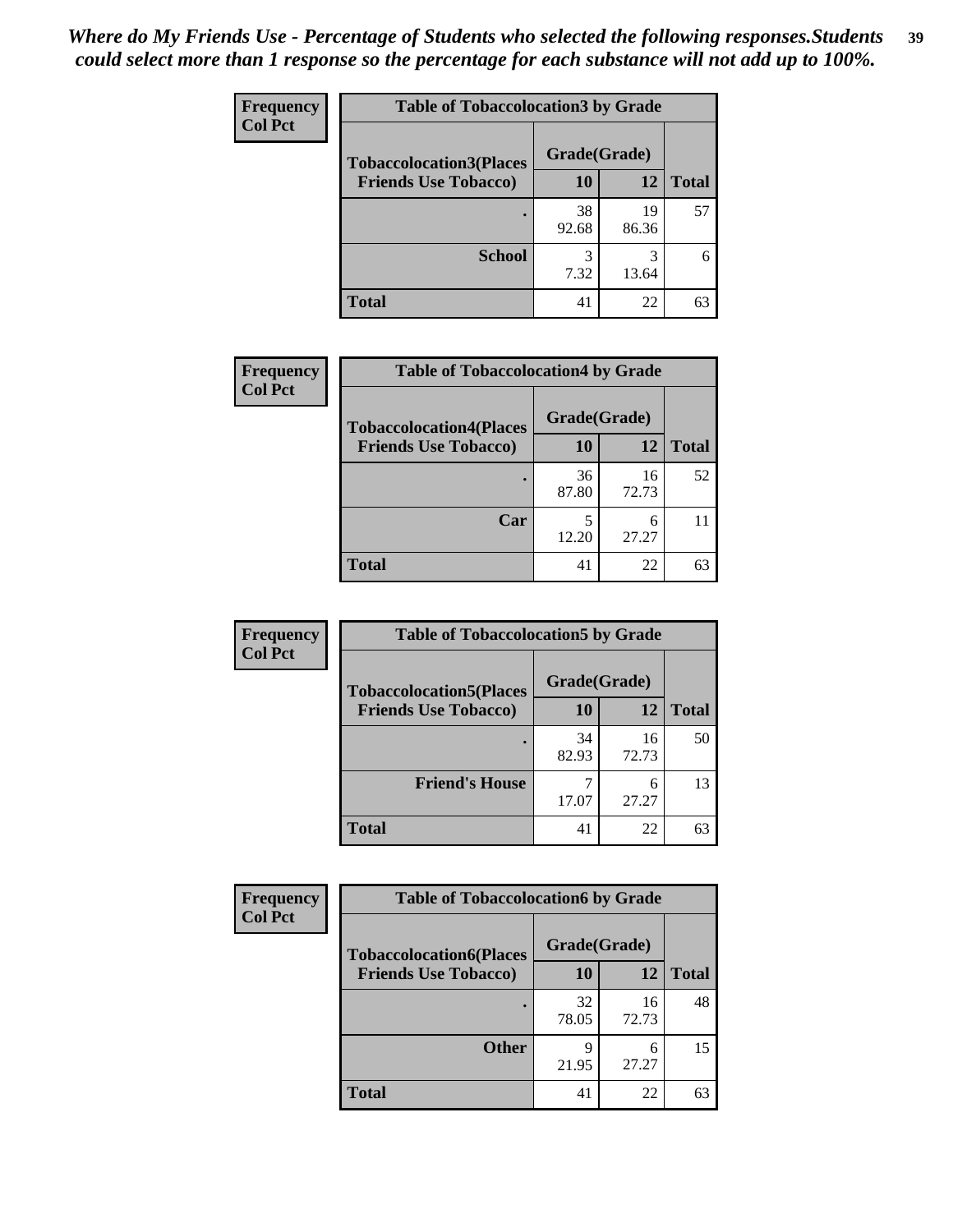| <b>Frequency</b> | <b>Table of Marijuanalocation1 by Grade</b> |              |             |              |
|------------------|---------------------------------------------|--------------|-------------|--------------|
| <b>Col Pct</b>   | <b>Marijuanalocation1(Places</b>            | Grade(Grade) |             |              |
|                  | <b>Friends Use Marijuana</b> )              | <b>10</b>    | 12          | <b>Total</b> |
|                  |                                             | 17<br>41.46  | 13<br>59.09 | 30           |
|                  | Do Not Use                                  | 24<br>58.54  | 9<br>40.91  | 33           |
|                  | <b>Total</b>                                | 41           | 22          | 63           |

| <b>Frequency</b> | <b>Table of Marijuanalocation2 by Grade</b>                        |                    |             |              |
|------------------|--------------------------------------------------------------------|--------------------|-------------|--------------|
| <b>Col Pct</b>   | <b>Marijuanalocation2(Places</b><br><b>Friends Use Marijuana</b> ) | Grade(Grade)<br>10 | 12          | <b>Total</b> |
|                  |                                                                    | 31<br>75.61        | 12<br>54.55 | 43           |
|                  | Home                                                               | 10<br>24.39        | 10<br>45.45 | 20           |
|                  | <b>Total</b>                                                       | 41                 | 22          | 63           |

| Frequency      | <b>Table of Marijuanalocation3 by Grade</b> |              |              |              |  |
|----------------|---------------------------------------------|--------------|--------------|--------------|--|
| <b>Col Pct</b> | <b>Marijuanalocation3</b> (Places           | Grade(Grade) |              |              |  |
|                | <b>Friends Use Marijuana</b> )              | <b>10</b>    | 12           | <b>Total</b> |  |
|                |                                             | 38<br>92.68  | 22<br>100.00 | 60           |  |
|                | <b>School</b>                               | 7.32         | 0.00         |              |  |
|                | <b>Total</b>                                | 41           | 22           | 63           |  |

| Frequency      | <b>Table of Marijuanalocation4 by Grade</b> |              |             |              |
|----------------|---------------------------------------------|--------------|-------------|--------------|
| <b>Col Pct</b> | <b>Marijuanalocation4(Places</b>            | Grade(Grade) |             |              |
|                | <b>Friends Use Marijuana</b> )              | <b>10</b>    | 12          | <b>Total</b> |
|                |                                             | 34<br>82.93  | 16<br>72.73 | 50           |
|                | Car                                         | 17.07        | 6<br>27.27  | 13           |
|                | <b>Total</b>                                | 41           | 22          | 63           |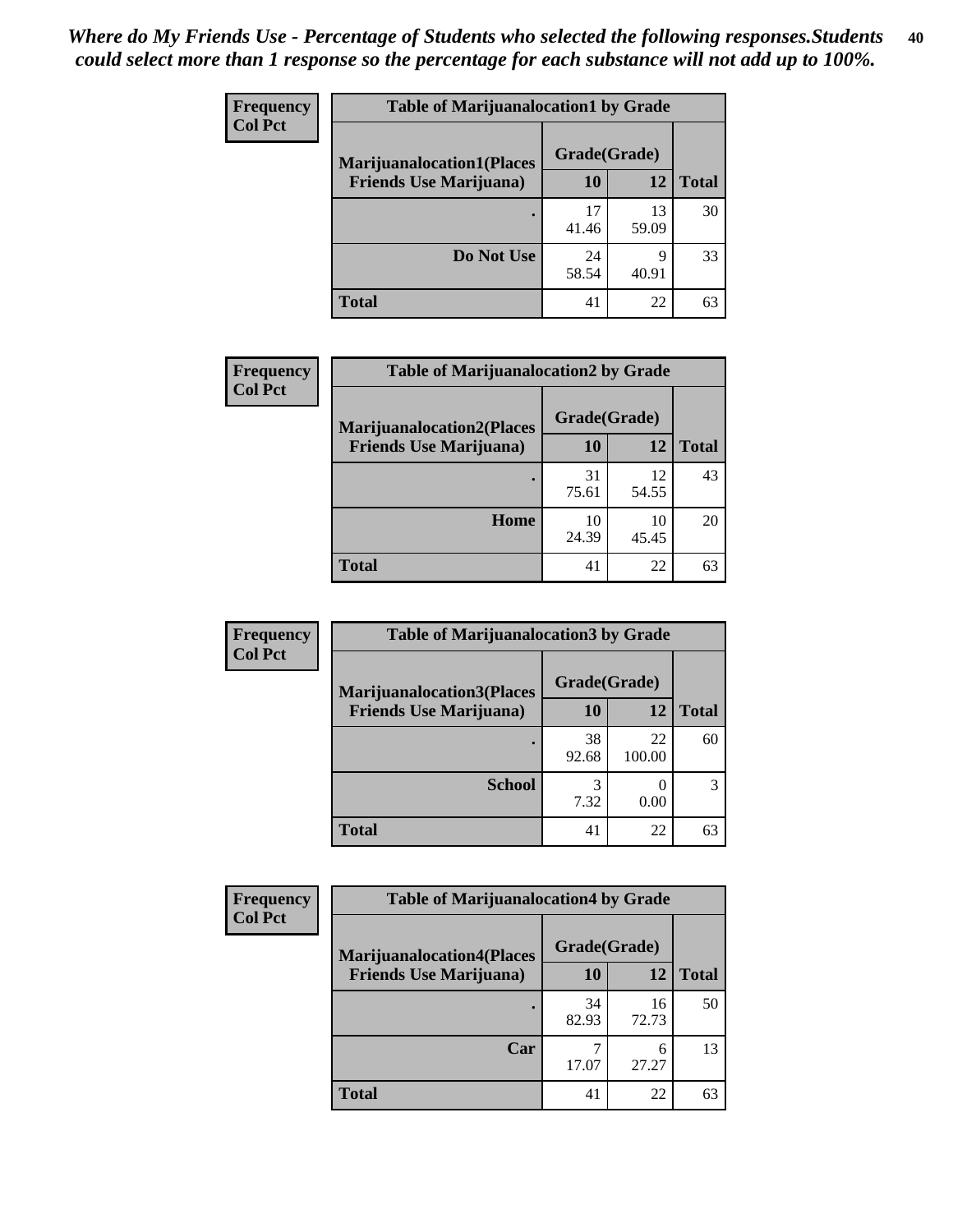| <b>Frequency</b> | <b>Table of Marijuanalocation5 by Grade</b> |              |             |              |
|------------------|---------------------------------------------|--------------|-------------|--------------|
| <b>Col Pct</b>   | <b>Marijuanalocation5(Places)</b>           | Grade(Grade) |             |              |
|                  | <b>Friends Use Marijuana</b> )              | 10           | 12          | <b>Total</b> |
|                  |                                             | 29<br>70.73  | 15<br>68.18 | 44           |
|                  | <b>Friend's House</b>                       | 12<br>29.27  | 31.82       | 19           |
|                  | Total                                       | 41           | 22          | 63           |

| <b>Frequency</b> | <b>Table of Marijuanalocation6 by Grade</b> |              |             |              |
|------------------|---------------------------------------------|--------------|-------------|--------------|
| <b>Col Pct</b>   | <b>Marijuanalocation6(Places</b>            | Grade(Grade) |             |              |
|                  | <b>Friends Use Marijuana</b> )              | 10           | 12          | <b>Total</b> |
|                  |                                             | 31<br>75.61  | 13<br>59.09 | 44           |
|                  | <b>Other</b>                                | 10<br>24.39  | q<br>40.91  | 19           |
|                  | <b>Total</b>                                | 41           | 22          | 63           |

| <b>Frequency</b> | <b>Table of Otherdruglocation1 by Grade</b>                          |              |             |              |
|------------------|----------------------------------------------------------------------|--------------|-------------|--------------|
| <b>Col Pct</b>   | <b>Otherdruglocation1(Places</b><br><b>Friends Use Other Illegal</b> | Grade(Grade) |             |              |
|                  | Drugs)                                                               | 10           | 12          | <b>Total</b> |
|                  |                                                                      | 9<br>21.95   | 22.73       | 14           |
|                  | Do Not Use                                                           | 32<br>78.05  | 17<br>77.27 | 49           |
|                  | <b>Total</b>                                                         | 41           | 22          | 63           |

| <b>Frequency</b> | <b>Table of Otherdruglocation2 by Grade</b>                          |                        |             |              |
|------------------|----------------------------------------------------------------------|------------------------|-------------|--------------|
| <b>Col Pct</b>   | <b>Otherdruglocation2(Places</b><br><b>Friends Use Other Illegal</b> | Grade(Grade)           |             |              |
|                  | Drugs)                                                               | 10                     | 12          | <b>Total</b> |
|                  |                                                                      | 39<br>95.12            | 19<br>86.36 | 58           |
|                  | Home                                                                 | $\mathfrak{D}$<br>4.88 | 3<br>13.64  | 5            |
|                  | Total                                                                | 41                     | 22          | 63           |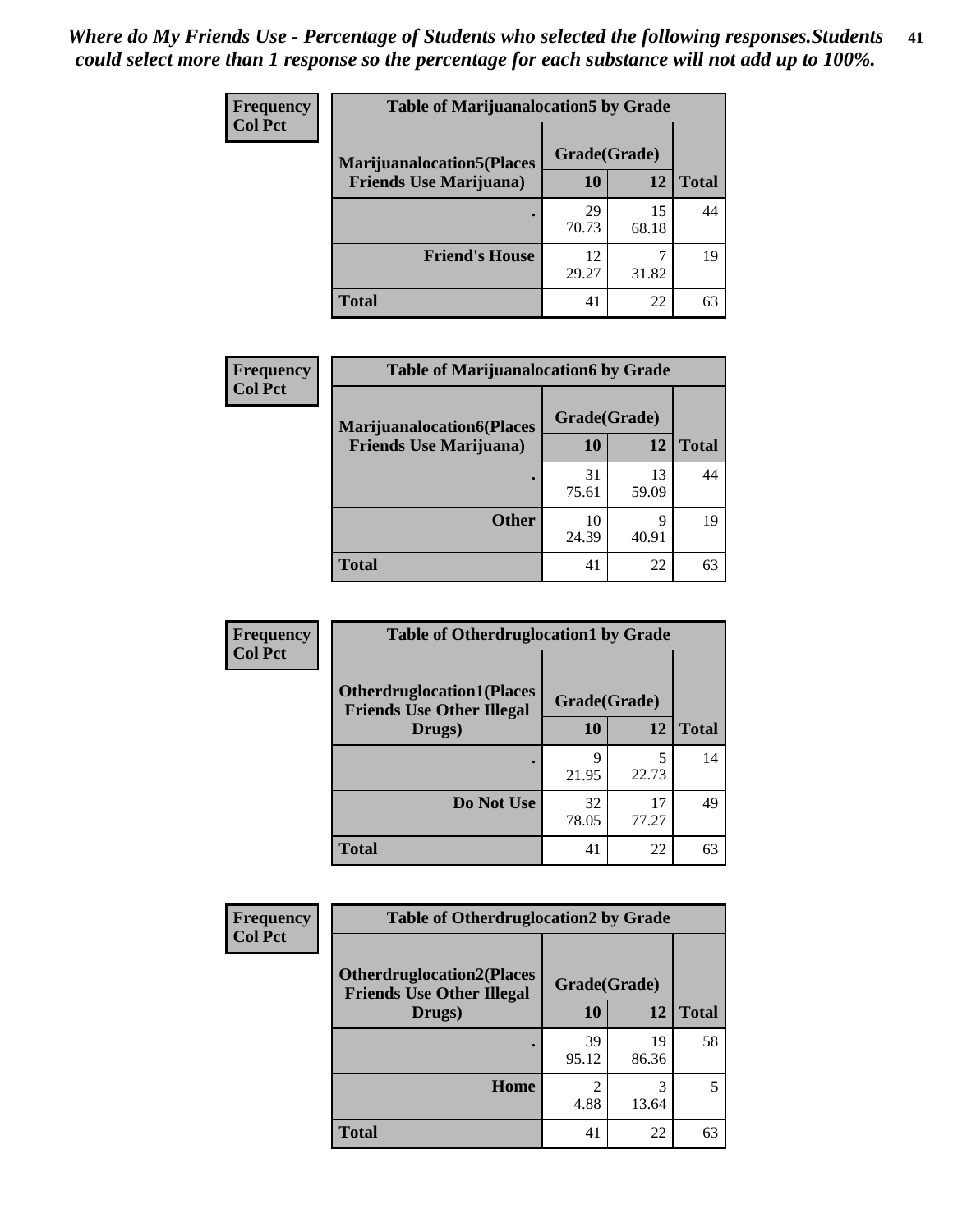| <b>Frequency</b> | <b>Table of Otherdruglocation 3 by Grade</b>                         |              |              |              |
|------------------|----------------------------------------------------------------------|--------------|--------------|--------------|
| <b>Col Pct</b>   | <b>Otherdruglocation3(Places</b><br><b>Friends Use Other Illegal</b> | Grade(Grade) |              |              |
|                  | Drugs)                                                               | 10           | 12           | <b>Total</b> |
|                  |                                                                      | 37<br>90.24  | 22<br>100.00 | 59           |
|                  | <b>School</b>                                                        | 4<br>9.76    | 0.00         |              |
|                  | <b>Total</b>                                                         | 41           | 22           | 63           |

| <b>Frequency</b> | <b>Table of Otherdruglocation4 by Grade</b>                          |              |             |              |
|------------------|----------------------------------------------------------------------|--------------|-------------|--------------|
| <b>Col Pct</b>   | <b>Otherdruglocation4(Places</b><br><b>Friends Use Other Illegal</b> | Grade(Grade) |             |              |
|                  | Drugs)                                                               | 10           | 12          | <b>Total</b> |
|                  |                                                                      | 38<br>92.68  | 21<br>95.45 | 59           |
|                  | Car                                                                  | 7.32         | 4.55        |              |
|                  | <b>Total</b>                                                         | 41           | 22          | 63           |

| <b>Frequency</b> | <b>Table of Otherdruglocation5 by Grade</b>                          |              |             |              |
|------------------|----------------------------------------------------------------------|--------------|-------------|--------------|
| <b>Col Pct</b>   | <b>Otherdruglocation5(Places</b><br><b>Friends Use Other Illegal</b> | Grade(Grade) |             |              |
|                  | Drugs)                                                               | 10           | 12          | <b>Total</b> |
|                  |                                                                      | 36<br>87.80  | 19<br>86.36 | 55           |
|                  | <b>Friend's House</b>                                                | 5<br>12.20   | 3<br>13.64  | 8            |
|                  | <b>Total</b>                                                         | 41           | 22          | 63           |

| <b>Frequency</b> | <b>Table of Otherdruglocation6 by Grade</b>                          |              |             |              |
|------------------|----------------------------------------------------------------------|--------------|-------------|--------------|
| <b>Col Pct</b>   | <b>Otherdruglocation6(Places</b><br><b>Friends Use Other Illegal</b> | Grade(Grade) |             |              |
|                  | Drugs)                                                               | <b>10</b>    | 12          | <b>Total</b> |
|                  |                                                                      | 35<br>85.37  | 21<br>95.45 | 56           |
|                  | <b>Other</b>                                                         | 6<br>14.63   | 4.55        |              |
|                  | <b>Total</b>                                                         | 41           | 22          | 63           |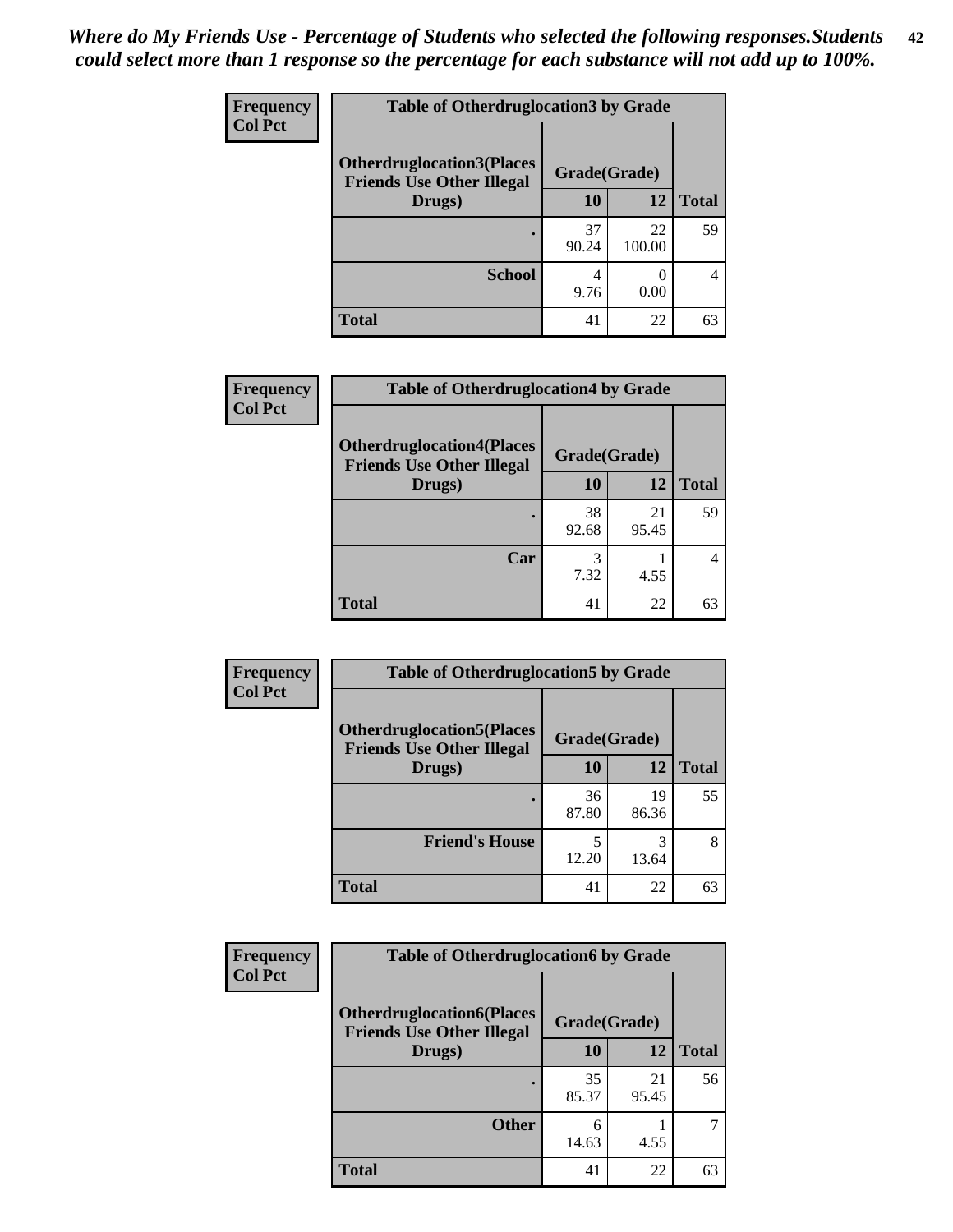| <b>Frequency</b> | <b>Table of Alcoholtime1 by Grade</b>           |              |             |              |
|------------------|-------------------------------------------------|--------------|-------------|--------------|
| <b>Col Pct</b>   | <b>Alcoholtime1(Times</b><br><b>Friends Use</b> | Grade(Grade) |             |              |
|                  | Alcohol)                                        | 10           | 12          | <b>Total</b> |
|                  |                                                 | 20<br>48.78  | 15<br>68.18 | 35           |
|                  | Do Not Use                                      | 21<br>51.22  | 31.82       | 28           |
|                  | <b>Total</b>                                    | 41           | 22          | 63           |

| Frequency      | <b>Table of Alcoholtime2 by Grade</b>           |              |              |              |
|----------------|-------------------------------------------------|--------------|--------------|--------------|
| <b>Col Pct</b> | <b>Alcoholtime2(Times</b><br><b>Friends Use</b> | Grade(Grade) |              |              |
|                | Alcohol)                                        | 10           | 12           | <b>Total</b> |
|                |                                                 | 40<br>97.56  | 22<br>100.00 | 62           |
|                | <b>On Way to School</b>                         | 2.44         | 0.00         |              |
|                | <b>Total</b>                                    | 41           | 22           | 63           |

| Frequency<br><b>Col Pct</b> | <b>Table of Alcoholtime3 by Grade</b>                           |                        |              |                |
|-----------------------------|-----------------------------------------------------------------|------------------------|--------------|----------------|
|                             | <b>Alcoholtime3(Times</b><br>Grade(Grade)<br><b>Friends Use</b> |                        |              |                |
|                             | Alcohol)                                                        | 10                     | 12           | <b>Total</b>   |
|                             |                                                                 | 39<br>95.12            | 22<br>100.00 | 61             |
|                             | <b>During School</b>                                            | $\overline{2}$<br>4.88 | 0.00         | $\overline{2}$ |
|                             | <b>Total</b>                                                    | 41                     | 22           | 63             |

| <b>Frequency</b><br><b>Col Pct</b> | <b>Table of Alcoholtime4 by Grade</b> |              |              |              |
|------------------------------------|---------------------------------------|--------------|--------------|--------------|
|                                    | <b>Alcoholtime4(Times</b>             | Grade(Grade) |              |              |
|                                    | <b>Friends Use Alcohol)</b>           | 10           | 12           | <b>Total</b> |
|                                    |                                       | 37<br>90.24  | 22<br>100.00 | 59           |
|                                    | <b>On Way Home From School</b>        | 9.76         | 0.00         |              |
|                                    | <b>Total</b>                          | 41           | 22           | 63           |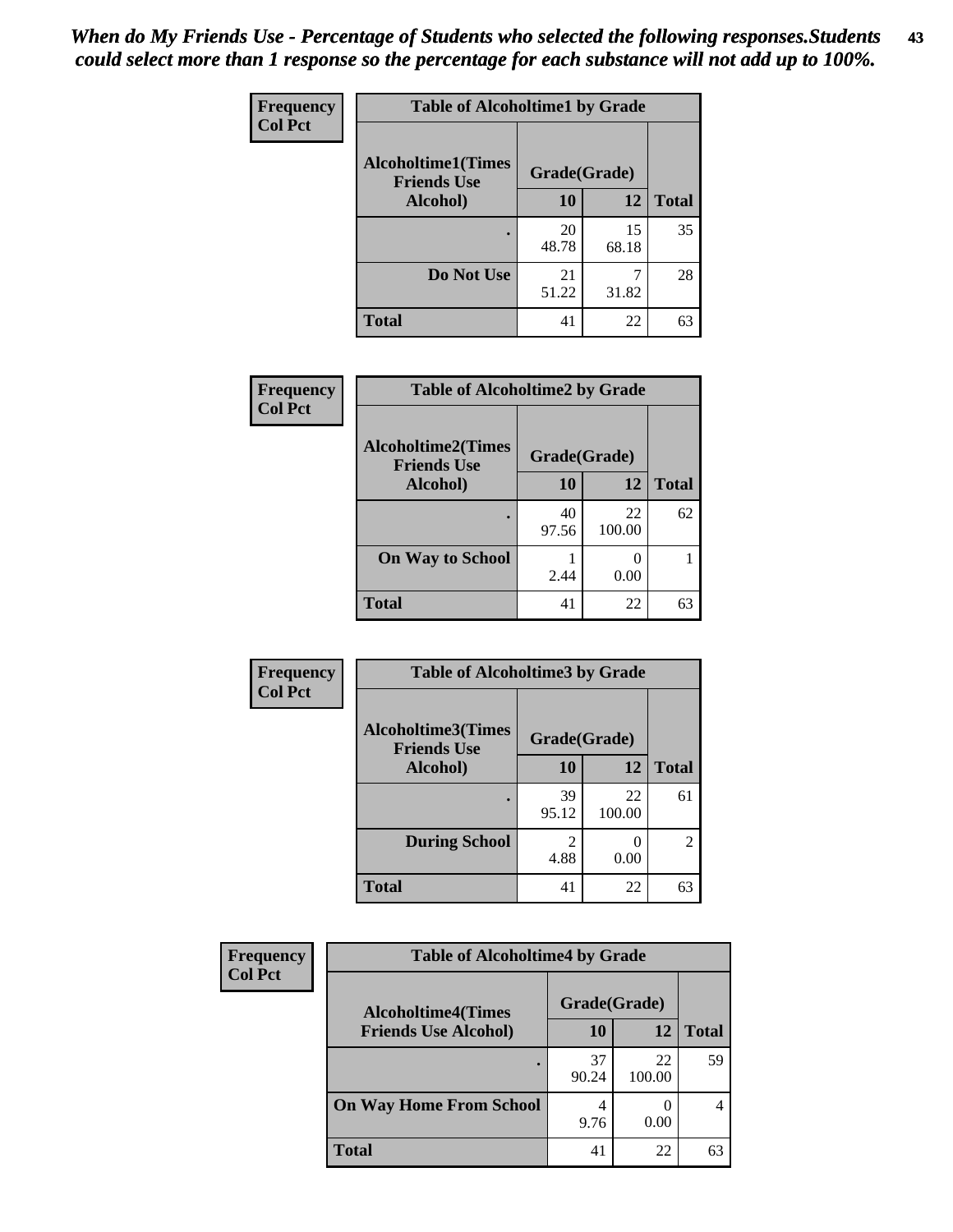*When do My Friends Use - Percentage of Students who selected the following responses.Students could select more than 1 response so the percentage for each substance will not add up to 100%.* **44**

| Frequency      | <b>Table of Alcoholtime5 by Grade</b>           |              |             |              |
|----------------|-------------------------------------------------|--------------|-------------|--------------|
| <b>Col Pct</b> | <b>Alcoholtime5(Times</b><br><b>Friends Use</b> | Grade(Grade) |             |              |
|                | Alcohol)                                        | 10           | 12          | <b>Total</b> |
|                |                                                 | 33<br>80.49  | 18<br>81.82 | 51           |
|                | <b>Weeknights</b>                               | 8<br>19.51   | 4<br>18.18  | 12           |
|                | <b>Total</b>                                    | 41           | 22          | 63           |

| Frequency      | <b>Table of Alcoholtime6 by Grade</b>           |              |             |              |
|----------------|-------------------------------------------------|--------------|-------------|--------------|
| <b>Col Pct</b> | <b>Alcoholtime6(Times</b><br><b>Friends Use</b> | Grade(Grade) |             |              |
|                | Alcohol)                                        | 10           | 12          | <b>Total</b> |
|                |                                                 | 25<br>60.98  | 31.82       | 32           |
|                | Weekends                                        | 16<br>39.02  | 15<br>68.18 | 31           |
|                | <b>Total</b>                                    | 41           | 22          | 63           |

| <b>Frequency</b><br><b>Col Pct</b> | <b>Table of Tobaccotime1 by Grade</b>           |              |             |              |
|------------------------------------|-------------------------------------------------|--------------|-------------|--------------|
|                                    | <b>Tobaccotime1(Times</b><br><b>Friends Use</b> | Grade(Grade) |             |              |
|                                    | <b>Tobacco</b> )                                | 10           | 12          | <b>Total</b> |
|                                    |                                                 | 13<br>31.71  | 12<br>54.55 | 25           |
|                                    | Do Not Use                                      | 28<br>68.29  | 10<br>45.45 | 38           |
|                                    | <b>Total</b>                                    | 41           | 22          | 63           |

| <b>Frequency</b> | <b>Table of Tobaccotime2 by Grade</b>           |              |             |              |
|------------------|-------------------------------------------------|--------------|-------------|--------------|
| <b>Col Pct</b>   | <b>Tobaccotime2(Times</b><br><b>Friends Use</b> | Grade(Grade) |             |              |
|                  | <b>Tobacco</b> )                                | 10           | 12          | <b>Total</b> |
|                  |                                                 | 37<br>90.24  | 18<br>81.82 | 55           |
|                  | <b>On Way to School</b>                         | 4<br>9.76    | 4<br>18.18  | 8            |
|                  | <b>Total</b>                                    | 41           | 22          | 63           |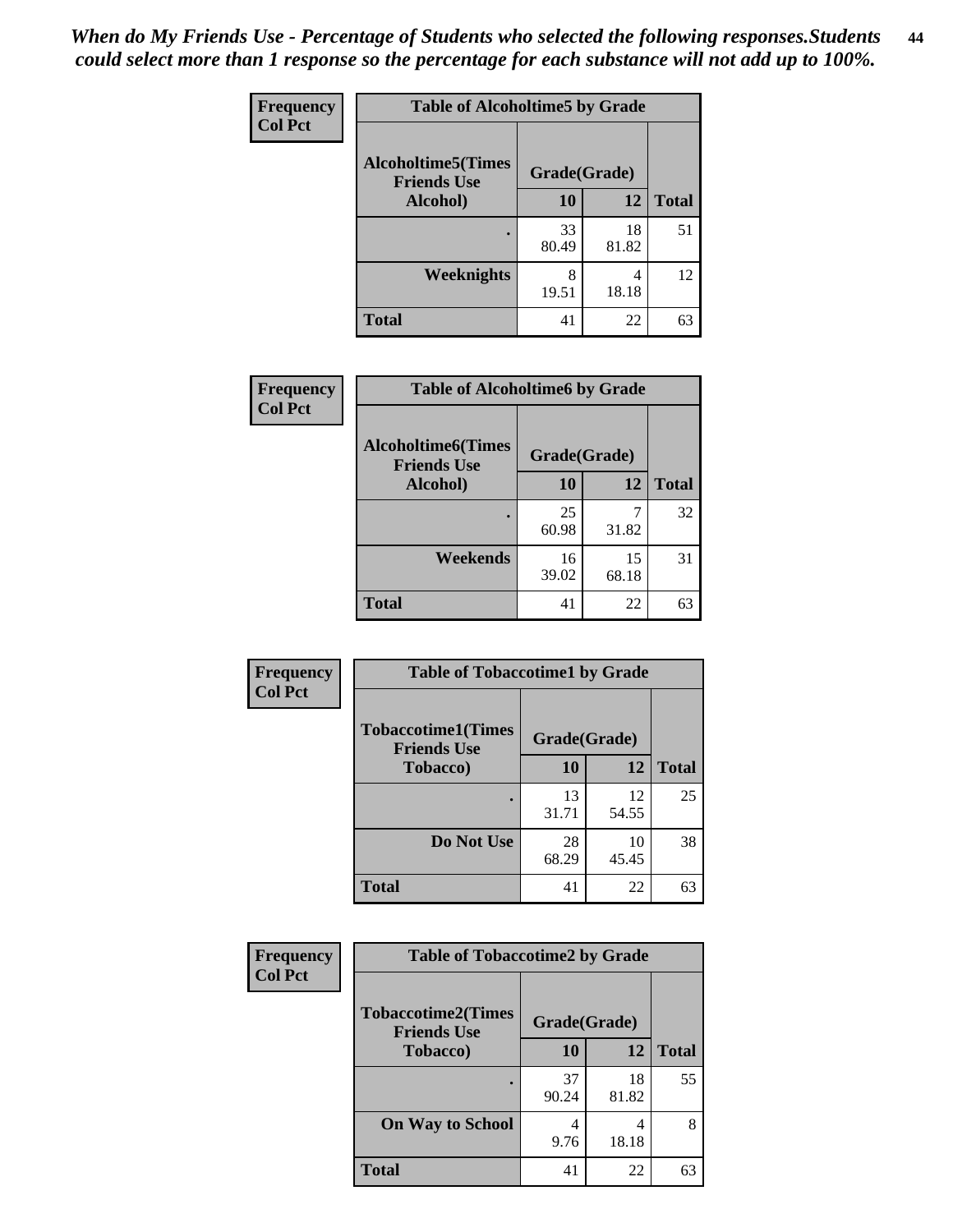*When do My Friends Use - Percentage of Students who selected the following responses.Students could select more than 1 response so the percentage for each substance will not add up to 100%.* **45**

| <b>Frequency</b> | <b>Table of Tobaccotime3 by Grade</b>           |              |             |              |
|------------------|-------------------------------------------------|--------------|-------------|--------------|
| <b>Col Pct</b>   | <b>Tobaccotime3(Times</b><br><b>Friends Use</b> | Grade(Grade) |             |              |
|                  | <b>Tobacco</b> )                                | 10           | 12          | <b>Total</b> |
|                  |                                                 | 37<br>90.24  | 18<br>81.82 | 55           |
|                  | <b>During School</b>                            | 4<br>9.76    | 4<br>18.18  | 8            |
|                  | <b>Total</b>                                    | 41           | 22          | 63           |

| <b>Frequency</b> | <b>Table of Tobaccotime4 by Grade</b> |              |              |              |
|------------------|---------------------------------------|--------------|--------------|--------------|
| <b>Col Pct</b>   | <b>Tobaccotime4(Times</b>             | Grade(Grade) |              |              |
|                  | <b>Friends Use Tobacco)</b>           | 10           | 12           | <b>Total</b> |
|                  |                                       | 37<br>90.24  | 22<br>100.00 | 59           |
|                  | <b>On Way Home From School</b>        | 4<br>9.76    | 0.00         |              |
|                  | <b>Total</b>                          | 41           | 22           | 63           |

| Frequency      | <b>Table of Tobaccotime5 by Grade</b>            |              |             |              |
|----------------|--------------------------------------------------|--------------|-------------|--------------|
| <b>Col Pct</b> | <b>Tobaccotime5</b> (Times<br><b>Friends Use</b> | Grade(Grade) |             |              |
|                | <b>Tobacco</b> )                                 | 10           | 12          | <b>Total</b> |
|                |                                                  | 32<br>78.05  | 16<br>72.73 | 48           |
|                | Weeknights                                       | Q<br>21.95   | 6<br>27.27  | 15           |
|                | <b>Total</b>                                     | 41           | 22          | 63           |

| Frequency<br><b>Col Pct</b> | <b>Table of Tobaccotime6 by Grade</b>           |              |             |              |
|-----------------------------|-------------------------------------------------|--------------|-------------|--------------|
|                             | <b>Tobaccotime6(Times</b><br><b>Friends Use</b> | Grade(Grade) |             |              |
|                             | <b>Tobacco</b> )                                | 10           | 12          | <b>Total</b> |
|                             |                                                 | 30<br>73.17  | 11<br>50.00 | 41           |
|                             | Weekends                                        | 11<br>26.83  | 11<br>50.00 | 22           |
|                             | <b>Total</b>                                    | 41           | 22          | 63           |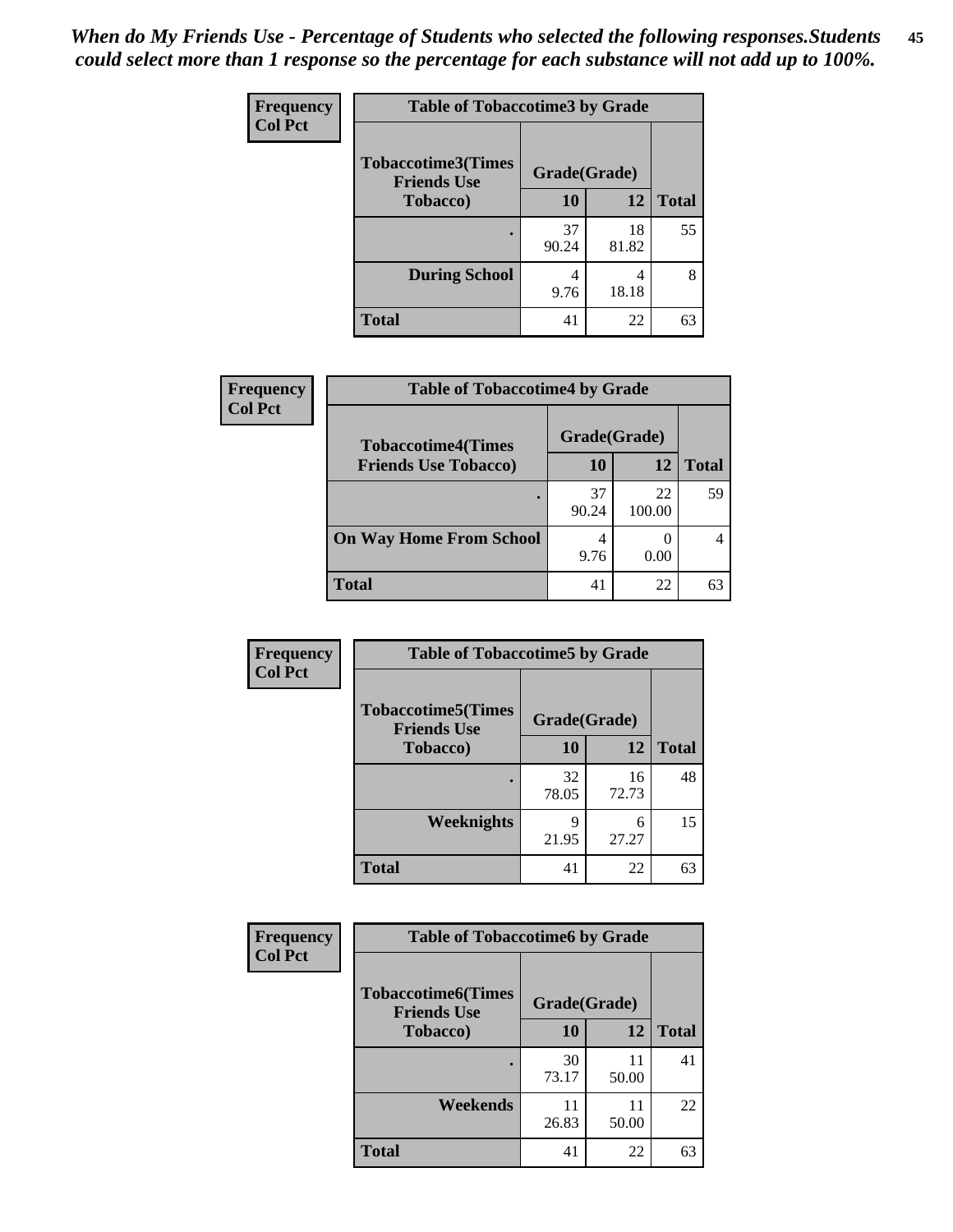| Frequency      | <b>Table of Marijuanatime1 by Grade</b>           |              |             |              |
|----------------|---------------------------------------------------|--------------|-------------|--------------|
| <b>Col Pct</b> | <b>Marijuanatime1(Times</b><br><b>Friends Use</b> | Grade(Grade) |             |              |
|                | Marijuana)                                        | 10           | 12          | <b>Total</b> |
|                |                                                   | 15<br>36.59  | 13<br>59.09 | 28           |
|                | Do Not Use                                        | 26<br>63.41  | q<br>40.91  | 35           |
|                | <b>Total</b>                                      | 41           | 22          | 63           |

| Frequency      | <b>Table of Marijuanatime2 by Grade</b>    |              |             |              |
|----------------|--------------------------------------------|--------------|-------------|--------------|
| <b>Col Pct</b> | Marijuanatime2(Times<br><b>Friends Use</b> | Grade(Grade) |             |              |
|                | Marijuana)                                 | 10           | 12          | <b>Total</b> |
|                | ٠                                          | 37<br>90.24  | 18<br>81.82 | 55           |
|                | <b>On Way to School</b>                    | 4<br>9.76    | 4<br>18.18  | 8            |
|                | <b>Total</b>                               | 41           | 22          | 63           |

| Frequency      | <b>Table of Marijuanatime3 by Grade</b>    |              |             |              |
|----------------|--------------------------------------------|--------------|-------------|--------------|
| <b>Col Pct</b> | Marijuanatime3(Times<br><b>Friends Use</b> | Grade(Grade) |             |              |
|                | Marijuana)                                 | 10           | 12          | <b>Total</b> |
|                |                                            | 38<br>92.68  | 20<br>90.91 | 58           |
|                | <b>During School</b>                       | 3<br>7.32    | 2<br>9.09   | 5            |
|                | <b>Total</b>                               | 41           | 22          | 63           |

| <b>Frequency</b> | <b>Table of Marijuanatime4 by Grade</b> |              |             |              |
|------------------|-----------------------------------------|--------------|-------------|--------------|
| <b>Col Pct</b>   | <b>Marijuanatime4(Times</b>             | Grade(Grade) |             |              |
|                  | <b>Friends Use Marijuana</b> )          | 10           | 12          | <b>Total</b> |
|                  |                                         | 36<br>87.80  | 18<br>81.82 | 54           |
|                  | <b>On Way Home From School</b>          | 5<br>12.20   | 18.18       | Q            |
|                  | <b>Total</b>                            | 41           | 22          | 63           |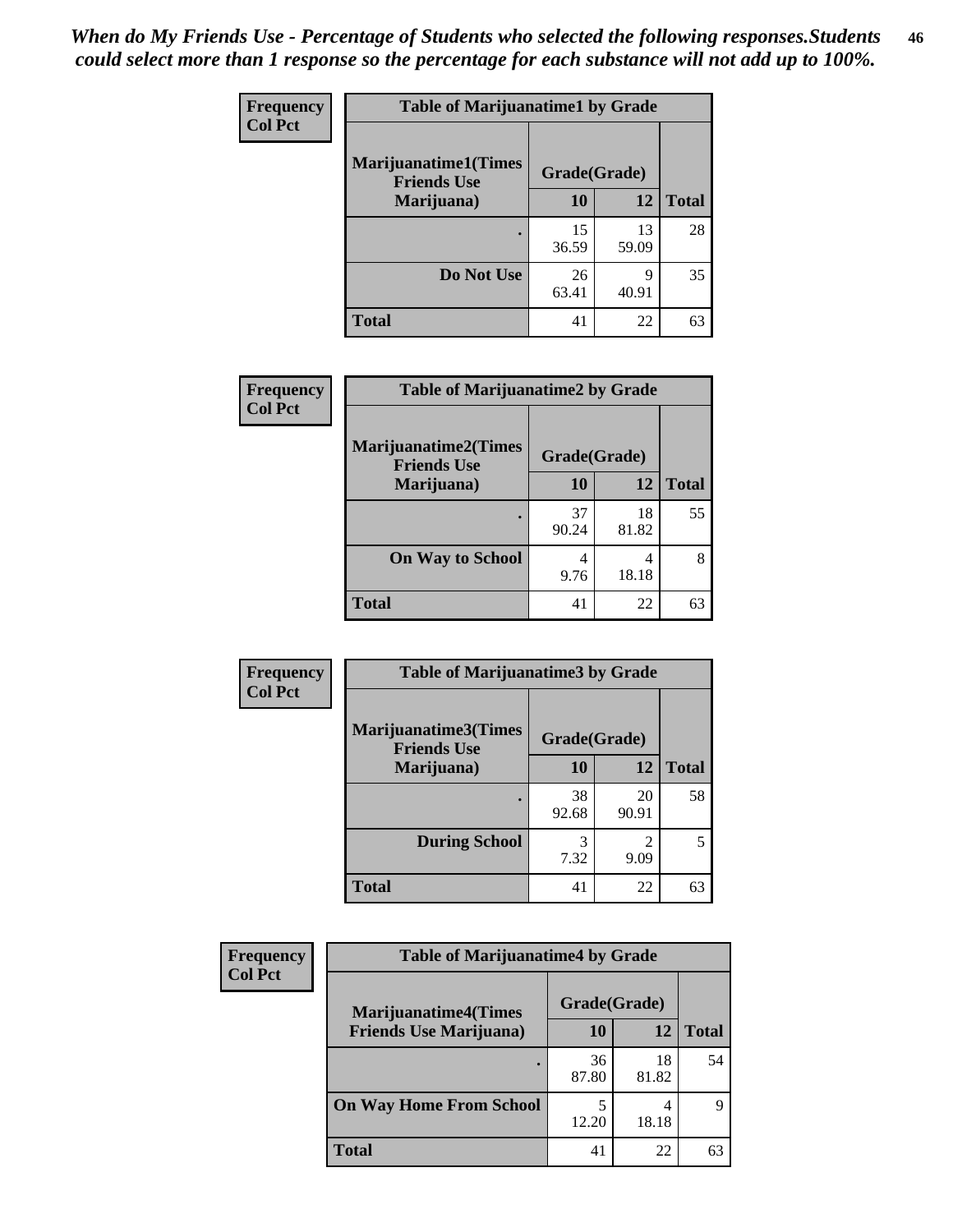| <b>Frequency</b> | <b>Table of Marijuanatime5 by Grade</b>            |              |             |              |
|------------------|----------------------------------------------------|--------------|-------------|--------------|
| <b>Col Pct</b>   | <b>Marijuanatime5</b> (Times<br><b>Friends Use</b> | Grade(Grade) |             |              |
|                  | Marijuana)                                         | 10           | 12          | <b>Total</b> |
|                  |                                                    | 30<br>73.17  | 14<br>63.64 | 44           |
|                  | Weeknights                                         | 11<br>26.83  | 8<br>36.36  | 19           |
|                  | <b>Total</b>                                       | 41           | 22          | 63           |

| <b>Frequency</b> | <b>Table of Marijuanatime6 by Grade</b>            |              |             |              |
|------------------|----------------------------------------------------|--------------|-------------|--------------|
| <b>Col Pct</b>   | <b>Marijuanatime6</b> (Times<br><b>Friends Use</b> | Grade(Grade) |             |              |
|                  | Marijuana)                                         | 10           | 12          | <b>Total</b> |
|                  | $\bullet$                                          | 29<br>70.73  | 9<br>40.91  | 38           |
|                  | Weekends                                           | 12<br>29.27  | 13<br>59.09 | 25           |
|                  | <b>Total</b>                                       | 41           | 22          | 63           |

| Frequency      | <b>Table of Otherdrugtime1 by Grade</b>                 |              |             |              |
|----------------|---------------------------------------------------------|--------------|-------------|--------------|
| <b>Col Pct</b> | <b>Otherdrugtime1(Times</b><br><b>Friends Use Other</b> | Grade(Grade) |             |              |
|                | <b>Illegal Drugs</b> )                                  | 10           | 12          | <b>Total</b> |
|                |                                                         | 17.07        | 3<br>13.64  | 10           |
|                | Do Not Use                                              | 34<br>82.93  | 19<br>86.36 | 53           |
|                | <b>Total</b>                                            | 41           | 22          | 63           |

| <b>Frequency</b><br><b>Col Pct</b> | <b>Table of Otherdrugtime2 by Grade</b>                 |              |              |              |
|------------------------------------|---------------------------------------------------------|--------------|--------------|--------------|
|                                    | <b>Otherdrugtime2(Times</b><br><b>Friends Use Other</b> | Grade(Grade) |              |              |
|                                    | <b>Illegal Drugs</b> )                                  | 10           | 12           | <b>Total</b> |
|                                    |                                                         | 40<br>97.56  | 22<br>100.00 | 62           |
|                                    | <b>On Way to School</b>                                 | 2.44         | 0.00         |              |
|                                    | <b>Total</b>                                            | 41           | 22           | 63           |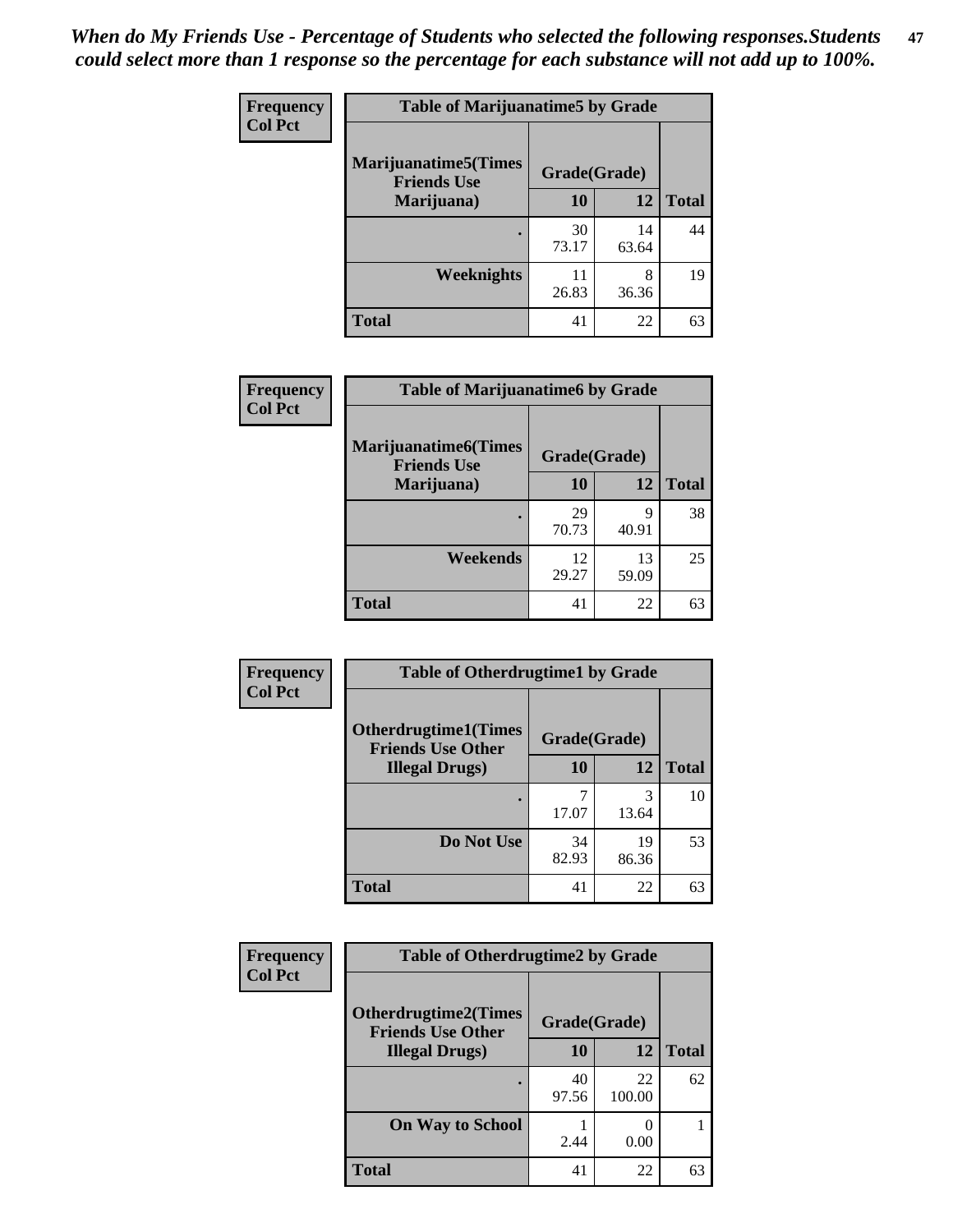| <b>Frequency</b> | <b>Table of Otherdrugtime3 by Grade</b>          |              |                          |              |
|------------------|--------------------------------------------------|--------------|--------------------------|--------------|
| <b>Col Pct</b>   | Otherdrugtime3(Times<br><b>Friends Use Other</b> | Grade(Grade) |                          |              |
|                  | <b>Illegal Drugs</b> )                           | 10           | 12                       | <b>Total</b> |
|                  |                                                  | 39<br>95.12  | 22<br>100.00             | 61           |
|                  | <b>During School</b>                             | 2<br>4.88    | $\left( \right)$<br>0.00 | 2            |
|                  | <b>Total</b>                                     | 41           | 22                       | 63           |

| Frequency      | <b>Table of Otherdrugtime4 by Grade</b>                         |              |              |              |
|----------------|-----------------------------------------------------------------|--------------|--------------|--------------|
| <b>Col Pct</b> | <b>Otherdrugtime4(Times</b><br><b>Friends Use Other Illegal</b> | Grade(Grade) |              |              |
|                | Drugs)                                                          | 10           | 12           | <b>Total</b> |
|                | $\bullet$                                                       | 38<br>92.68  | 22<br>100.00 | 60           |
|                | <b>On Way Home From School</b>                                  | 3<br>7.32    | 0.00         | 3            |
|                | <b>Total</b>                                                    | 41           | 22           | 63           |

| <b>Frequency</b> | <b>Table of Otherdrugtime5 by Grade</b>                  |              |             |              |
|------------------|----------------------------------------------------------|--------------|-------------|--------------|
| <b>Col Pct</b>   | <b>Otherdrugtime5</b> (Times<br><b>Friends Use Other</b> | Grade(Grade) |             |              |
|                  | <b>Illegal Drugs</b> )                                   | 10           | 12          | <b>Total</b> |
|                  |                                                          | 36<br>87.80  | 21<br>95.45 | 57           |
|                  | <b>Weeknights</b>                                        | 5<br>12.20   | 4.55        | 6            |
|                  | Total                                                    | 41           | 22          | 63           |

| <b>Frequency</b> | <b>Table of Otherdrugtime6 by Grade</b>                 |              |             |              |
|------------------|---------------------------------------------------------|--------------|-------------|--------------|
| <b>Col Pct</b>   | <b>Otherdrugtime6(Times</b><br><b>Friends Use Other</b> | Grade(Grade) |             |              |
|                  | <b>Illegal Drugs</b> )                                  | 10           | 12          | <b>Total</b> |
|                  |                                                         | 37<br>90.24  | 19<br>86.36 | 56           |
|                  | Weekends                                                | 4<br>9.76    | 3<br>13.64  | 7            |
|                  | <b>Total</b>                                            | 41           | 22          | 63           |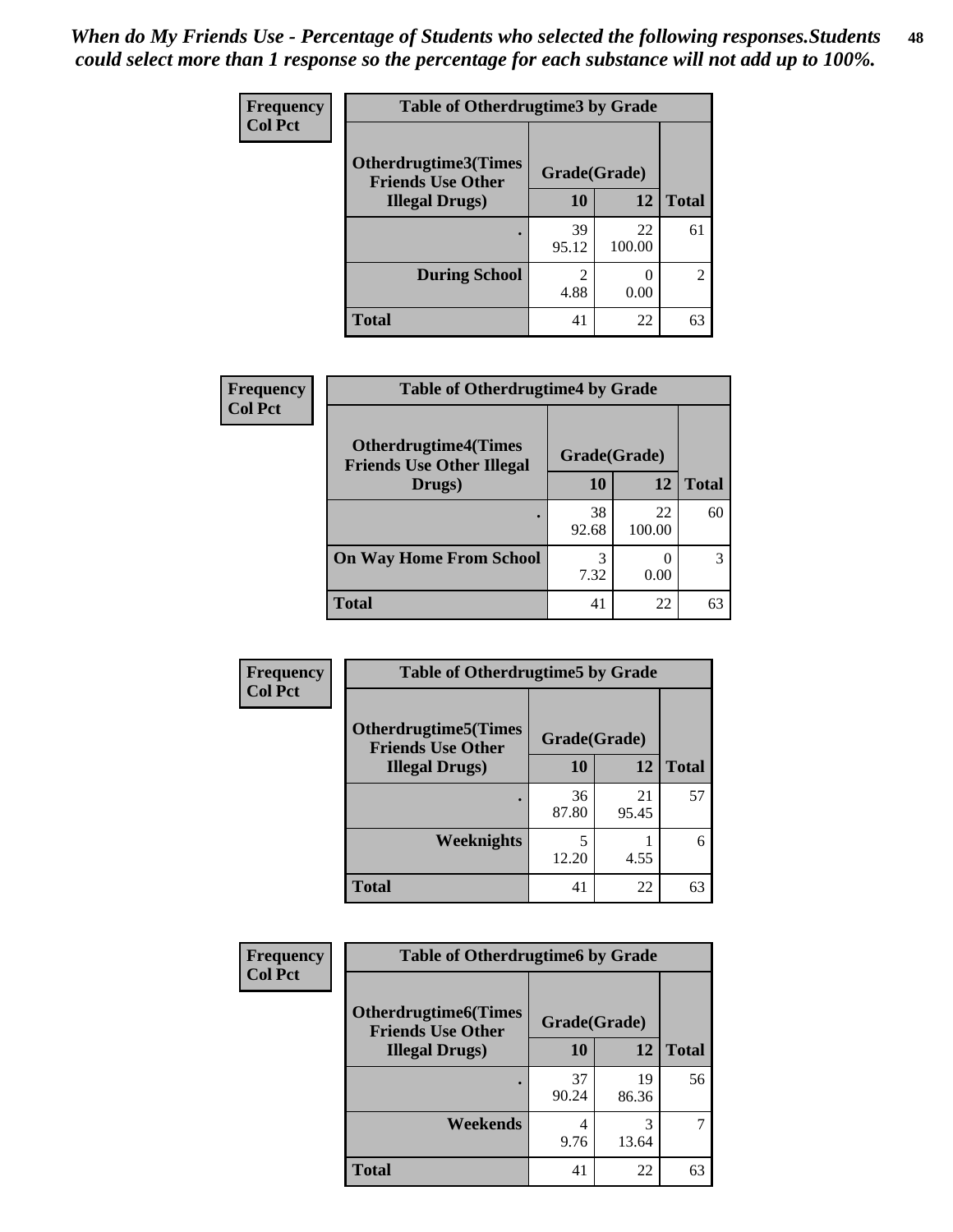| Frequency      | <b>Table of Educationalcohol by Grade</b>                                                                  |              |             |              |
|----------------|------------------------------------------------------------------------------------------------------------|--------------|-------------|--------------|
| <b>Col Pct</b> | Educationalcohol(I<br>have been taught<br>about alcohol,<br>tobacco,<br>and other drugs<br>within the last | Grade(Grade) |             |              |
|                | year at school)                                                                                            | 10           | 12          | <b>Total</b> |
|                | Yes                                                                                                        | 32<br>78.05  | 12<br>54.55 | 44           |
|                | N <sub>0</sub>                                                                                             | 9<br>21.95   | 10<br>45.45 | 19           |
|                | <b>Total</b>                                                                                               | 41           | 22          | 63           |

| Frequency      | <b>Table of Eversmoked by Grade</b> |              |             |              |
|----------------|-------------------------------------|--------------|-------------|--------------|
| <b>Col Pct</b> | Eversmoked(I<br>have smoked         | Grade(Grade) |             |              |
|                | a cigarette)                        | 10           | 12          | <b>Total</b> |
|                | <b>Yes</b>                          | 17<br>41.46  | 10<br>45.45 | 27           |
|                | N <sub>0</sub>                      | 24<br>58.54  | 12<br>54.55 | 36           |
|                | <b>Total</b>                        | 41           | 22          | 63           |

| Frequency      | <b>Table of Drovedrinking by Grade</b>                                                                              |                    |             |              |
|----------------|---------------------------------------------------------------------------------------------------------------------|--------------------|-------------|--------------|
| <b>Col Pct</b> | Drovedrinking(In<br>the past 30 days I<br>have driven a car<br>or other vehicle<br>while I was<br>drinking alcohol) | Grade(Grade)<br>10 | 12          | <b>Total</b> |
|                | Yes                                                                                                                 | 2.44               | 4.55        | 2            |
|                | N <sub>0</sub>                                                                                                      | 40<br>97.56        | 21<br>95.45 | 61           |
|                | <b>Total</b>                                                                                                        | 41                 | 22          | 63           |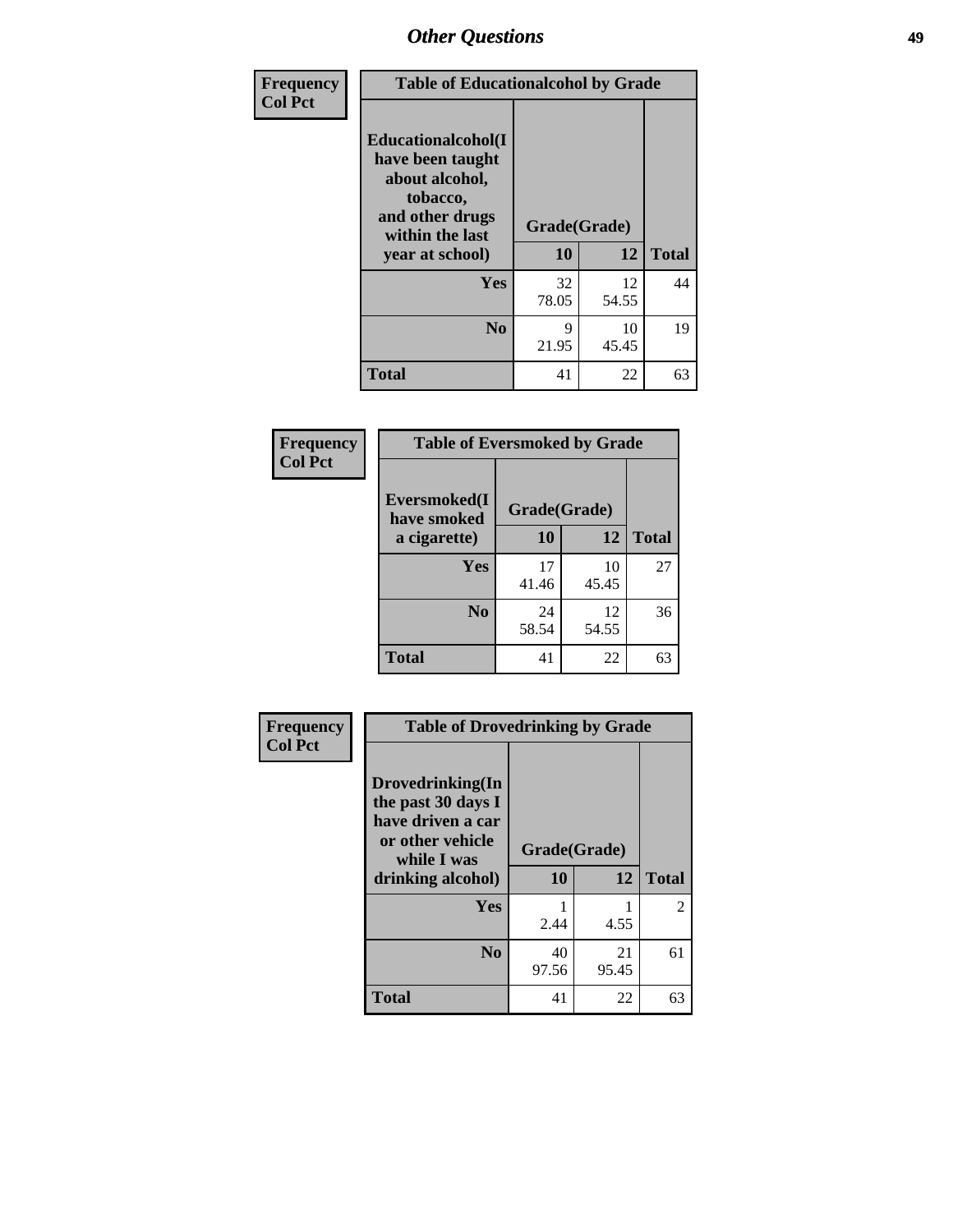| Frequency<br><b>Col Pct</b> | <b>Table of Rodedrinking by Grade</b>                                                                      |              |             |              |
|-----------------------------|------------------------------------------------------------------------------------------------------------|--------------|-------------|--------------|
|                             | Rodedrinking(In<br>the past 30 days<br>I have ridden in<br>a car with a<br>driver who had<br>been drinking | Grade(Grade) |             |              |
|                             | alcohol)                                                                                                   | 10           | 12          | <b>Total</b> |
|                             | <b>Yes</b>                                                                                                 | 9<br>21.95   | 3<br>13.64  | 12           |
|                             | N <sub>0</sub>                                                                                             | 32<br>78.05  | 19<br>86.36 | 51           |
|                             | <b>Total</b>                                                                                               | 41           | 22          | 63           |

#### **Frequency Col Pct**

| <b>Table of Drugsschool by Grade</b>                                                                                      |              |             |              |
|---------------------------------------------------------------------------------------------------------------------------|--------------|-------------|--------------|
| <b>Drugsschool</b> (During<br>the past 12 months,<br>I have been offered,<br>sold,<br>or given illegal<br>drugs on school | Grade(Grade) |             |              |
| property)                                                                                                                 | 10           | 12          | <b>Total</b> |
| Yes                                                                                                                       | 5<br>12.20   | 2<br>9.09   |              |
| N <sub>0</sub>                                                                                                            | 36<br>87.80  | 20<br>90.91 | 56           |
| <b>Total</b>                                                                                                              | 41           | 22          | 63           |

| Frequency      | <b>Table of Helpbullied by Grade</b>                             |                           |             |              |
|----------------|------------------------------------------------------------------|---------------------------|-------------|--------------|
| <b>Col Pct</b> | Helpbullied(I<br>would help<br>someone who was<br>being bullied) | Grade(Grade)<br><b>10</b> | 12          | <b>Total</b> |
|                |                                                                  |                           |             |              |
|                | <b>Strongly Agree</b>                                            | 17<br>41.46               | 13<br>59.09 | 30           |
|                | <b>Somewhat Agree</b>                                            | 12<br>29.27               | 8<br>36.36  | 20           |
|                | <b>Somewhat Disagree</b>                                         | 3<br>7.32                 | 4.55        | 4            |
|                | <b>Strongly Disagree</b>                                         | 9<br>21.95                | 0<br>0.00   | 9            |
|                | <b>Total</b>                                                     | 41                        | 22          | 63           |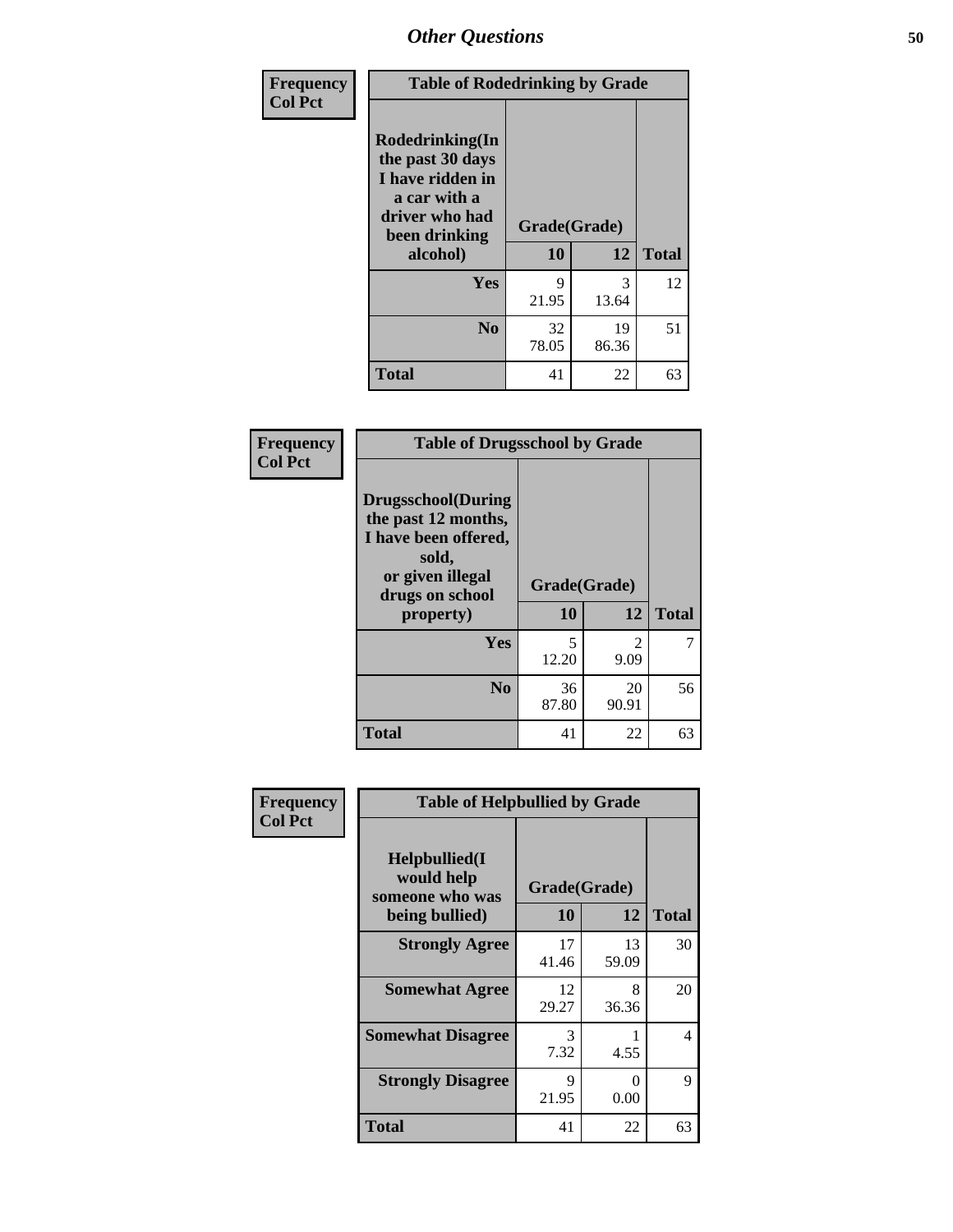*Other Questions* **51**

| <b>Frequency</b> | <b>Table of Grade by Bingedrinking</b> |                  |                                                                                                                          |                     |              |
|------------------|----------------------------------------|------------------|--------------------------------------------------------------------------------------------------------------------------|---------------------|--------------|
| <b>Row Pct</b>   |                                        |                  | <b>Bingedrinking</b> (I<br>have drunk five or<br>more drinks of<br>alcohol at one<br>sitting during the<br>last 30 days) |                     |              |
|                  | Grade(Grade)                           | 0<br><b>Days</b> | $1$ or<br>2<br>days                                                                                                      | 20 to<br>29<br>days | <b>Total</b> |
|                  | 10                                     | 40<br>97.56      | 2.44                                                                                                                     | ∩<br>0.00           | 41           |
|                  | 12                                     | 20<br>90.91      | 1<br>4.55                                                                                                                | 4.55                | 22           |
|                  | <b>Total</b>                           | 60               | 2                                                                                                                        |                     | 63           |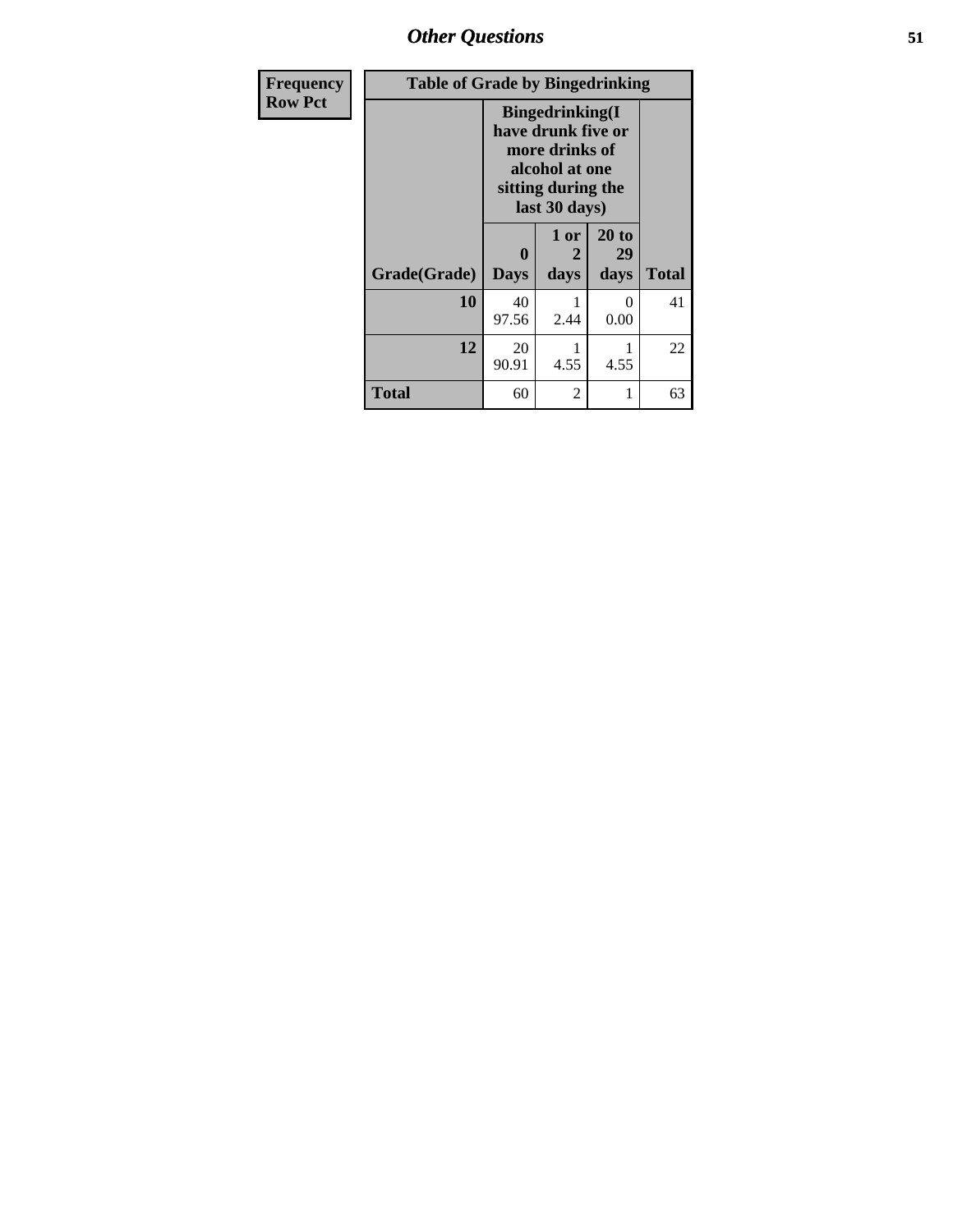## *Nutrition* **52**

| Frequency |
|-----------|
| Row Pct   |

|              |                          | <b>Table of Grade by Dairy</b>            |                                    |                                    |              |
|--------------|--------------------------|-------------------------------------------|------------------------------------|------------------------------------|--------------|
|              |                          | Dairy (I eat at least 3 servings of dairy | products each day)                 |                                    |              |
| Grade(Grade) | <b>Strongly</b><br>Agree | Somewhat  <br>Agree                       | <b>Somewhat</b><br><b>Disagree</b> | <b>Strongly</b><br><b>Disagree</b> | <b>Total</b> |
| 10           | 13<br>31.71              | 13<br>31.71                               | 6<br>14.63                         | 9<br>21.95                         | 41           |
| 12           | 5<br>22.73               | ⇁<br>31.82                                | ┑<br>31.82                         | 3<br>13.64                         | 22           |
| <b>Total</b> | 18                       | 20                                        | 13                                 | 12                                 | 63           |

| <b>Frequency</b> |  |
|------------------|--|
| <b>Row Pct</b>   |  |

| $\mathbf{y}$ |              |                          | <b>Table of Grade by Fruitveg</b> |                                                                          |                                    |              |
|--------------|--------------|--------------------------|-----------------------------------|--------------------------------------------------------------------------|------------------------------------|--------------|
|              |              |                          |                                   | Fruitveg(I eat at least 5 servings of fruits<br>and vegetables each day) |                                    |              |
|              | Grade(Grade) | <b>Strongly</b><br>Agree | Somewhat  <br>Agree               | <b>Somewhat</b><br>Disagree                                              | <b>Strongly</b><br><b>Disagree</b> | <b>Total</b> |
|              | <b>10</b>    | 9<br>21.95               | 13<br>31.71                       | 10<br>24.39                                                              | 9<br>21.95                         | 41           |
|              | 12           | 9.09                     | 6<br>27.27                        | 31.82                                                                    | 31.82                              | 22           |
|              | <b>Total</b> | 11                       | 19                                | 17                                                                       | 16                                 | 63           |

| Frequency<br>Row Pct |
|----------------------|
|----------------------|

| <b>Table of Grade by Cafeteriahealthy</b> |                          |                                                                       |            |                                        |              |  |  |
|-------------------------------------------|--------------------------|-----------------------------------------------------------------------|------------|----------------------------------------|--------------|--|--|
|                                           |                          | Cafeteriahealthy (School meals in my<br>school cafeteria are healthy) |            |                                        |              |  |  |
| Grade(Grade)                              | <b>Strongly</b><br>Agree | Somewhat  <br>Agree                                                   | Somewhat   | <b>Strongly</b><br>Disagree   Disagree | <b>Total</b> |  |  |
| 10                                        | 2.44                     | 41.46                                                                 | q<br>21.95 | 14<br>34.15                            | 41           |  |  |
| 12                                        | 4.55                     | 36.36                                                                 | 6<br>27.27 | 31.82                                  | 22           |  |  |
| <b>Total</b>                              | 2                        | 25                                                                    | 15         | 21                                     |              |  |  |

| <b>Frequency</b> |
|------------------|
| <b>Row Pct</b>   |

| <b>Table of Grade by Cafeterianutrition</b> |                          |                                                                                           |                                 |                                    |              |  |
|---------------------------------------------|--------------------------|-------------------------------------------------------------------------------------------|---------------------------------|------------------------------------|--------------|--|
|                                             |                          | <b>Cafeterianutrition</b> (Facts about nutrition<br>are available in my school cafeteria) |                                 |                                    |              |  |
| Grade(Grade)                                | <b>Strongly</b><br>Agree | Agree                                                                                     | Somewhat   Somewhat<br>Disagree | <b>Strongly</b><br><b>Disagree</b> | <b>Total</b> |  |
| 10                                          | 5<br>12.20               | 19<br>46.34                                                                               | 17.07                           | 10<br>24.39                        | 41           |  |
| 12                                          | 4<br>18.18               | 31.82                                                                                     | 3<br>13.64                      | 8<br>36.36                         | 22           |  |
| <b>Total</b>                                | 9                        | 26                                                                                        | 10                              | 18                                 | 63           |  |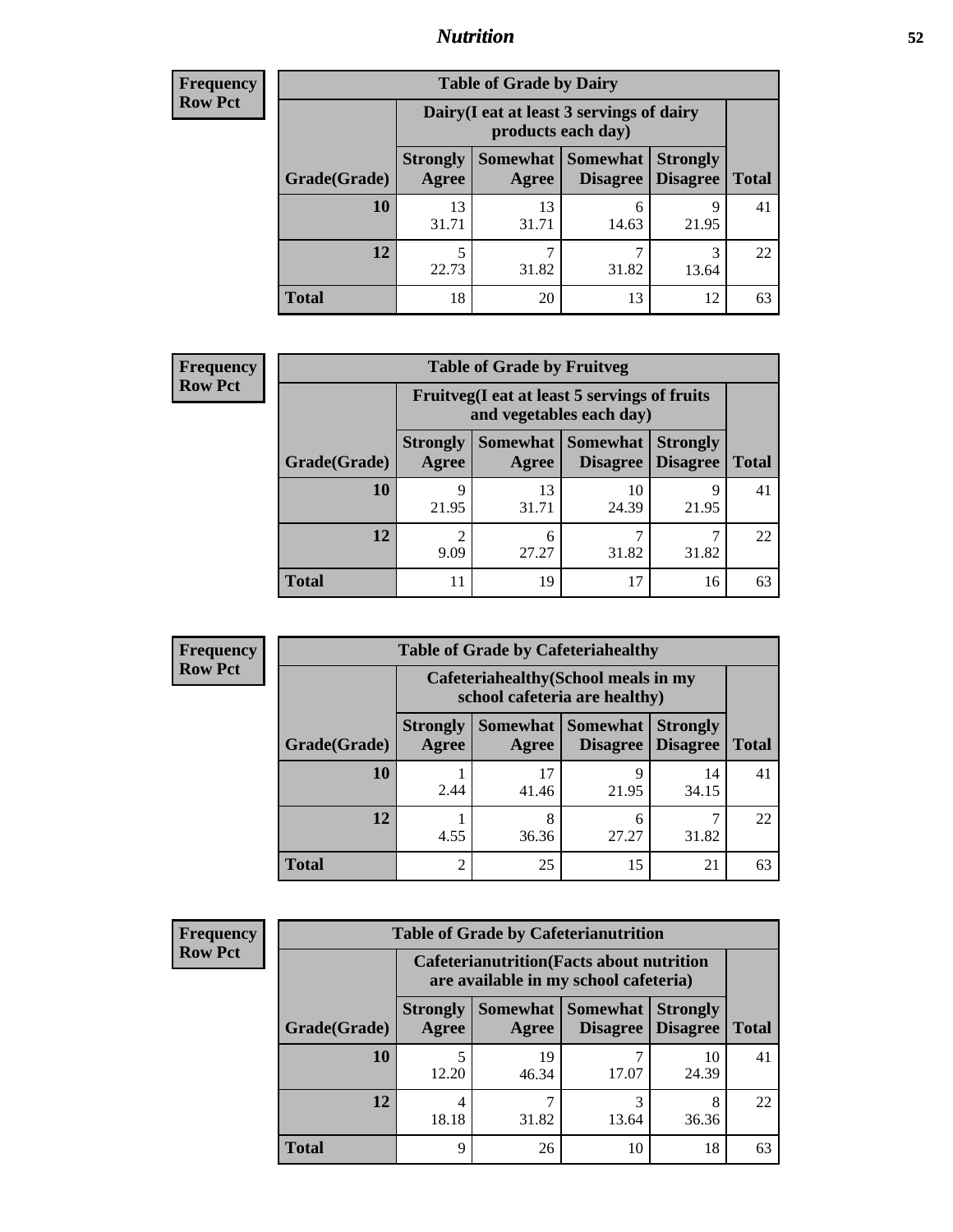## *Nutrition* **53**

| <b>Frequency</b> |
|------------------|
| <b>Row Pct</b>   |

| <b>Table of Grade by Schoollunch</b> |                          |                                                                 |                                   |                                    |              |  |
|--------------------------------------|--------------------------|-----------------------------------------------------------------|-----------------------------------|------------------------------------|--------------|--|
|                                      |                          | Schoollunch(I eat school lunch three or<br>more times per week) |                                   |                                    |              |  |
| Grade(Grade)                         | <b>Strongly</b><br>Agree | Agree                                                           | Somewhat   Somewhat  <br>Disagree | <b>Strongly</b><br><b>Disagree</b> | <b>Total</b> |  |
| 10                                   | 24<br>58.54              | 12.20                                                           | ി<br>4.88                         | 10<br>24.39                        | 41           |  |
| 12                                   | ¬<br>31.82               | 8<br>36.36                                                      | 4<br>18.18                        | 13.64                              | 22           |  |
| <b>Total</b>                         | 31                       | 13                                                              | 6                                 | 13                                 | 63           |  |

| <b>Frequency</b> |  |
|------------------|--|
| <b>Row Pct</b>   |  |

| <b>y</b> | <b>Table of Grade by Foodchoices</b> |                                 |                                                                     |                                 |                 |              |  |
|----------|--------------------------------------|---------------------------------|---------------------------------------------------------------------|---------------------------------|-----------------|--------------|--|
|          |                                      |                                 | Foodchoices (I make healthy food choices in<br>my school cafeteria) |                                 |                 |              |  |
|          | Grade(Grade)                         | <b>Strongly</b><br><b>Agree</b> | Somewhat  <br>Agree                                                 | Somewhat<br>Disagree   Disagree | <b>Strongly</b> | <b>Total</b> |  |
|          | 10                                   | 10<br>24.39                     | 12<br>29.27                                                         | 19.51                           | 11<br>26.83     | 41           |  |
|          | 12                                   | 22.73                           | 6<br>27.27                                                          | 22.73                           | 6<br>27.27      | 22           |  |
|          | <b>Total</b>                         | 15                              | 18                                                                  | 13                              | 17              | 63           |  |

| Frequency |  |
|-----------|--|
|           |  |

| <b>Table of Grade by Wholewheat</b> |                          |                                                                                                             |                                        |                                    |              |  |
|-------------------------------------|--------------------------|-------------------------------------------------------------------------------------------------------------|----------------------------------------|------------------------------------|--------------|--|
|                                     |                          | Wholewheat (There are whole wheat and<br>multigrain breads and cereals available in<br>my school cafeteria) |                                        |                                    |              |  |
| Grade(Grade)                        | <b>Strongly</b><br>Agree | Agree                                                                                                       | <b>Somewhat   Somewhat</b><br>Disagree | <b>Strongly</b><br><b>Disagree</b> | <b>Total</b> |  |
| 10                                  | 16<br>39.02              | 13<br>31.71                                                                                                 | 4<br>9.76                              | 8<br>19.51                         | 41           |  |
| 12                                  | 4<br>18.18               | 12<br>54.55                                                                                                 | 3<br>13.64                             | 3<br>13.64                         | 22           |  |
| <b>Total</b>                        | 20                       | 25                                                                                                          | ┑                                      |                                    | 63           |  |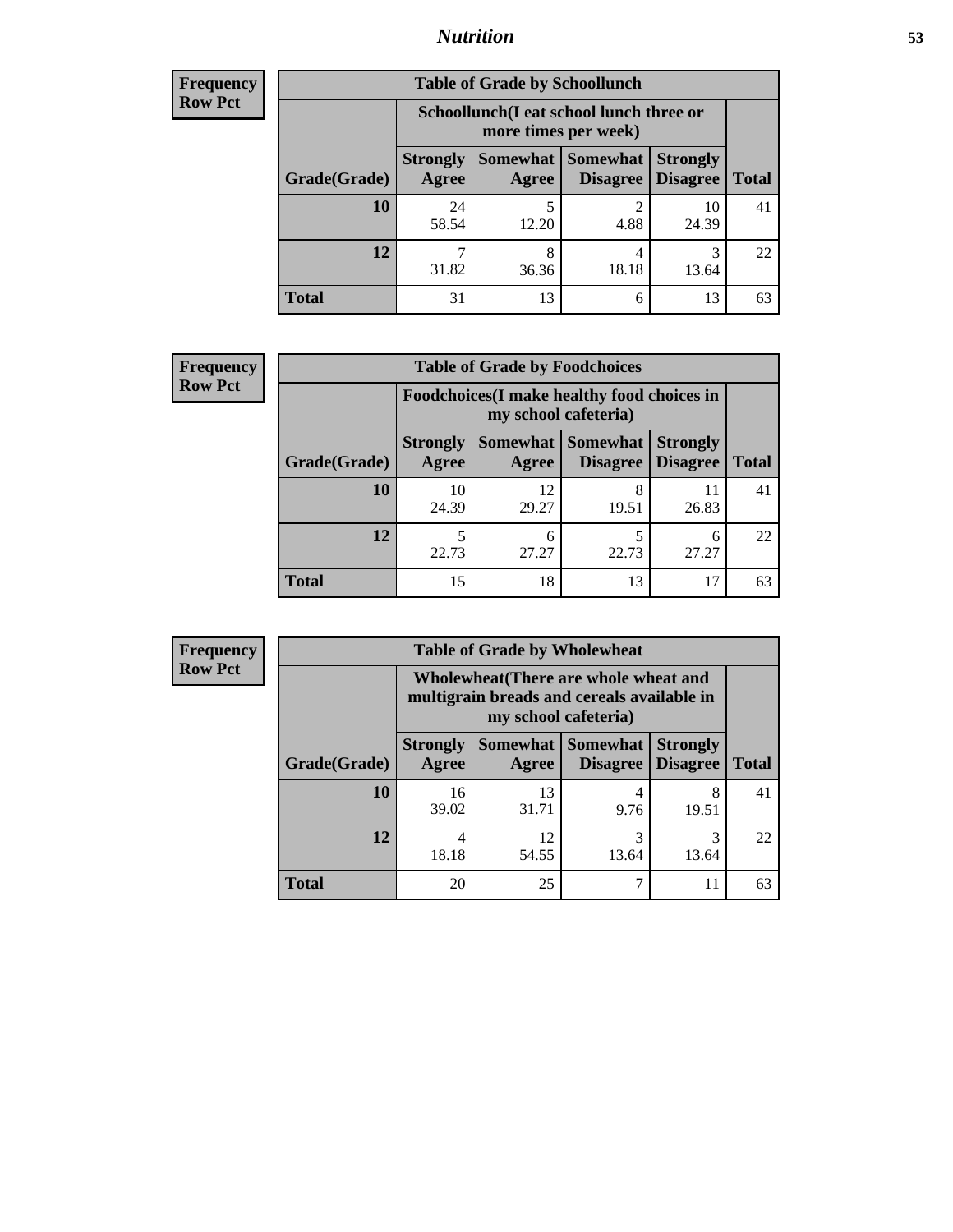## *Nutrition* **54**

**Frequency Row Pct**

| <b>Table of Grade by Healthyvending</b> |                                                                                                                                               |                          |                             |                                    |              |  |
|-----------------------------------------|-----------------------------------------------------------------------------------------------------------------------------------------------|--------------------------|-----------------------------|------------------------------------|--------------|--|
|                                         | Healthyvending (If only healthy snacks and<br>beverages were available in the vending<br>machines during the school day,<br>I would buy them) |                          |                             |                                    |              |  |
| Grade(Grade)                            | <b>Strongly</b><br>Agree                                                                                                                      | <b>Somewhat</b><br>Agree | <b>Somewhat</b><br>Disagree | <b>Strongly</b><br><b>Disagree</b> | <b>Total</b> |  |
| 10                                      | 13<br>31.71                                                                                                                                   | 11<br>26.83              | 4<br>9.76                   | 13<br>31.71                        | 41           |  |
| 12                                      | 5<br>22.73                                                                                                                                    | 8<br>36.36               | 6<br>27.27                  | 3<br>13.64                         | 22           |  |
| <b>Total</b>                            | 18                                                                                                                                            | 19                       | 10                          | 16                                 | 63           |  |

**Frequency Row Pct**

| <b>Table of Grade by Schoolbreakfast</b> |                                                                                                                                        |             |                   |                                        |              |  |
|------------------------------------------|----------------------------------------------------------------------------------------------------------------------------------------|-------------|-------------------|----------------------------------------|--------------|--|
|                                          | Schoolbreakfast(If breakfast were<br>available at school,<br>but outside the cafeteria,<br>I would eat breakfast at school more often) |             |                   |                                        |              |  |
| Grade(Grade)                             | <b>Strongly</b><br>Agree                                                                                                               | Agree       | Somewhat Somewhat | <b>Strongly</b><br>Disagree   Disagree | <b>Total</b> |  |
| 10                                       | 18<br>43.90                                                                                                                            | 10<br>24.39 | 4<br>9.76         | 9<br>21.95                             | 41           |  |
| 12                                       | 6<br>27.27                                                                                                                             | 10<br>45.45 | 2<br>9.09         | 4<br>18.18                             | 22           |  |
| <b>Total</b>                             | 24                                                                                                                                     | 20          | 6                 | 13                                     | 63           |  |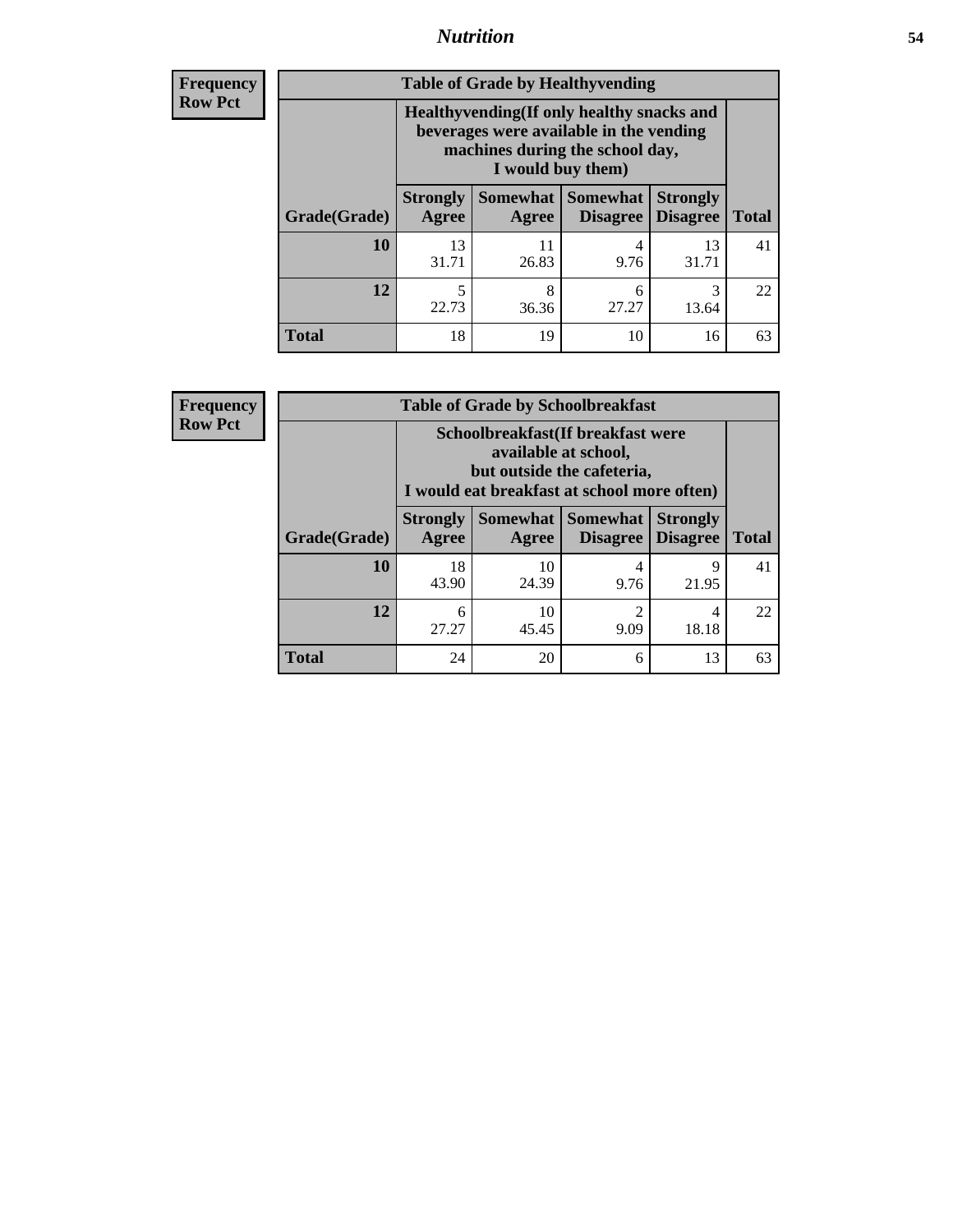| Frequency<br><b>Col Pct</b> | <b>Table of Educationaids by Grade</b>                                                                    |                    |             |              |  |  |
|-----------------------------|-----------------------------------------------------------------------------------------------------------|--------------------|-------------|--------------|--|--|
|                             | <b>Educationaids</b> (I<br>have been<br>taught about<br><b>HIV/AIDS</b> at<br>school in the<br>past year) | Grade(Grade)<br>10 | 12          | <b>Total</b> |  |  |
|                             | Yes                                                                                                       | 32<br>78.05        | 13<br>59.09 | 45           |  |  |
|                             | N <sub>0</sub>                                                                                            | 9<br>21.95         | 9<br>40.91  | 18           |  |  |
|                             | <b>Total</b>                                                                                              | 41                 | 22          | 63           |  |  |

| <b>Frequency</b> | <b>Table of Educationcharacter by Grade</b>                 |              |             |              |
|------------------|-------------------------------------------------------------|--------------|-------------|--------------|
| <b>Col Pct</b>   | Educationcharacter(I<br>have been taught<br>about character | Grade(Grade) |             |              |
|                  | education in the past<br>year at school)                    | 10           | 12          | <b>Total</b> |
|                  | <b>Yes</b>                                                  | 31<br>75.61  | 15<br>68.18 | 46           |
|                  | N <sub>0</sub>                                              | 10<br>24.39  | 7<br>31.82  | 17           |
|                  | <b>Total</b>                                                | 41           | 22          | 63           |

| Frequency      | <b>Table of Gradcoach1 by Grade</b> |              |             |              |
|----------------|-------------------------------------|--------------|-------------|--------------|
| <b>Col Pct</b> | Gradcoach1(I<br>know who my         | Grade(Grade) |             |              |
|                | <b>Graduation</b><br>Coach is)      | 10           | 12          | <b>Total</b> |
|                | <b>Yes</b>                          | 12<br>29.27  | 11<br>50.00 | 23           |
|                | N <sub>0</sub>                      | 29<br>70.73  | 11<br>50.00 | 40           |
|                | <b>Total</b>                        | 41           | 22          | 63           |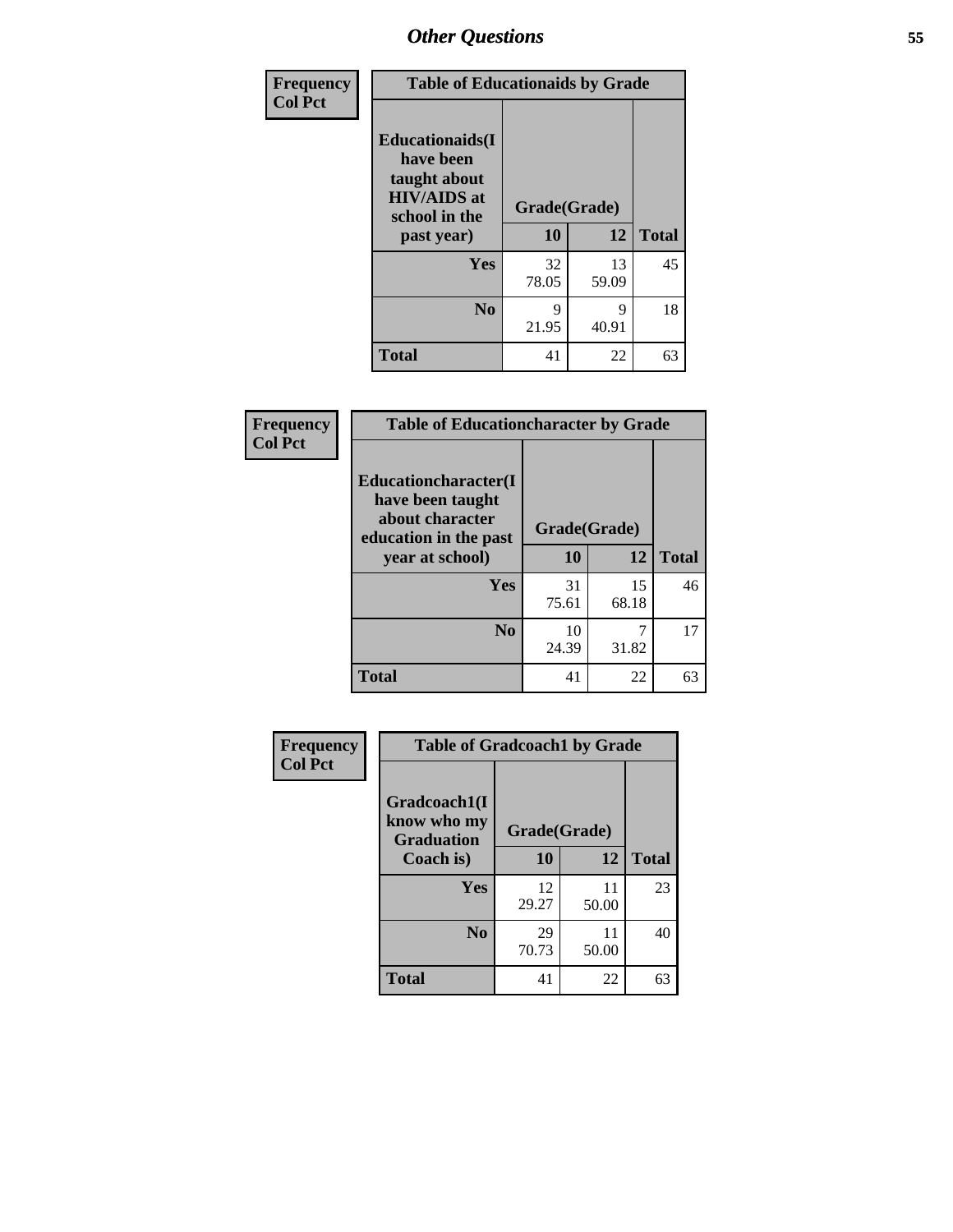| Frequency      | <b>Table of Gradcoach2 by Grade</b>  |             |              |              |  |
|----------------|--------------------------------------|-------------|--------------|--------------|--|
| <b>Col Pct</b> | Gradcoach2(I<br>have<br>contacted my |             |              |              |  |
|                | <b>Graduation</b>                    |             | Grade(Grade) |              |  |
|                | Coach)                               | 10          | 12           | <b>Total</b> |  |
|                | Yes                                  | 5<br>12.20  | 5<br>22.73   | 10           |  |
|                | N <sub>0</sub>                       | 36<br>87.80 | 17<br>77.27  | 53           |  |
|                | <b>Total</b>                         | 41          | 22           | 63           |  |

| <b>Frequency</b><br><b>Col Pct</b> | <b>Table of Gradcoach3 by Grade</b>                                         |              |             |              |
|------------------------------------|-----------------------------------------------------------------------------|--------------|-------------|--------------|
|                                    | Gradcoach3(I<br>have received<br>assistance<br>from my<br><b>Graduation</b> | Grade(Grade) |             |              |
|                                    | Coach)                                                                      | 10           | 12          | <b>Total</b> |
|                                    | Yes                                                                         | 2.44         | 4<br>18.18  | 5            |
|                                    | N <sub>0</sub>                                                              | 13<br>31.71  | 8<br>36.36  | 21           |
|                                    | Don't know                                                                  | 27<br>65.85  | 10<br>45.45 | 37           |
|                                    | <b>Total</b>                                                                | 41           | 22          | 63           |

| Frequency<br><b>Col Pct</b> | <b>Table of Selfharm by Grade</b>                                                                                                                                          |              |             |              |
|-----------------------------|----------------------------------------------------------------------------------------------------------------------------------------------------------------------------|--------------|-------------|--------------|
|                             | <b>Selfharm</b> (During<br>the past 12<br>months,<br>I harmed myself<br>on purpose<br><b>Suicideconsider</b><br>During the past<br>12 months,<br>I seriously<br>considered | Grade(Grade) |             |              |
|                             | suicide)                                                                                                                                                                   | <b>10</b>    | 12          | <b>Total</b> |
|                             | Yes                                                                                                                                                                        | 5<br>12.20   | 3<br>13.64  | 8            |
|                             | N <sub>0</sub>                                                                                                                                                             | 36<br>87.80  | 19<br>86.36 | 55           |
|                             | <b>Total</b>                                                                                                                                                               | 41           | 22          | 63           |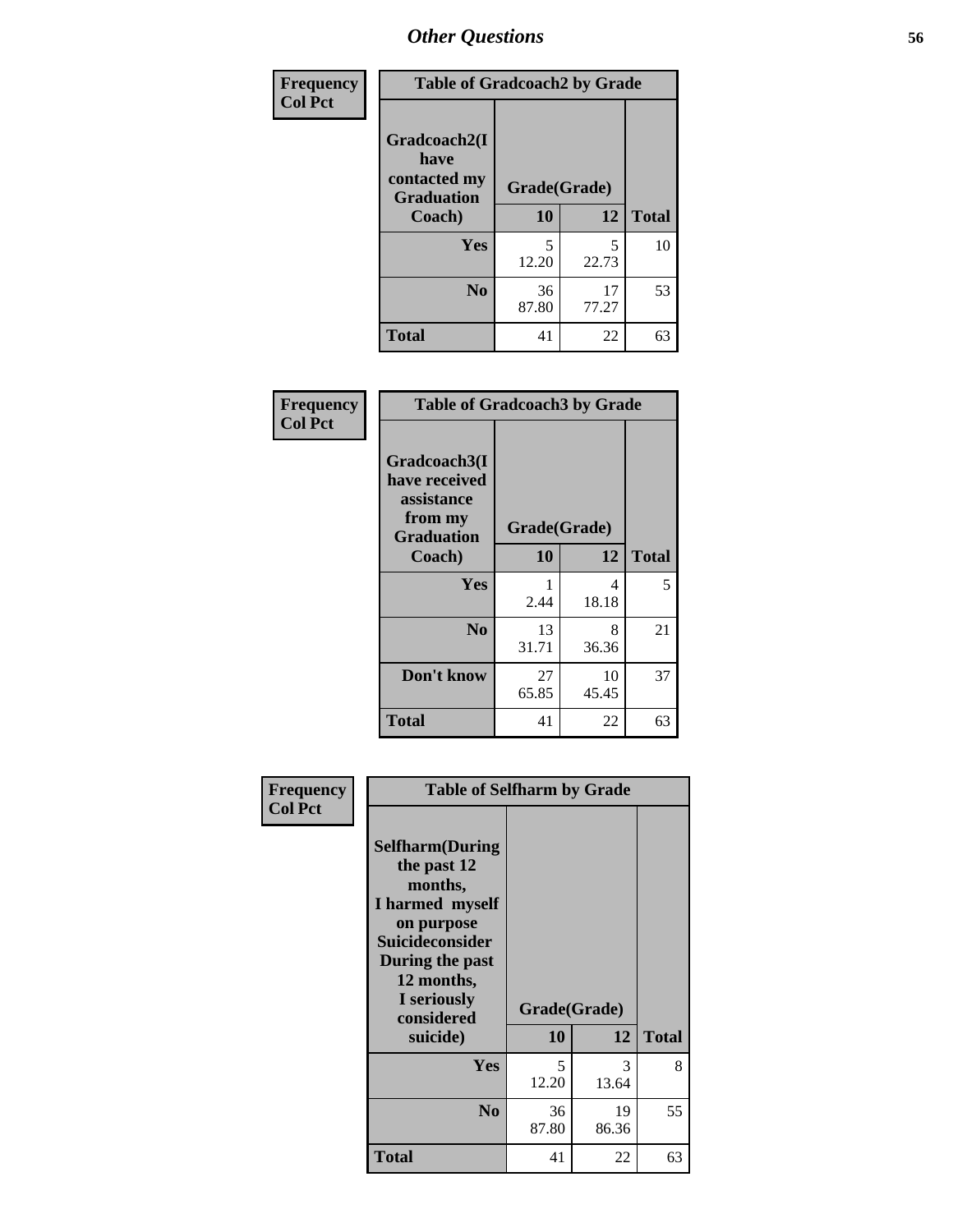| <b>Frequency</b> | <b>Table of Suicideconsider by Grade</b> |              |             |                |
|------------------|------------------------------------------|--------------|-------------|----------------|
| <b>Col Pct</b>   |                                          | Grade(Grade) |             |                |
|                  | Suicideconsider                          | <b>10</b>    | 12          | <b>Total</b>   |
|                  | Yes                                      | 3<br>7.32    | 4.55        | $\overline{4}$ |
|                  | N <sub>0</sub>                           | 38<br>92.68  | 21<br>95.45 | 59             |
|                  | <b>Total</b>                             | 41           | 22          | 63             |

| Frequency      | <b>Table of Suicideattempt by Grade</b>              |              |              |              |
|----------------|------------------------------------------------------|--------------|--------------|--------------|
| <b>Col Pct</b> | Suicideattempt(I<br>have attempted<br>suicide in the | Grade(Grade) |              |              |
|                | last year)                                           | 10           | 12           | <b>Total</b> |
|                | Yes                                                  | 5<br>12.20   | 0.00         | 5            |
|                | N <sub>0</sub>                                       | 36<br>87.80  | 22<br>100.00 | 58           |
|                | <b>Total</b>                                         | 41           | 22           | 63           |

| Frequency      | <b>Table of Instantmessaged by Grade</b>               |              |             |              |
|----------------|--------------------------------------------------------|--------------|-------------|--------------|
| <b>Col Pct</b> | Instantmessaged(I<br>have instant<br>messaged people I | Grade(Grade) |             |              |
|                | do not even know)                                      | 10           | 12          | <b>Total</b> |
|                | Yes                                                    | 11<br>26.83  | 8<br>36.36  | 19           |
|                | N <sub>0</sub>                                         | 30<br>73.17  | 14<br>63.64 | 44           |
|                | <b>Total</b>                                           | 41           | 22          | 63           |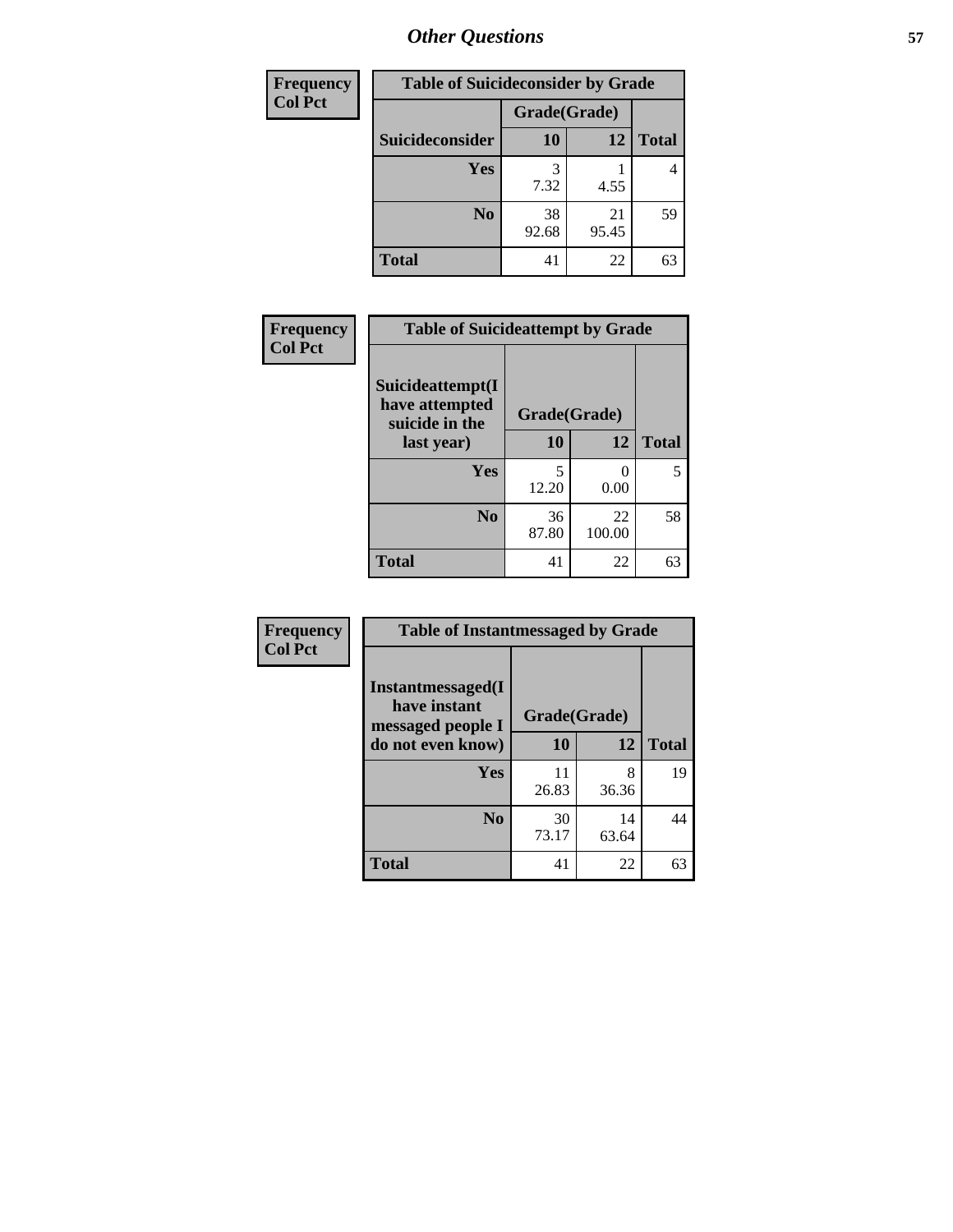| Frequency      |                                                             | <b>Table of Getsalong by Grade</b> |              |              |  |
|----------------|-------------------------------------------------------------|------------------------------------|--------------|--------------|--|
| <b>Col Pct</b> | <b>Getsalong</b> (I get<br>along with other<br>students and |                                    | Grade(Grade) |              |  |
|                | adults)                                                     | 10                                 | 12           | <b>Total</b> |  |
|                | <b>Strongly Agree</b>                                       | 15<br>36.59                        | 10<br>45.45  | 25           |  |
|                | <b>Somewhat Agree</b>                                       | 19<br>46.34                        | 9<br>40.91   | 28           |  |
|                | <b>Somewhat Disagree</b>                                    | 6<br>14.63                         | 2<br>9.09    | 8            |  |
|                | <b>Strongly Disagree</b>                                    | 2.44                               | 4.55         | 2            |  |
|                | <b>Total</b>                                                | 41                                 | 22           | 63           |  |

| Frequency      | <b>Table of Safehome by Grade</b> |                        |                           |              |
|----------------|-----------------------------------|------------------------|---------------------------|--------------|
| <b>Col Pct</b> | Safehome(I feel<br>safe at home)  | Grade(Grade)<br>10     | 12                        | <b>Total</b> |
|                | <b>Strongly Agree</b>             | 29<br>70.73            | 15<br>68.18               | 44           |
|                | <b>Somewhat Agree</b>             | 9<br>21.95             | 6<br>27.27                | 15           |
|                | <b>Somewhat Disagree</b>          | 2.44                   | $\mathbf{\Omega}$<br>0.00 |              |
|                | <b>Strongly Disagree</b>          | $\mathfrak{D}$<br>4.88 | 4.55                      | 3            |
|                | <b>Total</b>                      | 41                     | 22                        | 63           |

| Frequency      | <b>Table of Adulttalk by Grade</b>                                                  |              |             |              |
|----------------|-------------------------------------------------------------------------------------|--------------|-------------|--------------|
| <b>Col Pct</b> | <b>Adulttalk(I</b><br>know an<br>adult at<br>school that<br>I can talk<br>with if I | Grade(Grade) |             |              |
|                | need help)                                                                          | 10           | 12          | <b>Total</b> |
|                | <b>Yes</b>                                                                          | 28<br>68.29  | 16<br>72.73 | 44           |
|                | N <sub>0</sub>                                                                      | 13<br>31.71  | 6<br>27.27  | 19           |
|                | <b>Total</b>                                                                        | 41           | 22          | 63           |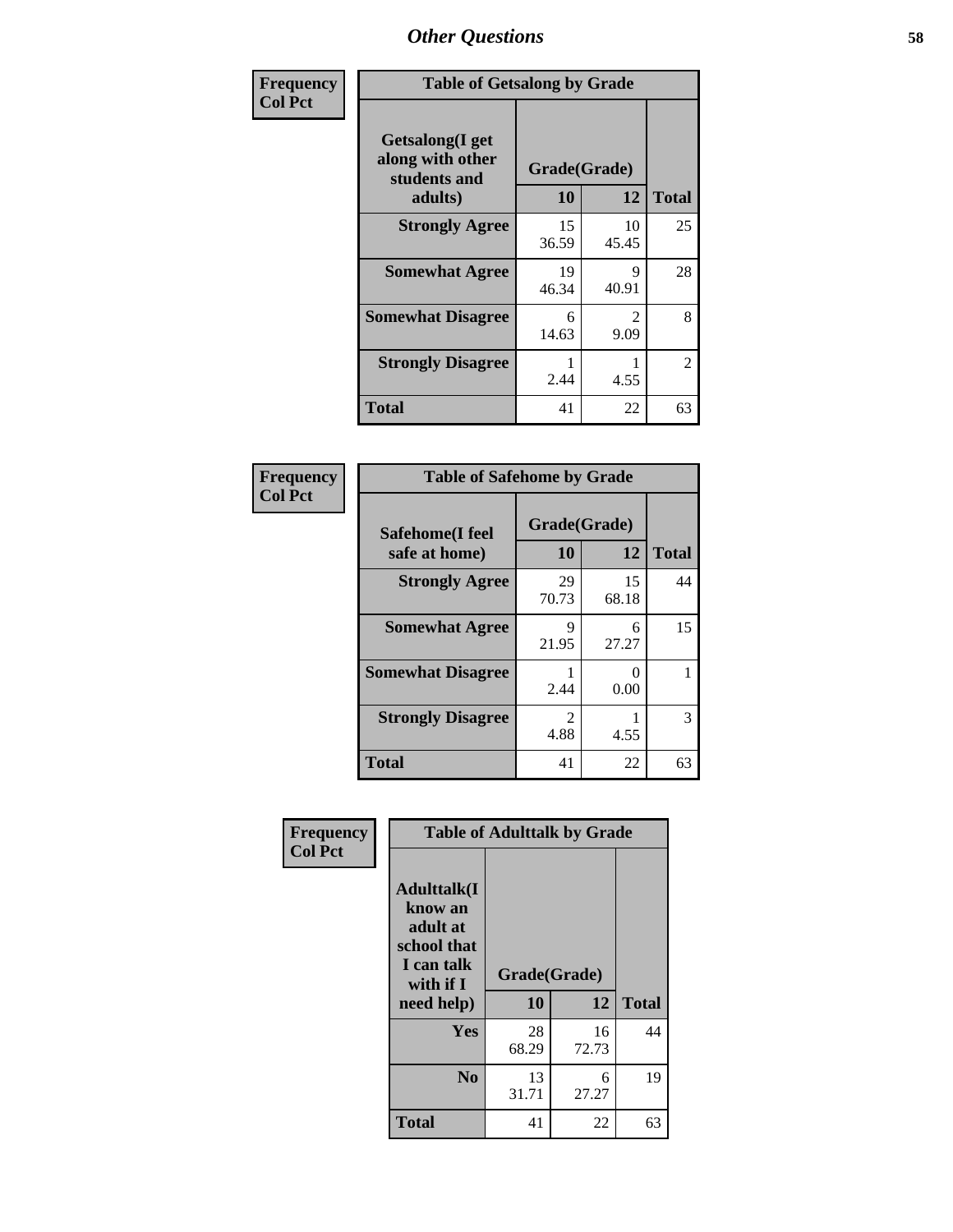| <b>Frequency</b> |
|------------------|
| <b>Row Pct</b>   |

| <b>Table of Grade by Tytime</b> |            |                                                                                                                                                                                                                                 |            |             |       |             |    |  |  |
|---------------------------------|------------|---------------------------------------------------------------------------------------------------------------------------------------------------------------------------------------------------------------------------------|------------|-------------|-------|-------------|----|--|--|
|                                 |            | Tvtime(On an average school day,<br>how much unsupervised time do I spend watching TV)<br><b>Less that</b><br>$2 - 3$<br>$4 - 5$<br>$6+$<br>None   hour/day   hour/day  <br>hours/day<br>hours/day<br>hours/day<br><b>Total</b> |            |             |       |             |    |  |  |
| Grade(Grade)                    |            |                                                                                                                                                                                                                                 |            |             |       |             |    |  |  |
| 10                              | 4<br>9.76  | 12.20                                                                                                                                                                                                                           | 9.76       | 11<br>26.83 | 12.20 | 12<br>29.27 | 41 |  |  |
| 12                              | 4<br>18.18 | 18.18                                                                                                                                                                                                                           | 4<br>18.18 | 3<br>13.64  | 18.18 | 13.64       | 22 |  |  |
| <b>Total</b>                    | 8          | Q                                                                                                                                                                                                                               | 8          | 14          | q     | 15          | 63 |  |  |

#### **Frequency Row Pct**

| <b>Table of Grade by Computertime</b> |            |                                                                                                                                                                                                                                    |             |            |      |       |    |  |  |
|---------------------------------------|------------|------------------------------------------------------------------------------------------------------------------------------------------------------------------------------------------------------------------------------------|-------------|------------|------|-------|----|--|--|
|                                       |            | Computertime (On an average school day,<br>how much unsupervised time do I spend on the computer)<br><b>Less that</b><br>$4 - 5$<br>$2 - 3$<br>$6+$<br>hour/day<br>hours/day<br>hours/day<br>hour/day<br>hours/day<br><b>Total</b> |             |            |      |       |    |  |  |
| Grade(Grade)                          | None       |                                                                                                                                                                                                                                    |             |            |      |       |    |  |  |
| 10                                    | 9<br>21.95 | 10<br>24.39                                                                                                                                                                                                                        | 14.63       | 8<br>19.51 | 7.32 | 12.20 | 41 |  |  |
| 12                                    | 6<br>27.27 | 22.73                                                                                                                                                                                                                              | 13.64       | 18.18      | 0.00 | 18.18 | 22 |  |  |
| <b>Total</b>                          | 15         | 15                                                                                                                                                                                                                                 | $\mathbf Q$ | 12         | 3    | Q     | 63 |  |  |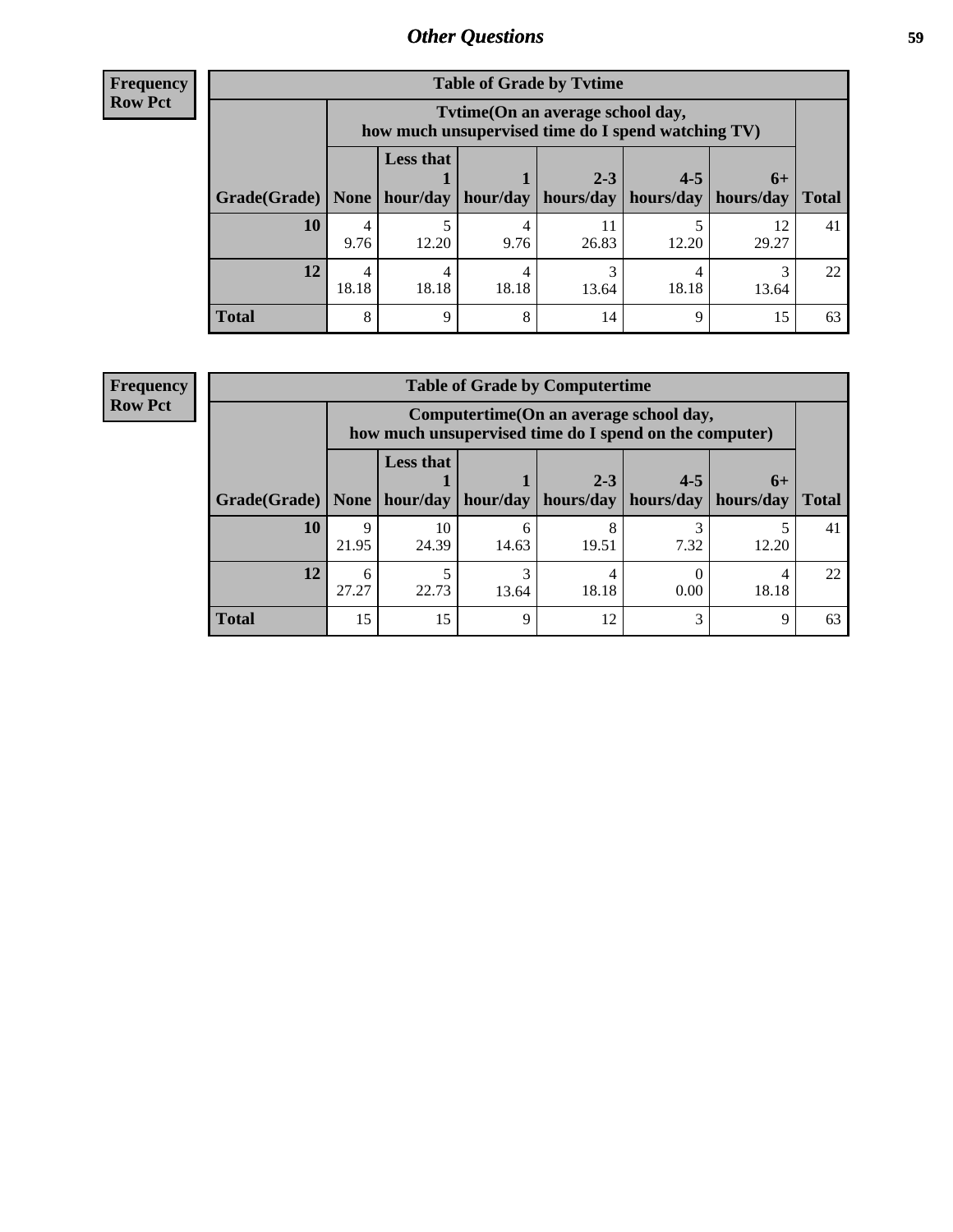### *Questions about Driving Laws* **60** *Driving Questions were asked only of high school students.*

| <b>Frequency</b> |
|------------------|
| <b>Row Pct</b>   |

| <b>Table of Grade by License1</b> |                                                         |                                                                                                                                           |         |            |                      |              |  |  |  |
|-----------------------------------|---------------------------------------------------------|-------------------------------------------------------------------------------------------------------------------------------------------|---------|------------|----------------------|--------------|--|--|--|
|                                   |                                                         | License1(During the first 6 months of driving<br>with a provisional license,<br>the only passengers who can ride with the<br>driver are:) |         |            |                      |              |  |  |  |
| Grade(Grade)                      | <b>Parent or</b>                                        | Family<br><b>Guardian</b>   Members                                                                                                       | Friends | Anyone     | Don't<br><b>Know</b> | <b>Total</b> |  |  |  |
| 10                                | 16<br>39.02                                             | 8<br>19.51                                                                                                                                | 0.00    | 5<br>12.20 | 12<br>29.27          | 41           |  |  |  |
| 12                                | 3<br>9<br>4<br>22.73<br>40.91<br>18.18<br>4.55<br>13.64 |                                                                                                                                           |         |            |                      |              |  |  |  |
| Total                             | 21                                                      | 17                                                                                                                                        |         | 8          | 16                   | 63           |  |  |  |

| <b>Frequency</b> | <b>Table of Grade by License2</b> |                                                                                                          |                        |                                     |                                                      |                      |              |
|------------------|-----------------------------------|----------------------------------------------------------------------------------------------------------|------------------------|-------------------------------------|------------------------------------------------------|----------------------|--------------|
| <b>Row Pct</b>   |                                   | License2(17 yr old drivers with a<br>provisional driver's license cannot<br>drive between the hours of:) |                        |                                     |                                                      |                      |              |
|                  | <b>Grade(Grade)</b>               | <b>Midnight</b><br>to 6am                                                                                | 1am<br>to<br>5am       | 1am<br>t <sub>0</sub><br><b>6am</b> | N <sub>0</sub><br>curfew<br>for $17$<br>vear<br>olds | Don't<br><b>Know</b> | <b>Total</b> |
|                  | 10                                | 15<br>36.59                                                                                              | $\Omega$<br>0.00       | 4<br>9.76                           | 8<br>19.51                                           | 14<br>34.15          | 41           |
|                  | 12                                | 11<br>50.00                                                                                              | $\overline{c}$<br>9.09 | $\overline{2}$<br>9.09              | $\mathfrak{D}$<br>9.09                               | 5<br>22.73           | 22           |
|                  | <b>Total</b>                      | 26                                                                                                       | $\overline{c}$         | 6                                   | 10                                                   | 19                   | 63           |

| Frequency      | <b>Table of Grade by License3</b> |                                       |            |                                                     |                  |                        |               |              |  |
|----------------|-----------------------------------|---------------------------------------|------------|-----------------------------------------------------|------------------|------------------------|---------------|--------------|--|
| <b>Row Pct</b> |                                   | License3(For drivers under the age of |            | 21,<br>what level of alcohol is considered<br>DUI?) |                  |                        |               |              |  |
|                | Grade(Grade)                      | Any<br><b>Amount</b>                  | 0.02       | 0.04                                                | $0.06 \mid 0.08$ |                        | Don't<br>know | <b>Total</b> |  |
|                | 10                                | 4<br>9.76                             | 2<br>4.88  | 5<br>12.20                                          | 4<br>9.76        | 3<br>7.32              | 23<br>56.10   | 41           |  |
|                | 12                                | $\mathfrak{D}$<br>9.09                | 3<br>13.64 | 5<br>22.73                                          | $\Omega$<br>0.00 | $\mathfrak{D}$<br>9.09 | 10<br>45.45   | 22           |  |
|                | <b>Total</b>                      | 6                                     | 5          | 10                                                  | 4                | 5                      | 33            | 63           |  |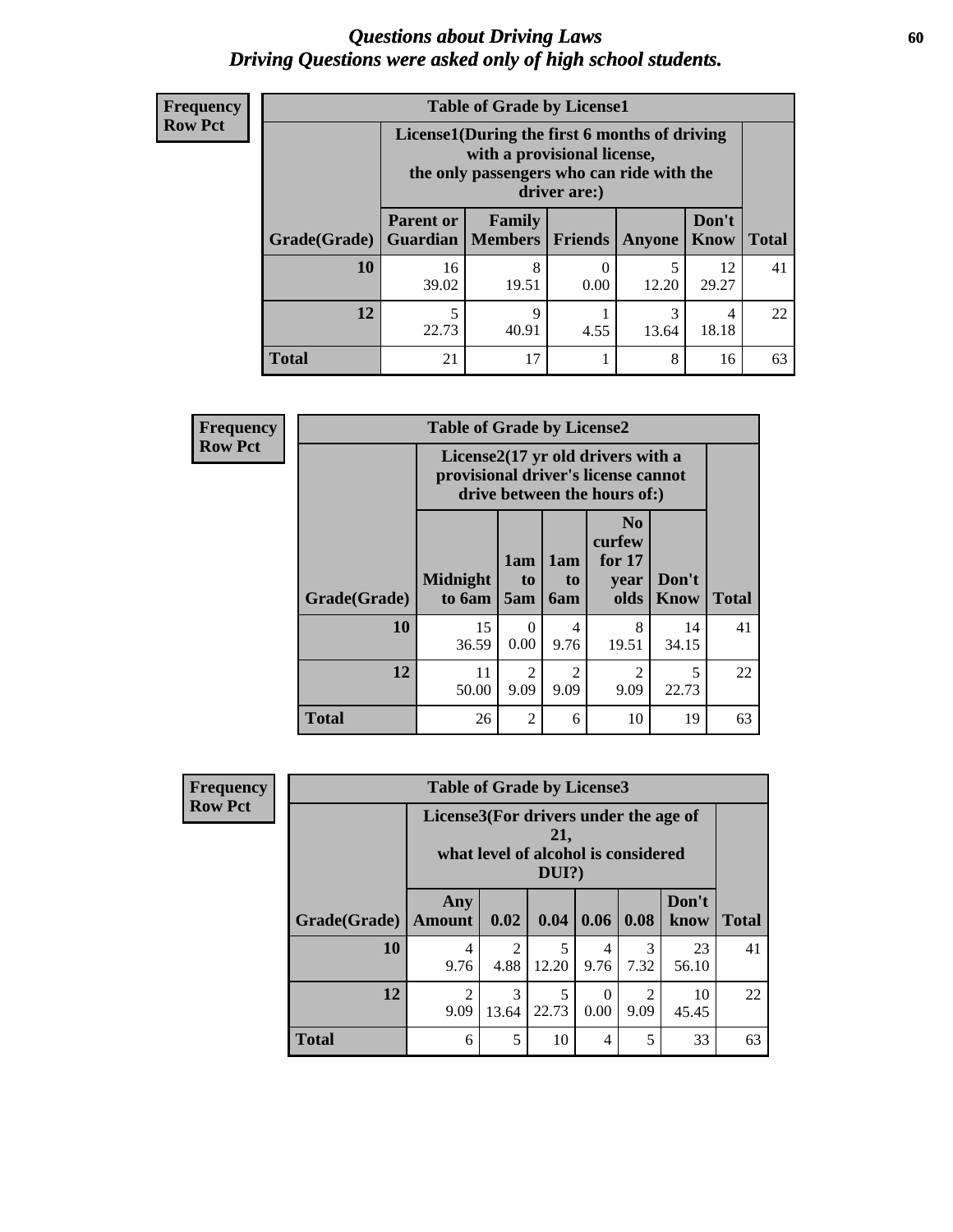### *Questions about Driving Laws* **61** *Driving Questions were asked only of high school students.*

**Frequency Row Pct**

| <b>Table of Grade by License4</b> |              |                                                                                                                                                      |                         |                  |           |             |    |  |
|-----------------------------------|--------------|------------------------------------------------------------------------------------------------------------------------------------------------------|-------------------------|------------------|-----------|-------------|----|--|
|                                   |              | License4(A driver under 21 automatically<br>loses his/her license if caught exceeding the<br>posted speet limit by:)                                 |                         |                  |           |             |    |  |
| <b>Grade(Grade)</b>               | $15+$<br>mph | Can't<br>lose<br>license<br><b>Depends</b><br>$25+$<br>$35+$<br>Don't<br>for<br><b>on</b><br><b>Total</b><br>mph<br>speeding<br>mph<br>know<br>judge |                         |                  |           |             |    |  |
| 10                                | 3<br>7.32    | 3<br>7.32                                                                                                                                            | 5<br>12.20              | 4<br>9.76        | 4<br>9.76 | 22<br>53.66 | 41 |  |
| 12                                | 6<br>27.27   | $\mathcal{R}$<br>13.64                                                                                                                               | $\overline{4}$<br>18.18 | $\Omega$<br>0.00 | 4.55      | 8<br>36.36  | 22 |  |
| <b>Total</b>                      | 9            | 6                                                                                                                                                    | 9                       | 4                | 5         | 30          | 63 |  |

| Frequency      | <b>Table of Grade by License5</b> |           |                                                                                                                                                             |               |              |  |
|----------------|-----------------------------------|-----------|-------------------------------------------------------------------------------------------------------------------------------------------------------------|---------------|--------------|--|
| <b>Row Pct</b> |                                   |           | License5(A)<br>Georgia teenager<br>with family<br>connections or a<br>good lawyer can<br>break a teen<br>driving law and<br>keep their<br>driver's license) |               |              |  |
|                | Grade(Grade)                      | Yes       | N <sub>0</sub>                                                                                                                                              | Don't<br>know | <b>Total</b> |  |
|                | 10                                | 4<br>9.76 | 14<br>34.15                                                                                                                                                 | 23<br>56.10   | 41           |  |
|                | 12                                | 4.55      | 14<br>63.64                                                                                                                                                 | 7<br>31.82    | 22           |  |
|                | Total                             | 5         | 28                                                                                                                                                          | 30            | 63           |  |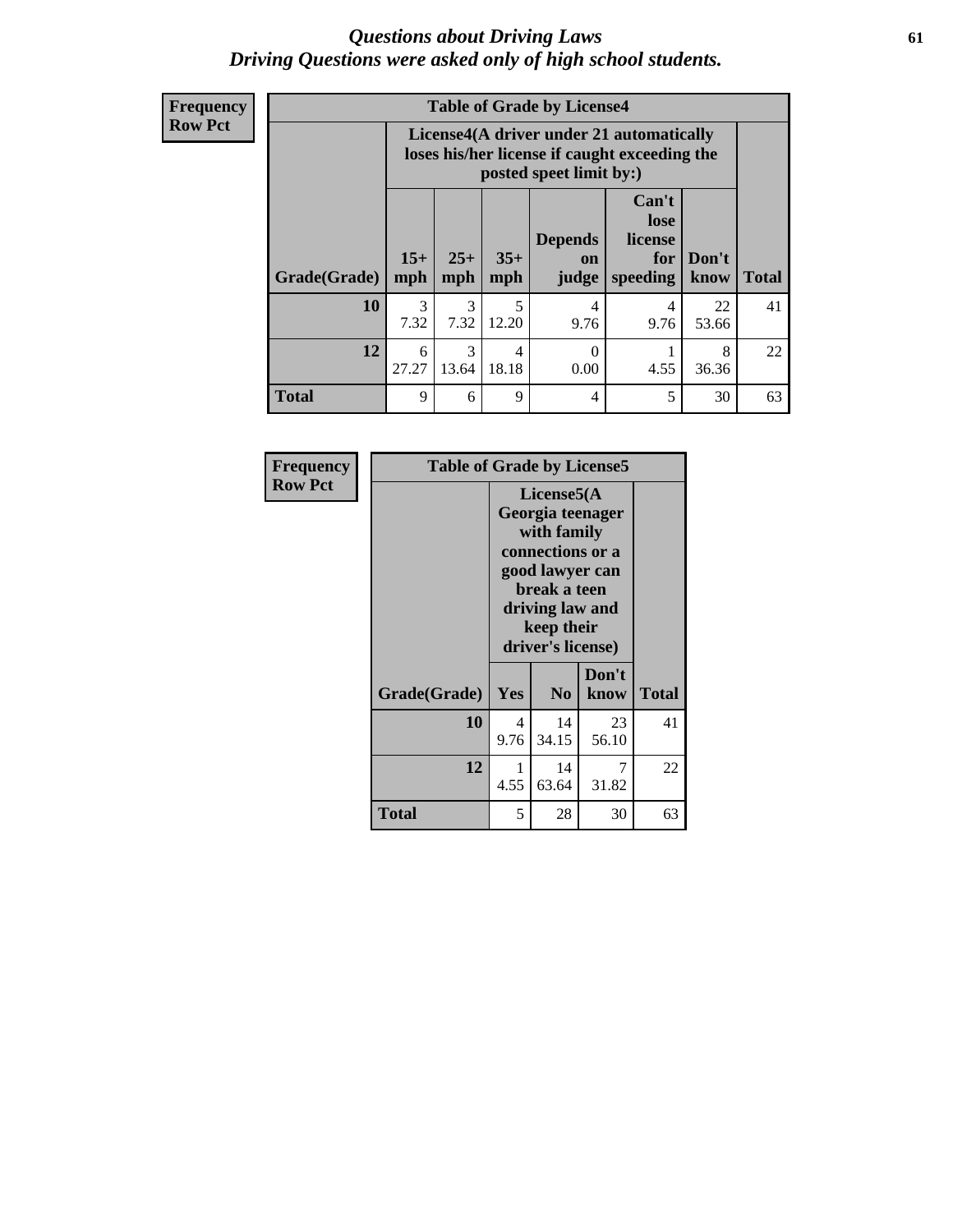### *Questions about Driving Laws* **62** *Driving Questions were asked only of high school students.*

| <b>Frequency</b> | <b>Table of Grade by License6</b> |                                               |                                                                                                                           |                    |    |
|------------------|-----------------------------------|-----------------------------------------------|---------------------------------------------------------------------------------------------------------------------------|--------------------|----|
| <b>Row Pct</b>   |                                   |                                               | License <sub>6</sub> (I know a<br>friend or<br>classmate that<br>broke a teen<br>driving law,<br>keep his/her<br>license) | but was allowed to |    |
|                  | Grade(Grade)                      | Don't<br><b>Yes</b><br>N <sub>0</sub><br>know |                                                                                                                           | <b>Total</b>       |    |
|                  | 10                                | 11<br>26.83                                   | 15<br>36.59                                                                                                               | 15<br>36.59        | 41 |
|                  | 12                                | 5<br>22.73                                    | 12<br>54.55                                                                                                               | 5<br>22.73         | 22 |
|                  | <b>Total</b>                      | 16                                            | 27                                                                                                                        | 20                 | 63 |

| <b>Frequency</b> | <b>Table of Grade by License7</b> |                                                                                               |                                   |                                            |                        |              |  |  |  |
|------------------|-----------------------------------|-----------------------------------------------------------------------------------------------|-----------------------------------|--------------------------------------------|------------------------|--------------|--|--|--|
| <b>Row Pct</b>   |                                   | License7(A student under the age of 18 cam loser<br>his/her driving privileges if he or she:) |                                   |                                            |                        |              |  |  |  |
|                  | Grade(Grade)                      | <b>Have</b><br>more than<br>10<br>unexcused<br>absences<br>per school<br>yr                   | Drop out<br>without<br>graduating | Bring<br>alcohol/drugs/weapon<br>to school | All of<br>the<br>above | <b>Total</b> |  |  |  |
|                  | 10                                | 5<br>12.20                                                                                    | 2<br>4.88                         | 6<br>14.63                                 | 28<br>68.29            | 41           |  |  |  |
|                  | 12                                | $\overline{c}$<br>9.09                                                                        | 4<br>18.18                        | 22.73                                      | 11<br>50.00            | 22           |  |  |  |
|                  | <b>Total</b>                      | 7                                                                                             | 6                                 | 11                                         | 39                     | 63           |  |  |  |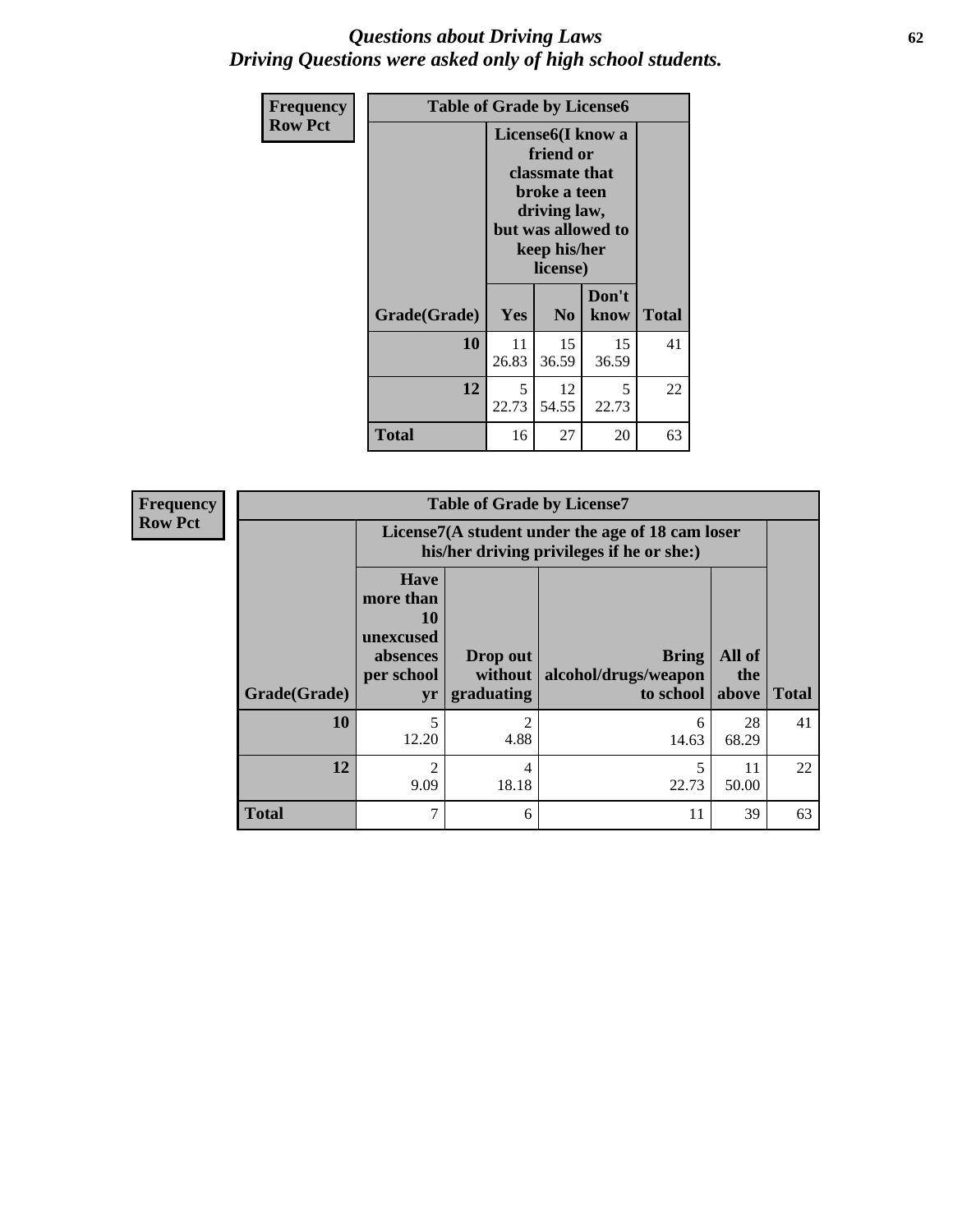# *Select Results by Gender* **63**

| Frequency      |                                                   | <b>Table of SchoolClimate2 by Gender</b> |                                   |              |  |  |  |
|----------------|---------------------------------------------------|------------------------------------------|-----------------------------------|--------------|--|--|--|
| <b>Col Pct</b> | SchoolClimate2(I<br>feel successful at<br>school) | Gender(Gender)<br><b>Female</b>          | <b>Male</b>                       | <b>Total</b> |  |  |  |
|                | <b>Strongly Agree</b>                             | 16<br>44.44                              | 8<br>29.63                        | 24           |  |  |  |
|                | <b>Somewhat Agree</b>                             | 13<br>36.11                              | 13<br>48.15                       | 26           |  |  |  |
|                | <b>Somewhat Disagree</b>                          | 3<br>8.33                                | $\overline{\mathcal{A}}$<br>14.81 | 7            |  |  |  |
|                | <b>Strongly Disagree</b>                          | 4<br>11.11                               | $\mathcal{L}$<br>7.41             | 6            |  |  |  |
|                | <b>Total</b>                                      | 36                                       | 27                                | 63           |  |  |  |

| Frequency | <b>Table of SchoolClimate6 by Gender</b>                 |                          |             |              |  |  |  |
|-----------|----------------------------------------------------------|--------------------------|-------------|--------------|--|--|--|
| Col Pct   | <b>SchoolClimate6(Teachers</b><br>treat me with respect) | Gender(Gender)<br>Female | <b>Male</b> | <b>Total</b> |  |  |  |
|           | <b>Strongly Agree</b>                                    | 6<br>16.67               | 3.70        |              |  |  |  |
|           | <b>Somewhat Agree</b>                                    | 12<br>33.33              | 16<br>59.26 | 28           |  |  |  |
|           | <b>Somewhat Disagree</b>                                 | 5<br>13.89               | 25.93       | 12           |  |  |  |
|           | <b>Strongly Disagree</b>                                 | 13<br>36.11              | 3<br>11.11  | 16           |  |  |  |
|           | <b>Total</b>                                             | 36                       | 27          | 63           |  |  |  |

| <b>Frequency</b> | <b>Table of SchoolClimate8 by Gender</b>                                             |                                                |             |              |
|------------------|--------------------------------------------------------------------------------------|------------------------------------------------|-------------|--------------|
| <b>Col Pct</b>   | <b>SchoolClimate8(Students</b><br>are frequently<br>recognized for good<br>behavior) | Gender(Gender)<br><b>Female</b><br><b>Male</b> |             | <b>Total</b> |
|                  | <b>Strongly Agree</b>                                                                | 5<br>13.89                                     | 3.70        | 6            |
|                  | <b>Somewhat Agree</b>                                                                | 16<br>44.44                                    | 14<br>51.85 | 30           |
|                  | <b>Somewhat Disagree</b>                                                             | 5<br>13.89                                     | 8<br>29.63  | 13           |
|                  | <b>Strongly Disagree</b>                                                             | 10<br>27.78                                    | 4<br>14.81  | 14           |
|                  | Total                                                                                | 36                                             | 27          | 63           |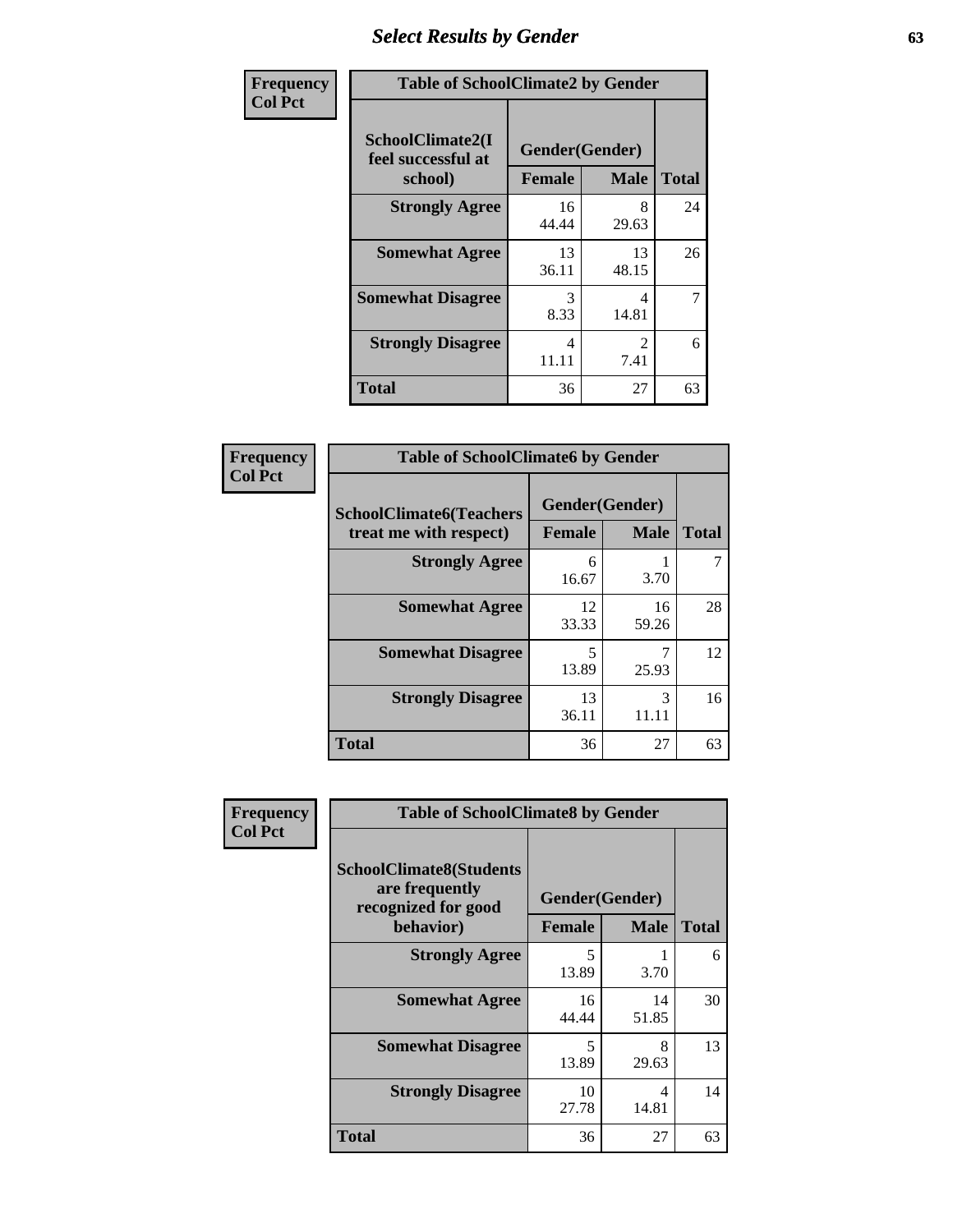# *Select Results by Gender* **64**

| Frequency      | <b>Table of Gender by Dropout</b> |                                                                        |                |              |
|----------------|-----------------------------------|------------------------------------------------------------------------|----------------|--------------|
| <b>Row Pct</b> |                                   | Dropout(I<br>have<br>thought<br>about<br>dropping<br>out of<br>school) |                |              |
|                | Gender(Gender)                    | Yes                                                                    | N <sub>0</sub> | <b>Total</b> |
|                | <b>Female</b>                     | 20<br>55.56                                                            | 16<br>44.44    | 36           |
|                | <b>Male</b>                       | 15<br>55.56                                                            | 12<br>44.44    | 27           |
|                | <b>Total</b>                      | 35                                                                     | 28             | 63           |

| <b>Frequency</b> |                | <b>Table of Gender by Dropoutreason</b>                            |              |                          |                                |              |              |
|------------------|----------------|--------------------------------------------------------------------|--------------|--------------------------|--------------------------------|--------------|--------------|
| <b>Row Pct</b>   |                | Dropoutreason(If I dropped out the<br>reason would most likely be) |              |                          |                                |              |              |
|                  | Gender(Gender) | Won't<br><b>Drop</b><br>out                                        | <b>Bored</b> | Family<br><b>Reasons</b> | <b>Being</b><br><b>Bullied</b> | <b>Other</b> | <b>Total</b> |
|                  | <b>Female</b>  | 12<br>33.33                                                        | Q<br>25.00   | $\mathfrak{D}$<br>5.56   | 0.00                           | 13<br>36.11  | 36           |
|                  | <b>Male</b>    | 6<br>22.22                                                         | 8<br>29.63   | 3.70                     | 7.41                           | 10<br>37.04  | 27           |
|                  | <b>Total</b>   | 18                                                                 | 17           | 3                        | $\overline{c}$                 | 23           | 63           |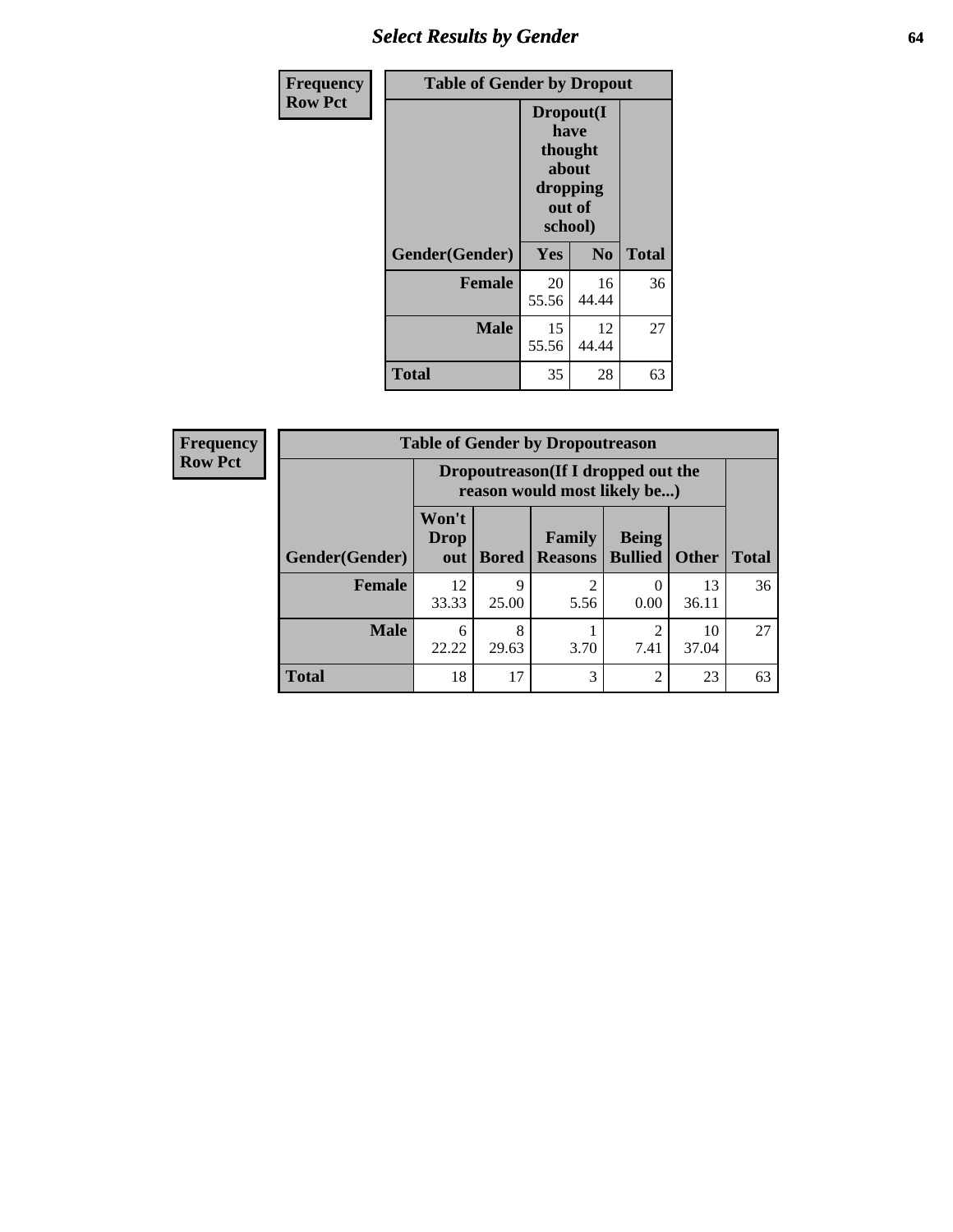*School Safety* **65**

| Frequency      | <b>Table of Gender by Bullied2</b> |                 |                |              |
|----------------|------------------------------------|-----------------|----------------|--------------|
| <b>Row Pct</b> |                                    | <b>Bullied2</b> |                |              |
|                | Gender(Gender)                     | Yes             | N <sub>0</sub> | <b>Total</b> |
|                | <b>Female</b>                      | 6<br>16.67      | 30<br>83.33    | 36           |
|                | <b>Male</b>                        | 18.52           | 22<br>81.48    | 27           |
|                | <b>Total</b>                       | 11              | 52             | 63           |

| <b>Frequency</b> | <b>Table of Gender by Bulliedothers2</b> |                       |                |              |
|------------------|------------------------------------------|-----------------------|----------------|--------------|
| <b>Row Pct</b>   |                                          | <b>Bulliedothers2</b> |                |              |
|                  | Gender(Gender)                           | <b>Yes</b>            | N <sub>0</sub> | <b>Total</b> |
|                  | <b>Female</b>                            | 3<br>8.33             | 33<br>91.67    | 36           |
|                  | <b>Male</b>                              | 3.70                  | 26<br>96.30    | 27           |
|                  | <b>Total</b>                             | 4                     | 59             | 63           |

| Frequency      | <b>Table of Gender by Weaponschool2</b> |                      |                |              |
|----------------|-----------------------------------------|----------------------|----------------|--------------|
| <b>Row Pct</b> |                                         | <b>Weaponschool2</b> |                |              |
|                | Gender(Gender)                          | Yes                  | N <sub>0</sub> | <b>Total</b> |
|                | <b>Female</b>                           | 2.78                 | 35<br>97.22    | 36           |
|                | <b>Male</b>                             | 0.00                 | 27<br>100.00   | 27           |
|                | <b>Total</b>                            |                      | 62             | 63           |

| Frequency      | <b>Table of Gender by Absentunsafe2</b> |               |                |              |
|----------------|-----------------------------------------|---------------|----------------|--------------|
| <b>Row Pct</b> |                                         | Absentunsafe2 |                |              |
|                | Gender(Gender)                          | Yes           | N <sub>0</sub> | <b>Total</b> |
|                | Female                                  | 13.89         | 31<br>86.11    | 36           |
|                | <b>Male</b>                             | 3.70          | 26<br>96.30    | 27           |
|                | <b>Total</b>                            | 6             | 57             | 63           |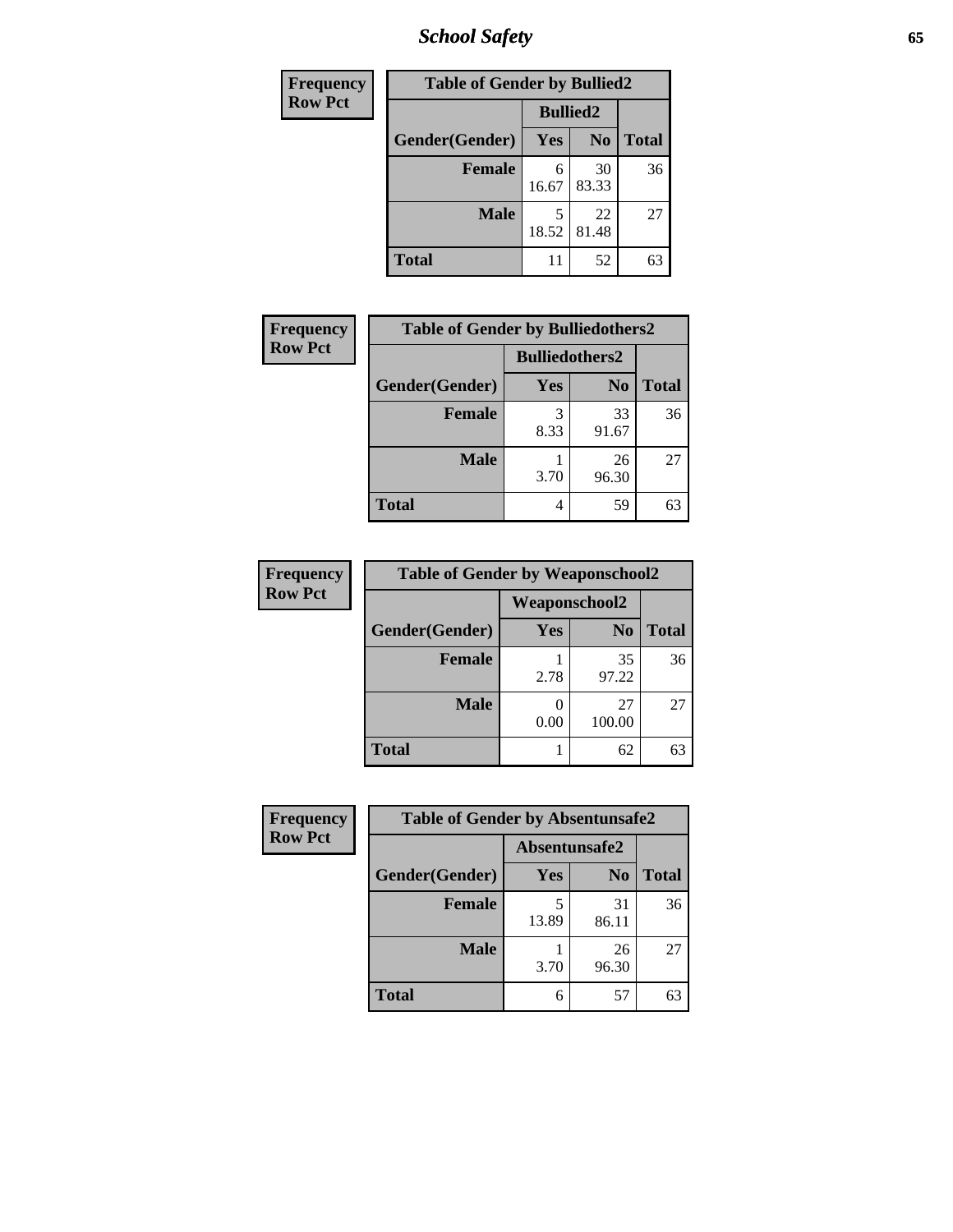*School Safety* **66**

| Frequency      | <b>Table of Gender by Gangself</b> |                                                                                                        |                |              |
|----------------|------------------------------------|--------------------------------------------------------------------------------------------------------|----------------|--------------|
| <b>Row Pct</b> |                                    | <b>Gangself</b> (I<br>have<br>participated<br>in illegal gang<br>activities in<br>the past 30<br>days) |                |              |
|                | Gender(Gender)                     | Yes                                                                                                    | N <sub>0</sub> | <b>Total</b> |
|                | <b>Female</b>                      | 1<br>2.78                                                                                              | 35<br>97.22    | 36           |
|                | <b>Male</b>                        | 2<br>7.41                                                                                              | 25<br>92.59    | 27           |
|                | <b>Total</b>                       | 3                                                                                                      | 60             | 63           |

| Frequency      | <b>Table of Gender by Gangpeers</b> |                                                                                                                             |                |              |
|----------------|-------------------------------------|-----------------------------------------------------------------------------------------------------------------------------|----------------|--------------|
| <b>Row Pct</b> |                                     | <b>Gangpeers</b> (I<br>have friends<br>who have<br>participated<br>in illegal gang<br>activities in<br>the past 30<br>days) |                |              |
|                | Gender(Gender)                      | <b>Yes</b>                                                                                                                  | N <sub>0</sub> | <b>Total</b> |
|                | <b>Female</b>                       | 10<br>27.78                                                                                                                 | 26<br>72.22    | 36           |
|                | <b>Male</b>                         | 9<br>33.33                                                                                                                  | 18<br>66.67    | 27           |
|                | <b>Total</b>                        | 19                                                                                                                          | 44             | 63           |

| Frequency      | <b>Table of Gender by Pickedon2</b> |                  |                |              |
|----------------|-------------------------------------|------------------|----------------|--------------|
| <b>Row Pct</b> |                                     | <b>Pickedon2</b> |                |              |
|                | Gender(Gender)                      | <b>Yes</b>       | N <sub>0</sub> | <b>Total</b> |
|                | <b>Female</b>                       | 11<br>30.56      | 25<br>69.44    | 36           |
|                | <b>Male</b>                         | 25.93            | 20<br>74.07    | 27           |
|                | <b>Total</b>                        | 18               | 45             | 63           |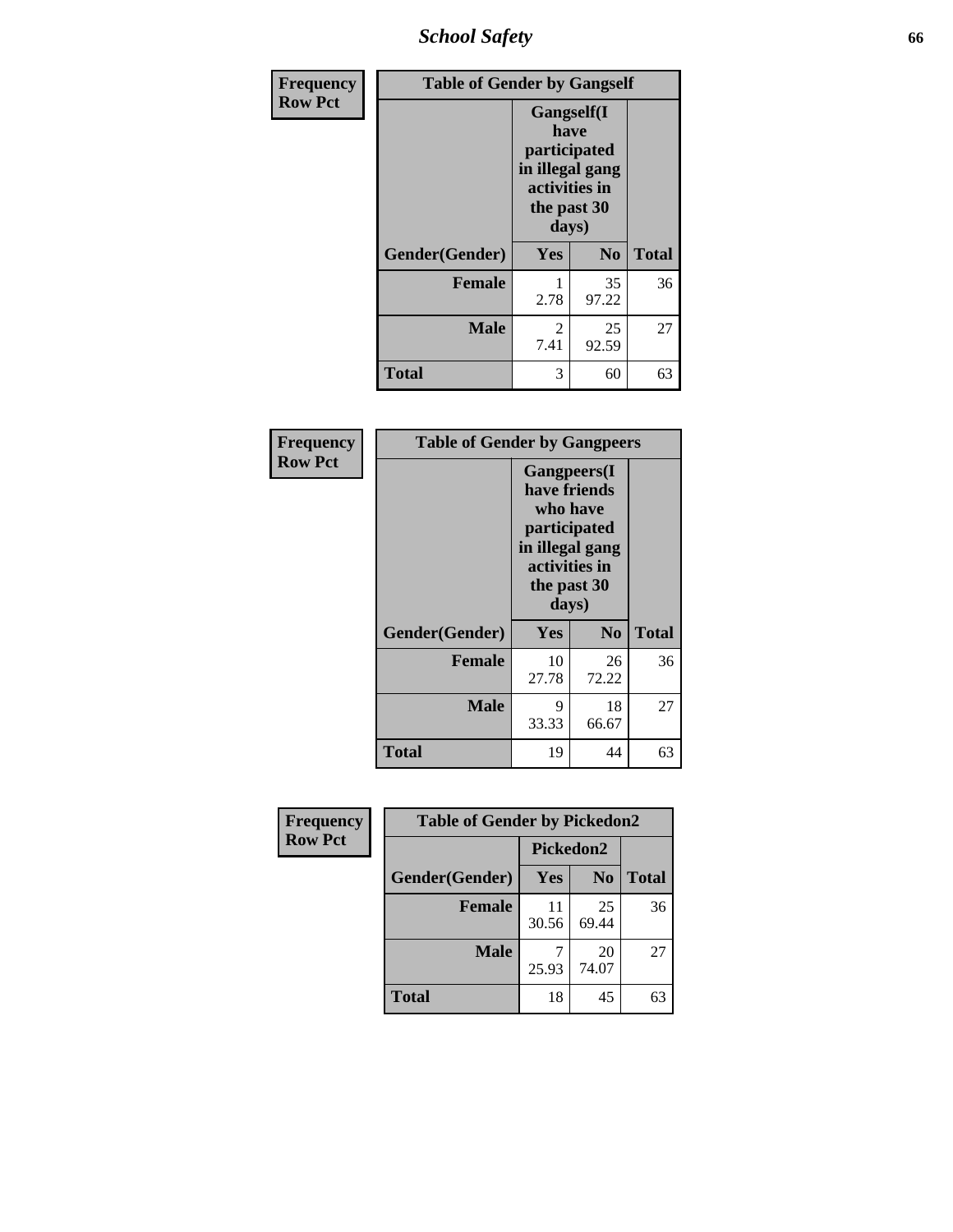*School Safety* **67**

| <b>Frequency</b> | <b>Table of Gender by Safeschool2</b> |             |                |              |
|------------------|---------------------------------------|-------------|----------------|--------------|
| <b>Row Pct</b>   |                                       | Safeschool2 |                |              |
|                  | Gender(Gender)                        | Yes         | N <sub>0</sub> | <b>Total</b> |
|                  | <b>Female</b>                         | 15<br>41.67 | 21<br>58.33    | 36           |
|                  | <b>Male</b>                           | 23<br>85.19 | 4<br>14.81     | 27           |
|                  | <b>Total</b>                          | 38          | 25             | 63           |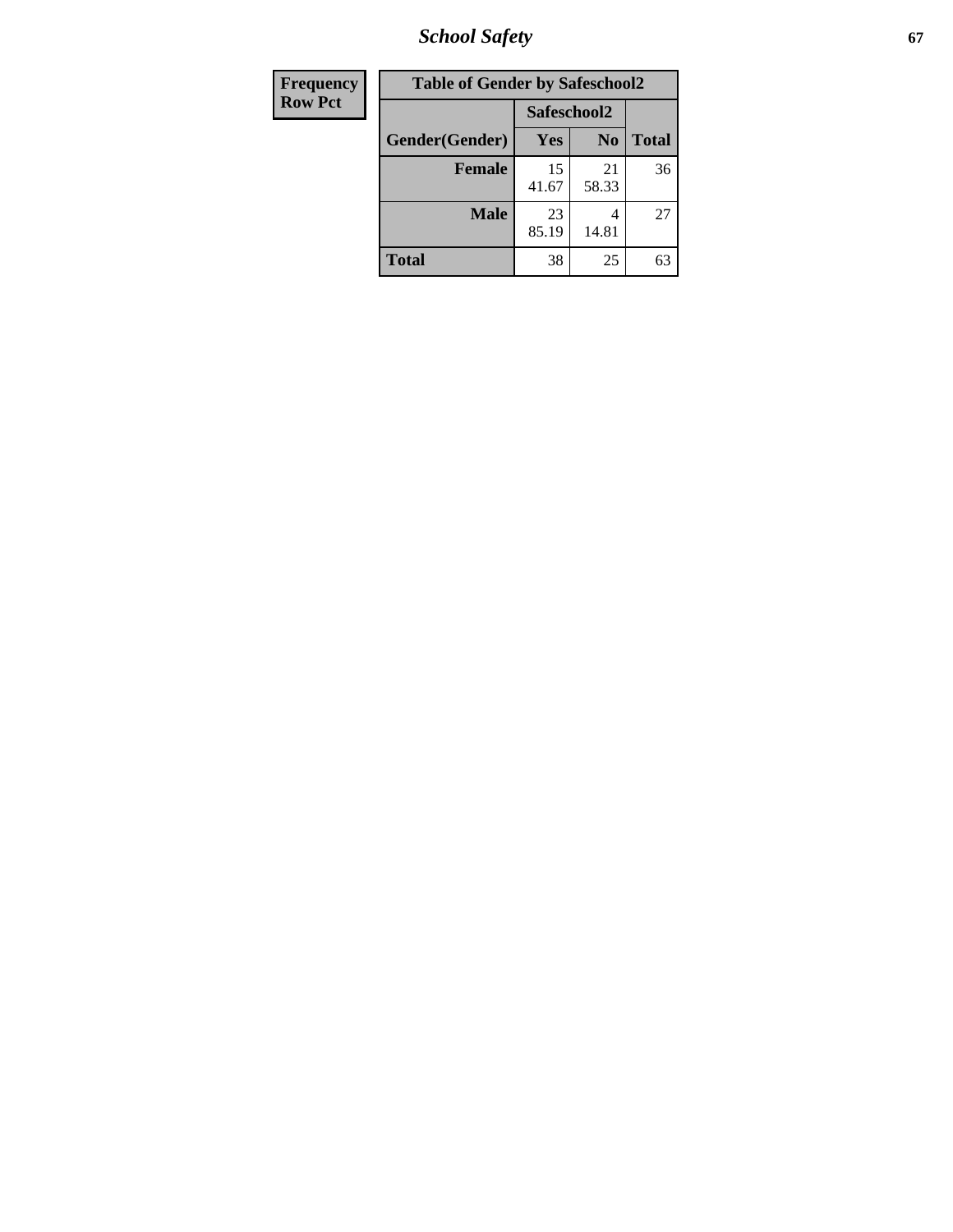# *Incidence of Drug Use* 68

| <b>Frequency</b> | <b>Table of Gender by AlcoholAlt</b> |                                          |                |              |  |
|------------------|--------------------------------------|------------------------------------------|----------------|--------------|--|
| <b>Row Pct</b>   |                                      | AlcoholAlt(Alcohol<br>use, past 30 days) |                |              |  |
|                  | Gender(Gender)                       | <b>Yes</b>                               | N <sub>0</sub> | <b>Total</b> |  |
|                  | <b>Female</b>                        | 5<br>13.89                               | 31<br>86.11    | 36           |  |
|                  | <b>Male</b>                          | $\mathfrak{D}$<br>7.41                   | 25<br>92.59    | 27           |  |
|                  | <b>Total</b>                         |                                          | 56             | 63           |  |

| Frequency      | <b>Table of Gender by TobaccoAny</b> |                                                 |                |              |
|----------------|--------------------------------------|-------------------------------------------------|----------------|--------------|
| <b>Row Pct</b> |                                      | <b>TobaccoAny(Tobacco</b><br>use, past 30 days) |                |              |
|                | Gender(Gender)                       | Yes                                             | N <sub>0</sub> | <b>Total</b> |
|                | <b>Female</b>                        | 5.56                                            | 34<br>94.44    | 36           |
|                | <b>Male</b>                          | 9<br>33.33                                      | 18<br>66.67    | 27           |
|                | <b>Total</b>                         | 11                                              | 52             | 63           |

| <b>Frequency</b> | <b>Table of Gender by MarijuanaAlt</b> |            |                                              |              |
|------------------|----------------------------------------|------------|----------------------------------------------|--------------|
| <b>Row Pct</b>   |                                        |            | MarijuanaAlt(Marijuana<br>use, past 30 days) |              |
|                  | Gender(Gender)                         | <b>Yes</b> | N <sub>0</sub>                               | <b>Total</b> |
|                  | <b>Female</b>                          | 3<br>8.33  | 33<br>91.67                                  | 36           |
|                  | <b>Male</b>                            | 6<br>22.22 | 21<br>77.78                                  | 27           |
|                  | <b>Total</b>                           | 9          | 54                                           | 63           |

| <b>Frequency</b> | <b>Table of Gender by OtherDrugAny</b> |                                                      |                |              |
|------------------|----------------------------------------|------------------------------------------------------|----------------|--------------|
| <b>Row Pct</b>   |                                        | <b>OtherDrugAny(Other</b><br>drug use, past 30 days) |                |              |
|                  | Gender(Gender)                         | Yes                                                  | N <sub>0</sub> | <b>Total</b> |
|                  | <b>Female</b>                          | 3<br>8.33                                            | 33<br>91.67    | 36           |
|                  | <b>Male</b>                            | 3.70                                                 | 26<br>96.30    | 27           |
|                  | <b>Total</b>                           | 4                                                    | 59             | 63           |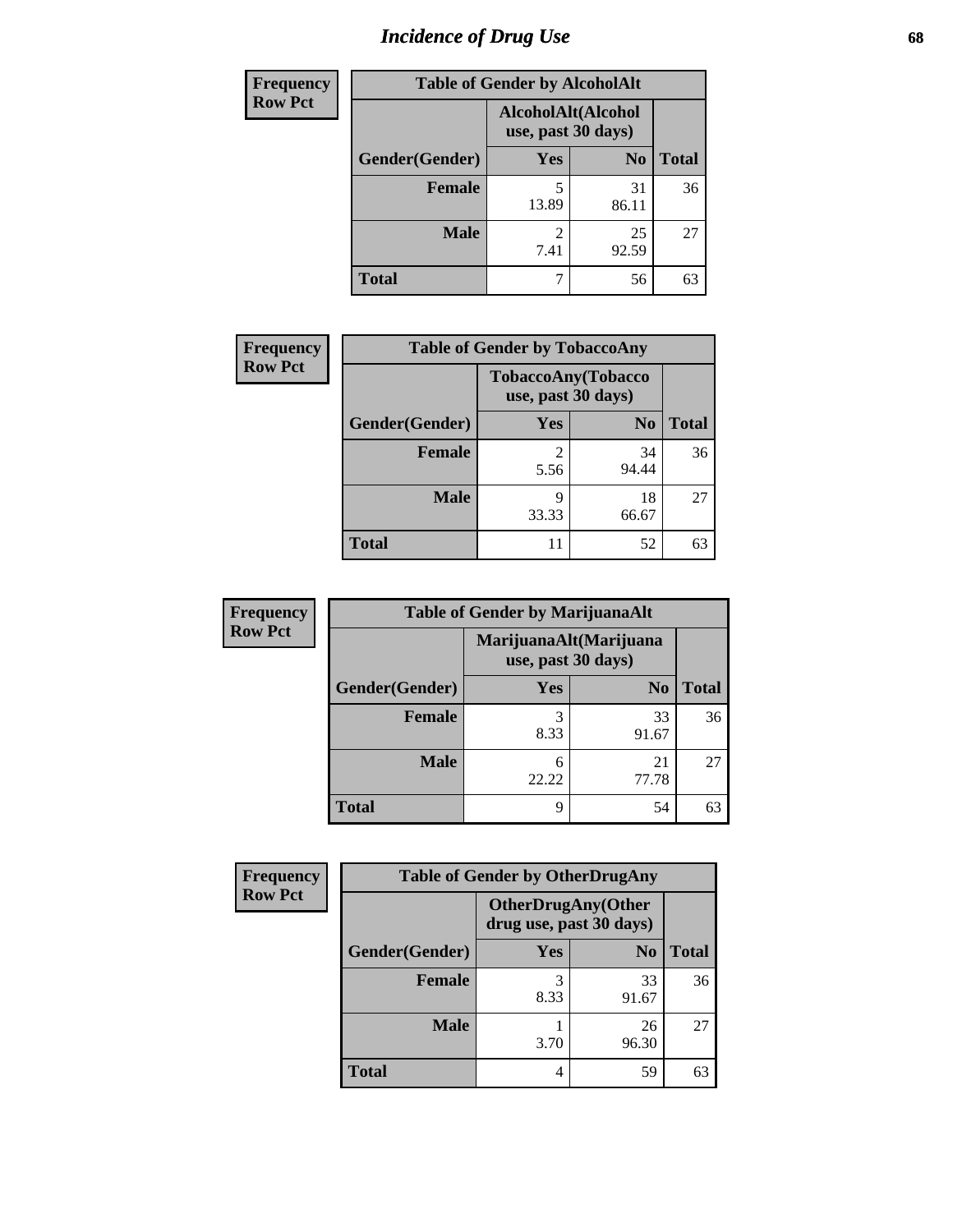## *Average Age at Onset of Use* **69** *Results for "Average Age at Onset of Use" questions exclude students who said they did not use that substance*

### **Gender=Female**

| <b>Variable</b>                 | <b>Label</b>                                                       | <b>Mean</b> |
|---------------------------------|--------------------------------------------------------------------|-------------|
| Alcoholinit2                    | I started using alcohol when I was                                 | 12.69       |
| Cigarettesinit2                 | I started smoking tobacco when I was                               | 13.00       |
| Smokelessinit2                  | I started chewing tobacco when I was                               |             |
| Marijuanainit2                  | I started using marijuana when I was                               | 15.67       |
| Cocaineinit2                    | I started using cocaine when I was                                 |             |
| Inhalantsinit2                  | I started using inhalants when I was                               |             |
| Steroidsinit2                   | I started using steroids when I was                                | 12.50       |
| Ecstasyinit2                    | I started using ecstasy when I was                                 |             |
| Methinit2                       | I started using methamphetamines when I was                        |             |
| Hallucinogensinit2              | I started using hallucinogens when I was                           |             |
| Prescription in it <sub>2</sub> | I started using prescription drugs not prescribed to me when I was | 11.25       |

#### **Gender=Male**

| <b>Variable</b>    | Label                                                              | <b>Mean</b> |
|--------------------|--------------------------------------------------------------------|-------------|
| Alcoholinit2       | I started using alcohol when I was                                 | 14.55       |
| Cigarettesinit2    | I started smoking tobacco when I was                               | 13.33       |
| Smokelessinit2     | I started chewing tobacco when I was                               | 14.50       |
| Marijuanainit2     | I started using marijuana when I was                               | 13.38       |
| Cocaineinit2       | I started using cocaine when I was                                 | 16.00       |
| Inhalantsinit2     | I started using inhalants when I was                               |             |
| Steroidsinit2      | I started using steroids when I was                                |             |
| Ecstasyinit2       | I started using ecstasy when I was                                 | 18.00       |
| Methinit2          | I started using methamphetamines when I was                        |             |
| Hallucinogensinit2 | I started using hallucinogens when I was                           |             |
| Prescriptioninit2  | I started using prescription drugs not prescribed to me when I was | 14.50       |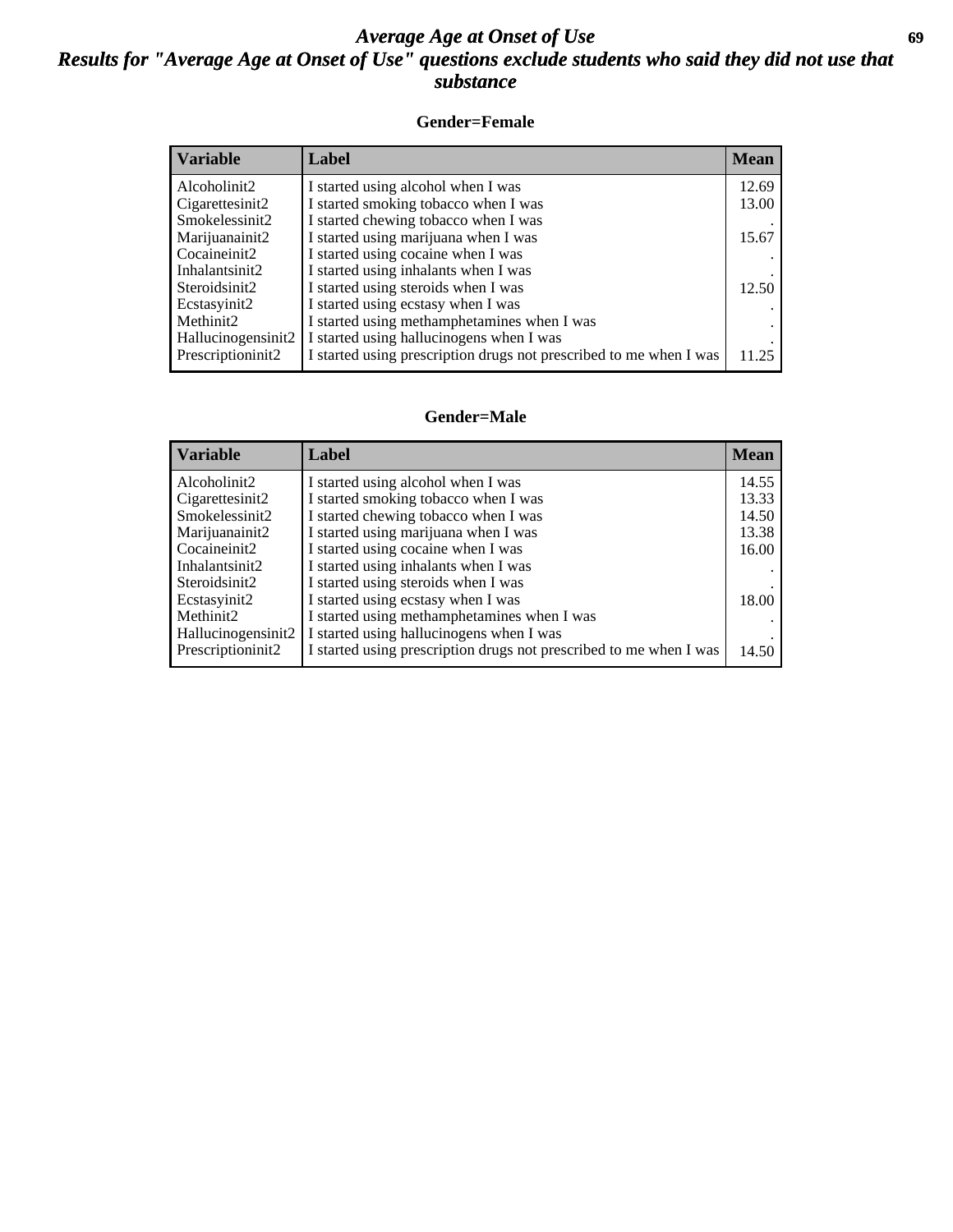# *I Think These Drugs are Harmful* **70**

| <b>Frequency</b> | <b>Table of Gender by Alcoholharmdich</b> |                                                   |                |              |
|------------------|-------------------------------------------|---------------------------------------------------|----------------|--------------|
| <b>Row Pct</b>   |                                           | Alcoholharmdich(I<br>think alcohol is<br>harmful) |                |              |
|                  | Gender(Gender)                            | Yes                                               | N <sub>0</sub> | <b>Total</b> |
|                  | <b>Female</b>                             | 29<br>80.56                                       | 19.44          | 36           |
|                  | <b>Male</b>                               | 24<br>88.89                                       | 3<br>11.11     | 27           |
|                  | <b>Total</b>                              | 53                                                | 10             | 63           |

| Frequency      | <b>Table of Gender by Tobaccoharmdich</b> |                                                   |                        |              |
|----------------|-------------------------------------------|---------------------------------------------------|------------------------|--------------|
| <b>Row Pct</b> |                                           | Tobaccoharmdich(I<br>think tobacco is<br>harmful) |                        |              |
|                | Gender(Gender)                            | Yes                                               | N <sub>0</sub>         | <b>Total</b> |
|                | <b>Female</b>                             | 30<br>83.33                                       | 6<br>16.67             | 36           |
|                | <b>Male</b>                               | 25<br>92.59                                       | $\mathfrak{D}$<br>7.41 | 27           |
|                | <b>Total</b>                              | 55                                                | 8                      | 63           |

| Frequency      | <b>Table of Gender by Marijuanaharmdich</b> |                                |                     |              |  |
|----------------|---------------------------------------------|--------------------------------|---------------------|--------------|--|
| <b>Row Pct</b> |                                             | think marijuana is<br>harmful) | Marijuanaharmdich(I |              |  |
|                | Gender(Gender)                              | <b>Yes</b>                     | N <sub>0</sub>      | <b>Total</b> |  |
|                | <b>Female</b>                               | 26<br>72.22                    | 10<br>27.78         | 36           |  |
|                | <b>Male</b>                                 | 23<br>85.19                    | 4<br>14.81          | 27           |  |
|                | <b>Total</b>                                | 49                             | 14                  | 63           |  |

| Frequency      | <b>Table of Gender by Otherdrugharmdich</b> |                                                          |                |              |
|----------------|---------------------------------------------|----------------------------------------------------------|----------------|--------------|
| <b>Row Pct</b> |                                             | Otherdrugharmdich(I<br>think other drugs are<br>harmful) |                |              |
|                | Gender(Gender)                              | <b>Yes</b>                                               | N <sub>0</sub> | <b>Total</b> |
|                | <b>Female</b>                               | 30<br>83.33                                              | 6<br>16.67     | 36           |
|                | <b>Male</b>                                 | 24<br>88.89                                              | 3              | 27           |
|                | <b>Total</b>                                | 54                                                       | 9              | 63           |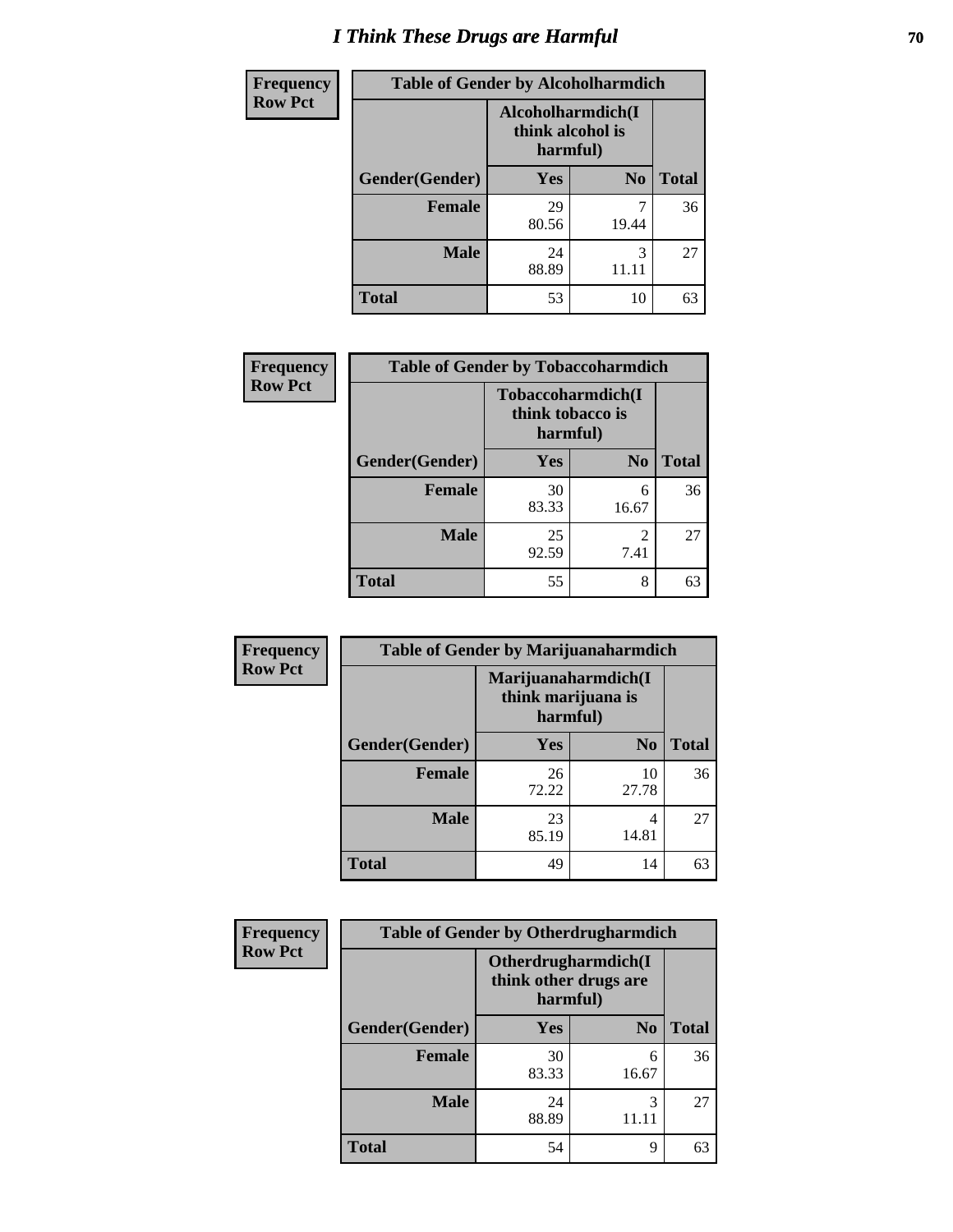| <b>Frequency</b> | <b>Table of Gender by Alcohollocation1</b> |                                                               |             |              |
|------------------|--------------------------------------------|---------------------------------------------------------------|-------------|--------------|
| <b>Row Pct</b>   |                                            | <b>Alcohollocation1(Places</b><br><b>Friends Use Alcohol)</b> |             |              |
|                  | Gender(Gender)                             |                                                               | Do Not Use  | <b>Total</b> |
|                  | <b>Female</b>                              | 21<br>58.33                                                   | 15<br>41.67 | 36           |
|                  | <b>Male</b>                                | 15<br>55.56                                                   | 12<br>44.44 | 27           |
|                  | Total                                      | 36                                                            | 27          | 63           |

| <b>Frequency</b> | <b>Table of Gender by Alcohollocation2</b> |                                                               |       |              |
|------------------|--------------------------------------------|---------------------------------------------------------------|-------|--------------|
| <b>Row Pct</b>   |                                            | <b>Alcohollocation2(Places</b><br><b>Friends Use Alcohol)</b> |       |              |
|                  | Gender(Gender)                             |                                                               | Home  | <b>Total</b> |
|                  | <b>Female</b>                              | 28<br>77.78                                                   | 22.22 | 36           |
|                  | <b>Male</b>                                | 20<br>74.07                                                   | 25.93 | 27           |
|                  | <b>Total</b>                               | 48                                                            | 15    | 63           |

| Frequency      | <b>Table of Gender by Alcohollocation3</b> |             |                                                               |              |
|----------------|--------------------------------------------|-------------|---------------------------------------------------------------|--------------|
| <b>Row Pct</b> |                                            |             | <b>Alcohollocation3(Places</b><br><b>Friends Use Alcohol)</b> |              |
|                | Gender(Gender)                             |             | <b>School</b>                                                 | <b>Total</b> |
|                | <b>Female</b>                              | 35<br>97.22 | 2.78                                                          | 36           |
|                | <b>Male</b>                                | 26<br>96.30 | 3.70                                                          | 27           |
|                | <b>Total</b>                               | 61          | 2                                                             | 63           |

| Frequency      | <b>Table of Gender by Alcohollocation4</b> |                                                               |      |              |
|----------------|--------------------------------------------|---------------------------------------------------------------|------|--------------|
| <b>Row Pct</b> |                                            | <b>Alcohollocation4(Places</b><br><b>Friends Use Alcohol)</b> |      |              |
|                | Gender(Gender)                             |                                                               | Car  | <b>Total</b> |
|                | Female                                     | 33<br>91.67                                                   | 8.33 | 36           |
|                | <b>Male</b>                                | 26<br>96.30                                                   | 3.70 | 27           |
|                | <b>Total</b>                               | 59                                                            |      | 63           |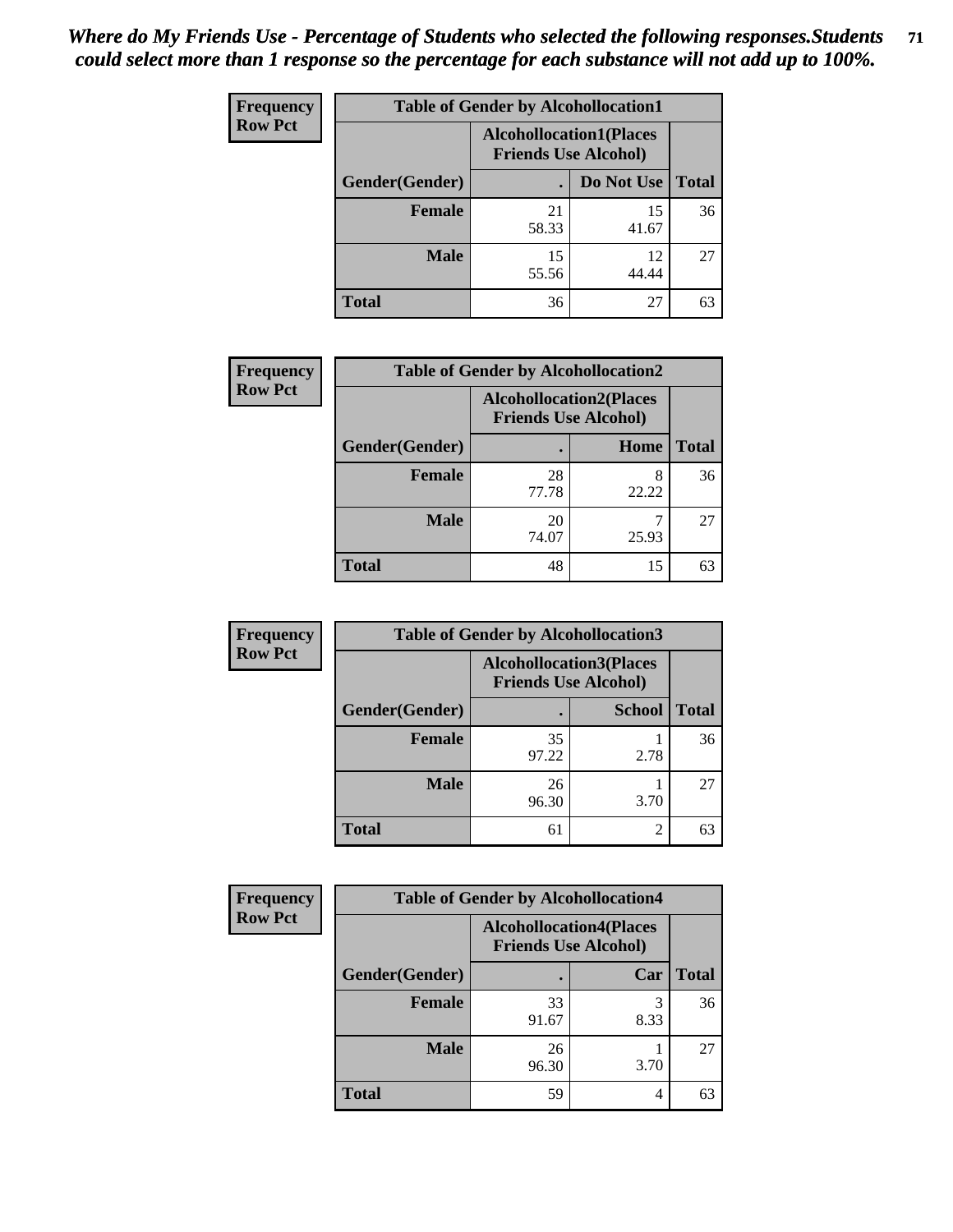| <b>Frequency</b> | <b>Table of Gender by Alcohollocation5</b> |                                                                |                          |              |
|------------------|--------------------------------------------|----------------------------------------------------------------|--------------------------|--------------|
| <b>Row Pct</b>   |                                            | <b>Alcohollocation5</b> (Places<br><b>Friends Use Alcohol)</b> |                          |              |
|                  | Gender(Gender)                             | $\bullet$                                                      | <b>Friend's</b><br>House | <b>Total</b> |
|                  | <b>Female</b>                              | 25<br>69.44                                                    | 11<br>30.56              | 36           |
|                  | <b>Male</b>                                | 22<br>81.48                                                    | 18.52                    | 27           |
|                  | <b>Total</b>                               | 47                                                             | 16                       | 63           |

| Frequency      | <b>Table of Gender by Alcohollocation6</b> |                                                               |              |              |  |
|----------------|--------------------------------------------|---------------------------------------------------------------|--------------|--------------|--|
| <b>Row Pct</b> |                                            | <b>Alcohollocation6(Places</b><br><b>Friends Use Alcohol)</b> |              |              |  |
|                | Gender(Gender)                             |                                                               | <b>Other</b> | <b>Total</b> |  |
|                | <b>Female</b>                              | 27<br>75.00                                                   | q<br>25.00   | 36           |  |
|                | <b>Male</b>                                | 16<br>59.26                                                   | 11<br>40.74  | 27           |  |
|                | <b>Total</b>                               | 43                                                            | 20           | 63           |  |

| Frequency      | <b>Table of Gender by Tobaccolocation1</b> |             |                                                               |              |
|----------------|--------------------------------------------|-------------|---------------------------------------------------------------|--------------|
| <b>Row Pct</b> |                                            |             | <b>Tobaccolocation1(Places</b><br><b>Friends Use Tobacco)</b> |              |
|                | Gender(Gender)                             |             | Do Not Use                                                    | <b>Total</b> |
|                | Female                                     | 12<br>33.33 | 24<br>66.67                                                   | 36           |
|                | <b>Male</b>                                | 13<br>48.15 | 14<br>51.85                                                   | 27           |
|                | <b>Total</b>                               | 25          | 38                                                            | 63           |

| <b>Frequency</b> | <b>Table of Gender by Tobaccolocation2</b> |                                                               |       |              |
|------------------|--------------------------------------------|---------------------------------------------------------------|-------|--------------|
| <b>Row Pct</b>   |                                            | <b>Tobaccolocation2(Places</b><br><b>Friends Use Tobacco)</b> |       |              |
|                  | Gender(Gender)                             |                                                               | Home  | <b>Total</b> |
|                  | Female                                     | 29<br>80.56                                                   | 19.44 | 36           |
|                  | <b>Male</b>                                | 20<br>74.07                                                   | 25.93 | 27           |
|                  | <b>Total</b>                               | 49                                                            | 14    | 63           |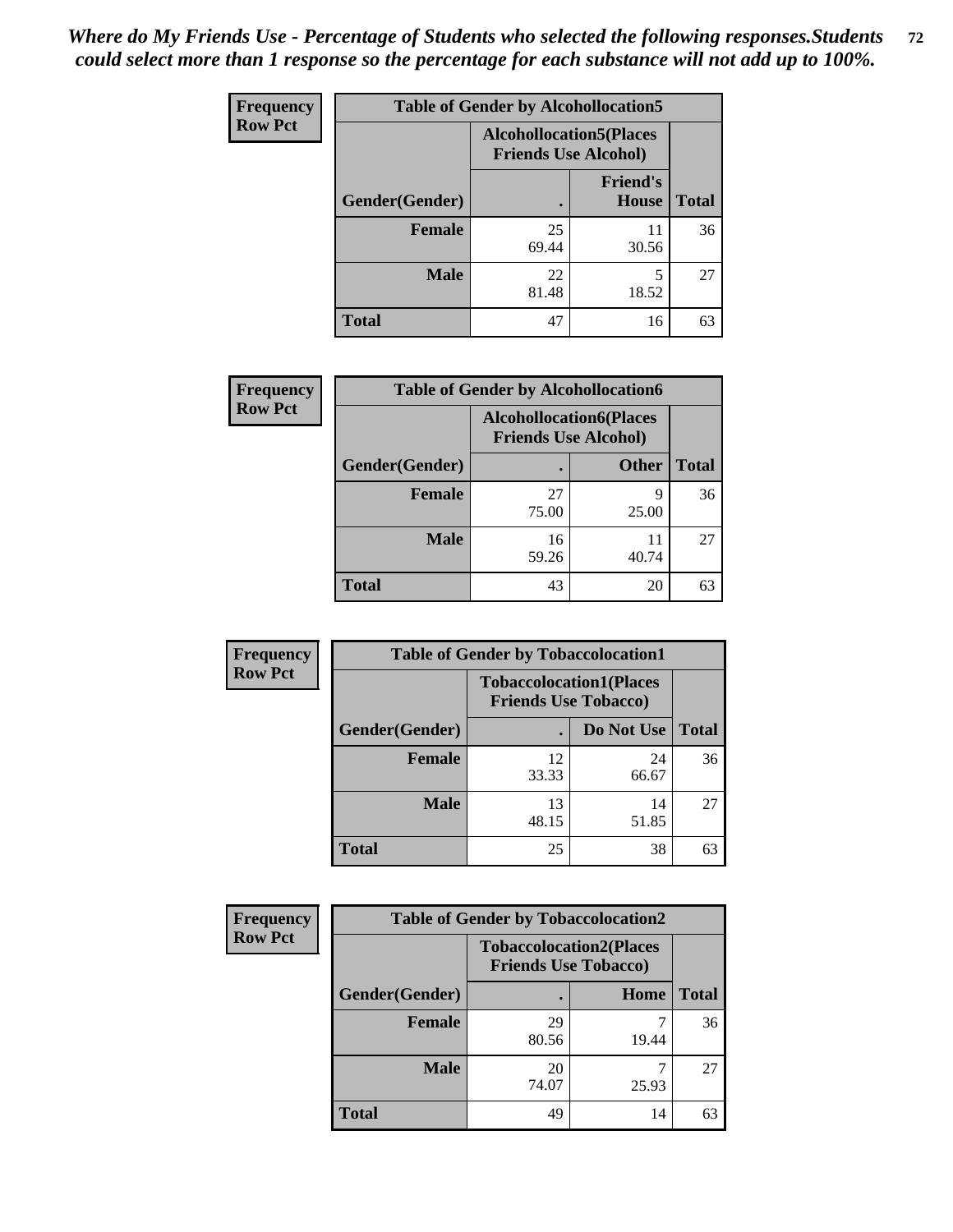| <b>Frequency</b> | <b>Table of Gender by Tobaccolocation3</b> |             |                                                               |              |
|------------------|--------------------------------------------|-------------|---------------------------------------------------------------|--------------|
| <b>Row Pct</b>   |                                            |             | <b>Tobaccolocation3(Places</b><br><b>Friends Use Tobacco)</b> |              |
|                  | Gender(Gender)                             |             | <b>School</b>                                                 | <b>Total</b> |
|                  | <b>Female</b>                              | 33<br>91.67 | 8.33                                                          | 36           |
|                  | <b>Male</b>                                | 24<br>88.89 | 3<br>11.11                                                    | 27           |
|                  | <b>Total</b>                               | 57          | 6                                                             | 63           |

| <b>Frequency</b> | <b>Table of Gender by Tobaccolocation4</b> |                                                               |            |              |
|------------------|--------------------------------------------|---------------------------------------------------------------|------------|--------------|
| <b>Row Pct</b>   |                                            | <b>Tobaccolocation4(Places</b><br><b>Friends Use Tobacco)</b> |            |              |
|                  | Gender(Gender)                             |                                                               | Car        | <b>Total</b> |
|                  | <b>Female</b>                              | 30<br>83.33                                                   | 6<br>16.67 | 36           |
|                  | <b>Male</b>                                | 22<br>81.48                                                   | 18.52      | 27           |
|                  | <b>Total</b>                               | 52                                                            |            | 63           |

| <b>Frequency</b> | <b>Table of Gender by Tobaccolocation5</b> |                                                               |                                 |              |
|------------------|--------------------------------------------|---------------------------------------------------------------|---------------------------------|--------------|
| <b>Row Pct</b>   |                                            | <b>Tobaccolocation5(Places</b><br><b>Friends Use Tobacco)</b> |                                 |              |
|                  | Gender(Gender)                             |                                                               | <b>Friend's</b><br><b>House</b> | <b>Total</b> |
|                  | Female                                     | 29<br>80.56                                                   | 19.44                           | 36           |
|                  | <b>Male</b>                                | 21<br>77.78                                                   | 6<br>22.22                      | 27           |
|                  | <b>Total</b>                               | 50                                                            | 13                              | 63           |

| <b>Frequency</b> |                | <b>Table of Gender by Tobaccolocation6</b> |                                |              |
|------------------|----------------|--------------------------------------------|--------------------------------|--------------|
| <b>Row Pct</b>   |                | <b>Friends Use Tobacco)</b>                | <b>Tobaccolocation6(Places</b> |              |
|                  | Gender(Gender) |                                            | <b>Other</b>                   | <b>Total</b> |
|                  | Female         | 29<br>80.56                                | 19.44                          | 36           |
|                  | <b>Male</b>    | 19<br>70.37                                | 8<br>29.63                     | 27           |
|                  | <b>Total</b>   | 48                                         | 15                             | 63           |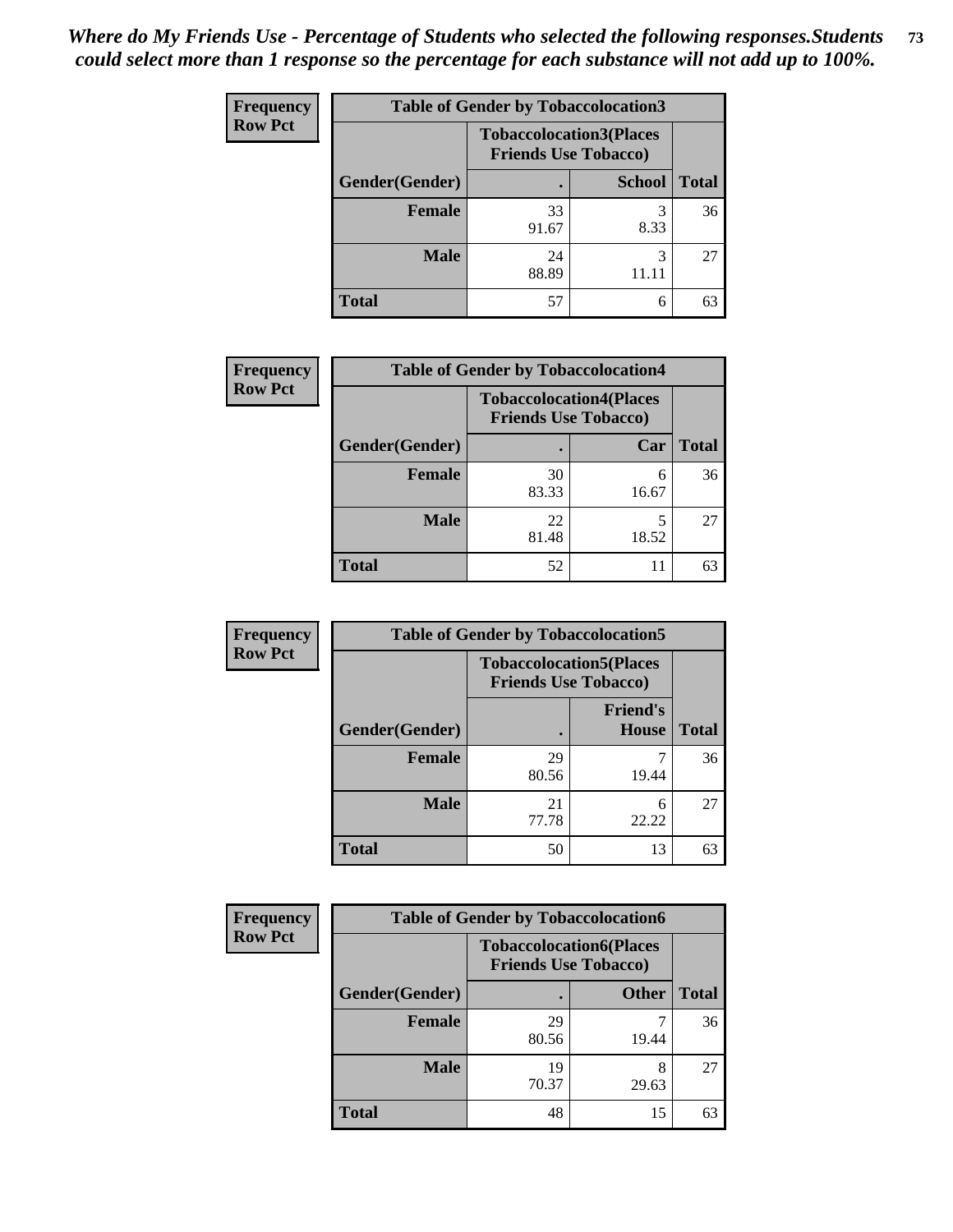| <b>Frequency</b> | <b>Table of Gender by Marijuanalocation1</b> |                                                                    |             |              |  |
|------------------|----------------------------------------------|--------------------------------------------------------------------|-------------|--------------|--|
| <b>Row Pct</b>   |                                              | <b>Marijuanalocation1(Places</b><br><b>Friends Use Marijuana</b> ) |             |              |  |
|                  | Gender(Gender)                               |                                                                    | Do Not Use  | <b>Total</b> |  |
|                  | <b>Female</b>                                | 18<br>50.00                                                        | 18<br>50.00 | 36           |  |
|                  | <b>Male</b>                                  | 12<br>44.44                                                        | 15<br>55.56 | 27           |  |
|                  | <b>Total</b>                                 | 30                                                                 | 33          | 63           |  |

| <b>Frequency</b> | <b>Table of Gender by Marijuanalocation2</b> |                                                                    |             |              |
|------------------|----------------------------------------------|--------------------------------------------------------------------|-------------|--------------|
| <b>Row Pct</b>   |                                              | <b>Marijuanalocation2(Places</b><br><b>Friends Use Marijuana</b> ) |             |              |
|                  | Gender(Gender)                               |                                                                    | Home        | <b>Total</b> |
|                  | <b>Female</b>                                | 24<br>66.67                                                        | 12<br>33.33 | 36           |
|                  | <b>Male</b>                                  | 19<br>70.37                                                        | 29.63       | 27           |
|                  | <b>Total</b>                                 | 43                                                                 | 20          | 63           |

| Frequency      | <b>Table of Gender by Marijuanalocation3</b> |                                                                    |               |              |
|----------------|----------------------------------------------|--------------------------------------------------------------------|---------------|--------------|
| <b>Row Pct</b> |                                              | <b>Marijuanalocation3(Places</b><br><b>Friends Use Marijuana</b> ) |               |              |
|                | Gender(Gender)                               |                                                                    | <b>School</b> | <b>Total</b> |
|                | Female                                       | 34<br>94.44                                                        | ി<br>5.56     | 36           |
|                | <b>Male</b>                                  | 26<br>96.30                                                        | 3.70          | 27           |
|                | <b>Total</b>                                 | 60                                                                 | 3             | 63           |

| <b>Frequency</b> | <b>Table of Gender by Marijuanalocation4</b> |                                |                                  |              |
|------------------|----------------------------------------------|--------------------------------|----------------------------------|--------------|
| <b>Row Pct</b>   |                                              | <b>Friends Use Marijuana</b> ) | <b>Marijuanalocation4(Places</b> |              |
|                  | Gender(Gender)                               |                                | Car                              | <b>Total</b> |
|                  | <b>Female</b>                                | 29<br>80.56                    | 19.44                            | 36           |
|                  | <b>Male</b>                                  | 21<br>77.78                    | 6<br>22.22                       | 27           |
|                  | <b>Total</b>                                 | 50                             | 13                               | 63           |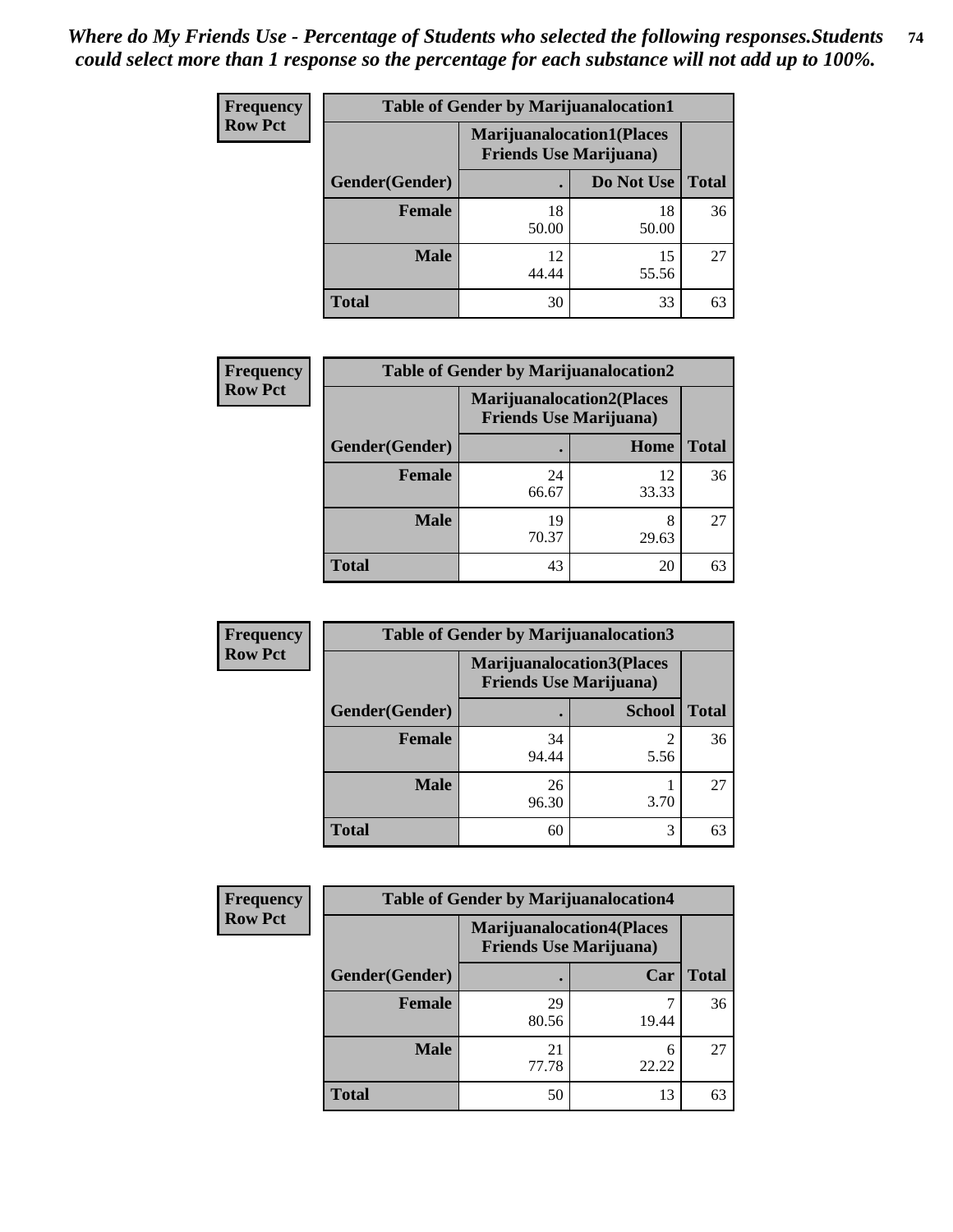| Frequency      | <b>Table of Gender by Marijuanalocation5</b> |                                                                    |                                 |              |
|----------------|----------------------------------------------|--------------------------------------------------------------------|---------------------------------|--------------|
| <b>Row Pct</b> |                                              | <b>Marijuanalocation5(Places</b><br><b>Friends Use Marijuana</b> ) |                                 |              |
|                | Gender(Gender)                               |                                                                    | <b>Friend's</b><br><b>House</b> | <b>Total</b> |
|                | Female                                       | 25<br>69.44                                                        | 11<br>30.56                     | 36           |
|                | <b>Male</b>                                  | 19<br>70.37                                                        | 8<br>29.63                      | 27           |
|                | <b>Total</b>                                 | 44                                                                 | 19                              | 63           |

| <b>Frequency</b> | <b>Table of Gender by Marijuanalocation6</b> |                                                                    |              |              |
|------------------|----------------------------------------------|--------------------------------------------------------------------|--------------|--------------|
| <b>Row Pct</b>   |                                              | <b>Marijuanalocation6(Places</b><br><b>Friends Use Marijuana</b> ) |              |              |
|                  | Gender(Gender)                               |                                                                    | <b>Other</b> | <b>Total</b> |
|                  | <b>Female</b>                                | 26<br>72.22                                                        | 10<br>27.78  | 36           |
|                  | <b>Male</b>                                  | 18<br>66.67                                                        | 9<br>33.33   | 27           |
|                  | <b>Total</b>                                 | 44                                                                 | 19           | 63           |

| Frequency      | <b>Table of Gender by Otherdruglocation1</b> |                                                                                |             |              |
|----------------|----------------------------------------------|--------------------------------------------------------------------------------|-------------|--------------|
| <b>Row Pct</b> |                                              | <b>Otherdruglocation1(Places</b><br><b>Friends Use Other Illegal</b><br>Drugs) |             |              |
|                | Gender(Gender)                               |                                                                                | Do Not Use  | <b>Total</b> |
|                | <b>Female</b>                                | q<br>25.00                                                                     | 27<br>75.00 | 36           |
|                | <b>Male</b>                                  | 18.52                                                                          | 22<br>81.48 | 27           |
|                | <b>Total</b>                                 | 14                                                                             | 49          | 63           |

| Frequency      | <b>Table of Gender by Otherdruglocation2</b> |                                                                                |           |              |
|----------------|----------------------------------------------|--------------------------------------------------------------------------------|-----------|--------------|
| <b>Row Pct</b> |                                              | <b>Otherdruglocation2(Places</b><br><b>Friends Use Other Illegal</b><br>Drugs) |           |              |
|                | Gender(Gender)                               |                                                                                | Home      | <b>Total</b> |
|                | Female                                       | 33<br>91.67                                                                    | 8.33      | 36           |
|                | <b>Male</b>                                  | 25<br>92.59                                                                    | ∍<br>7.41 | 27           |
|                | <b>Total</b>                                 | 58                                                                             | 5         | 63           |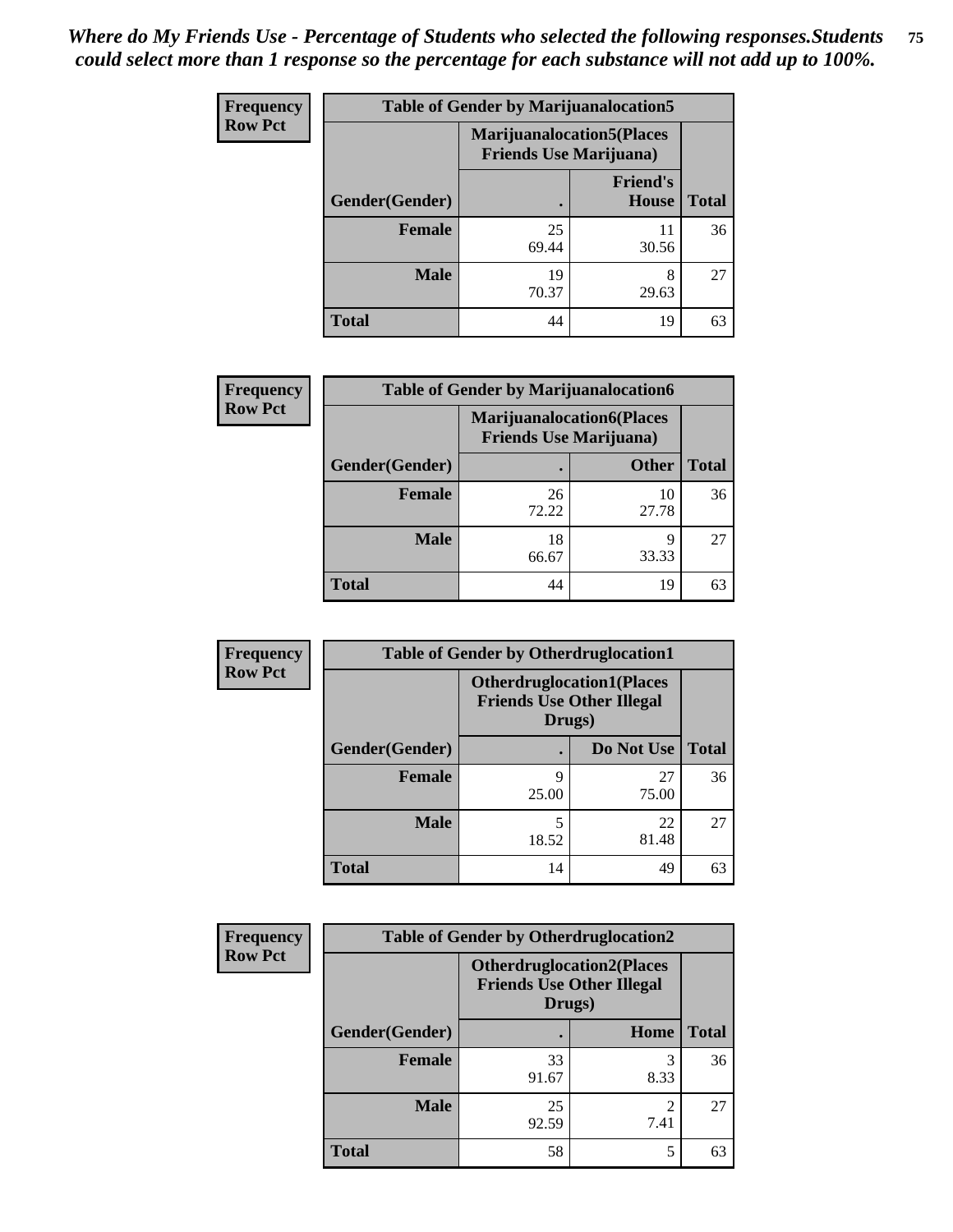| Frequency      | <b>Table of Gender by Otherdruglocation3</b> |                                                                                |               |              |
|----------------|----------------------------------------------|--------------------------------------------------------------------------------|---------------|--------------|
| <b>Row Pct</b> |                                              | <b>Otherdruglocation3(Places</b><br><b>Friends Use Other Illegal</b><br>Drugs) |               |              |
|                | Gender(Gender)                               |                                                                                | <b>School</b> | <b>Total</b> |
|                | Female                                       | 33<br>91.67                                                                    | 3<br>8.33     | 36           |
|                | <b>Male</b>                                  | 26<br>96.30                                                                    | 3.70          | 27           |
|                | <b>Total</b>                                 | 59                                                                             | 4             | 63           |

| <b>Frequency</b> | <b>Table of Gender by Otherdruglocation4</b> |             |                                                                      |              |
|------------------|----------------------------------------------|-------------|----------------------------------------------------------------------|--------------|
| <b>Row Pct</b>   |                                              | Drugs)      | <b>Otherdruglocation4(Places</b><br><b>Friends Use Other Illegal</b> |              |
|                  | Gender(Gender)                               |             | Car                                                                  | <b>Total</b> |
|                  | Female                                       | 33<br>91.67 | 3<br>8.33                                                            | 36           |
|                  | <b>Male</b>                                  | 26<br>96.30 | 3.70                                                                 | 27           |
|                  | <b>Total</b>                                 | 59          | 4                                                                    | 63           |

| Frequency      | <b>Table of Gender by Otherdruglocation5</b> |                                                                                |                                 |              |
|----------------|----------------------------------------------|--------------------------------------------------------------------------------|---------------------------------|--------------|
| <b>Row Pct</b> |                                              | <b>Otherdruglocation5(Places</b><br><b>Friends Use Other Illegal</b><br>Drugs) |                                 |              |
|                | Gender(Gender)                               |                                                                                | <b>Friend's</b><br><b>House</b> | <b>Total</b> |
|                | <b>Female</b>                                | 31<br>86.11                                                                    | 13.89                           | 36           |
|                | <b>Male</b>                                  | 24<br>88.89                                                                    | 3<br>11.11                      | 27           |
|                | <b>Total</b>                                 | 55                                                                             | 8                               | 63           |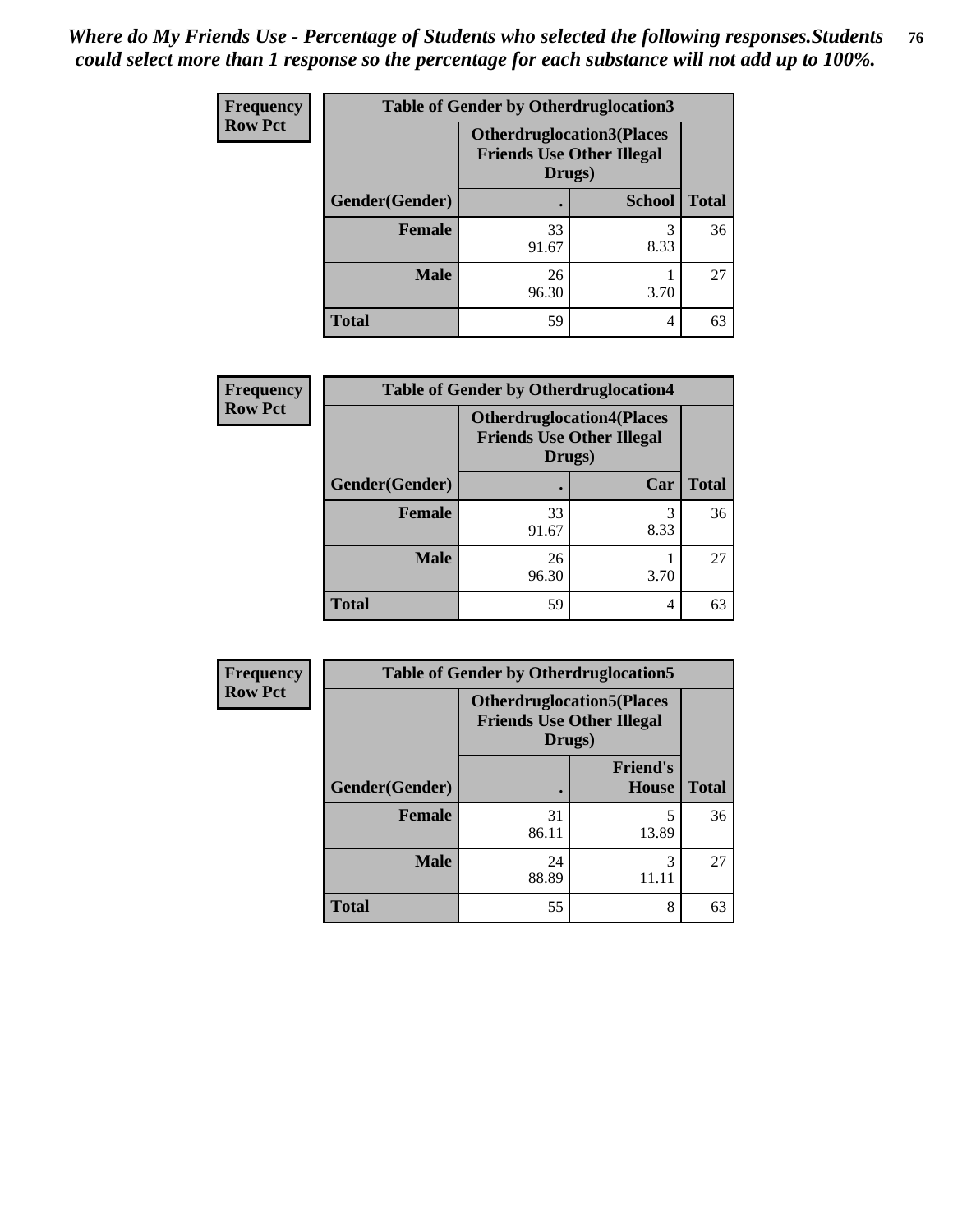| <b>Frequency</b> | <b>Table of Gender by Otherdruglocation6</b> |                                                                                |              |              |
|------------------|----------------------------------------------|--------------------------------------------------------------------------------|--------------|--------------|
| <b>Row Pct</b>   |                                              | <b>Otherdruglocation6(Places</b><br><b>Friends Use Other Illegal</b><br>Drugs) |              |              |
|                  | Gender(Gender)                               |                                                                                | <b>Other</b> | <b>Total</b> |
|                  | Female                                       | 32<br>88.89                                                                    | 4<br>11.11   | 36           |
|                  | <b>Male</b>                                  | 24<br>88.89                                                                    | 11.11        | 27           |
|                  | <b>Total</b>                                 | 56                                                                             |              | 63           |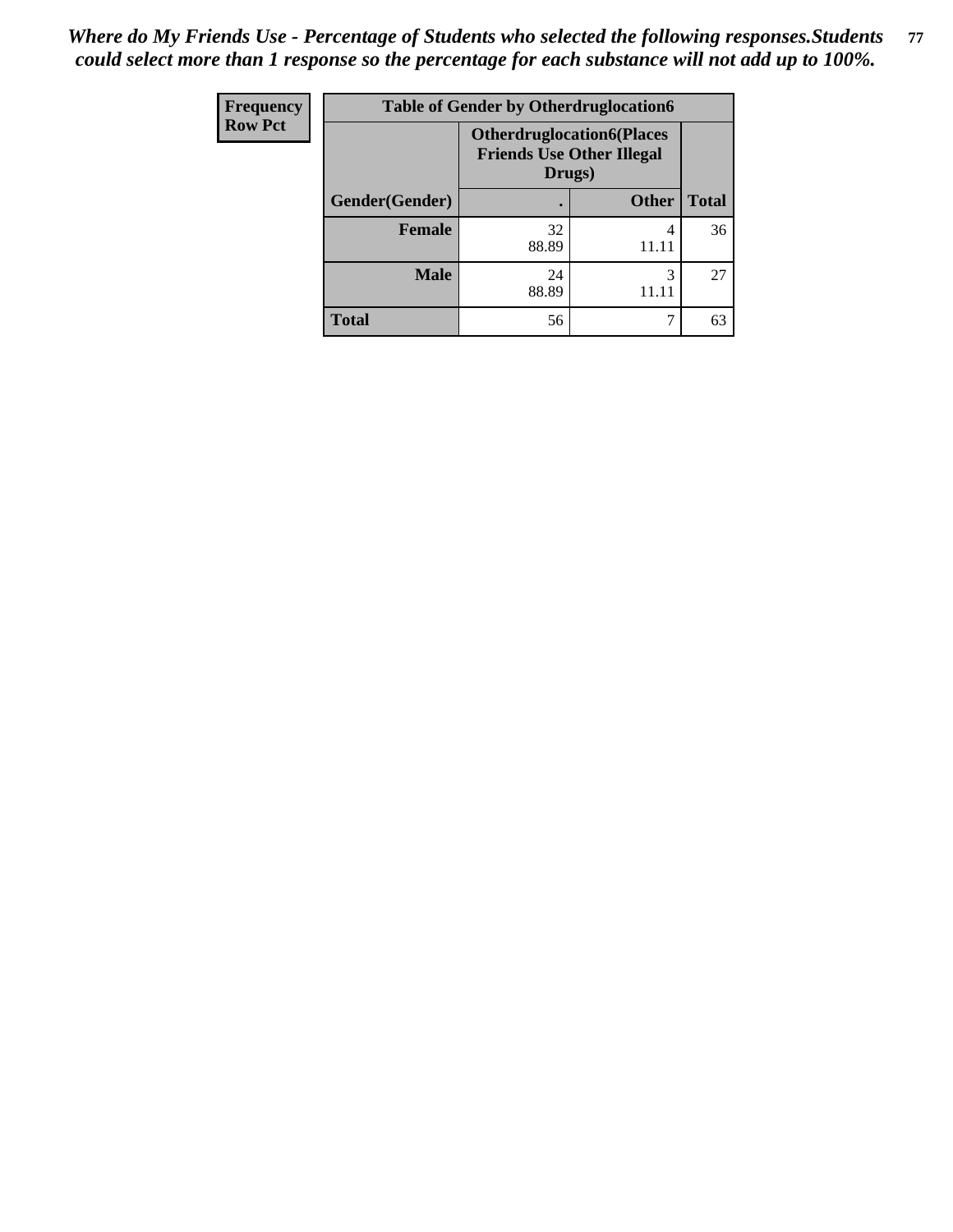| Frequency      | <b>Table of Gender by Alcoholtime1</b> |                                                          |                      |              |
|----------------|----------------------------------------|----------------------------------------------------------|----------------------|--------------|
| <b>Row Pct</b> |                                        | <b>Alcoholtime1(Times</b><br><b>Friends Use Alcohol)</b> |                      |              |
|                | Gender(Gender)                         |                                                          | Do Not<br><b>Use</b> | <b>Total</b> |
|                | <b>Female</b>                          | 22<br>61.11                                              | 14<br>38.89          | 36           |
|                | <b>Male</b>                            | 13<br>48.15                                              | 14<br>51.85          | 27           |
|                | <b>Total</b>                           | 35                                                       | 28                   | 63           |

| <b>Frequency</b> | <b>Table of Gender by Alcoholtime2</b> |                                                          |                            |              |
|------------------|----------------------------------------|----------------------------------------------------------|----------------------------|--------------|
| <b>Row Pct</b>   |                                        | <b>Alcoholtime2(Times</b><br><b>Friends Use Alcohol)</b> |                            |              |
|                  | Gender(Gender)                         |                                                          | <b>On Way</b><br>to School | <b>Total</b> |
|                  | <b>Female</b>                          | 36<br>100.00                                             | 0<br>0.00                  | 36           |
|                  | <b>Male</b>                            | 26<br>96.30                                              | 3.70                       | 27           |
|                  | <b>Total</b>                           | 62                                                       |                            | 63           |

| <b>Frequency</b> | <b>Table of Gender by Alcoholtime3</b> |                                                          |                                |              |
|------------------|----------------------------------------|----------------------------------------------------------|--------------------------------|--------------|
| <b>Row Pct</b>   |                                        | <b>Alcoholtime3(Times</b><br><b>Friends Use Alcohol)</b> |                                |              |
|                  | <b>Gender</b> (Gender)                 |                                                          | <b>During</b><br><b>School</b> | <b>Total</b> |
|                  | Female                                 | 35<br>97.22                                              | 2.78                           | 36           |
|                  | <b>Male</b>                            | 26<br>96.30                                              | 3.70                           | 27           |
|                  | <b>Total</b>                           | 61                                                       | 2                              | 63           |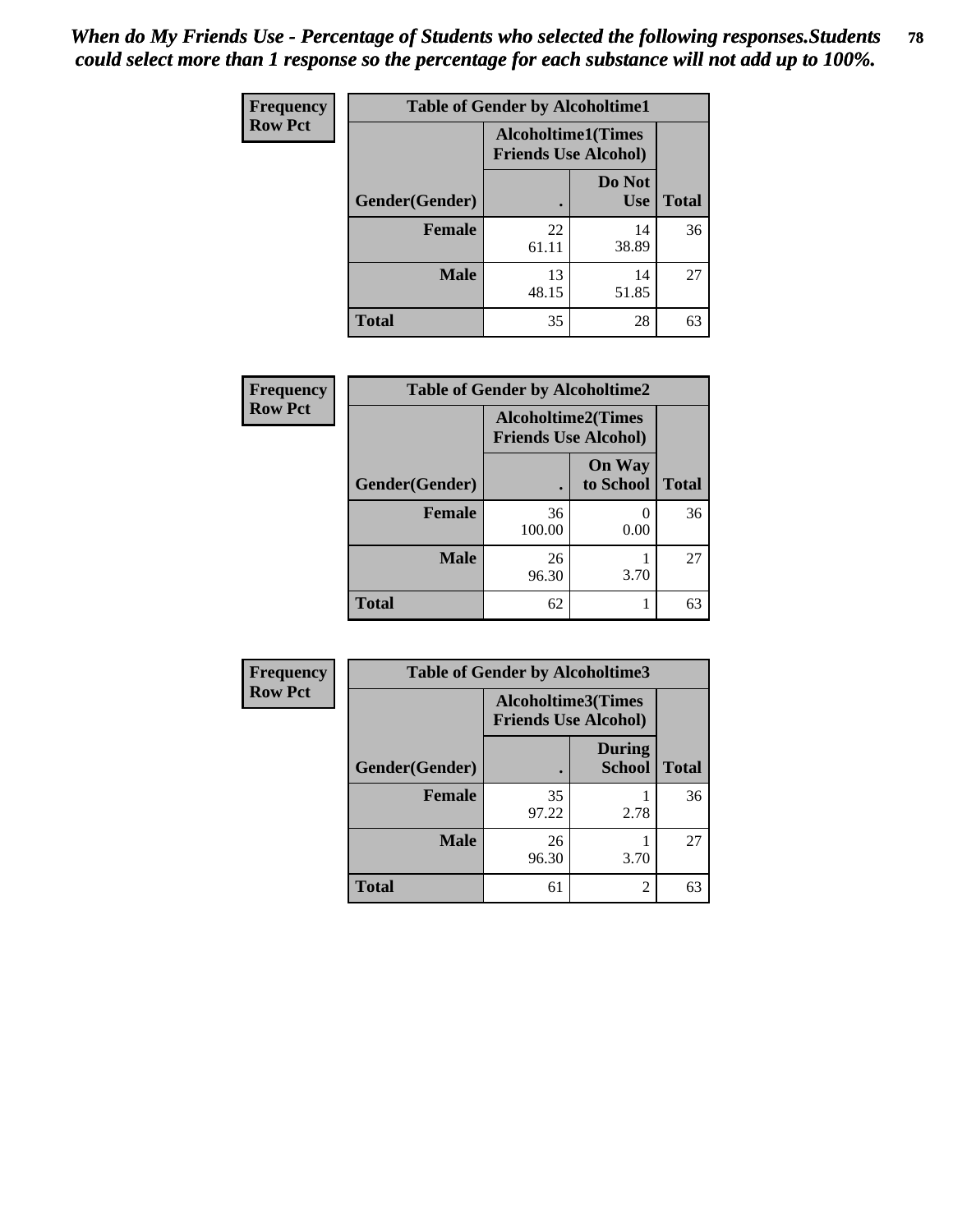*When do My Friends Use - Percentage of Students who selected the following responses.Students could select more than 1 response so the percentage for each substance will not add up to 100%.* **79**

| <b>Frequency</b> | <b>Table of Gender by Alcoholtime4</b> |                                                          |                                                |              |  |
|------------------|----------------------------------------|----------------------------------------------------------|------------------------------------------------|--------------|--|
| <b>Row Pct</b>   |                                        | <b>Alcoholtime4(Times</b><br><b>Friends Use Alcohol)</b> |                                                |              |  |
|                  | Gender(Gender)                         |                                                          | <b>On Way</b><br>Home<br>From<br><b>School</b> | <b>Total</b> |  |
|                  | <b>Female</b>                          | 33<br>91.67                                              | 3<br>8.33                                      | 36           |  |
|                  | <b>Male</b>                            | 26<br>96.30                                              | 3.70                                           | 27           |  |
|                  | <b>Total</b>                           | 59                                                       | 4                                              | 63           |  |

| <b>Frequency</b> | <b>Table of Gender by Alcoholtime5</b> |                                                           |            |              |
|------------------|----------------------------------------|-----------------------------------------------------------|------------|--------------|
| <b>Row Pct</b>   |                                        | <b>Alcoholtime5</b> (Times<br><b>Friends Use Alcohol)</b> |            |              |
|                  | Gender(Gender)                         |                                                           | Weeknights | <b>Total</b> |
|                  | <b>Female</b>                          | 31<br>86.11                                               | 5<br>13.89 | 36           |
|                  | <b>Male</b>                            | 20<br>74.07                                               | ┑<br>25.93 | 27           |
|                  | <b>Total</b>                           | 51                                                        | 12         | 63           |

| <b>Frequency</b> | <b>Table of Gender by Alcoholtime6</b>                    |             |                 |              |
|------------------|-----------------------------------------------------------|-------------|-----------------|--------------|
| <b>Row Pct</b>   | <b>Alcoholtime6</b> (Times<br><b>Friends Use Alcohol)</b> |             |                 |              |
|                  | Gender(Gender)                                            |             | <b>Weekends</b> | <b>Total</b> |
|                  | <b>Female</b>                                             | 18<br>50.00 | 18<br>50.00     | 36           |
|                  | <b>Male</b>                                               | 14<br>51.85 | 13<br>48.15     | 27           |
|                  | <b>Total</b>                                              | 32          | 31              | 63           |

| Frequency      | <b>Table of Gender by Tobaccotime1</b> |                                                          |                      |              |
|----------------|----------------------------------------|----------------------------------------------------------|----------------------|--------------|
| <b>Row Pct</b> |                                        | <b>Tobaccotime1(Times</b><br><b>Friends Use Tobacco)</b> |                      |              |
|                | Gender(Gender)                         |                                                          | Do Not<br><b>Use</b> | <b>Total</b> |
|                | <b>Female</b>                          | 14<br>38.89                                              | 22<br>61.11          | 36           |
|                | <b>Male</b>                            | 40.74                                                    | 16<br>59.26          | 27           |
|                | <b>Total</b>                           | 25                                                       | 38                   | 63           |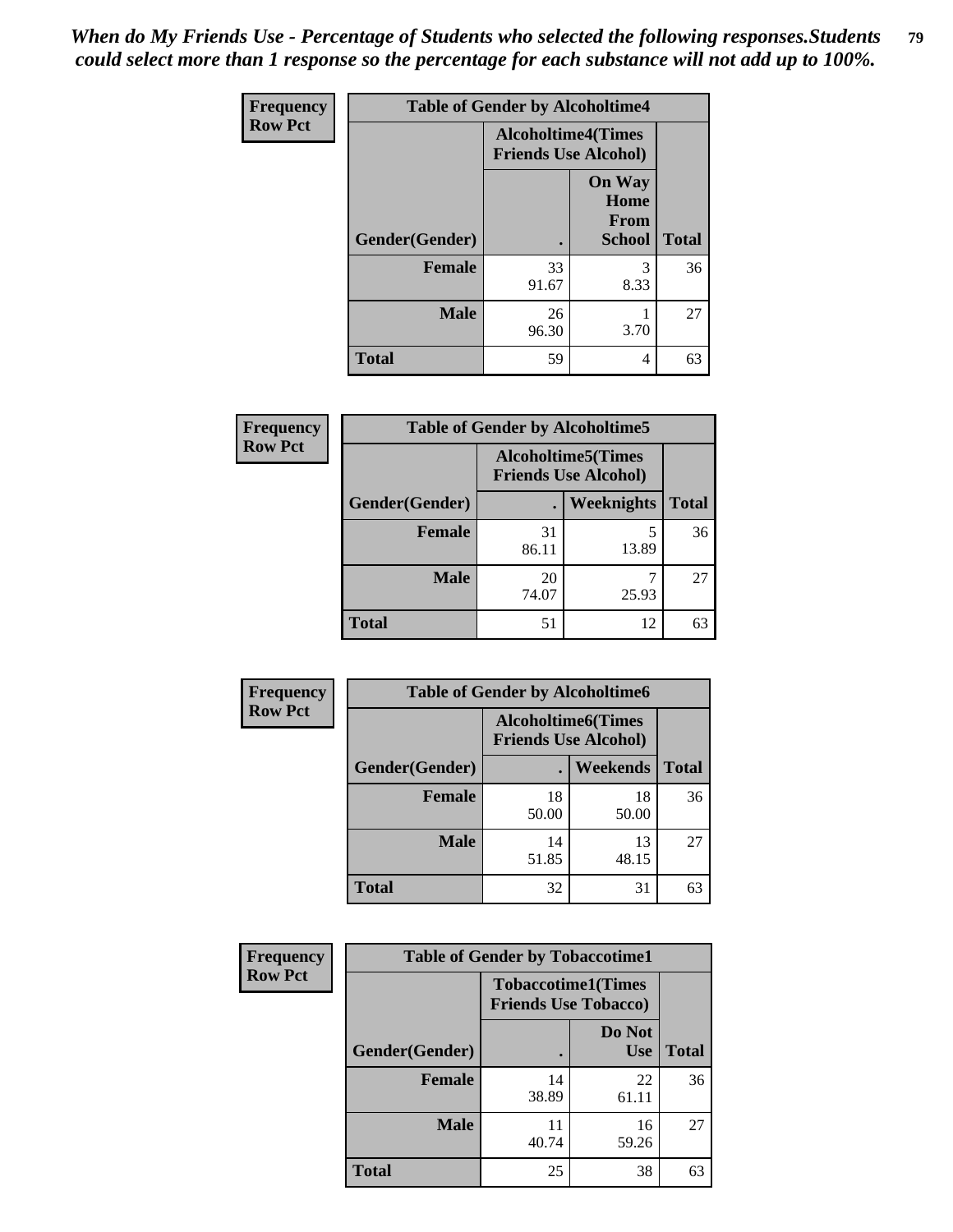| <b>Frequency</b> | <b>Table of Gender by Tobaccotime2</b> |                                                          |                            |              |
|------------------|----------------------------------------|----------------------------------------------------------|----------------------------|--------------|
| <b>Row Pct</b>   |                                        | <b>Tobaccotime2(Times</b><br><b>Friends Use Tobacco)</b> |                            |              |
|                  | Gender(Gender)                         | $\bullet$                                                | <b>On Way</b><br>to School | <b>Total</b> |
|                  | Female                                 | 33<br>91.67                                              | 3<br>8.33                  | 36           |
|                  | <b>Male</b>                            | 22<br>81.48                                              | 5<br>18.52                 | 27           |
|                  | <b>Total</b>                           | 55                                                       | 8                          | 63           |

| <b>Frequency</b> | <b>Table of Gender by Tobaccotime3</b> |                                                          |                                |              |
|------------------|----------------------------------------|----------------------------------------------------------|--------------------------------|--------------|
| <b>Row Pct</b>   |                                        | <b>Tobaccotime3(Times</b><br><b>Friends Use Tobacco)</b> |                                |              |
|                  | Gender(Gender)                         |                                                          | <b>During</b><br><b>School</b> | <b>Total</b> |
|                  | Female                                 | 32<br>88.89                                              | 4<br>11.11                     | 36           |
|                  | <b>Male</b>                            | 23<br>85.19                                              | 4<br>14.81                     | 27           |
|                  | <b>Total</b>                           | 55                                                       | 8                              | 63           |

| Frequency      | <b>Table of Gender by Tobaccotime4</b> |                                                          |                                                |              |
|----------------|----------------------------------------|----------------------------------------------------------|------------------------------------------------|--------------|
| <b>Row Pct</b> |                                        | <b>Tobaccotime4(Times</b><br><b>Friends Use Tobacco)</b> |                                                |              |
|                | Gender(Gender)                         |                                                          | <b>On Way</b><br>Home<br>From<br><b>School</b> | <b>Total</b> |
|                | <b>Female</b>                          | 33<br>91.67                                              | 3<br>8.33                                      | 36           |
|                | <b>Male</b>                            | 26<br>96.30                                              | 3.70                                           | 27           |
|                | <b>Total</b>                           | 59                                                       | 4                                              | 63           |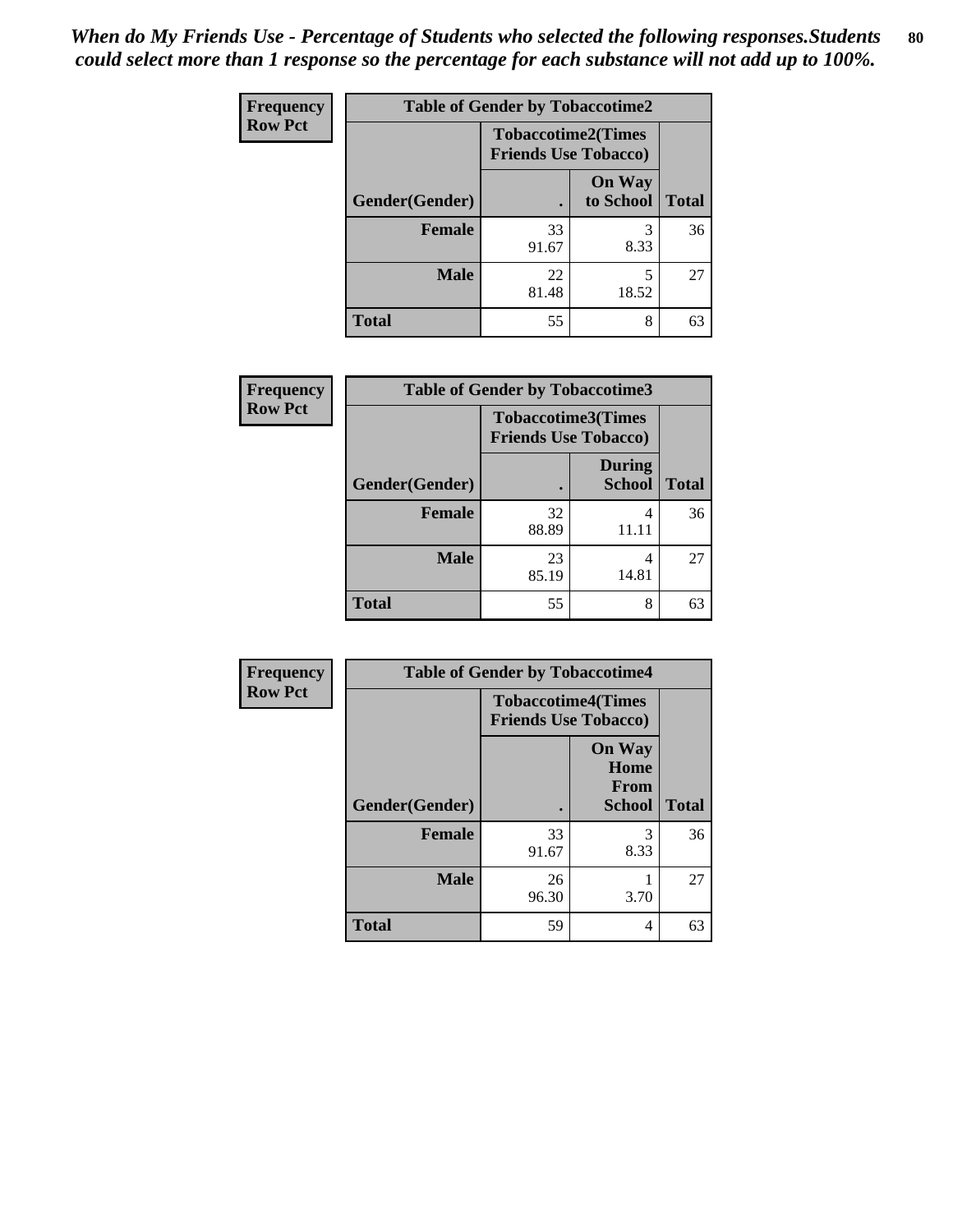| <b>Frequency</b> | <b>Table of Gender by Tobaccotime5</b> |                                                           |                   |              |  |
|------------------|----------------------------------------|-----------------------------------------------------------|-------------------|--------------|--|
| <b>Row Pct</b>   |                                        | <b>Tobaccotime5</b> (Times<br><b>Friends Use Tobacco)</b> |                   |              |  |
|                  | <b>Gender</b> (Gender)                 |                                                           | <b>Weeknights</b> | <b>Total</b> |  |
|                  | <b>Female</b>                          | 30<br>83.33                                               | 6<br>16.67        | 36           |  |
|                  | <b>Male</b>                            | 18<br>66.67                                               | q<br>33.33        | 27           |  |
|                  | Total                                  | 48                                                        | 15                | 63           |  |

| <b>Frequency</b> |                | <b>Table of Gender by Tobaccotime6</b>                   |                 |              |  |
|------------------|----------------|----------------------------------------------------------|-----------------|--------------|--|
| <b>Row Pct</b>   |                | <b>Tobaccotime6(Times</b><br><b>Friends Use Tobacco)</b> |                 |              |  |
|                  | Gender(Gender) |                                                          | <b>Weekends</b> | <b>Total</b> |  |
|                  | Female         | 25<br>69.44                                              | 11<br>30.56     | 36           |  |
|                  | <b>Male</b>    | 16<br>59.26                                              | 11<br>40.74     | 27           |  |
|                  | <b>Total</b>   | 41                                                       | 22              | 63           |  |

| <b>Frequency</b> | <b>Table of Gender by Marijuanatime1</b> |                                |                             |              |
|------------------|------------------------------------------|--------------------------------|-----------------------------|--------------|
| <b>Row Pct</b>   |                                          | <b>Friends Use Marijuana</b> ) | <b>Marijuanatime1(Times</b> |              |
|                  | Gender(Gender)                           |                                | Do Not Use                  | <b>Total</b> |
|                  | <b>Female</b>                            | 17<br>47.22                    | 19<br>52.78                 | 36           |
|                  | <b>Male</b>                              | 11<br>40.74                    | 16<br>59.26                 | 27           |
|                  | <b>Total</b>                             | 28                             | 35                          | 63           |

| <b>Frequency</b> | <b>Table of Gender by Marijuanatime2</b>               |             |                            |              |
|------------------|--------------------------------------------------------|-------------|----------------------------|--------------|
| <b>Row Pct</b>   | Marijuanatime2(Times<br><b>Friends Use Marijuana</b> ) |             |                            |              |
|                  | Gender(Gender)                                         |             | On Way to<br><b>School</b> | <b>Total</b> |
|                  | <b>Female</b>                                          | 31<br>86.11 | 5<br>13.89                 | 36           |
|                  | <b>Male</b>                                            | 24<br>88.89 | 3<br>11.11                 | 27           |
|                  | <b>Total</b>                                           | 55          | 8                          | 63           |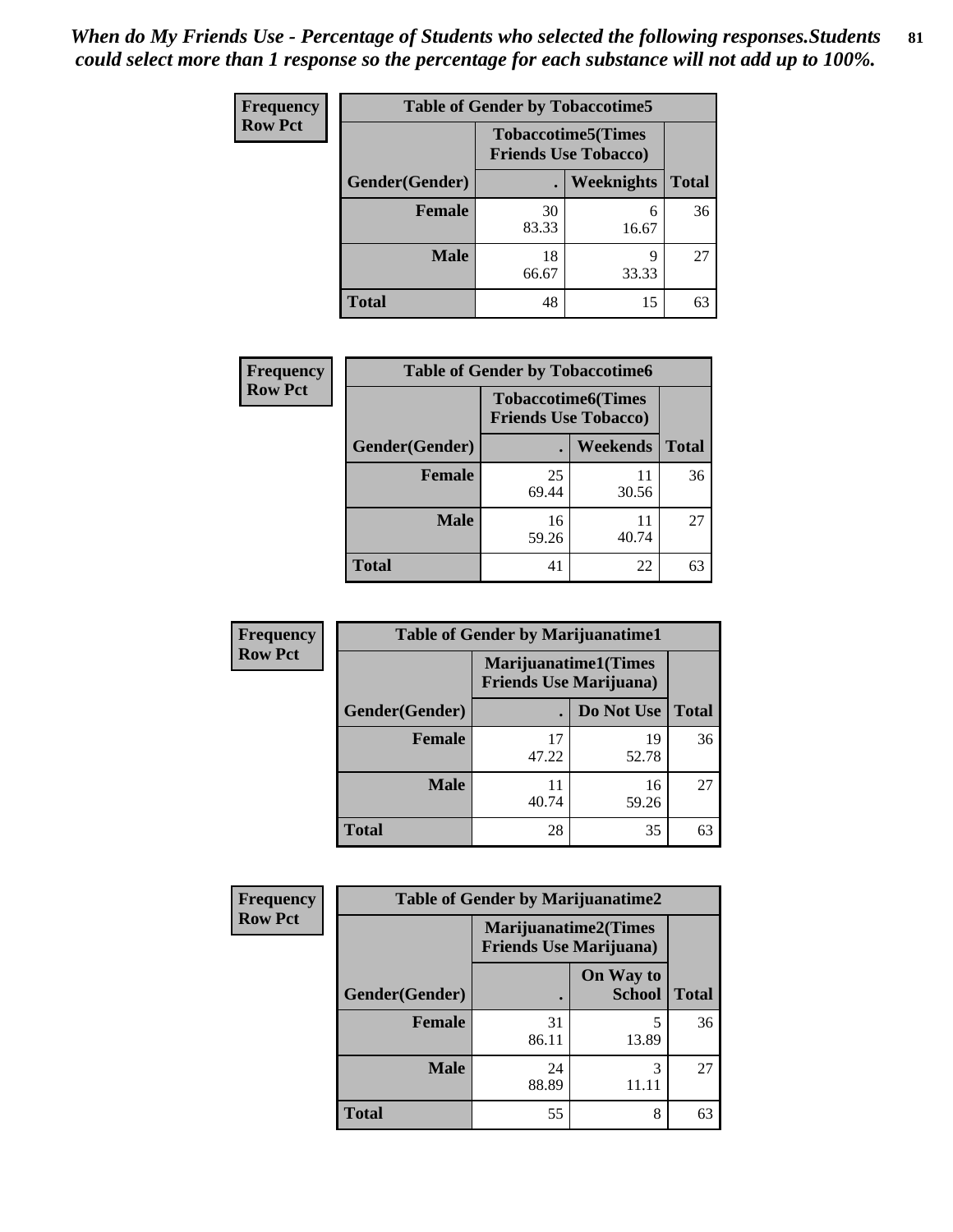| Frequency      | <b>Table of Gender by Marijuanatime3</b> |                                                        |                                |              |
|----------------|------------------------------------------|--------------------------------------------------------|--------------------------------|--------------|
| <b>Row Pct</b> |                                          | Marijuanatime3(Times<br><b>Friends Use Marijuana</b> ) |                                |              |
|                | Gender(Gender)                           |                                                        | <b>During</b><br><b>School</b> | <b>Total</b> |
|                | Female                                   | 32<br>88.89                                            | 4<br>11.11                     | 36           |
|                | <b>Male</b>                              | 26<br>96.30                                            | 3.70                           | 27           |
|                | <b>Total</b>                             | 58                                                     | 5                              | 63           |

| Frequency      | <b>Table of Gender by Marijuanatime4</b> |                                                                |                                                       |              |
|----------------|------------------------------------------|----------------------------------------------------------------|-------------------------------------------------------|--------------|
| <b>Row Pct</b> |                                          | <b>Marijuanatime4</b> (Times<br><b>Friends Use Marijuana</b> ) |                                                       |              |
|                | Gender(Gender)                           |                                                                | <b>On Way</b><br>Home<br><b>From</b><br><b>School</b> | <b>Total</b> |
|                | <b>Female</b>                            | 30<br>83.33                                                    | 6<br>16.67                                            | 36           |
|                | <b>Male</b>                              | 24<br>88.89                                                    | 3<br>11.11                                            | 27           |
|                | <b>Total</b>                             | 54                                                             | 9                                                     | 63           |

| <b>Frequency</b> | <b>Table of Gender by Marijuanatime5</b> |                                                                |             |              |
|------------------|------------------------------------------|----------------------------------------------------------------|-------------|--------------|
| <b>Row Pct</b>   |                                          | <b>Marijuanatime5</b> (Times<br><b>Friends Use Marijuana</b> ) |             |              |
|                  | Gender(Gender)                           |                                                                | Weeknights  | <b>Total</b> |
|                  | <b>Female</b>                            | 27<br>75.00                                                    | q<br>25.00  | 36           |
|                  | <b>Male</b>                              | 17<br>62.96                                                    | 10<br>37.04 | 27           |
|                  | <b>Total</b>                             | 44                                                             | 19          | 63           |

| Frequency      | <b>Table of Gender by Marijuanatime6</b> |                                                               |                 |              |  |
|----------------|------------------------------------------|---------------------------------------------------------------|-----------------|--------------|--|
| <b>Row Pct</b> |                                          | <b>Marijuanatime6(Times</b><br><b>Friends Use Marijuana</b> ) |                 |              |  |
|                | Gender(Gender)                           |                                                               | <b>Weekends</b> | <b>Total</b> |  |
|                | <b>Female</b>                            | 22<br>61.11                                                   | 14<br>38.89     | 36           |  |
|                | <b>Male</b>                              | 16<br>59.26                                                   | 11<br>40.74     | 27           |  |
|                | <b>Total</b>                             | 38                                                            | 25              | 63           |  |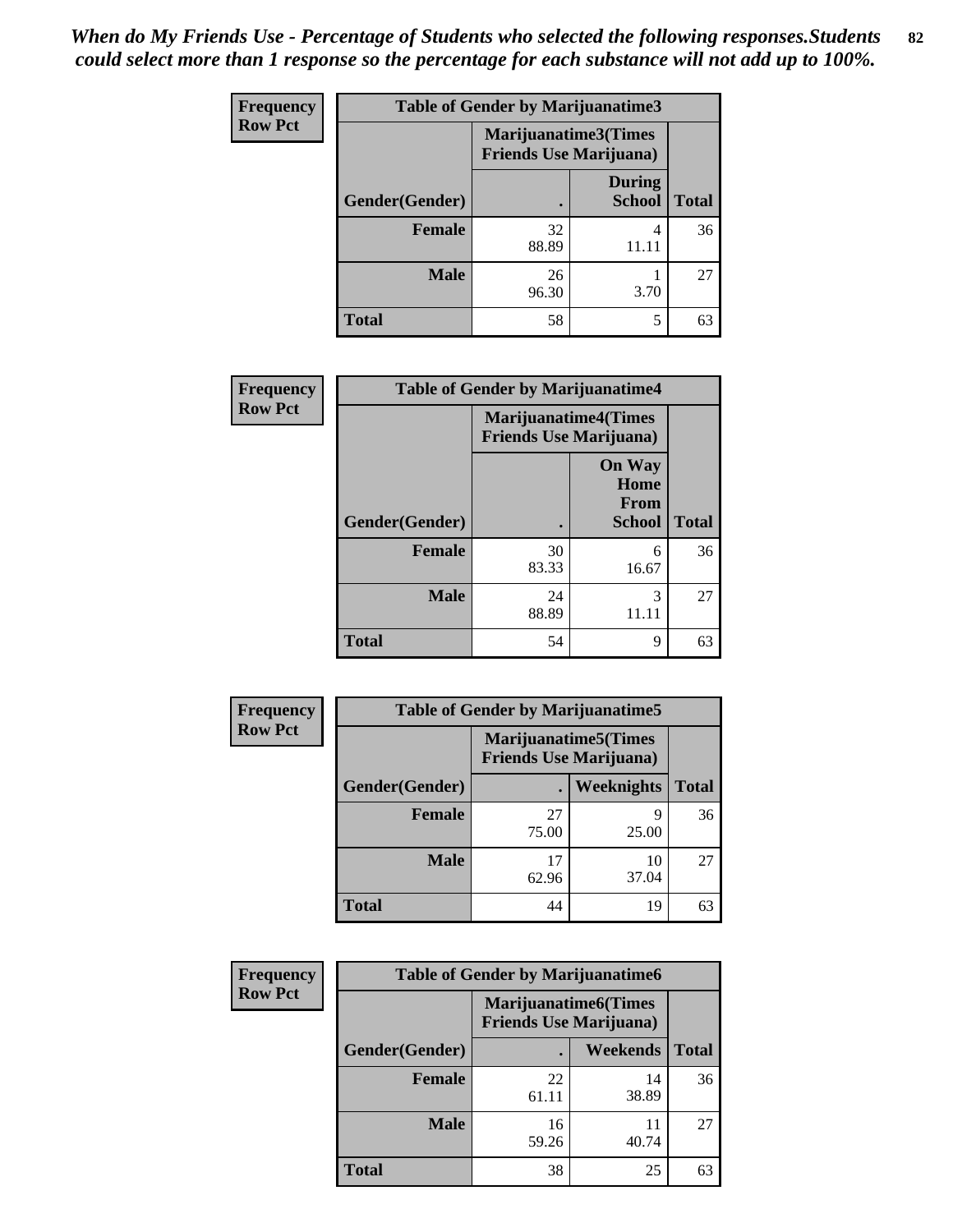| <b>Frequency</b> | <b>Table of Gender by Otherdrugtime1</b> |                                                                                    |                    |    |
|------------------|------------------------------------------|------------------------------------------------------------------------------------|--------------------|----|
| <b>Row Pct</b>   |                                          | <b>Otherdrugtime1</b> (Times<br><b>Friends Use Other</b><br><b>Illegal Drugs</b> ) |                    |    |
|                  | Gender(Gender)                           |                                                                                    | Do Not Use   Total |    |
|                  | <b>Female</b>                            | 7<br>19.44                                                                         | 29<br>80.56        | 36 |
|                  | <b>Male</b>                              | 3<br>11.11                                                                         | 24<br>88.89        | 27 |
|                  | <b>Total</b>                             | 10                                                                                 | 53                 | 63 |

| Frequency      | <b>Table of Gender by Otherdrugtime2</b> |                                                                                   |                            |              |
|----------------|------------------------------------------|-----------------------------------------------------------------------------------|----------------------------|--------------|
| <b>Row Pct</b> |                                          | <b>Otherdrugtime2(Times</b><br><b>Friends Use Other</b><br><b>Illegal Drugs</b> ) |                            |              |
|                | Gender(Gender)                           |                                                                                   | On Way to<br><b>School</b> | <b>Total</b> |
|                | <b>Female</b>                            | 36<br>100.00                                                                      | 0.00                       | 36           |
|                | <b>Male</b>                              | 26<br>96.30                                                                       | 3.70                       | 27           |
|                | <b>Total</b>                             | 62                                                                                |                            | 63           |

| <b>Frequency</b> |                | <b>Table of Gender by Otherdrugtime3</b>                                   |                                |              |
|------------------|----------------|----------------------------------------------------------------------------|--------------------------------|--------------|
| <b>Row Pct</b>   |                | Otherdrugtime3(Times<br><b>Friends Use Other</b><br><b>Illegal Drugs</b> ) |                                |              |
|                  | Gender(Gender) |                                                                            | <b>During</b><br><b>School</b> | <b>Total</b> |
|                  | <b>Female</b>  | 35<br>97.22                                                                | 2.78                           | 36           |
|                  | <b>Male</b>    | 26<br>96.30                                                                | 3.70                           | 27           |
|                  | <b>Total</b>   | 61                                                                         | $\overline{c}$                 | 63           |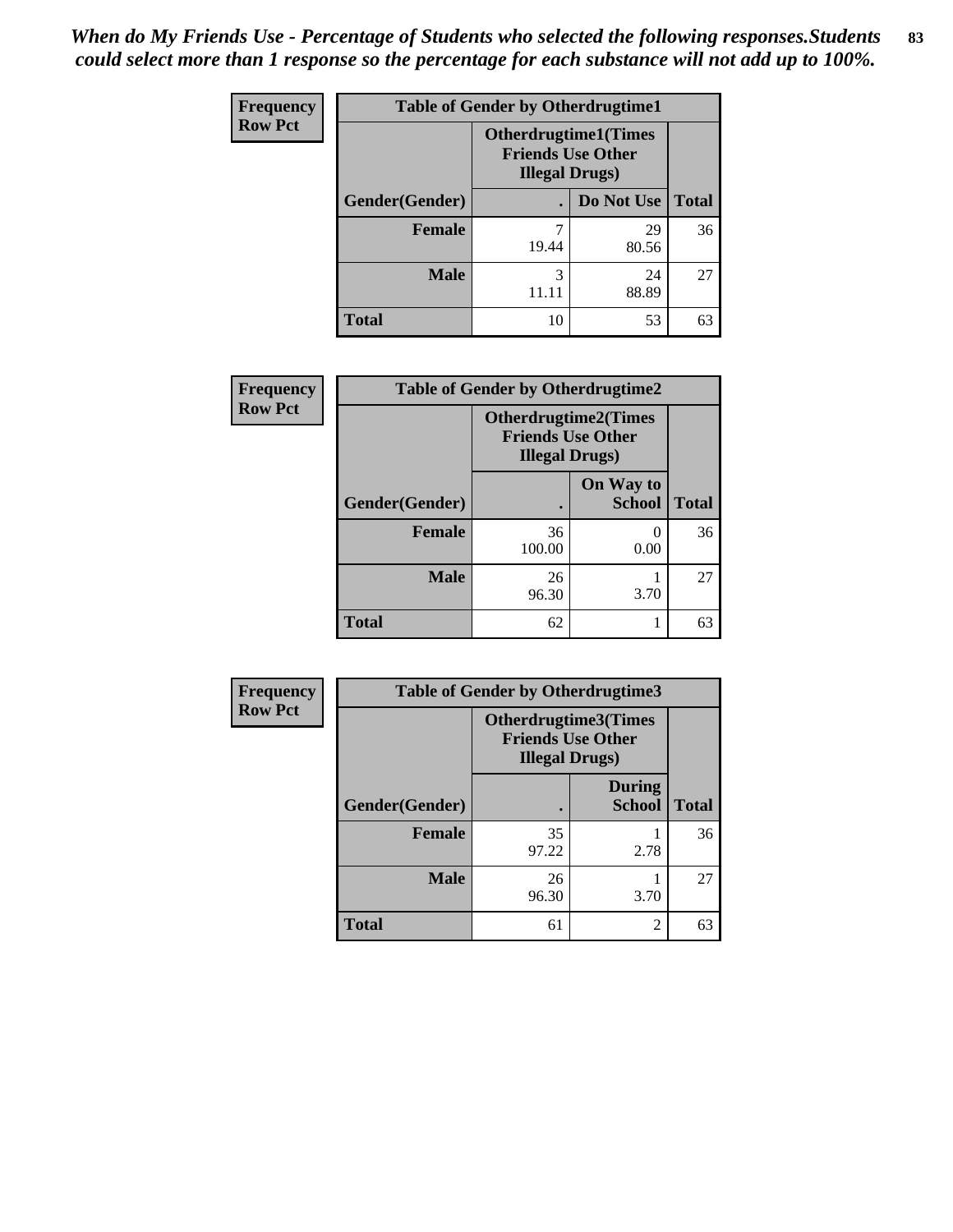*When do My Friends Use - Percentage of Students who selected the following responses.Students could select more than 1 response so the percentage for each substance will not add up to 100%.* **84**

| Frequency      | <b>Table of Gender by Otherdrugtime4</b> |                        |                                                         |              |
|----------------|------------------------------------------|------------------------|---------------------------------------------------------|--------------|
| <b>Row Pct</b> |                                          | <b>Illegal Drugs</b> ) | <b>Otherdrugtime4(Times</b><br><b>Friends Use Other</b> |              |
|                | Gender(Gender)                           |                        | <b>On Way</b><br>Home<br>From<br><b>School</b>          | <b>Total</b> |
|                | <b>Female</b>                            | 35<br>97.22            | 2.78                                                    | 36           |
|                | <b>Male</b>                              | 25<br>92.59            | $\mathfrak{D}$<br>7.41                                  | 27           |
|                | <b>Total</b>                             | 60                     | 3                                                       | 63           |

| <b>Frequency</b> |                | <b>Table of Gender by Otherdrugtime5</b>                                           |                   |              |
|------------------|----------------|------------------------------------------------------------------------------------|-------------------|--------------|
| <b>Row Pct</b>   |                | <b>Otherdrugtime5</b> (Times<br><b>Friends Use Other</b><br><b>Illegal Drugs</b> ) |                   |              |
|                  | Gender(Gender) |                                                                                    | <b>Weeknights</b> | <b>Total</b> |
|                  | <b>Female</b>  | 33<br>91.67                                                                        | 8.33              | 36           |
|                  | <b>Male</b>    | 24<br>88.89                                                                        | 3                 | 27           |
|                  | Total          | 57                                                                                 | 6                 | 63           |

| <b>Frequency</b> |                | <b>Table of Gender by Otherdrugtime6</b>                                          |            |              |
|------------------|----------------|-----------------------------------------------------------------------------------|------------|--------------|
| <b>Row Pct</b>   |                | <b>Otherdrugtime6(Times</b><br><b>Friends Use Other</b><br><b>Illegal Drugs</b> ) |            |              |
|                  | Gender(Gender) |                                                                                   | Weekends   | <b>Total</b> |
|                  | <b>Female</b>  | 32<br>88.89                                                                       | 4<br>11.11 | 36           |
|                  | <b>Male</b>    | 24<br>88.89                                                                       | 3<br>11.11 | 27           |
|                  | <b>Total</b>   | 56                                                                                |            | 63           |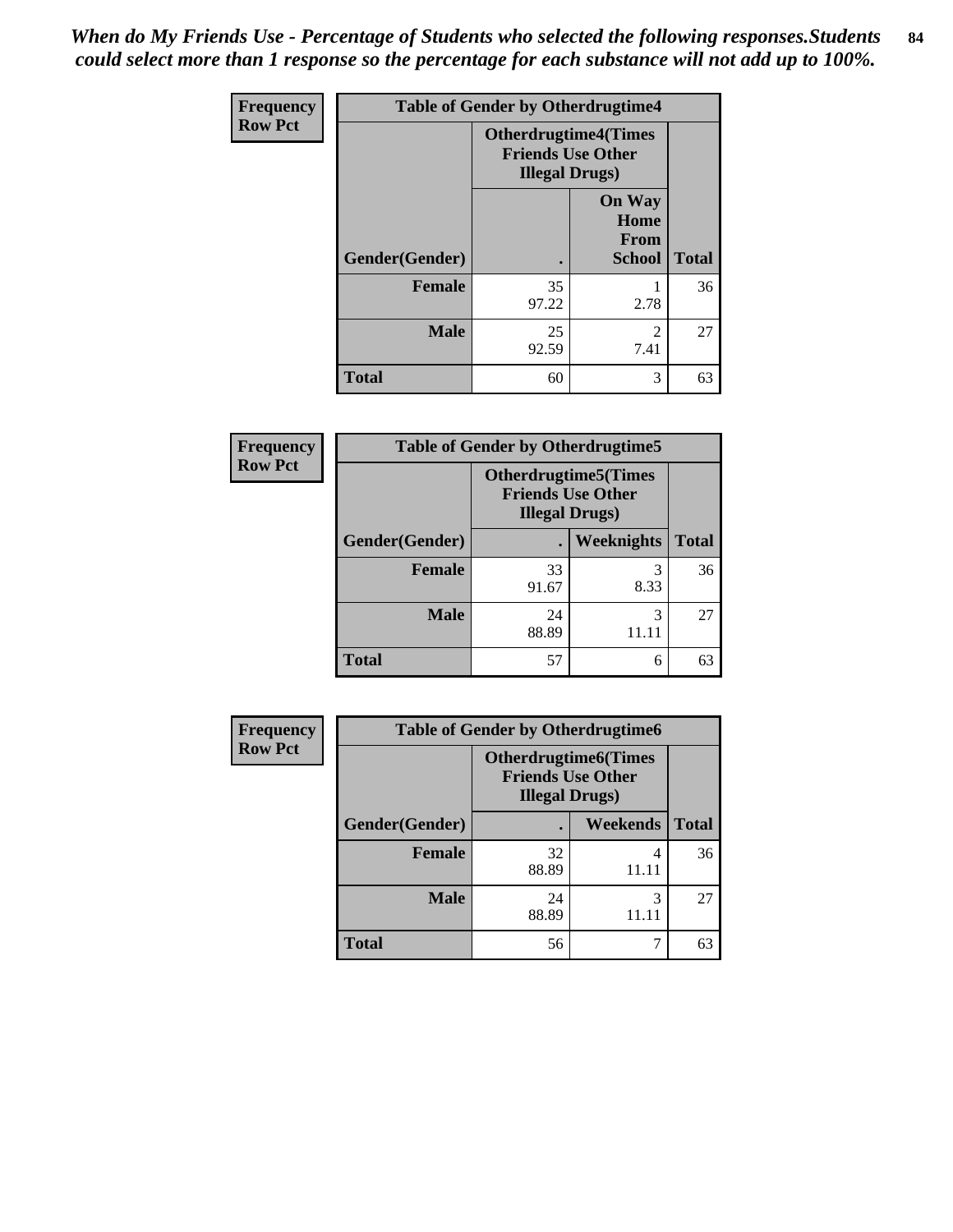# *Other Questions* **85**

| Frequency      |                | <b>Table of Gender by Educationalcohol</b>                                                                                    |                |              |  |
|----------------|----------------|-------------------------------------------------------------------------------------------------------------------------------|----------------|--------------|--|
| <b>Row Pct</b> |                | Educationalcohol(I<br>have been taught<br>about alcohol,<br>tobacco,<br>and other drugs<br>within the last year<br>at school) |                |              |  |
|                | Gender(Gender) | <b>Yes</b>                                                                                                                    | N <sub>0</sub> | <b>Total</b> |  |
|                | <b>Female</b>  | 24<br>66.67                                                                                                                   | 12<br>33.33    | 36           |  |
|                | <b>Male</b>    | 20<br>74.07                                                                                                                   | 25.93          | 27           |  |
|                | <b>Total</b>   | 44                                                                                                                            | 19             | 63           |  |

| Frequency      | <b>Table of Gender by Rodedrinking</b> |                                                                                                                     |             |              |
|----------------|----------------------------------------|---------------------------------------------------------------------------------------------------------------------|-------------|--------------|
| <b>Row Pct</b> |                                        | Rodedrinking(In<br>the past 30 days I<br>have ridden in a<br>car with a driver<br>who had been<br>drinking alcohol) |             |              |
|                | Gender(Gender)                         | Yes                                                                                                                 | $\bf N_0$   | <b>Total</b> |
|                | <b>Female</b>                          | 8<br>22.22                                                                                                          | 28<br>77.78 | 36           |
|                | <b>Male</b>                            | 4<br>14.81                                                                                                          | 23<br>85.19 | 27           |
|                | <b>Total</b>                           | 12                                                                                                                  | 51          | 63           |

| Frequency      | <b>Table of Gender by Drugsschool</b> |                                                                                                                                     |                |              |
|----------------|---------------------------------------|-------------------------------------------------------------------------------------------------------------------------------------|----------------|--------------|
| <b>Row Pct</b> |                                       | <b>Drugsschool</b> (During<br>the past 12 months,<br>I have been offered,<br>sold,<br>or given illegal drugs<br>on school property) |                |              |
|                | Gender(Gender)                        | Yes                                                                                                                                 | N <sub>0</sub> | <b>Total</b> |
|                | <b>Female</b>                         | 5<br>13.89                                                                                                                          | 31<br>86.11    | 36           |
|                | <b>Male</b>                           | 2<br>7.41                                                                                                                           | 25<br>92.59    | 27           |
|                | <b>Total</b>                          | 7                                                                                                                                   | 56             | 63           |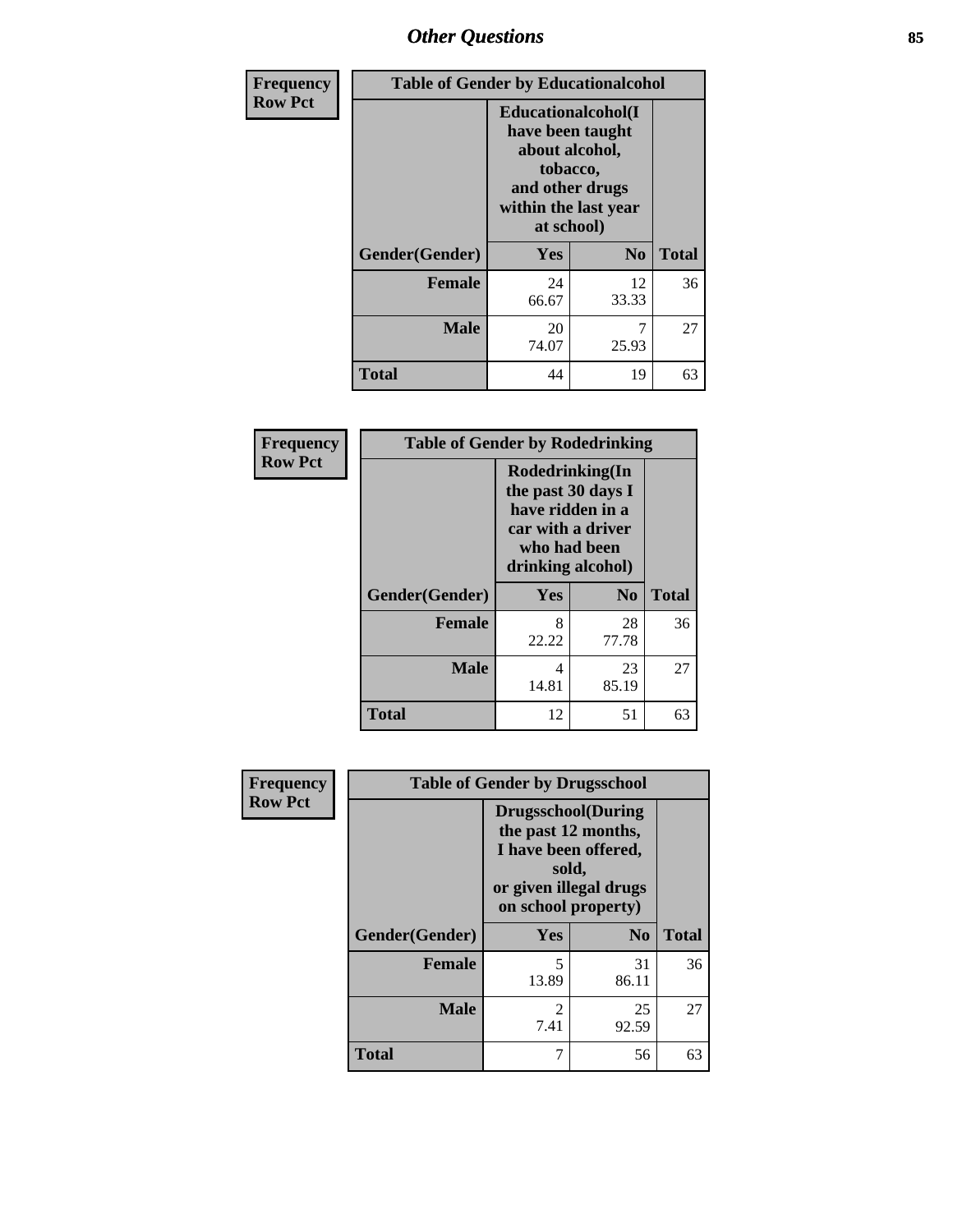# *Other Questions* **86**

| Frequency      | <b>Table of Gender by Bingedrinking</b> |                                                                                                                          |                   |                     |              |
|----------------|-----------------------------------------|--------------------------------------------------------------------------------------------------------------------------|-------------------|---------------------|--------------|
| <b>Row Pct</b> |                                         | <b>Bingedrinking</b> (I<br>have drunk five or<br>more drinks of<br>alcohol at one<br>sitting during the<br>last 30 days) |                   |                     |              |
|                | Gender(Gender)                          | 0<br><b>Days</b>                                                                                                         | 1 or<br>2<br>days | 20 to<br>29<br>days | <b>Total</b> |
|                | <b>Female</b>                           | 35<br>97.22                                                                                                              | 2.78              | 0<br>0.00           | 36           |
|                | <b>Male</b>                             | 25<br>92.59                                                                                                              | 3.70              | 3.70                | 27           |
|                | <b>Total</b>                            | 60                                                                                                                       | 2                 |                     | 63           |

| Frequency      | <b>Table of Gender by Educationaids</b> |                                                                             |                  |              |
|----------------|-----------------------------------------|-----------------------------------------------------------------------------|------------------|--------------|
| <b>Row Pct</b> |                                         | <b>Educationaids</b> (I<br>about HIV/AIDS<br>at school in the<br>past year) | have been taught |              |
|                | Gender(Gender)                          | Yes                                                                         | $\bf N_0$        | <b>Total</b> |
|                | <b>Female</b>                           | 27<br>75.00                                                                 | 9<br>25.00       | 36           |
|                | <b>Male</b>                             | 18<br>66.67                                                                 | 9<br>33.33       | 27           |
|                | <b>Total</b>                            | 45                                                                          | 18               | 63           |

| Frequency      | <b>Table of Gender by Suicideconsider</b> |                 |                |              |
|----------------|-------------------------------------------|-----------------|----------------|--------------|
| <b>Row Pct</b> |                                           | Suicideconsider |                |              |
|                | Gender(Gender)                            | Yes             | N <sub>0</sub> | <b>Total</b> |
|                | <b>Female</b>                             | 8.33            | 33<br>91.67    | 36           |
|                | <b>Male</b>                               | 3.70            | 26<br>96.30    | 27           |
|                | <b>Total</b>                              | 4               | 59             | 63           |